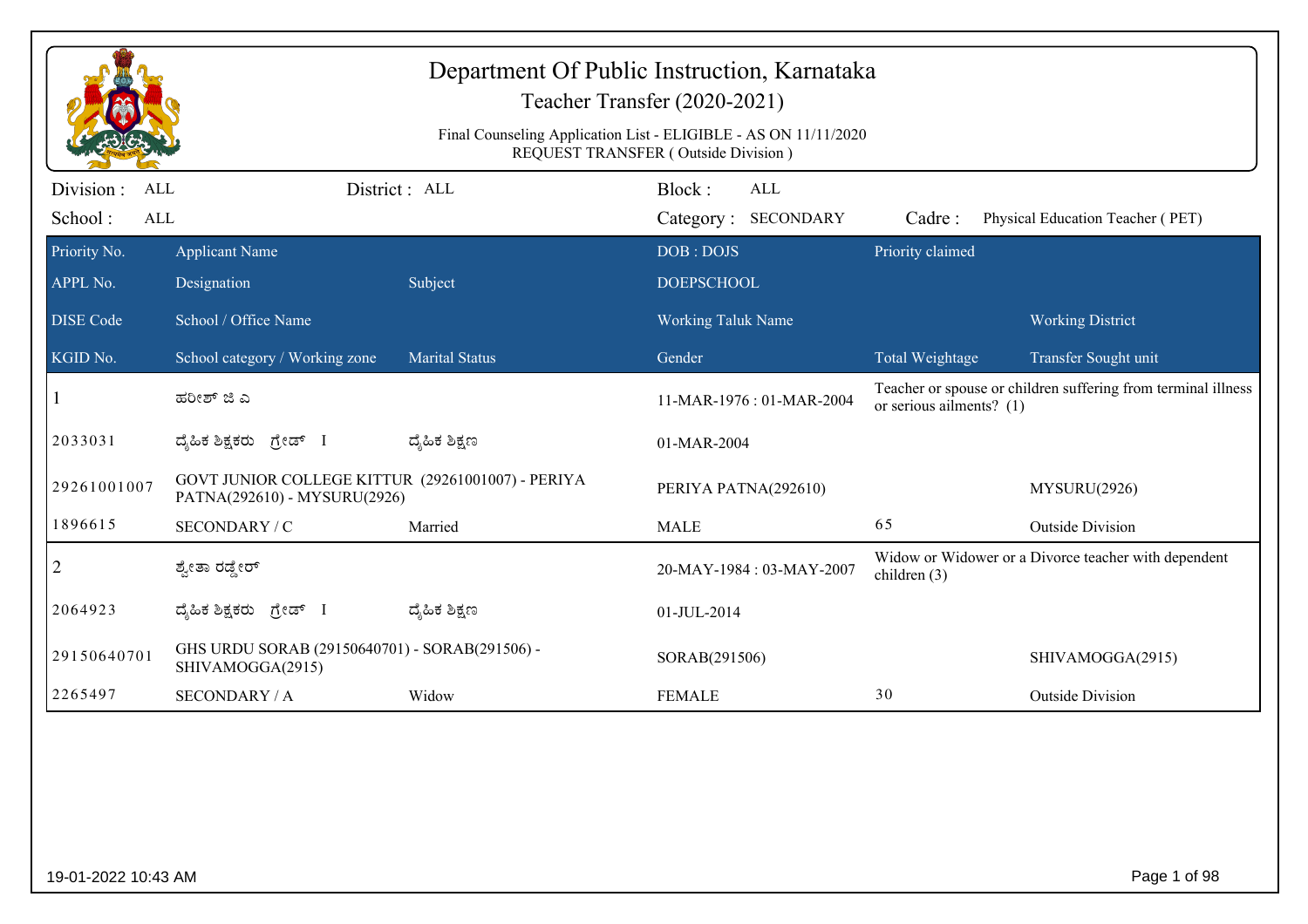|                                                  |                                                                                       |                       | Department Of Public Instruction, Karnataka<br>Teacher Transfer (2020-2021)                            |                                                                                                                         |                                                                                                                         |  |
|--------------------------------------------------|---------------------------------------------------------------------------------------|-----------------------|--------------------------------------------------------------------------------------------------------|-------------------------------------------------------------------------------------------------------------------------|-------------------------------------------------------------------------------------------------------------------------|--|
|                                                  |                                                                                       |                       | Final Counseling Application List - ELIGIBLE - AS ON 11/11/2020<br>REQUEST TRANSFER (Outside Division) |                                                                                                                         |                                                                                                                         |  |
| Division:<br><b>ALL</b><br>School:<br><b>ALL</b> |                                                                                       | District: ALL         | Block:<br>ALL<br>Category: SECONDARY                                                                   | Cadre:                                                                                                                  | Physical Education Teacher (PET)                                                                                        |  |
| Priority No.                                     | <b>Applicant Name</b>                                                                 |                       | DOB: DOJS                                                                                              | Priority claimed                                                                                                        |                                                                                                                         |  |
| APPL No.                                         | Designation                                                                           | Subject               | <b>DOEPSCHOOL</b>                                                                                      |                                                                                                                         |                                                                                                                         |  |
| <b>DISE</b> Code                                 | School / Office Name                                                                  |                       | <b>Working Taluk Name</b>                                                                              |                                                                                                                         | <b>Working District</b>                                                                                                 |  |
| KGID No.                                         | School category / Working zone                                                        | <b>Marital Status</b> | Gender                                                                                                 | Total Weightage                                                                                                         | Transfer Sought unit                                                                                                    |  |
| 3                                                | ಸುರೇಶ್ ಬಸ್ತವಾಡ್                                                                       |                       | $01$ -JUN-1976 : 19-JUN-2017                                                                           | Teacher with spouse being a working soldier or retired or<br>permanently disabled or deceased soldier of Indian Defence |                                                                                                                         |  |
| 2004061                                          | ದ್ಯಹಿಕ ಶಿಕ್ಷಕರು <i>ಗ್ರೇಡ್</i> I                                                       | ದ್ಯೆಹಿಕ ಶಿಕ್ಷಣ        | 19-JUN-2017                                                                                            | Forces or Para-Military Forces (4)                                                                                      |                                                                                                                         |  |
| 29191302602                                      | GHS DODDUR (29191302602) - K G F(291913) - KOLAR(2919)                                |                       | K G F(291913)                                                                                          |                                                                                                                         | KOLAR(2919)                                                                                                             |  |
| 2667808                                          | SECONDARY / C                                                                         | Married               | <b>MALE</b>                                                                                            | 9                                                                                                                       | <b>Outside Division</b>                                                                                                 |  |
| 4                                                | ಸುರೇಶ ಗಾಣಿಗೇರ                                                                         |                       | 01-JAN-1977: 25-SEP-2017                                                                               | Forces or Para-Military Forces (4)                                                                                      | Teacher with spouse being a working soldier or retired or<br>permanently disabled or deceased soldier of Indian Defence |  |
| 2003987                                          | ದೈಹಿಕ ಶಿಕ್ಷಕರು ಗ್ರೇಡ್ I                                                               | ದ್ಯೆಹಿಕ ಶಿಕ್ಷಣ        | 25-SEP-2017                                                                                            |                                                                                                                         |                                                                                                                         |  |
| 29310410804                                      | GHS MALLANAYKANAHALLI (29310410804) -<br>MADHUGIRI(293104) - TUMAKURU MADHUGIRI(2931) |                       | MADHUGIRI(293104)                                                                                      |                                                                                                                         | TUMAKURU MADHUGIRI(2931)                                                                                                |  |
| 2709891                                          | SECONDARY / C                                                                         | Married               | <b>MALE</b>                                                                                            | 9                                                                                                                       | <b>Outside Division</b>                                                                                                 |  |
|                                                  |                                                                                       |                       |                                                                                                        |                                                                                                                         |                                                                                                                         |  |
|                                                  |                                                                                       |                       |                                                                                                        |                                                                                                                         |                                                                                                                         |  |
|                                                  |                                                                                       |                       |                                                                                                        |                                                                                                                         |                                                                                                                         |  |
|                                                  |                                                                                       |                       |                                                                                                        |                                                                                                                         |                                                                                                                         |  |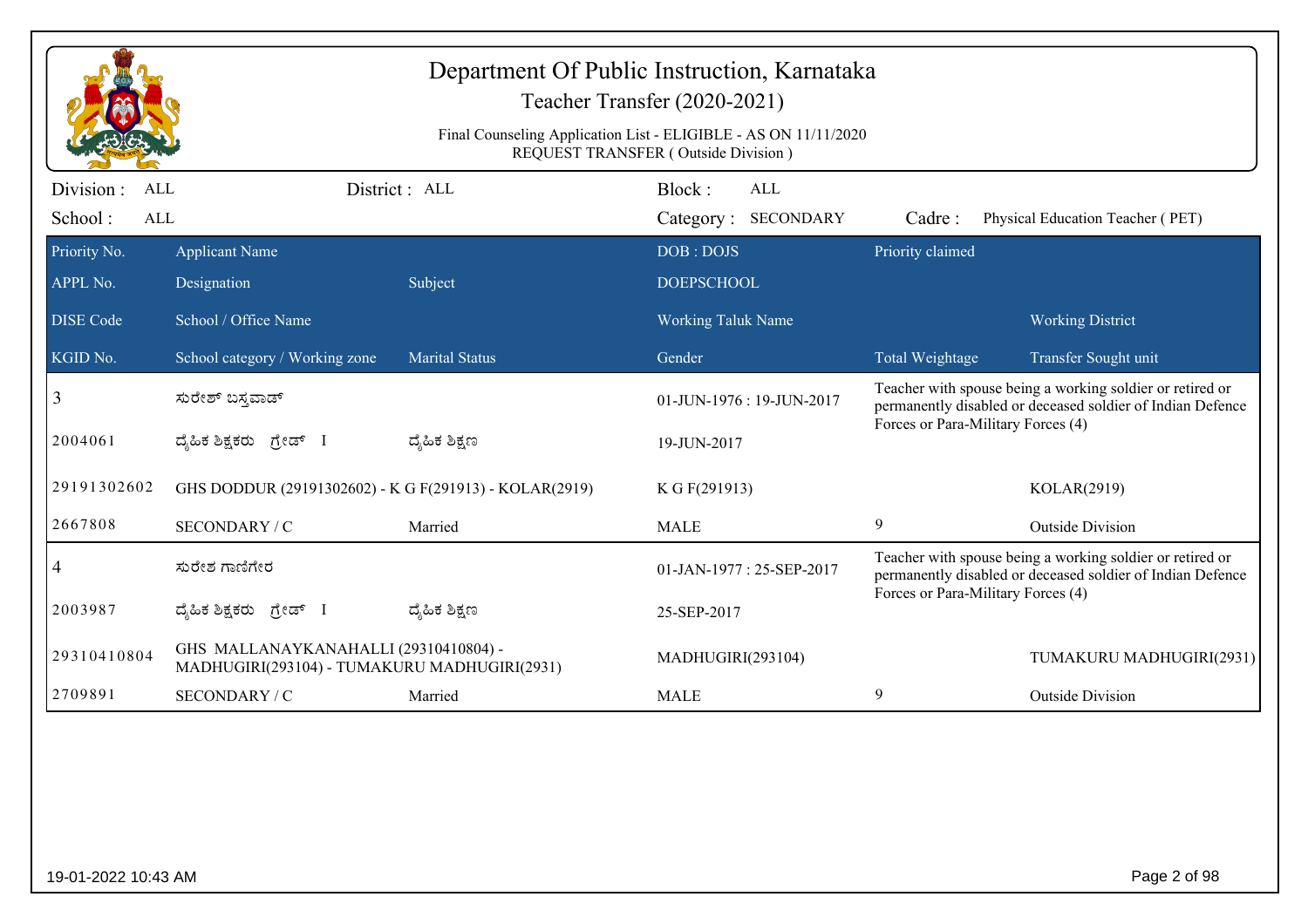|                                                   |                                                                                       | Department Of Public Instruction, Karnataka<br>Teacher Transfer (2020-2021)                                   |                          |                            |                                    |                                                                                                                         |
|---------------------------------------------------|---------------------------------------------------------------------------------------|---------------------------------------------------------------------------------------------------------------|--------------------------|----------------------------|------------------------------------|-------------------------------------------------------------------------------------------------------------------------|
|                                                   |                                                                                       | Final Counseling Application List - ELIGIBLE - AS ON 11/11/2020<br><b>REQUEST TRANSFER (Outside Division)</b> |                          |                            |                                    |                                                                                                                         |
| Division :<br><b>ALL</b><br>School:<br><b>ALL</b> |                                                                                       | District: ALL                                                                                                 | Block:                   | ALL<br>Category: SECONDARY | Cadre:                             | Physical Education Teacher (PET)                                                                                        |
| Priority No.                                      | <b>Applicant Name</b>                                                                 |                                                                                                               | DOB: DOJS                |                            | Priority claimed                   |                                                                                                                         |
| APPL No.                                          | Designation                                                                           | Subject                                                                                                       | <b>DOEPSCHOOL</b>        |                            |                                    |                                                                                                                         |
| <b>DISE</b> Code                                  | School / Office Name                                                                  |                                                                                                               | Working Taluk Name       |                            |                                    | <b>Working District</b>                                                                                                 |
| KGID No.                                          | School category / Working zone                                                        | <b>Marital Status</b>                                                                                         | Gender                   |                            | Total Weightage                    | Transfer Sought unit                                                                                                    |
| 5                                                 | ಮಲಗೌಡ                                                                                 |                                                                                                               | 01-JUL-1977: 15-JUN-2017 |                            | Forces or Para-Military Forces (4) | Teacher with spouse being a working soldier or retired or<br>permanently disabled or deceased soldier of Indian Defence |
| 2001214                                           | ಗ್ರೇಡ್ I<br>ದ್ಯೆಹಿಕ ಶಿಕ್ಷಕರು                                                          | ದ್ಯೆಹಿಕ ಶಿಕ್ಷಣ                                                                                                | 15-JUN-2017              |                            |                                    |                                                                                                                         |
| 29180713703                                       | TUMAKURU(2918)                                                                        | GHS AREMALLENAHALLI (29180713703) - TURUVEKERE(291807) -                                                      | TURUVEKERE(291807)       |                            |                                    | TUMAKURU(2918)                                                                                                          |
| 2349371                                           | SECONDARY / C                                                                         | Married                                                                                                       | <b>MALE</b>              |                            | 9                                  | <b>Outside Division</b>                                                                                                 |
| $\overline{6}$                                    | ಸಂತೋಷ ಹೊಂಗಲ                                                                           |                                                                                                               |                          | 01-JUN-1981: 20-AUG-2008   |                                    | Teacher with spouse working with the State or Central<br>Government or aided educational institution (5)                |
| 2028242                                           | ದ್ಯೆಹಿಕ ಶಿಕ್ಷಕರು<br>ಗೇಡ್ I                                                            | ದ್ಯೆಹಿಕ ಶಿಕ್ಷಣ                                                                                                | 07-SEP-2015              |                            |                                    |                                                                                                                         |
| 29230511402                                       | GOVT.HIGH SCHOOL GOVINAKERE (29230511402) -<br>CHANNARAYAPATNA(292305) - HASSAN(2923) |                                                                                                               |                          | CHANNARAYAPATNA(292305)    |                                    | HASSAN(2923)                                                                                                            |
| 2205062                                           | SECONDARY / C                                                                         | Married                                                                                                       | <b>MALE</b>              |                            | 38                                 | <b>Outside Division</b>                                                                                                 |
|                                                   |                                                                                       |                                                                                                               |                          |                            |                                    |                                                                                                                         |
|                                                   |                                                                                       |                                                                                                               |                          |                            |                                    |                                                                                                                         |
|                                                   |                                                                                       |                                                                                                               |                          |                            |                                    |                                                                                                                         |
|                                                   |                                                                                       |                                                                                                               |                          |                            |                                    |                                                                                                                         |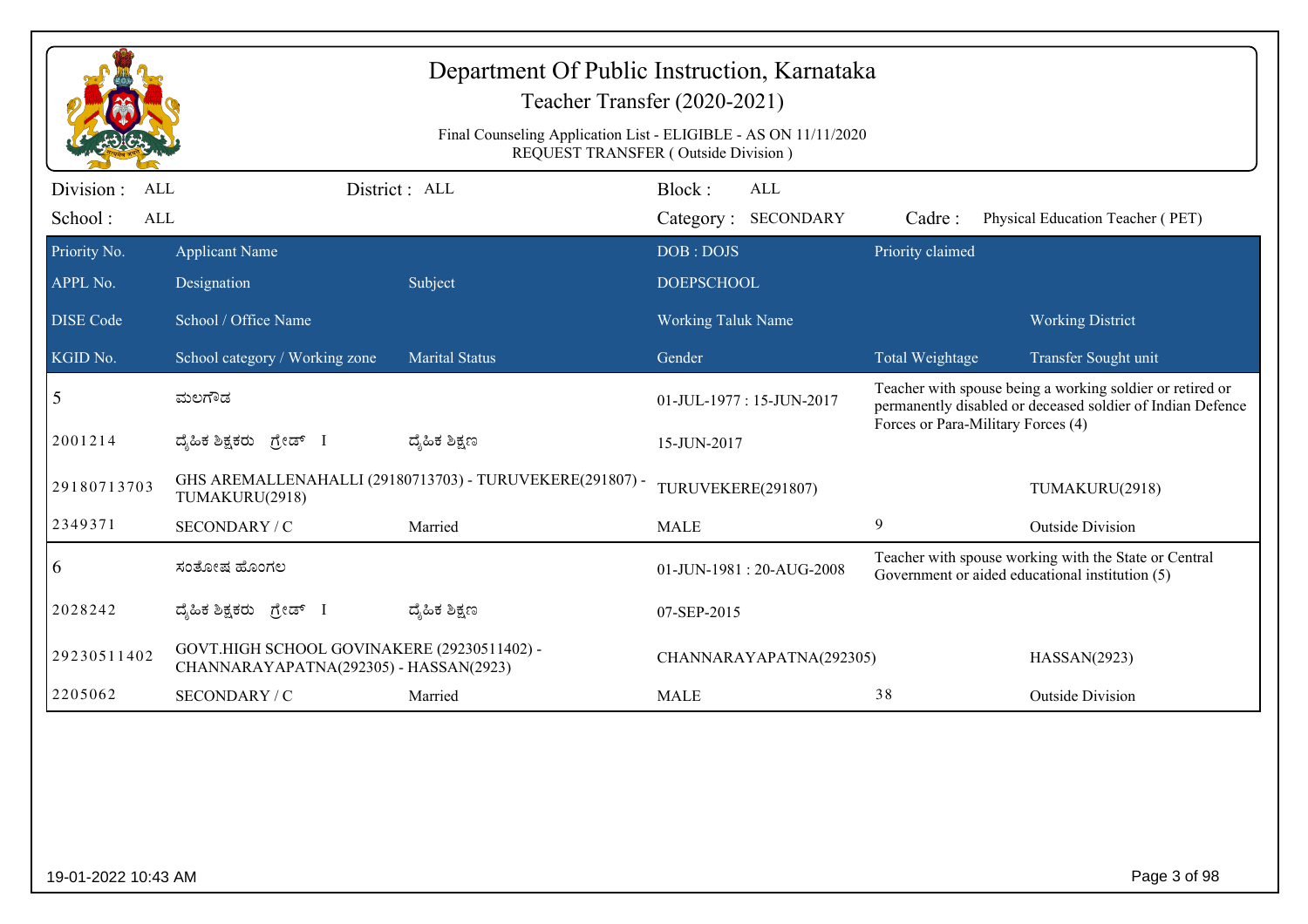| Department Of Public Instruction, Karnataka<br>Teacher Transfer (2020-2021)<br>Final Counseling Application List - ELIGIBLE - AS ON 11/11/2020<br>REQUEST TRANSFER (Outside Division) |                                                                         |                       |                                      |                  |                                                                                                          |  |  |
|---------------------------------------------------------------------------------------------------------------------------------------------------------------------------------------|-------------------------------------------------------------------------|-----------------------|--------------------------------------|------------------|----------------------------------------------------------------------------------------------------------|--|--|
| Division :<br><b>ALL</b><br>School:<br><b>ALL</b>                                                                                                                                     |                                                                         | District : ALL        | Block:<br>ALL<br>Category: SECONDARY | Cadre:           | Physical Education Teacher (PET)                                                                         |  |  |
| Priority No.                                                                                                                                                                          | <b>Applicant Name</b>                                                   |                       | DOB: DOJS                            | Priority claimed |                                                                                                          |  |  |
| APPL No.                                                                                                                                                                              | Designation                                                             | Subject               | <b>DOEPSCHOOL</b>                    |                  |                                                                                                          |  |  |
| <b>DISE</b> Code                                                                                                                                                                      | School / Office Name                                                    |                       | <b>Working Taluk Name</b>            |                  | <b>Working District</b>                                                                                  |  |  |
| KGID No.                                                                                                                                                                              | School category / Working zone                                          | <b>Marital Status</b> | Gender                               | Total Weightage  | Transfer Sought unit                                                                                     |  |  |
| 7                                                                                                                                                                                     | ಚಂದ್ರಶೇಖರ ಪರಸಗೊಂಡ                                                       |                       | 01-JUN-1983: 10-JUL-2010             |                  | Teacher with spouse working with the State or Central<br>Government or aided educational institution (5) |  |  |
| 2050908                                                                                                                                                                               | ದೈಹಿಕ ಶಿಕ್ಷಕರು ಗ್ರೇಡ್ I                                                 | ದ್ಯೆಹಿಕ ಶಿಕ್ಷಣ        | 10-JUL-2010                          |                  |                                                                                                          |  |  |
| 29040908602                                                                                                                                                                           | GOVT. H.S RIBBANPALLI (29040908602) - SEDAM(290409) -<br>KALBURGI(2904) |                       | SEDAM(290409)                        |                  | KALBURGI(2904)                                                                                           |  |  |
| 2289925                                                                                                                                                                               | SECONDARY / C                                                           | Married               | <b>MALE</b>                          | 37               | <b>Outside Division</b>                                                                                  |  |  |
| 8                                                                                                                                                                                     | ರಾಘವೇಂದ್ರ                                                               |                       | 21-JUL-1980: 28-JUL-2017             |                  | Teacher with spouse working with the State or Central<br>Government or aided educational institution (5) |  |  |
| 2029827                                                                                                                                                                               | ದೈಹಿಕ ಶಿಕ್ಷಕರು ಗ್ರೇಡ್ I                                                 | ದ್ಯೆಹಿಕ ಶಿಕ್ಷಣ        | 28-JUL-2017                          |                  |                                                                                                          |  |  |
| 29230623503                                                                                                                                                                           | GHS NIDUVANI (29230623503) - HOLENARASIPURA(292306) -<br>HASSAN(2923)   |                       | HOLENARASIPURA(292306)               |                  | HASSAN(2923)                                                                                             |  |  |
| 2774951                                                                                                                                                                               | SECONDARY / C                                                           | Married               | <b>MALE</b>                          | 9                | <b>Outside Division</b>                                                                                  |  |  |
|                                                                                                                                                                                       |                                                                         |                       |                                      |                  |                                                                                                          |  |  |
| 19-01-2022 10:43 AM                                                                                                                                                                   |                                                                         |                       |                                      |                  | Page 4 of 98                                                                                             |  |  |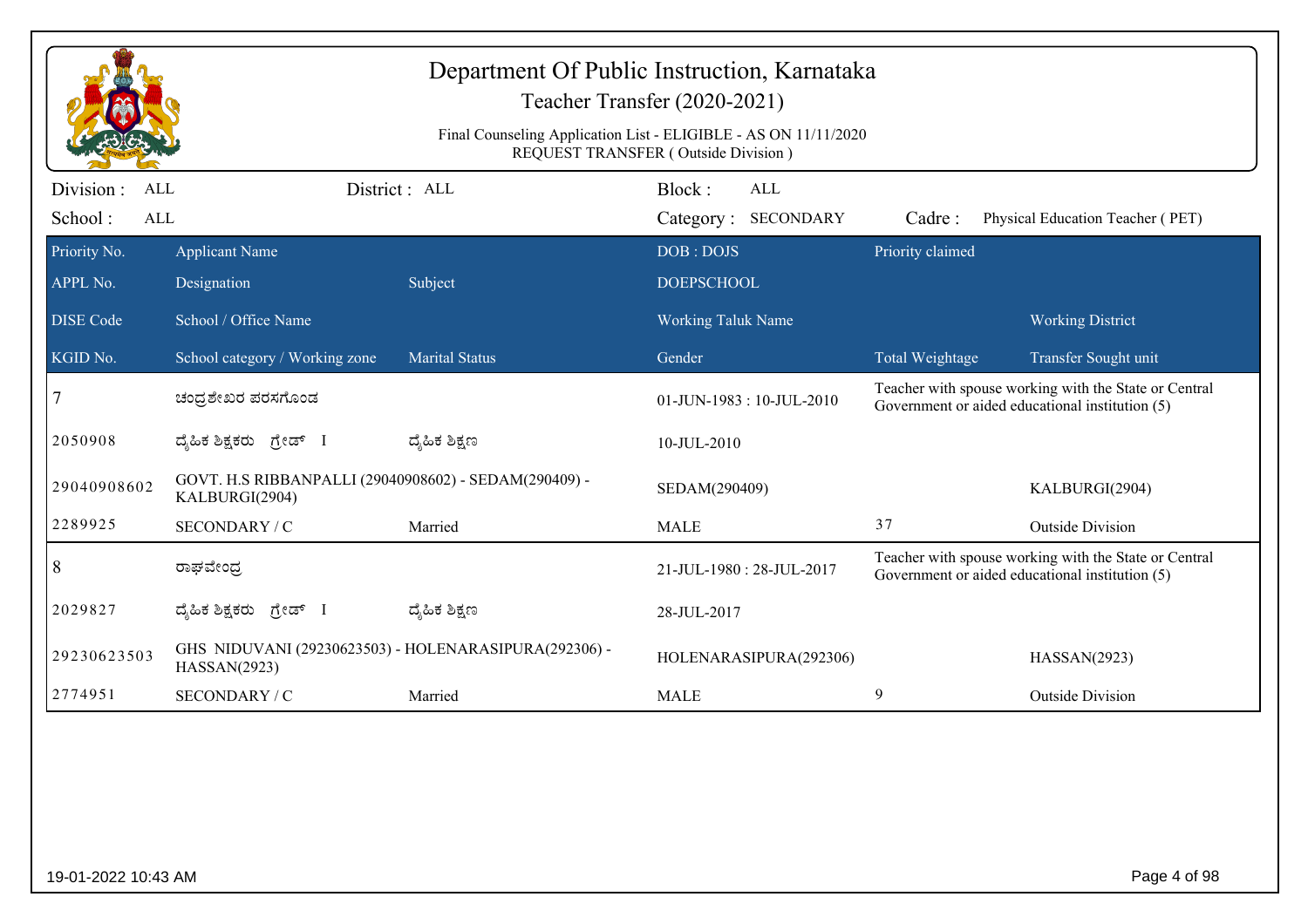|                                                   |                                                                      | Department Of Public Instruction, Karnataka             | Teacher Transfer (2020-2021)                                                                                  |                  |                                                                                                          |
|---------------------------------------------------|----------------------------------------------------------------------|---------------------------------------------------------|---------------------------------------------------------------------------------------------------------------|------------------|----------------------------------------------------------------------------------------------------------|
|                                                   |                                                                      |                                                         | Final Counseling Application List - ELIGIBLE - AS ON 11/11/2020<br><b>REQUEST TRANSFER (Outside Division)</b> |                  |                                                                                                          |
| Division :<br><b>ALL</b><br>School:<br><b>ALL</b> |                                                                      | District: ALL                                           | Block:<br>ALL<br>Category: SECONDARY                                                                          | Cadre:           | Physical Education Teacher (PET)                                                                         |
| Priority No.<br>APPL No.                          | <b>Applicant Name</b><br>Designation                                 | Subject                                                 | DOB: DOJS<br><b>DOEPSCHOOL</b>                                                                                | Priority claimed |                                                                                                          |
| <b>DISE</b> Code                                  | School / Office Name                                                 |                                                         | Working Taluk Name                                                                                            |                  | <b>Working District</b>                                                                                  |
| KGID No.                                          | School category / Working zone                                       | <b>Marital Status</b>                                   | Gender                                                                                                        | Total Weightage  | Transfer Sought unit                                                                                     |
| 9                                                 | ಭೀಮಾಶಂಕರ                                                             |                                                         | 20-JUL-1981: 28-JUN-2017                                                                                      |                  | Teacher with spouse working with the State or Central<br>Government or aided educational institution (5) |
| 2036314                                           | ದೈಹಿಕ ಶಿಕ್ಷಕರು ಗ್ರೇಡ್ I                                              | ದ್ಮೆಹಿಕ ಶಿಕ್ಷಣ                                          | 28-JUN-2017                                                                                                   |                  |                                                                                                          |
| 29320815406                                       | GHS HUKUNDA (29320815406) - KANAKAPURA(293208) -<br>RAMANAGARA(2932) |                                                         | KANAKAPURA(293208)                                                                                            |                  | RAMANAGARA(2932)                                                                                         |
| 2713150                                           | SECONDARY / C                                                        | Married                                                 | <b>MALE</b>                                                                                                   | 9                | <b>Outside Division</b>                                                                                  |
| 10                                                | ಸಾಗರ ಮುನ್ಸೋಳಿ                                                        |                                                         | 01-JUN-1986: 02-AUG-2017                                                                                      |                  | Teacher with spouse working with the State or Central<br>Government or aided educational institution (5) |
| 2035832                                           | ದ್ಯಹಿಕ ಶಿಕ್ಷಕರು ಗ್ರೇಡ್ I                                             | ದ್ಯಹಿಕ ಶಿಕ್ಷಣ                                           | 02-AUG-2017                                                                                                   |                  |                                                                                                          |
| 29320820304                                       | RAMANAGARA(2932)                                                     | G HS BANNIMUKKODLU (29320820304) - KANAKAPURA(293208) - | KANAKAPURA(293208)                                                                                            |                  | RAMANAGARA(2932)                                                                                         |
| 2713208                                           | SECONDARY / C                                                        | Married                                                 | <b>MALE</b>                                                                                                   | 9                | <b>Outside Division</b>                                                                                  |
|                                                   |                                                                      |                                                         |                                                                                                               |                  |                                                                                                          |
| 19-01-2022 10:43 AM                               |                                                                      |                                                         |                                                                                                               |                  | Page 5 of 98                                                                                             |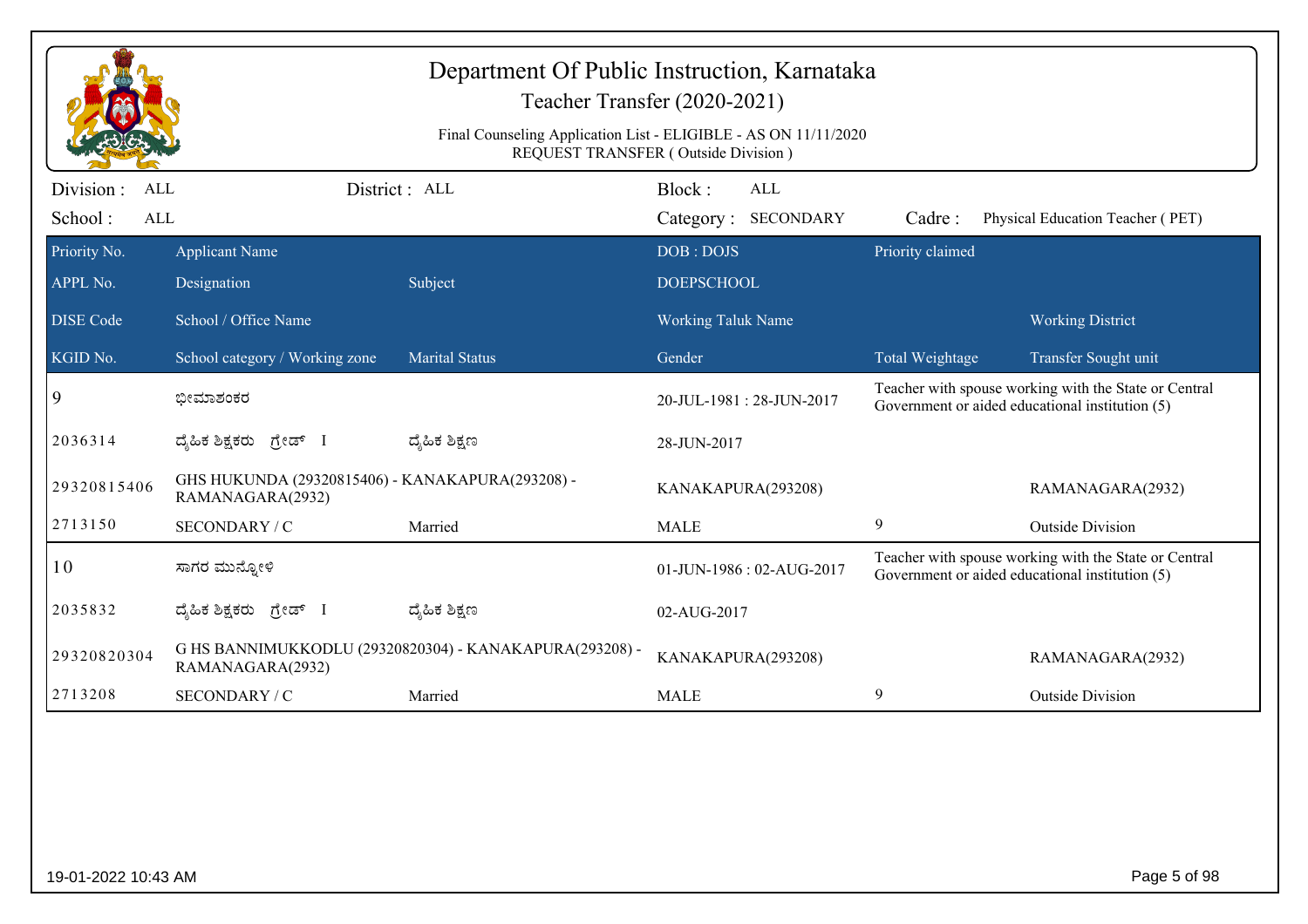|                                    |                                                                    | Department Of Public Instruction, Karnataka<br>Final Counseling Application List - ELIGIBLE - AS ON 11/11/2020 | Teacher Transfer (2020-2021)<br>REQUEST TRANSFER (Outside Division) |                  |                                                                                                          |
|------------------------------------|--------------------------------------------------------------------|----------------------------------------------------------------------------------------------------------------|---------------------------------------------------------------------|------------------|----------------------------------------------------------------------------------------------------------|
| Division:<br>ALL<br>School:<br>ALL |                                                                    | District : ALL                                                                                                 | Block:<br><b>ALL</b><br>Category: SECONDARY                         | Cadre:           | Physical Education Teacher (PET)                                                                         |
| Priority No.<br>APPL No.           | <b>Applicant Name</b><br>Designation                               | Subject                                                                                                        | DOB: DOJS<br><b>DOEPSCHOOL</b>                                      | Priority claimed |                                                                                                          |
| <b>DISE</b> Code                   | School / Office Name                                               |                                                                                                                | <b>Working Taluk Name</b>                                           |                  | <b>Working District</b>                                                                                  |
| KGID No.                           | School category / Working zone                                     | <b>Marital Status</b>                                                                                          | Gender                                                              | Total Weightage  | Transfer Sought unit                                                                                     |
| 11                                 | ಅಂಬವ್ನ ಲಗಟಗೇರ                                                      |                                                                                                                | 01-JUN-1987: 03-JUL-2017                                            |                  | Teacher with spouse working with the State or Central<br>Government or aided educational institution (5) |
| 2038571                            | ದ್ಯಹಿಕ ಶಿಕ್ಷಕರು ಗ್ರೇಡ್ I                                           | ದ್ಯೆಹಿಕ ಶಿಕ್ಷಣ                                                                                                 | 03-JUL-2017                                                         |                  |                                                                                                          |
| 29250200404                        | GHS GONIMARUR (29250200404) - SOMAVARPET(292502) -<br>KODAGU(2925) |                                                                                                                | SOMAVARPET(292502)                                                  |                  | KODAGU(2925)                                                                                             |
| 2673918                            | SECONDARY / C                                                      | Married                                                                                                        | <b>FEMALE</b>                                                       | 9                | <b>Outside Division</b>                                                                                  |
| 12                                 | ವಾಸು ಮಾದರ                                                          |                                                                                                                | 01-JUN-1988: 20-JUL-2017                                            |                  | Teacher with spouse working with the State or Central<br>Government or aided educational institution (5) |
| 2042543                            | ದ್ಯಹಿಕ ಶಿಕ್ಷಕರು ಗ್ರೇಡ್ I                                           | ದ್ಯೆಹಿಕ ಶಿಕ್ಷಣ                                                                                                 | 20-JUL-2017                                                         |                  |                                                                                                          |
| 29210216806                        | - BENGALURU RURAL(2921)                                            | G HS(COM) HANABE (29210216806) - DODDABALLAPURA(292102)                                                        | DODDABALLAPURA(292102)                                              |                  | <b>BENGALURU RURAL(2921)</b>                                                                             |
| 2219606                            | SECONDARY / C                                                      | Married                                                                                                        | <b>MALE</b>                                                         | 9                | <b>Outside Division</b>                                                                                  |
|                                    |                                                                    |                                                                                                                |                                                                     |                  |                                                                                                          |
| 19-01-2022 10:43 AM                |                                                                    |                                                                                                                |                                                                     |                  | Page 6 of 98                                                                                             |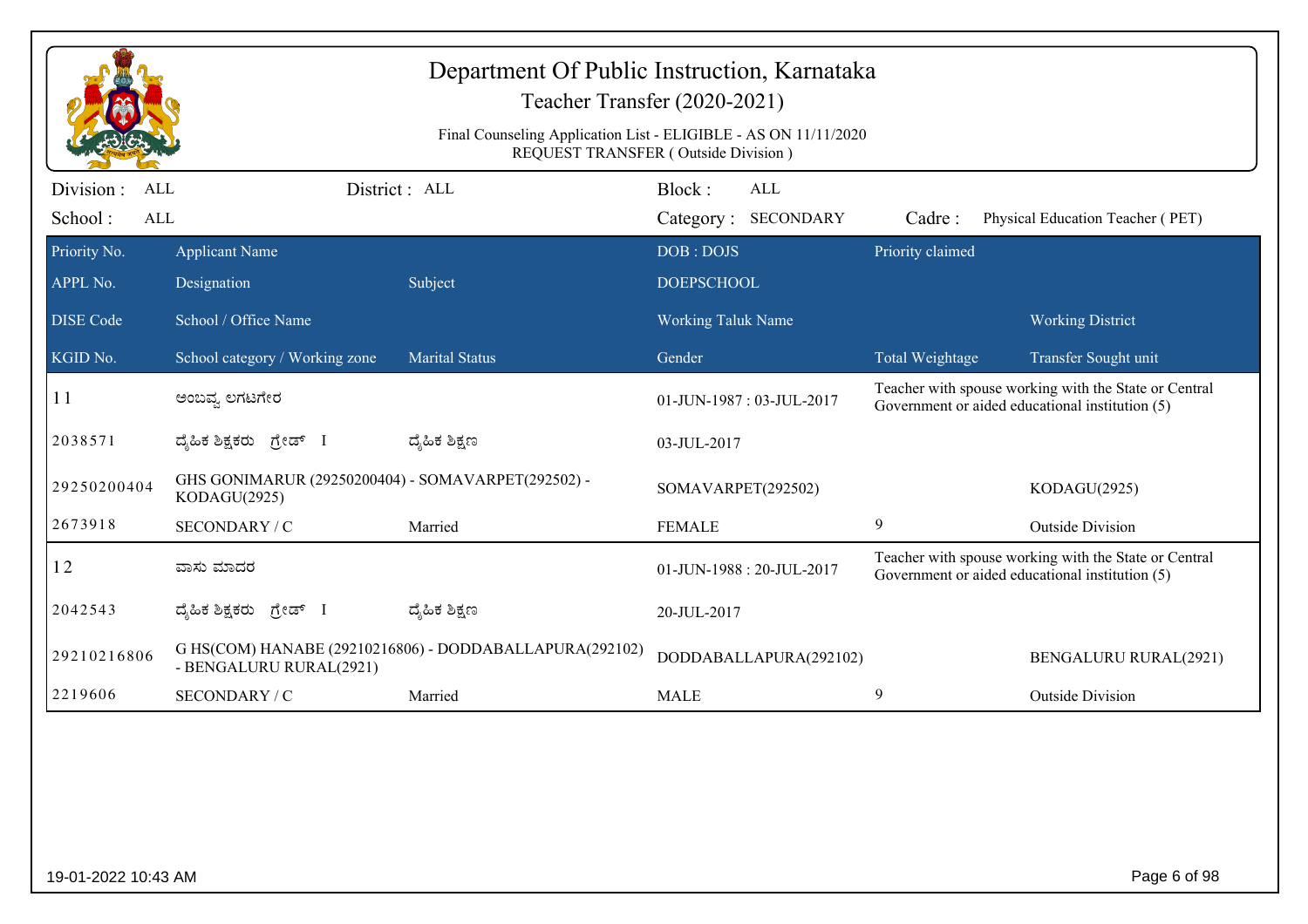| Department Of Public Instruction, Karnataka<br>Teacher Transfer (2020-2021) |                                      |                                                         |                                                                                                        |                  |                                  |  |
|-----------------------------------------------------------------------------|--------------------------------------|---------------------------------------------------------|--------------------------------------------------------------------------------------------------------|------------------|----------------------------------|--|
|                                                                             |                                      |                                                         | Final Counseling Application List - ELIGIBLE - AS ON 11/11/2020<br>REQUEST TRANSFER (Outside Division) |                  |                                  |  |
| Division :<br><b>ALL</b><br>School:<br><b>ALL</b>                           |                                      | District : ALL                                          | Block:<br>ALL<br>Category: SECONDARY                                                                   | Cadre:           | Physical Education Teacher (PET) |  |
| Priority No.<br>APPL No.                                                    | <b>Applicant Name</b><br>Designation | Subject                                                 | DOB: DOJS<br><b>DOEPSCHOOL</b>                                                                         | Priority claimed |                                  |  |
| <b>DISE Code</b>                                                            | School / Office Name                 |                                                         | <b>Working Taluk Name</b>                                                                              |                  | <b>Working District</b>          |  |
| KGID No.                                                                    | School category / Working zone       | <b>Marital Status</b>                                   | Gender                                                                                                 | Total Weightage  | Transfer Sought unit             |  |
| 13                                                                          | ಶಂಕರ್ ಗೆಜಪತಿ                         |                                                         | 01-JUN-1968: 13-MAR-1997                                                                               | General (6)      |                                  |  |
| 2028230                                                                     | ದ್ಯಹಿಕ ಶಿಕ್ಷಕರು ಗ್ರೇಡ್ I             | ದ್ಯೆಹಿಕ ಶಿಕ್ಷಣ                                          | 13-MAR-1997                                                                                            |                  |                                  |  |
| 29220529002                                                                 | MANDYA(2922)                         | GJC MYLARA PATANA (29220529002) - NAGAMANGALA(292205) - | NAGAMANGALA(292205)                                                                                    |                  | MANDYA(2922)                     |  |
| 1408803                                                                     | SECONDARY / C                        | Married                                                 | <b>MALE</b>                                                                                            | 93               | <b>Outside Division</b>          |  |
| 14                                                                          | ಚಲವಾದಿ ಫಕೀರಪ್ಪ ಮಲ್ಲಪ್ಪ               |                                                         | 20-JUL-1965: 13-JUN-1997                                                                               | General (6)      |                                  |  |
| 2003078                                                                     | ದ್ಯಹಿಕ ಶಿಕ್ಷಕರು ಗ್ರೇಡ್ I             | ದ್ಮಹಿಕ ಶಿಕ್ಷಣ                                           | 13-JUN-1997                                                                                            |                  |                                  |  |
| 29170305006                                                                 | GHS, KARKESHWARA (29170305006) -     | NARASIMHARAJAPURA(291703) - CHIKKAMANGALURU(2917)       | NARASIMHARAJAPURA(291703)                                                                              |                  | CHIKKAMANGALURU(2917)            |  |
| 1389390                                                                     | SECONDARY / C                        | Married                                                 | <b>MALE</b>                                                                                            | 89               | <b>Outside Division</b>          |  |
|                                                                             |                                      |                                                         |                                                                                                        |                  |                                  |  |
| 19-01-2022 10:43 AM                                                         |                                      |                                                         |                                                                                                        |                  | Page 7 of 98                     |  |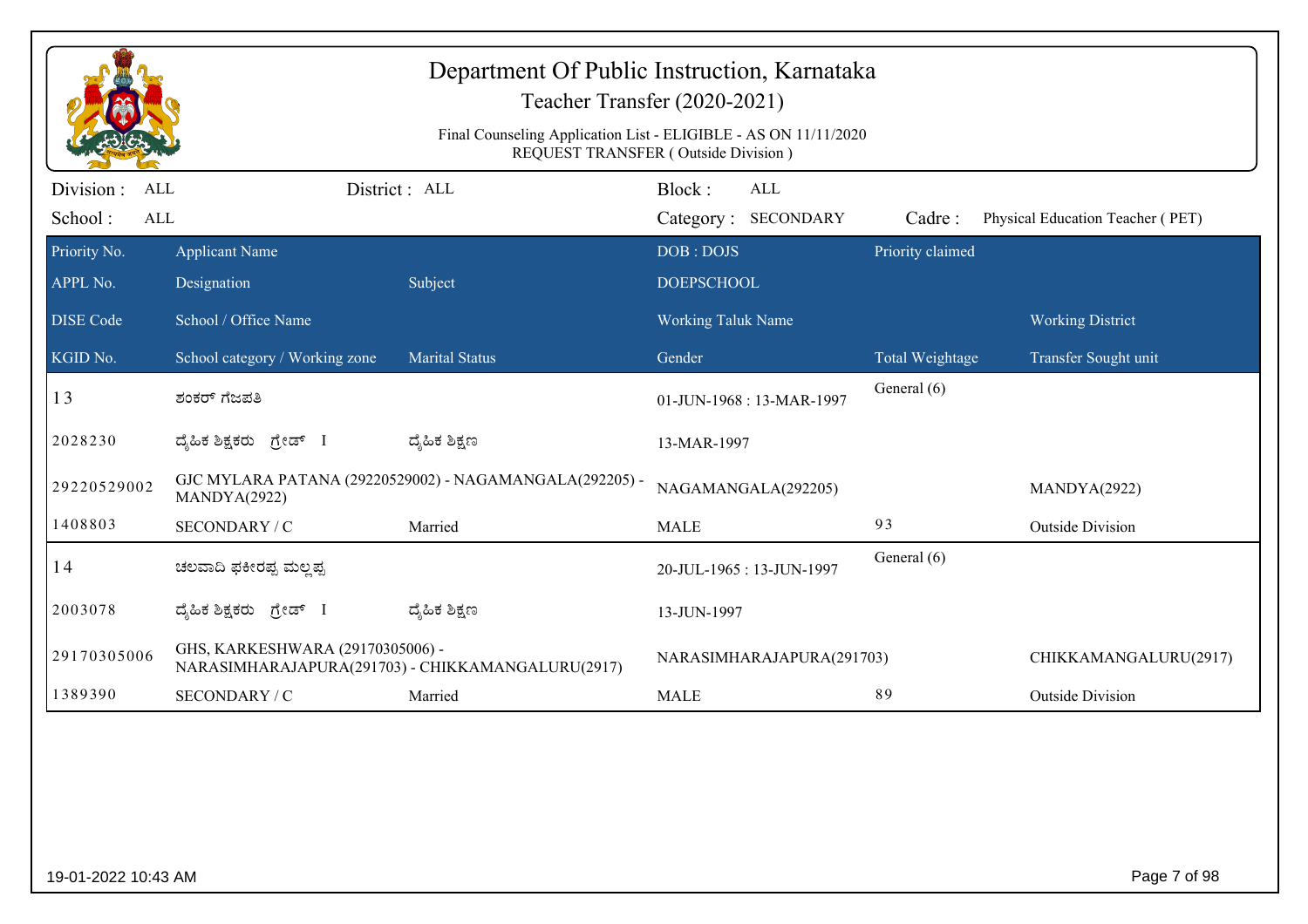|                                                  |                                                                      | Department Of Public Instruction, Karnataka             | Teacher Transfer (2020-2021)<br>Final Counseling Application List - ELIGIBLE - AS ON 11/11/2020<br>REQUEST TRANSFER (Outside Division) |                  |                                  |
|--------------------------------------------------|----------------------------------------------------------------------|---------------------------------------------------------|----------------------------------------------------------------------------------------------------------------------------------------|------------------|----------------------------------|
| Division:<br><b>ALL</b><br>School:<br><b>ALL</b> |                                                                      | District : ALL                                          | Block:<br><b>ALL</b><br>Category: SECONDARY                                                                                            | Cadre:           | Physical Education Teacher (PET) |
| Priority No.<br>APPL No.                         | <b>Applicant Name</b><br>Designation                                 | Subject                                                 | DOB: DOJS<br><b>DOEPSCHOOL</b>                                                                                                         | Priority claimed |                                  |
| <b>DISE</b> Code                                 | School / Office Name                                                 |                                                         | <b>Working Taluk Name</b>                                                                                                              |                  | <b>Working District</b>          |
| KGID No.                                         | School category / Working zone                                       | <b>Marital Status</b>                                   | Gender                                                                                                                                 | Total Weightage  | Transfer Sought unit             |
| 15                                               | <b>SURESH M PODDAR</b>                                               |                                                         | 01-JUN-1966: 05-SEP-1994                                                                                                               | General (6)      |                                  |
| 2016108                                          | ದೈಹಿಕ ಶಿಕ್ಷಕರು <i>ಗ್ರೇಡ್</i> I                                       | ದ್ಮಹಿಕ ಶಿಕ್ಷಣ                                           | 29-JUN-2006                                                                                                                            |                  |                                  |
| 29050502310                                      | <b>BIDAR(2905)</b>                                                   | GOVT H.S. DUBALGUNDI (29050502310) - HUMNABAD(290505) - | HUMNABAD(290505)                                                                                                                       |                  | <b>BIDAR(2905)</b>               |
| 1082551                                          | SECONDARY / C                                                        | Married                                                 | <b>MALE</b>                                                                                                                            | 89               | <b>Outside Division</b>          |
| 16                                               | ಪದ್ಮಜ.ಕೆ                                                             |                                                         | 22-JUL-1969: 18-DEC-1996                                                                                                               | General (6)      |                                  |
| 2056615                                          | ದ್ಯಹಿಕ ಶಿಕ್ಷಕರು ಗ್ರೇಡ್ I                                             | ದ್ಯಹಿಕ ಶಿಕ್ಷಣ                                           | 05-NOV-2007                                                                                                                            |                  |                                  |
| 29130301205                                      | GJC YARABALLI (29130301205) - HIRIYUR(291303) -<br>CHITRADURGA(2913) |                                                         | HIRIYUR(291303)                                                                                                                        |                  | CHITRADURGA(2913)                |
| 1326155                                          | SECONDARY / C                                                        | Married                                                 | <b>FEMALE</b>                                                                                                                          | 82               | <b>Outside Division</b>          |
|                                                  |                                                                      |                                                         |                                                                                                                                        |                  |                                  |
| 19-01-2022 10:43 AM                              |                                                                      |                                                         |                                                                                                                                        |                  | Page 8 of 98                     |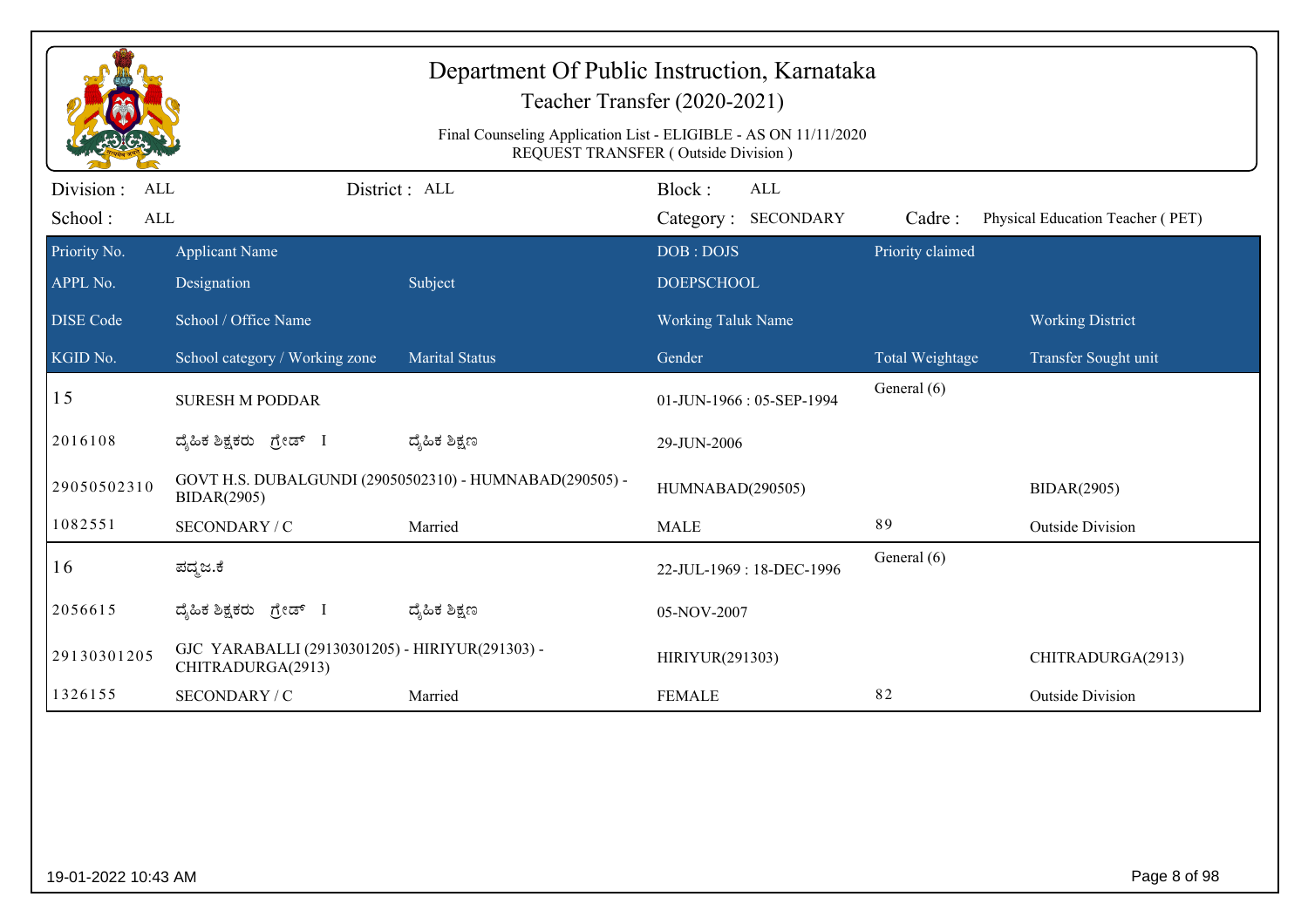|                                                   |                                                                                                  |                       | Department Of Public Instruction, Karnataka<br>Teacher Transfer (2020-2021)<br>Final Counseling Application List - ELIGIBLE - AS ON 11/11/2020<br>REQUEST TRANSFER (Outside Division) |                  |                                  |
|---------------------------------------------------|--------------------------------------------------------------------------------------------------|-----------------------|---------------------------------------------------------------------------------------------------------------------------------------------------------------------------------------|------------------|----------------------------------|
| Division :<br><b>ALL</b><br>School:<br><b>ALL</b> |                                                                                                  | District : ALL        | Block:<br>ALL<br>Category: SECONDARY                                                                                                                                                  | Cadre:           | Physical Education Teacher (PET) |
| Priority No.<br>APPL No.                          | <b>Applicant Name</b><br>Designation                                                             | Subject               | DOB: DOJS<br><b>DOEPSCHOOL</b>                                                                                                                                                        | Priority claimed |                                  |
| <b>DISE Code</b>                                  | School / Office Name                                                                             |                       | <b>Working Taluk Name</b>                                                                                                                                                             |                  | <b>Working District</b>          |
| KGID No.                                          | School category / Working zone                                                                   | <b>Marital Status</b> | Gender                                                                                                                                                                                | Total Weightage  | Transfer Sought unit             |
| 17                                                | ಬಸವರಾಜ ಹಳ್ಳದ                                                                                     |                       | 17-APR-1975: 13-DEC-1996                                                                                                                                                              | General (6)      |                                  |
| 2000189                                           | ದ್ಯಹಿಕ ಶಿಕ್ಷಕರು ಗ್ರೇಡ್ I                                                                         | ದ್ಯೆಹಿಕ ಶಿಕ್ಷಣ        | 01-DEC-2007                                                                                                                                                                           |                  |                                  |
| 29260919704                                       | GOVERNMENT HIGH SCHOOL MALLUPURA, MALLUPURA<br>(29260919704) - NANJANAGUD(292609) - MYSURU(2926) |                       | NANJANAGUD(292609)                                                                                                                                                                    |                  | MYSURU(2926)                     |
| 1424537                                           | SECONDARY / C                                                                                    | Married               | <b>MALE</b>                                                                                                                                                                           | 82               | <b>Outside Division</b>          |
| 18                                                | ವಿ ಎನ್ ಮಂಜುನಾಥ                                                                                   |                       | 20-JUL-1972: 01-JUN-1999                                                                                                                                                              | General (6)      |                                  |
| 2062390                                           | ದ್ಯಹಿಕ ಶಿಕ್ಷಕರು ಗ್ರೇಡ್ I                                                                         | ದ್ಮಹಿಕ ಶಿಕ್ಷಣ         | 01-JUN-1999                                                                                                                                                                           |                  |                                  |
| 29170509202                                       | GHS G YARADAKERE (29170509202) - KADUR(291705) -<br>CHIKKAMANGALURU(2917)                        |                       | KADUR(291705)                                                                                                                                                                         |                  | CHIKKAMANGALURU(2917)            |
| 1665396                                           | SECONDARY / C                                                                                    | Married               | <b>MALE</b>                                                                                                                                                                           | 81               | <b>Outside Division</b>          |
|                                                   |                                                                                                  |                       |                                                                                                                                                                                       |                  |                                  |
| 19-01-2022 10:43 AM                               |                                                                                                  |                       |                                                                                                                                                                                       |                  | Page 9 of 98                     |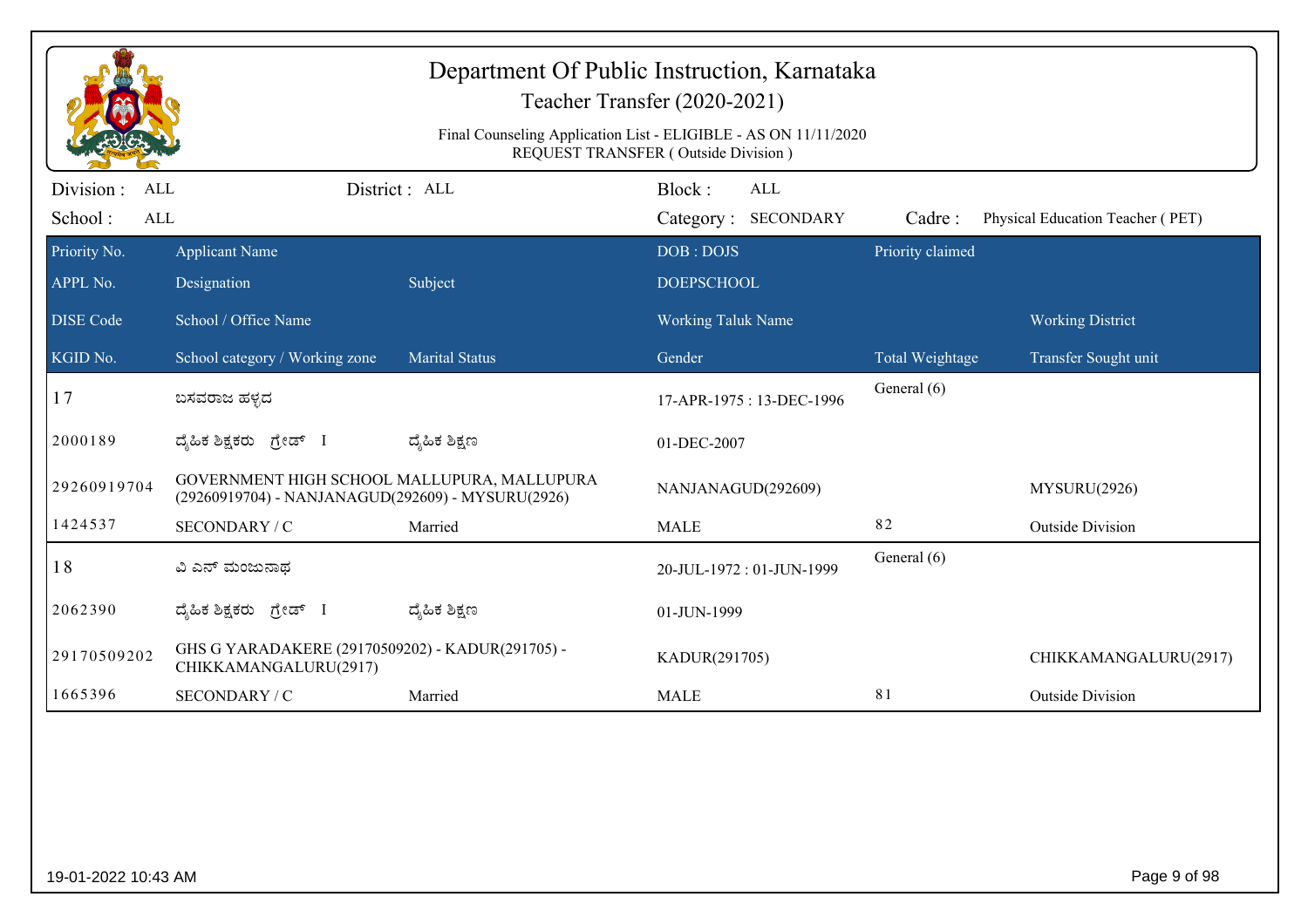|                          |                                                                                     |                       | Department Of Public Instruction, Karnataka<br>Teacher Transfer (2020-2021)<br>Final Counseling Application List - ELIGIBLE - AS ON 11/11/2020 |                  |                                  |
|--------------------------|-------------------------------------------------------------------------------------|-----------------------|------------------------------------------------------------------------------------------------------------------------------------------------|------------------|----------------------------------|
| Division :<br><b>ALL</b> |                                                                                     | District: ALL         | REQUEST TRANSFER (Outside Division)<br>Block:<br><b>ALL</b>                                                                                    |                  |                                  |
| School:<br>ALL           |                                                                                     |                       | Category: SECONDARY                                                                                                                            | Cadre:           | Physical Education Teacher (PET) |
| Priority No.             | <b>Applicant Name</b>                                                               |                       | DOB: DOJS                                                                                                                                      | Priority claimed |                                  |
| APPL No.                 | Designation                                                                         | Subject               | <b>DOEPSCHOOL</b>                                                                                                                              |                  |                                  |
| <b>DISE</b> Code         | School / Office Name                                                                |                       | <b>Working Taluk Name</b>                                                                                                                      |                  | <b>Working District</b>          |
| KGID No.                 | School category / Working zone                                                      | <b>Marital Status</b> | Gender                                                                                                                                         | Total Weightage  | Transfer Sought unit             |
| 19                       | ರಮೇಶ ಮಾಧವರಾವ ಗಾಯಕವಾಡ                                                                |                       | 06-OCT-1968: 17-MAR-1997                                                                                                                       | General (6)      |                                  |
| 2018934                  | ದೈಹಿಕ ಶಿಕ್ಷಕರು <i>ಗ್ರೇಡ್</i> I                                                      | ದ್ಮೆಹಿಕ ಶಿಕ್ಷಣ        | 27-SEP-2009                                                                                                                                    |                  |                                  |
| 29330815202              | GOVERNMENT HIGH SCHOOL MALLA B (29330815202) -<br>SHORAPUR(293308) - YADAGIRI(2933) |                       | SHORAPUR(293308)                                                                                                                               |                  | YADAGIRI(2933)                   |
| 1401278                  | SECONDARY / C                                                                       | Married               | <b>MALE</b>                                                                                                                                    | 80               | <b>Outside Division</b>          |
| 20                       | ರುದ್ರವ್ಯ ಭೀಮಪ್ಪ ಠಕ್ಕಳಕಿ                                                             |                       | 23-JUL-1970: 05-MAR-1997                                                                                                                       | General (6)      |                                  |
| 2016697                  | ದೈಹಿಕ ಶಿಕ್ಷಕರು ಗ್ರೇಡ್ I                                                             | ದ್ಯೆಹಿಕ ಶಿಕ್ಷಣ        | 15-JUN-2009                                                                                                                                    |                  |                                  |
| 29330816708              | GJC NARAYANPUR (29330816708) - SHORAPUR(293308) -<br>YADAGIRI(2933)                 |                       | SHORAPUR(293308)                                                                                                                               |                  | YADAGIRI(2933)                   |
| 1784098                  | <b>SECONDARY / C</b>                                                                | Married               | <b>FEMALE</b>                                                                                                                                  | 80               | <b>Outside Division</b>          |
|                          |                                                                                     |                       |                                                                                                                                                |                  |                                  |
| 19-01-2022 10:43 AM      |                                                                                     |                       |                                                                                                                                                |                  | Page 10 of 98                    |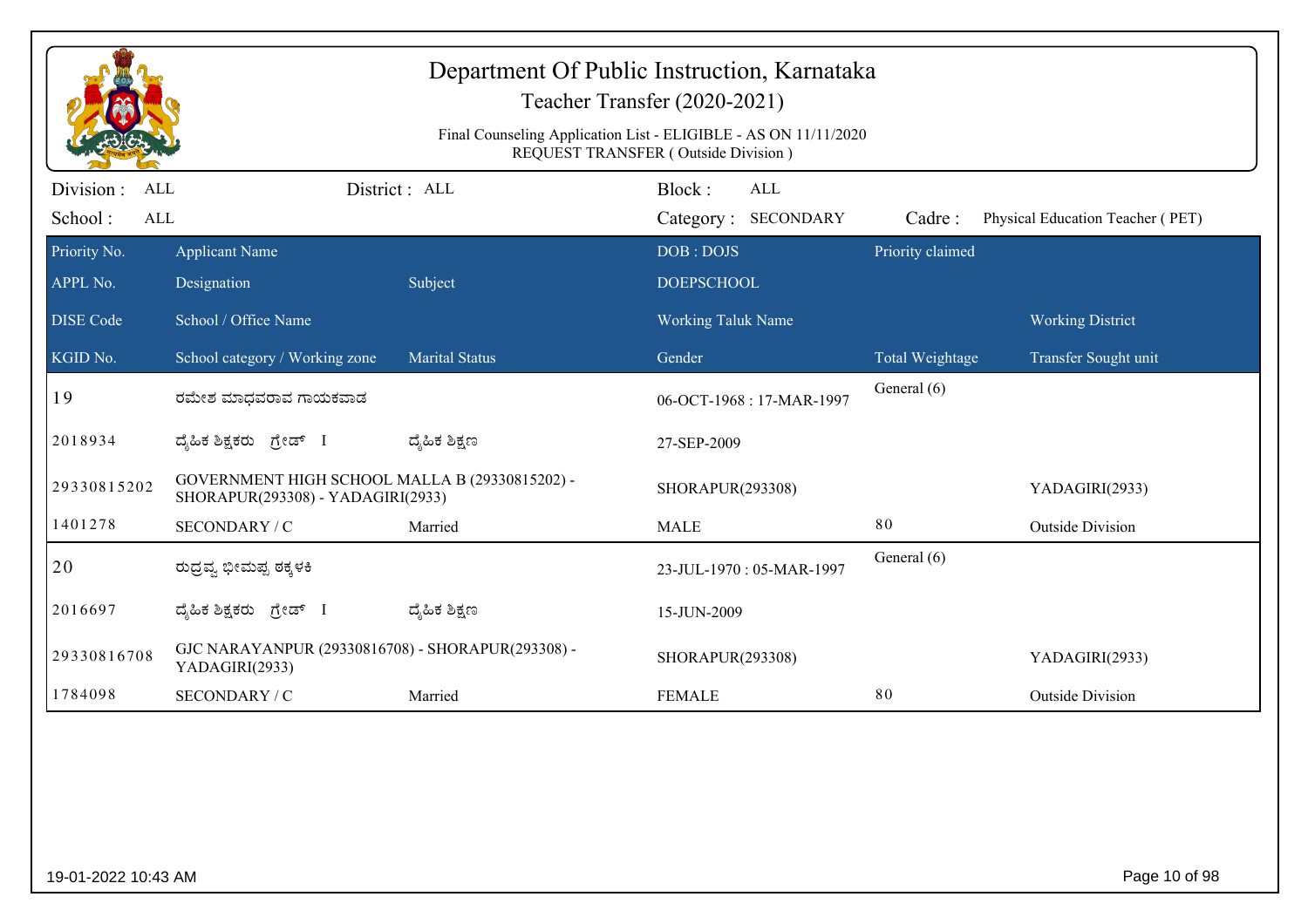|                                                  |                                                                                         |                       | Department Of Public Instruction, Karnataka<br>Teacher Transfer (2020-2021)<br>Final Counseling Application List - ELIGIBLE - AS ON 11/11/2020<br><b>REQUEST TRANSFER (Outside Division)</b> |                  |                                  |
|--------------------------------------------------|-----------------------------------------------------------------------------------------|-----------------------|----------------------------------------------------------------------------------------------------------------------------------------------------------------------------------------------|------------------|----------------------------------|
| Division:<br><b>ALL</b><br>School:<br><b>ALL</b> |                                                                                         | District: ALL         | Block:<br>ALL<br>Category: SECONDARY                                                                                                                                                         | Cadre:           | Physical Education Teacher (PET) |
| Priority No.                                     | <b>Applicant Name</b>                                                                   |                       | DOB: DOJS                                                                                                                                                                                    | Priority claimed |                                  |
| APPL No.                                         | Designation                                                                             | Subject               | <b>DOEPSCHOOL</b>                                                                                                                                                                            |                  |                                  |
| <b>DISE Code</b>                                 | School / Office Name                                                                    |                       | <b>Working Taluk Name</b>                                                                                                                                                                    |                  | <b>Working District</b>          |
| KGID No.                                         | School category / Working zone                                                          | <b>Marital Status</b> | Gender                                                                                                                                                                                       | Total Weightage  | Transfer Sought unit             |
| 21                                               | ಮಾದೇಶ                                                                                   |                       | 01-JUN-1967: 01-JUN-1999                                                                                                                                                                     | General (6)      |                                  |
| 2063291                                          | ದೈಹಿಕ ಶಿಕ್ಷಕರು ಗ್ರೇಡ್ I                                                                 | ದ್ಮೆಹಿಕ ಶಿಕ್ಷಣ        | 03-JUL-2003                                                                                                                                                                                  |                  |                                  |
| 29220216201                                      | GJC HIGH SCHOOL SECTION ANNURU (29220216201) -<br>MADDUR(292202) - MANDYA(2922)         |                       | MADDUR(292202)                                                                                                                                                                               |                  | MANDYA(2922)                     |
| 1693930                                          | SECONDARY / C                                                                           | Married               | <b>MALE</b>                                                                                                                                                                                  | 77               | <b>Outside Division</b>          |
| 22                                               | ಅಯೂಬಸಾ ಎಂ ಬಡಿಗೇರ                                                                        |                       | 15-MAR-1970: 23-MAR-2000                                                                                                                                                                     | General (6)      |                                  |
| 2011544                                          | ದೈಹಿಕ ಶಿಕ್ಷಕರು <i>ಗ್ರೇಡ್</i> I                                                          | ದ್ಯೆಹಿಕ ಶಿಕ್ಷಣ        | 29-NOV-2003                                                                                                                                                                                  |                  |                                  |
| 29230533503                                      | GOVT.HIGH SCHOOL JINNENAHALLI (29230533503) -<br>CHANNARAYAPATNA(292305) - HASSAN(2923) |                       | CHANNARAYAPATNA(292305)                                                                                                                                                                      |                  | HASSAN(2923)                     |
| 1857148                                          | SECONDARY / C                                                                           | Married               | <b>MALE</b>                                                                                                                                                                                  | 74               | <b>Outside Division</b>          |
|                                                  |                                                                                         |                       |                                                                                                                                                                                              |                  |                                  |
| 19-01-2022 10:43 AM                              |                                                                                         |                       |                                                                                                                                                                                              |                  | Page 11 of 98                    |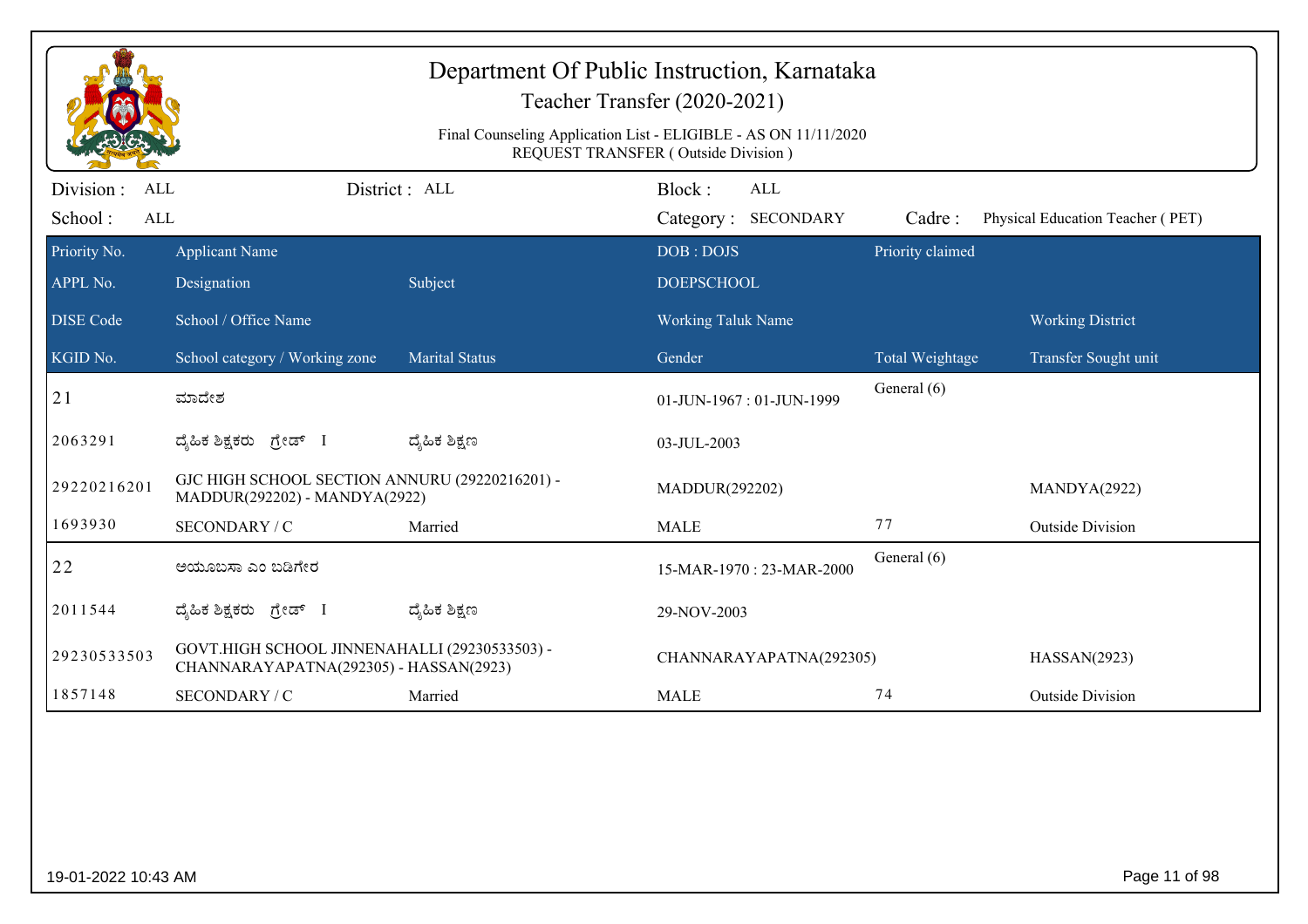|                                           |                                                                                           |                       | Department Of Public Instruction, Karnataka<br>Teacher Transfer (2020-2021)<br>Final Counseling Application List - ELIGIBLE - AS ON 11/11/2020<br>REQUEST TRANSFER (Outside Division) |                  |                                  |
|-------------------------------------------|-------------------------------------------------------------------------------------------|-----------------------|---------------------------------------------------------------------------------------------------------------------------------------------------------------------------------------|------------------|----------------------------------|
| Division:<br><b>ALL</b><br>School:<br>ALL |                                                                                           | District : ALL        | Block:<br>ALL<br>Category: SECONDARY                                                                                                                                                  | Cadre:           | Physical Education Teacher (PET) |
| Priority No.                              | <b>Applicant Name</b>                                                                     |                       | DOB: DOJS                                                                                                                                                                             | Priority claimed |                                  |
| APPL No.                                  | Designation                                                                               | Subject               | <b>DOEPSCHOOL</b>                                                                                                                                                                     |                  |                                  |
| <b>DISE</b> Code                          | School / Office Name                                                                      |                       | <b>Working Taluk Name</b>                                                                                                                                                             |                  | <b>Working District</b>          |
| KGID No.                                  | School category / Working zone                                                            | <b>Marital Status</b> | Gender                                                                                                                                                                                | Total Weightage  | Transfer Sought unit             |
| 23                                        | ಚಿದಾನಂದ ಧರೆಪ್ಪ ಕಟಗಿಘಾಣ                                                                    |                       | 23-JUL-1973: 18-DEC-1999                                                                                                                                                              | General (6)      |                                  |
| 2027387                                   | ದ್ಯಹಿಕ ಶಿಕ್ಷಕರು ಗ್ರೇಡ್ I                                                                  | ದ್ಯಹಿಕ ಶಿಕ್ಷಣ         | 11-FEB-2011                                                                                                                                                                           |                  |                                  |
| 29041101803                               | GOVT HS GANAJALKHED (29041101803) - GULBARGA<br>NORTH(290411) - KALBURGI(2904)            |                       | GULBARGA NORTH(290411)                                                                                                                                                                |                  | KALBURGI(2904)                   |
| 1573183                                   | SECONDARY / C                                                                             | Married               | <b>MALE</b>                                                                                                                                                                           | 70               | <b>Outside Division</b>          |
| 24                                        | ಚಂದ್ರಶೇಖರ.ಹೆಚ್.ಎಂ.                                                                        |                       | 10-JUN-1971: 11-FEB-2004                                                                                                                                                              | General (6)      |                                  |
| 2033585                                   | ದ್ಯಹಿಕ ಶಿಕ್ಷಕರು ಗ್ರೇಡ್ I                                                                  | ದ್ಮಹಿಕ ಶಿಕ್ಷಣ         | 11-FEB-2004                                                                                                                                                                           |                  |                                  |
| 29230610703                               | GOVT JUNIOR COLLEGE THATANAHALLY (29230610703) -<br>HOLENARASIPURA(292306) - HASSAN(2923) |                       | HOLENARASIPURA(292306)                                                                                                                                                                |                  | HASSAN(2923)                     |
| 1973111                                   | SECONDARY / C                                                                             | Married               | <b>MALE</b>                                                                                                                                                                           | 65               | <b>Outside Division</b>          |
|                                           |                                                                                           |                       |                                                                                                                                                                                       |                  |                                  |
| 19-01-2022 10:43 AM                       |                                                                                           |                       |                                                                                                                                                                                       |                  | Page 12 of 98                    |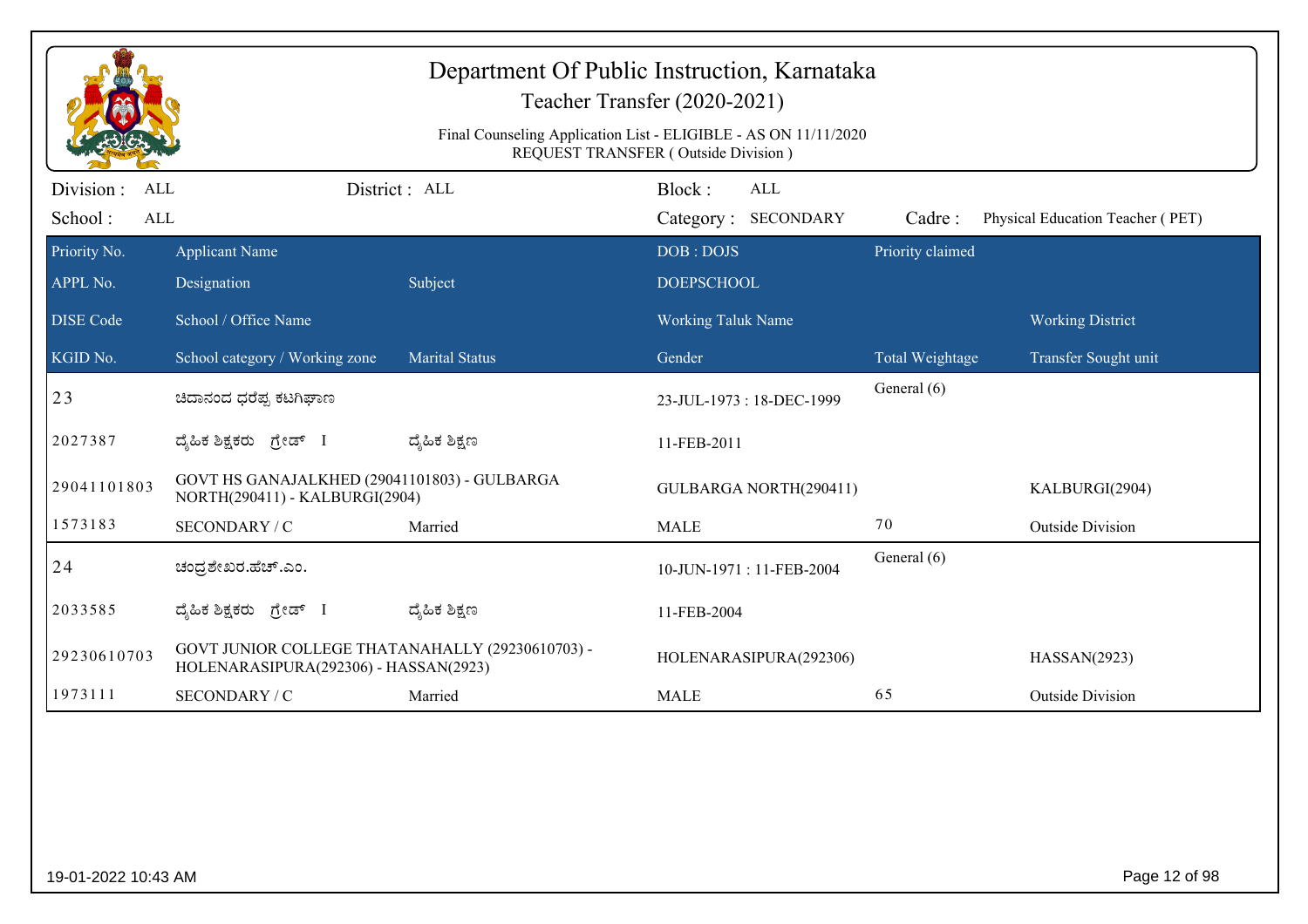|                                                   |                                                                            | Department Of Public Instruction, Karnataka<br>Teacher Transfer (2020-2021)<br>Final Counseling Application List - ELIGIBLE - AS ON 11/11/2020<br>REQUEST TRANSFER (Outside Division) |                           |                                   |                  |                                  |
|---------------------------------------------------|----------------------------------------------------------------------------|---------------------------------------------------------------------------------------------------------------------------------------------------------------------------------------|---------------------------|-----------------------------------|------------------|----------------------------------|
| Division :<br><b>ALL</b><br>School:<br><b>ALL</b> |                                                                            | District : ALL                                                                                                                                                                        | Block:                    | <b>ALL</b><br>Category: SECONDARY | Cadre:           | Physical Education Teacher (PET) |
| Priority No.                                      | <b>Applicant Name</b>                                                      |                                                                                                                                                                                       | DOB: DOJS                 |                                   | Priority claimed |                                  |
| APPL No.                                          | Designation                                                                | Subject                                                                                                                                                                               | <b>DOEPSCHOOL</b>         |                                   |                  |                                  |
| <b>DISE Code</b>                                  | School / Office Name                                                       |                                                                                                                                                                                       | <b>Working Taluk Name</b> |                                   |                  | <b>Working District</b>          |
| KGID No.                                          | School category / Working zone                                             | <b>Marital Status</b>                                                                                                                                                                 | Gender                    |                                   | Total Weightage  | Transfer Sought unit             |
| 25                                                | ಮಹಮ್ಮದ್ ಸಾಧಿಕ್ ಕೆ.ಹೆಚ್                                                     |                                                                                                                                                                                       |                           | 07-MAY-1974: 06-MAR-2004          | General (6)      |                                  |
| 2055565                                           | ದ್ಯಹಿಕ ಶಿಕ್ಷಕರು ಗ್ರೇಡ್ I                                                   | ದ್ಯಹಿಕ ಶಿಕ್ಷಣ                                                                                                                                                                         | 06-MAR-2004               |                                   |                  |                                  |
| 29170700720                                       | GHS, BALEHOLE (29170700720) - MOODIGERE(291707) -<br>CHIKKAMANGALURU(2917) |                                                                                                                                                                                       | MOODIGERE(291707)         |                                   |                  | CHIKKAMANGALURU(2917)            |
| 1872945                                           | SECONDARY / C                                                              | Married                                                                                                                                                                               | <b>MALE</b>               |                                   | 65               | <b>Outside Division</b>          |
| 26                                                | ಪ್ರಭಾಕರ ಲಕ್ಷ್ಮಣ ನಾಯ್ಕ                                                      |                                                                                                                                                                                       |                           | 18-JUL-1977: 17-FEB-2004          | General (6)      |                                  |
| 2019942                                           | ದ್ಯಹಿಕ ಶಿಕ್ಷಕರು ಗ್ರೇಡ್ I                                                   | ದ್ಮಹಿಕ ಶಿಕ್ಷಣ                                                                                                                                                                         | 17-FEB-2004               |                                   |                  |                                  |
| 29230813402                                       | $-HASSAN(2923)$                                                            | GHS HONGADAHALLA (29230813402) - SAKALESHAPURA(292308)                                                                                                                                |                           | SAKALESHAPURA(292308)             |                  | HASSAN(2923)                     |
| 1972594                                           | SECONDARY / C                                                              | Married                                                                                                                                                                               | <b>MALE</b>               |                                   | 65               | <b>Outside Division</b>          |
|                                                   |                                                                            |                                                                                                                                                                                       |                           |                                   |                  |                                  |
| 19-01-2022 10:43 AM                               |                                                                            |                                                                                                                                                                                       |                           |                                   |                  | Page 13 of 98                    |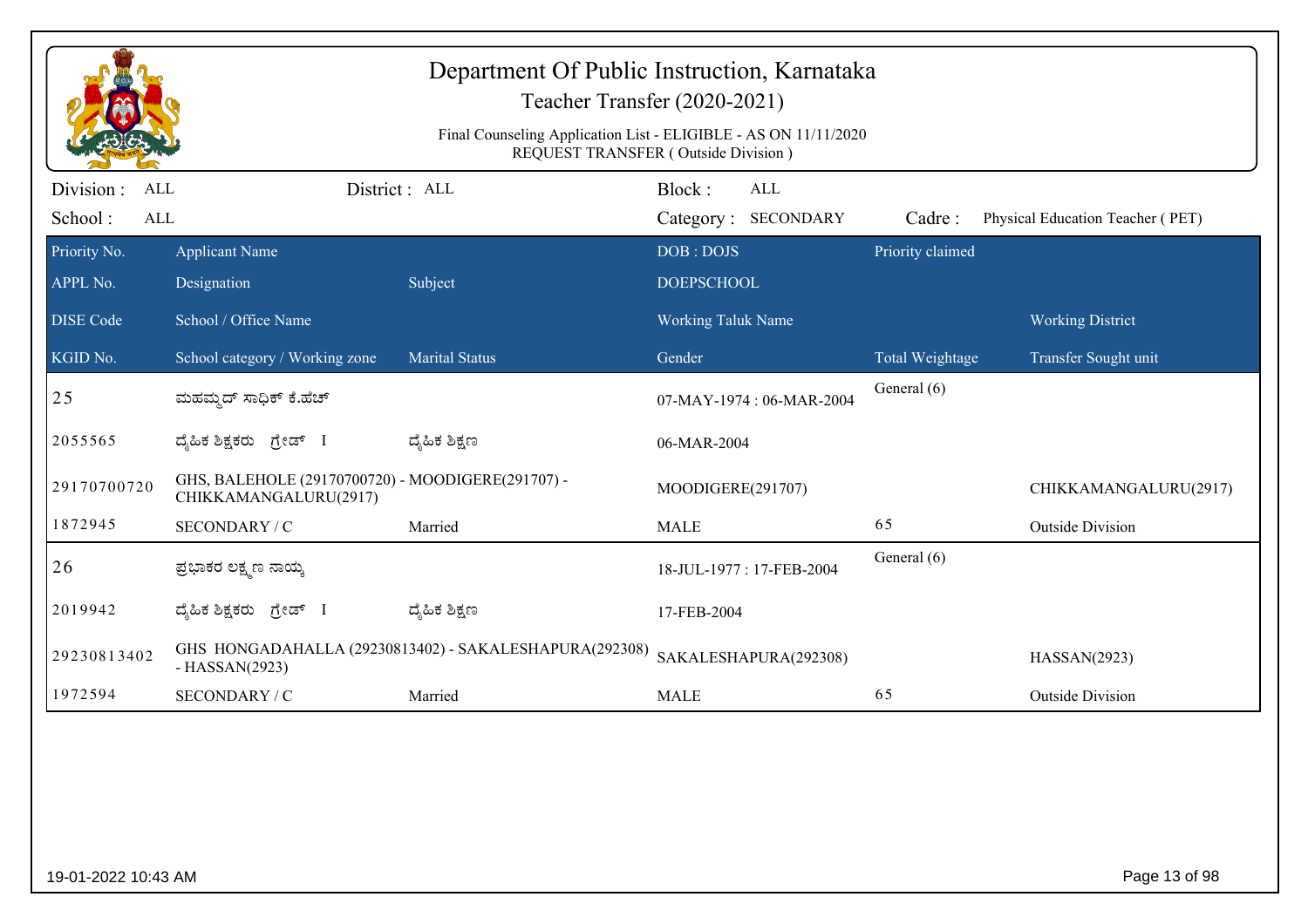|                                                   |                                | Department Of Public Instruction, Karnataka<br>Teacher Transfer (2020-2021)<br>Final Counseling Application List - ELIGIBLE - AS ON 11/11/2020<br><b>REQUEST TRANSFER (Outside Division)</b> |                           |                                   |                  |                                  |
|---------------------------------------------------|--------------------------------|----------------------------------------------------------------------------------------------------------------------------------------------------------------------------------------------|---------------------------|-----------------------------------|------------------|----------------------------------|
| Division :<br><b>ALL</b><br>School:<br><b>ALL</b> |                                | District: ALL                                                                                                                                                                                | Block:                    | <b>ALL</b><br>Category: SECONDARY | Cadre:           | Physical Education Teacher (PET) |
| Priority No.                                      | <b>Applicant Name</b>          |                                                                                                                                                                                              | DOB: DOJS                 |                                   | Priority claimed |                                  |
| APPL No.                                          | Designation                    | Subject                                                                                                                                                                                      | <b>DOEPSCHOOL</b>         |                                   |                  |                                  |
| <b>DISE Code</b>                                  | School / Office Name           |                                                                                                                                                                                              | <b>Working Taluk Name</b> |                                   |                  | <b>Working District</b>          |
| KGID No.                                          | School category / Working zone | <b>Marital Status</b>                                                                                                                                                                        | Gender                    |                                   | Total Weightage  | Transfer Sought unit             |
| 27                                                | ಪ್ರಸಾದ                         |                                                                                                                                                                                              |                           | 21-APR-1980: 17-JAN-2004          | General (6)      |                                  |
| 2063867                                           | ದ್ಯೆಹಿಕ ಶಿಕ್ಷಕರು<br>ಗ್ರೇಡ್ I   | ದ್ಯಹಿಕ ಶಿಕ್ಷಣ                                                                                                                                                                                | 17-JAN-2004               |                                   |                  |                                  |
| 29060608411                                       |                                | GHS KALLUR (29060608411) - MANVI(290606) - RAICHUR(2906)                                                                                                                                     | MANVI(290606)             |                                   |                  | RAICHUR(2906)                    |
| 1943983                                           | SECONDARY / C                  | Married                                                                                                                                                                                      | <b>MALE</b>               |                                   | 65               | <b>Outside Division</b>          |
| 28                                                | ಬಸಪ್ಪ ಮ. ಬಳಬಟ್ಟಿ               |                                                                                                                                                                                              |                           | 20-JUN-1981: 12-JAN-2004          | General (6)      |                                  |
| 2010521                                           | ದ್ಶೆಹಿಕ ಶಿಕ್ಷಕರು<br>ಗ್ರೇಡ್ I   | ದ್ಮಹಿಕ ಶಿಕ್ಷಣ                                                                                                                                                                                | 12-JAN-2004               |                                   |                  |                                  |
| 29230405606                                       | $-HASSAN(2923)$                | GOVT PU COLLEGE GENDEHALLY (29230405606) - BELUR(292304)                                                                                                                                     | BELUR(292304)             |                                   |                  | HASSAN(2923)                     |
| 1973710                                           | SECONDARY / C                  | Married                                                                                                                                                                                      | <b>MALE</b>               |                                   | 65               | <b>Outside Division</b>          |
|                                                   |                                |                                                                                                                                                                                              |                           |                                   |                  |                                  |
| 19-01-2022 10:43 AM                               |                                |                                                                                                                                                                                              |                           |                                   |                  | Page 14 of 98                    |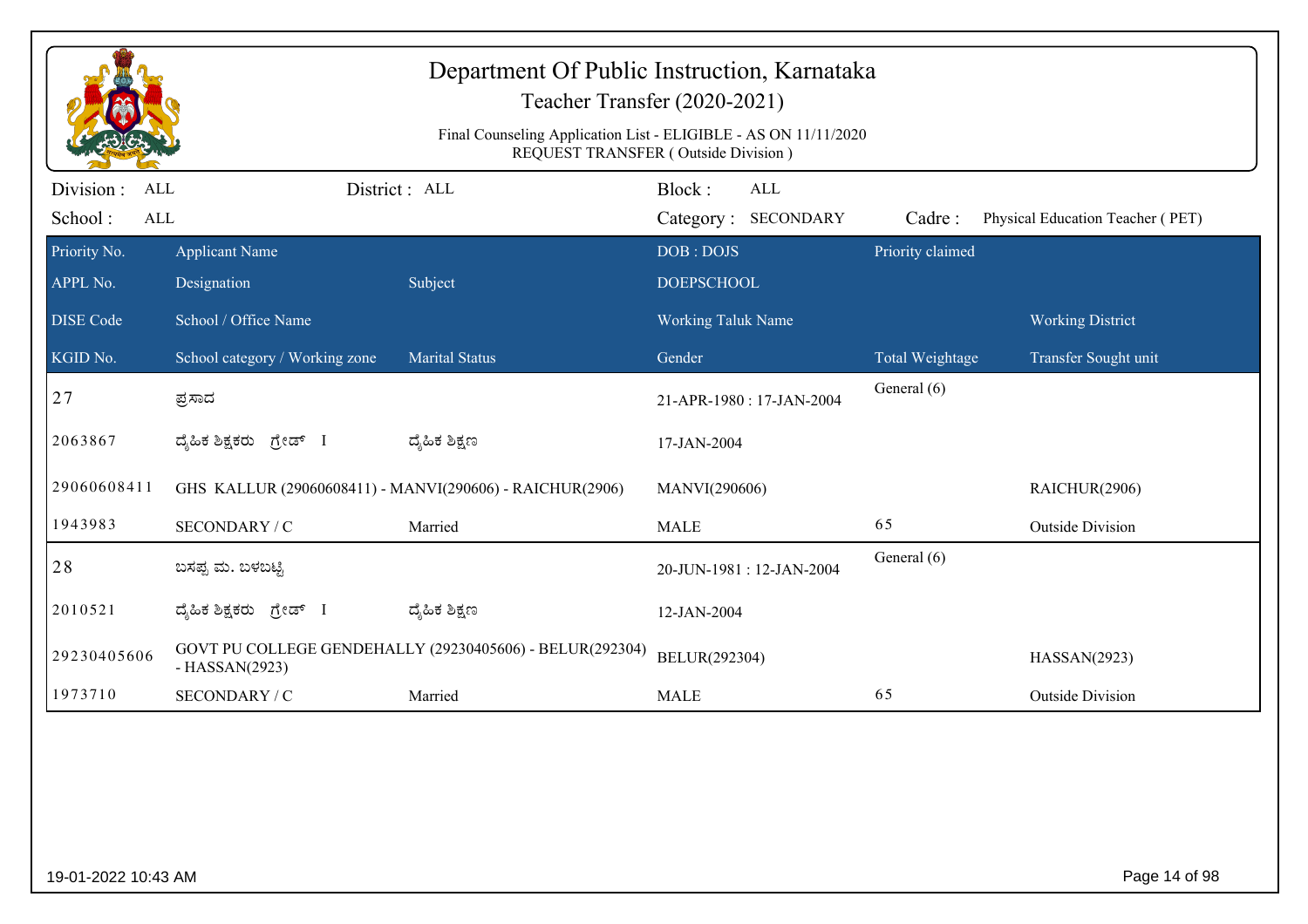|                                            |                                                                                  |                       | Department Of Public Instruction, Karnataka<br>Teacher Transfer (2020-2021)<br>Final Counseling Application List - ELIGIBLE - AS ON 11/11/2020<br>REQUEST TRANSFER (Outside Division) |                  |                                  |
|--------------------------------------------|----------------------------------------------------------------------------------|-----------------------|---------------------------------------------------------------------------------------------------------------------------------------------------------------------------------------|------------------|----------------------------------|
| Division :<br>ALL<br>School:<br><b>ALL</b> |                                                                                  | District : ALL        | Block:<br>ALL<br>Category: SECONDARY                                                                                                                                                  | Cadre:           | Physical Education Teacher (PET) |
| Priority No.<br>APPL No.                   | <b>Applicant Name</b><br>Designation                                             | Subject               | DOB: DOJS<br><b>DOEPSCHOOL</b>                                                                                                                                                        | Priority claimed |                                  |
| <b>DISE Code</b>                           | School / Office Name                                                             |                       | Working Taluk Name                                                                                                                                                                    |                  | <b>Working District</b>          |
| KGID No.                                   | School category / Working zone                                                   | <b>Marital Status</b> | Gender                                                                                                                                                                                | Total Weightage  | Transfer Sought unit             |
| 29                                         | ಅಬ್ದುಲ್ಲಾ .ಜಿ                                                                    |                       | 20-JUN-1975: 15-MAR-2004                                                                                                                                                              | General (6)      |                                  |
| 2030368                                    | ದ್ಯಹಿಕ ಶಿಕ್ಷಕರು ಗ್ರೇಡ್ I                                                         | ದ್ಶೆಹಿಕ ಶಿಕ್ಷಣ        | 22-JUL-2010                                                                                                                                                                           |                  |                                  |
| 29290506303                                | GHS GEDARE (29290506303) - GOWRIBIDANUR(292905) -<br>CHIKKABALLAPURA(2929)       |                       | GOWRIBIDANUR(292905)                                                                                                                                                                  |                  | CHIKKABALLAPURA(2929)            |
| 1953633                                    | SECONDARY / C                                                                    | Married               | <b>MALE</b>                                                                                                                                                                           | 58               | <b>Outside Division</b>          |
| 30                                         | ಧರ್ಮಣ್ಣ ಎಲ್. ದೊಡಮನಿ                                                              |                       | 08-JUL-1980: 08-JAN-2004                                                                                                                                                              | General (6)      |                                  |
| 2016842                                    | ದ್ಯಹಿಕ ಶಿಕ್ಷಕರು ಗ್ರೇಡ್ I                                                         | ದ್ಮಹಿಕ ಶಿಕ್ಷಣ         | 14-JUL-2010                                                                                                                                                                           |                  |                                  |
| 29070908119                                | GOVT HIGH SCHOOL RAJOOR-ADOOR (29070908119) -<br>YELBURGA(290709) - KOPPAL(2907) |                       | YELBURGA(290709)                                                                                                                                                                      |                  | KOPPAL(2907)                     |
| 1978540                                    | <b>SECONDARY / B</b>                                                             | Married               | <b>MALE</b>                                                                                                                                                                           | 58               | <b>Outside Division</b>          |
|                                            |                                                                                  |                       |                                                                                                                                                                                       |                  |                                  |
| 19-01-2022 10:43 AM                        |                                                                                  |                       |                                                                                                                                                                                       |                  | Page 15 of 98                    |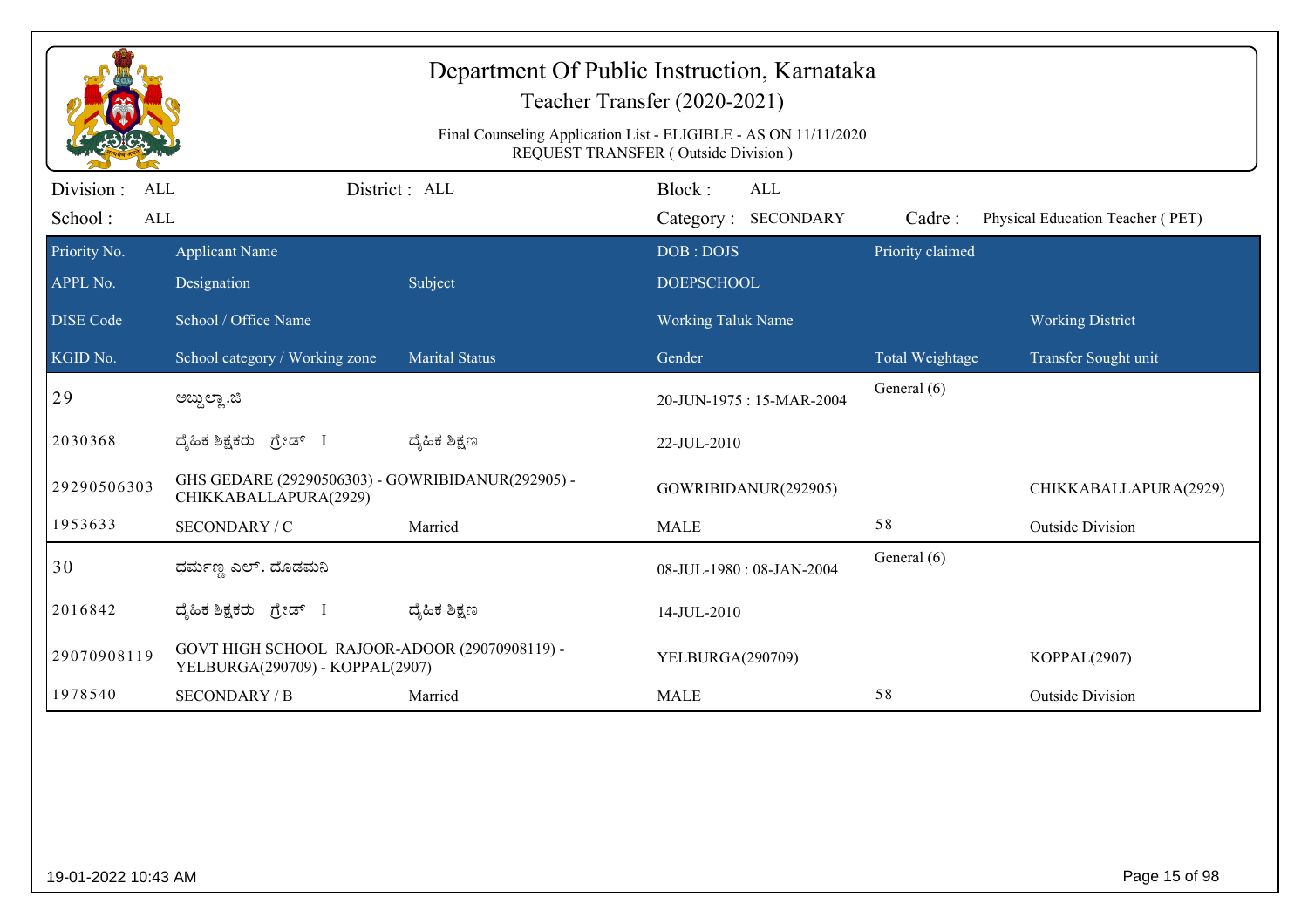|                                            |                                                                   |                       | Department Of Public Instruction, Karnataka<br>Teacher Transfer (2020-2021)<br>Final Counseling Application List - ELIGIBLE - AS ON 11/11/2020<br>REQUEST TRANSFER (Outside Division) |                  |                                  |
|--------------------------------------------|-------------------------------------------------------------------|-----------------------|---------------------------------------------------------------------------------------------------------------------------------------------------------------------------------------|------------------|----------------------------------|
| Division :<br><b>ALL</b><br>School:<br>ALL |                                                                   | District : ALL        | Block:<br><b>ALL</b><br>Category: SECONDARY                                                                                                                                           | Cadre:           | Physical Education Teacher (PET) |
| Priority No.<br>APPL No.                   | <b>Applicant Name</b><br>Designation                              | Subject               | DOB: DOJS<br><b>DOEPSCHOOL</b>                                                                                                                                                        | Priority claimed |                                  |
| <b>DISE Code</b>                           | School / Office Name                                              |                       | <b>Working Taluk Name</b>                                                                                                                                                             |                  | <b>Working District</b>          |
| KGID No.                                   | School category / Working zone                                    | <b>Marital Status</b> | Gender                                                                                                                                                                                | Total Weightage  | Transfer Sought unit             |
| 31                                         | ಬಸವರಾಜಪ್ಪ ಬಿ ಬಿ                                                   |                       | 01-JUN-1973: 13-JAN-2006                                                                                                                                                              | General (6)      |                                  |
| 2019366                                    | ದೈಹಿಕ ಶಿಕ್ಷಕರು ಗ್ರೇಡ್ I                                           | ದ್ಶೆಹಿಕ ಶಿಕ್ಷಣ        | 13-JAN-2006                                                                                                                                                                           |                  |                                  |
| 29060804003                                | GHS GONWAR (29060804003) - SINDHANUR(290608) -<br>RAICHUR(2906)   |                       | SINDHANUR(290608)                                                                                                                                                                     |                  | RAICHUR(2906)                    |
| 1945614                                    | SECONDARY / C                                                     | Married               | <b>MALE</b>                                                                                                                                                                           | 57               | <b>Outside Division</b>          |
| 32                                         | ರಾಜೇಬಕ್ಷಾರ ಗೌಸುಸಾಬ ಪೆಂಡಾರಿ                                        |                       | 22-JUL-1975: 12-FEB-2004                                                                                                                                                              | General (6)      |                                  |
| 2038116                                    | ದೈಹಿಕ ಶಿಕ್ಷಕರು ಗ್ರೇಡ್ I                                           | ದ್ಯೆಹಿಕ ಶಿಕ್ಷಣ        | 28-MAY-2011                                                                                                                                                                           |                  |                                  |
| 29070404811                                | GHS HANAMASAGAR (29070404811) - KUSTAGI(290704) -<br>KOPPAL(2907) |                       | KUSTAGI(290704)                                                                                                                                                                       |                  | KOPPAL(2907)                     |
| 2008774                                    | SECONDARY / C                                                     | Married               | <b>MALE</b>                                                                                                                                                                           | 57               | <b>Outside Division</b>          |
|                                            |                                                                   |                       |                                                                                                                                                                                       |                  |                                  |
| 19-01-2022 10:43 AM                        |                                                                   |                       |                                                                                                                                                                                       |                  | Page 16 of 98                    |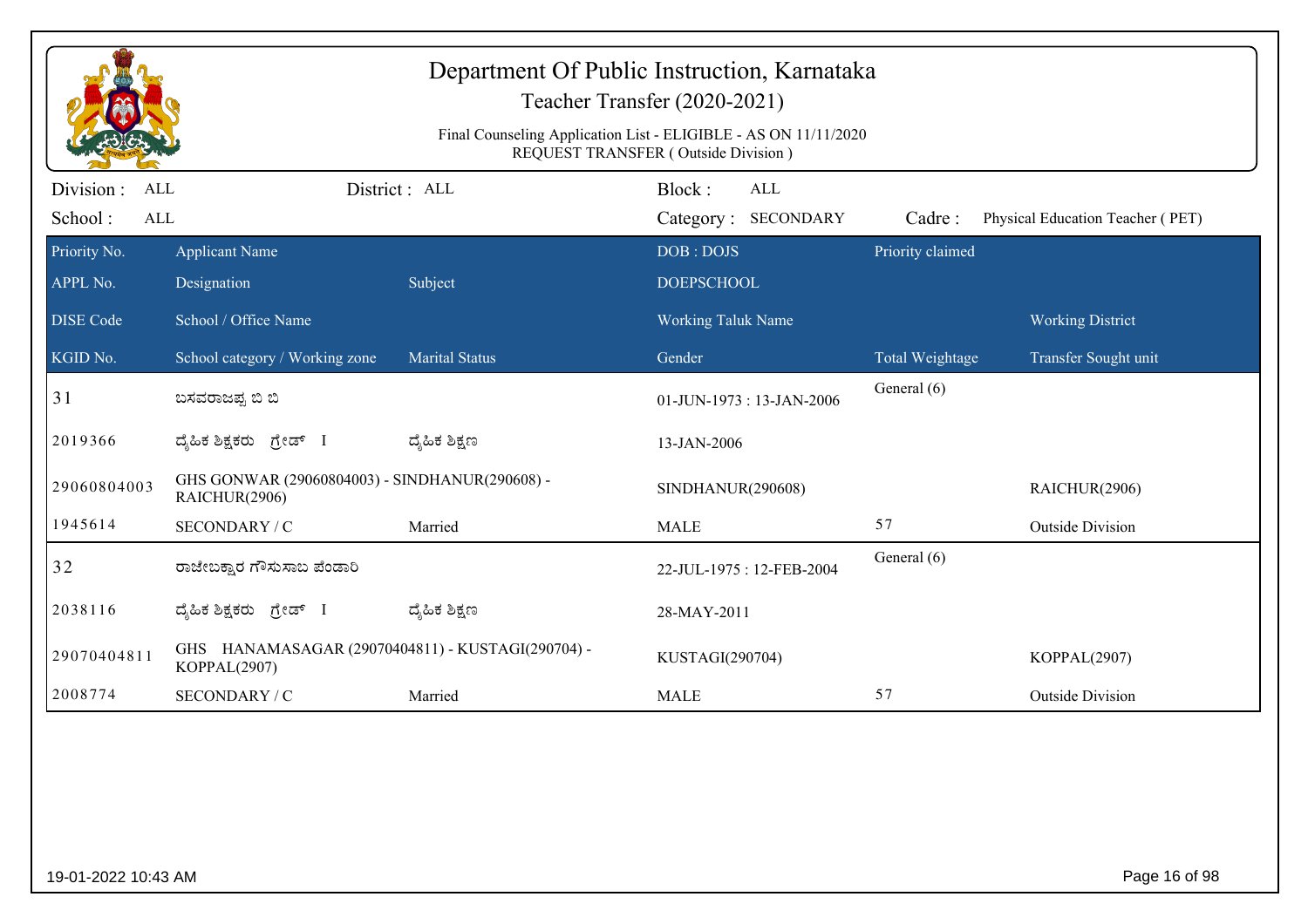|                                                                                                        | Teacher Transfer (2020-2021)                                                    |                       |                                             |                  |                                  |  |  |
|--------------------------------------------------------------------------------------------------------|---------------------------------------------------------------------------------|-----------------------|---------------------------------------------|------------------|----------------------------------|--|--|
| Final Counseling Application List - ELIGIBLE - AS ON 11/11/2020<br>REQUEST TRANSFER (Outside Division) |                                                                                 |                       |                                             |                  |                                  |  |  |
| Division:<br>ALL<br>School:<br>ALL                                                                     |                                                                                 | District : ALL        | Block:<br><b>ALL</b><br>Category: SECONDARY | Cadre:           | Physical Education Teacher (PET) |  |  |
| Priority No.                                                                                           | <b>Applicant Name</b>                                                           |                       | DOB: DOJS                                   | Priority claimed |                                  |  |  |
| APPL No.                                                                                               | Designation                                                                     | Subject               | <b>DOEPSCHOOL</b>                           |                  |                                  |  |  |
| <b>DISE</b> Code                                                                                       | School / Office Name                                                            |                       | <b>Working Taluk Name</b>                   |                  | <b>Working District</b>          |  |  |
| KGID No.                                                                                               | School category / Working zone                                                  | <b>Marital Status</b> | Gender                                      | Total Weightage  | Transfer Sought unit             |  |  |
| 33                                                                                                     | ಬಸಪ್ಪಗೌಡರ                                                                       |                       | 01-JUN-1978: 24-FEB-2004                    | General (6)      |                                  |  |  |
| 2030123                                                                                                | ದೈಹಿಕ ಶಿಕ್ಷಕರು ಗ್ರೇಡ್ I                                                         | ದ್ಯಹಿಕ ಶಿಕ್ಷಣ         | 03-JUN-2011                                 |                  |                                  |  |  |
| 29060113102                                                                                            | GHS NAGADADINNI (29060113102) - DEVADURGA(290601) -<br>RAICHUR(2906)            |                       | DEVADURGA(290601)                           |                  | RAICHUR(2906)                    |  |  |
| 1964131                                                                                                | SECONDARY / C                                                                   | Married               | <b>MALE</b>                                 | 57               | <b>Outside Division</b>          |  |  |
| 34                                                                                                     | ಅಶ್ರೀನಿಕುಮಾರ. ಟಿ. ಯೋಗಿ                                                          |                       | 21-JUN-1980: 12-JAN-2004                    | General (6)      |                                  |  |  |
| 2029150                                                                                                | ದ್ಯಹಿಕ ಶಿಕ್ಷಕರು <i>ಗ್ರೇಡ್</i> I                                                 | ದ್ಯಹಿಕ ಶಿಕ್ಷಣ         | 18-JUL-2013                                 |                  |                                  |  |  |
| 29060111003                                                                                            | GOVT.HIGH SCHOOL N.GANEKAL (29060111003) -<br>DEVADURGA(290601) - RAICHUR(2906) |                       | DEVADURGA(290601)                           |                  | RAICHUR(2906)                    |  |  |
| 1915057                                                                                                | SECONDARY / C                                                                   | Married               | <b>MALE</b>                                 | 55               | <b>Outside Division</b>          |  |  |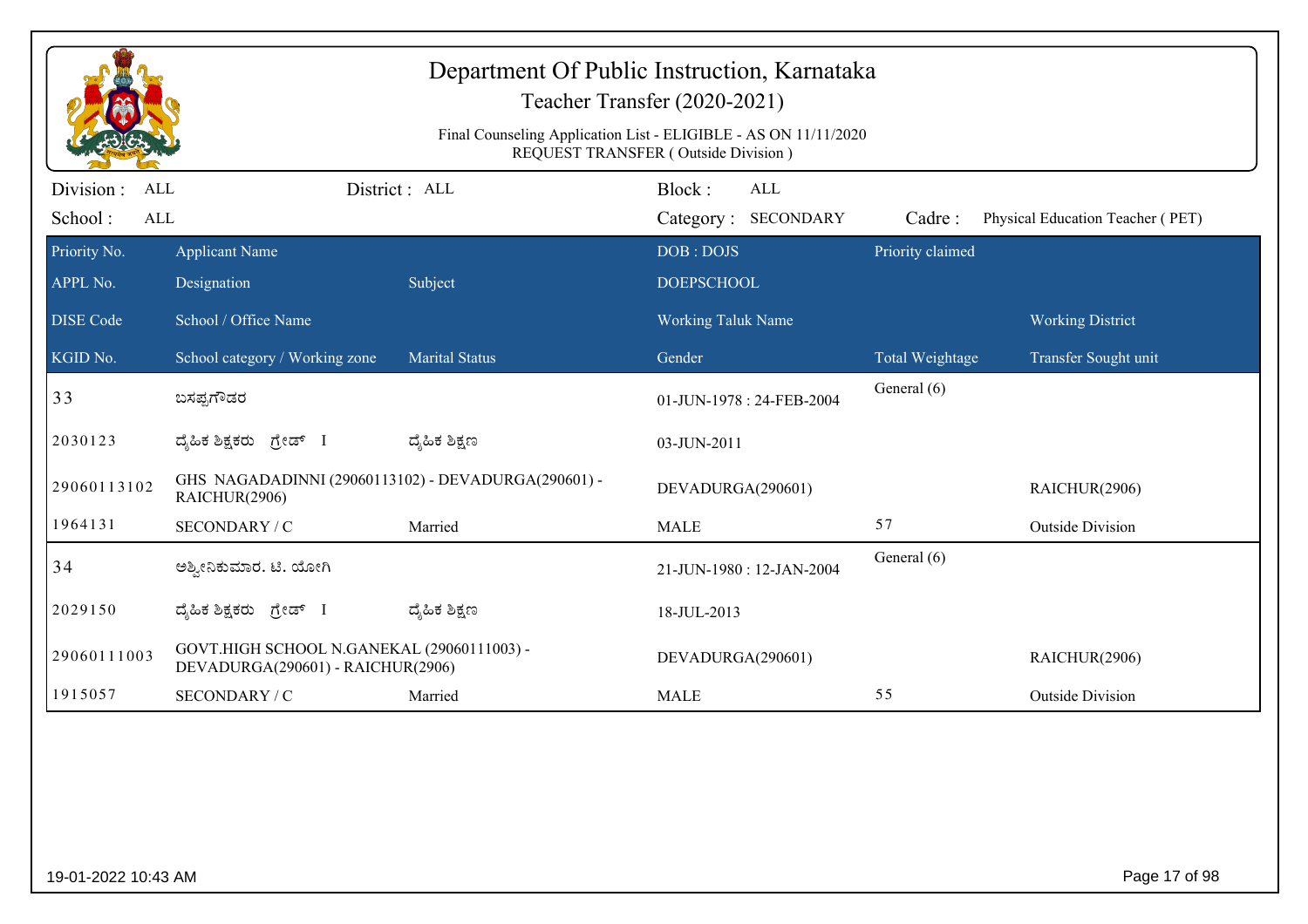|                                                  |                                                                                      |                       | Department Of Public Instruction, Karnataka<br>Teacher Transfer (2020-2021)<br>Final Counseling Application List - ELIGIBLE - AS ON 11/11/2020<br>REQUEST TRANSFER (Outside Division) |                  |                                  |
|--------------------------------------------------|--------------------------------------------------------------------------------------|-----------------------|---------------------------------------------------------------------------------------------------------------------------------------------------------------------------------------|------------------|----------------------------------|
| Division:<br><b>ALL</b><br>School:<br><b>ALL</b> |                                                                                      | District: ALL         | Block:<br>ALL<br>Category: SECONDARY                                                                                                                                                  | Cadre:           | Physical Education Teacher (PET) |
| Priority No.                                     | <b>Applicant Name</b>                                                                |                       | DOB: DOJS                                                                                                                                                                             | Priority claimed |                                  |
| APPL No.                                         | Designation                                                                          | Subject               | <b>DOEPSCHOOL</b>                                                                                                                                                                     |                  |                                  |
| <b>DISE</b> Code                                 | School / Office Name                                                                 |                       | <b>Working Taluk Name</b>                                                                                                                                                             |                  | <b>Working District</b>          |
| KGID No.                                         | School category / Working zone                                                       | <b>Marital Status</b> | Gender                                                                                                                                                                                | Total Weightage  | Transfer Sought unit             |
| 35                                               | ತ್ರಿಮೂರ್ತಿ ಎಚ್.ಕೆ.                                                                   |                       | 26-OCT-1973: 01-MAR-2004                                                                                                                                                              | General (6)      |                                  |
| 2038304                                          | ದ್ಯಹಿಕ ಶಿಕ್ಷಕರು ಗ್ರೇಡ್ I                                                             | ದ್ಯೆಹಿಕ ಶಿಕ್ಷಣ        | 10-SEP-2015                                                                                                                                                                           |                  |                                  |
| 29230521004                                      | GOVT.HIGH SCHOOL KAREHALLY (29230521004) -<br>CHANNARAYAPATNA(292305) - HASSAN(2923) |                       | CHANNARAYAPATNA(292305)                                                                                                                                                               |                  | HASSAN(2923)                     |
| 2771458                                          | SECONDARY / C                                                                        | Married               | <b>MALE</b>                                                                                                                                                                           | 53               | <b>Outside Division</b>          |
| 36                                               | ದಾಕ್ಷಾಯಣಿ ಮಹಾದೇವಪ್ಪ ಗಣಾಚಾರಿ                                                          |                       | 09-OCT-1980: 02-DEC-2005                                                                                                                                                              | General (6)      |                                  |
| 2056572                                          | ದ್ಯಹಿಕ ಶಿಕ್ಷಕರು <i>ಗ್ರೇ</i> ಡ್ I                                                     | ದ್ಮಹಿಕ ಶಿಕ್ಷಣ         | 17-JUN-2009                                                                                                                                                                           |                  |                                  |
| 29290433403                                      | GHS TALAGAVARA (29290433403) - CHINTAMANI(292904) -<br>CHIKKABALLAPURA(2929)         |                       | CHINTAMANI(292904)                                                                                                                                                                    |                  | CHIKKABALLAPURA(2929)            |
| 1810061                                          | SECONDARY / C                                                                        | Married               | <b>FEMALE</b>                                                                                                                                                                         | 53               | <b>Outside Division</b>          |
|                                                  |                                                                                      |                       |                                                                                                                                                                                       |                  |                                  |
| 19-01-2022 10:43 AM                              |                                                                                      |                       |                                                                                                                                                                                       |                  | Page 18 of 98                    |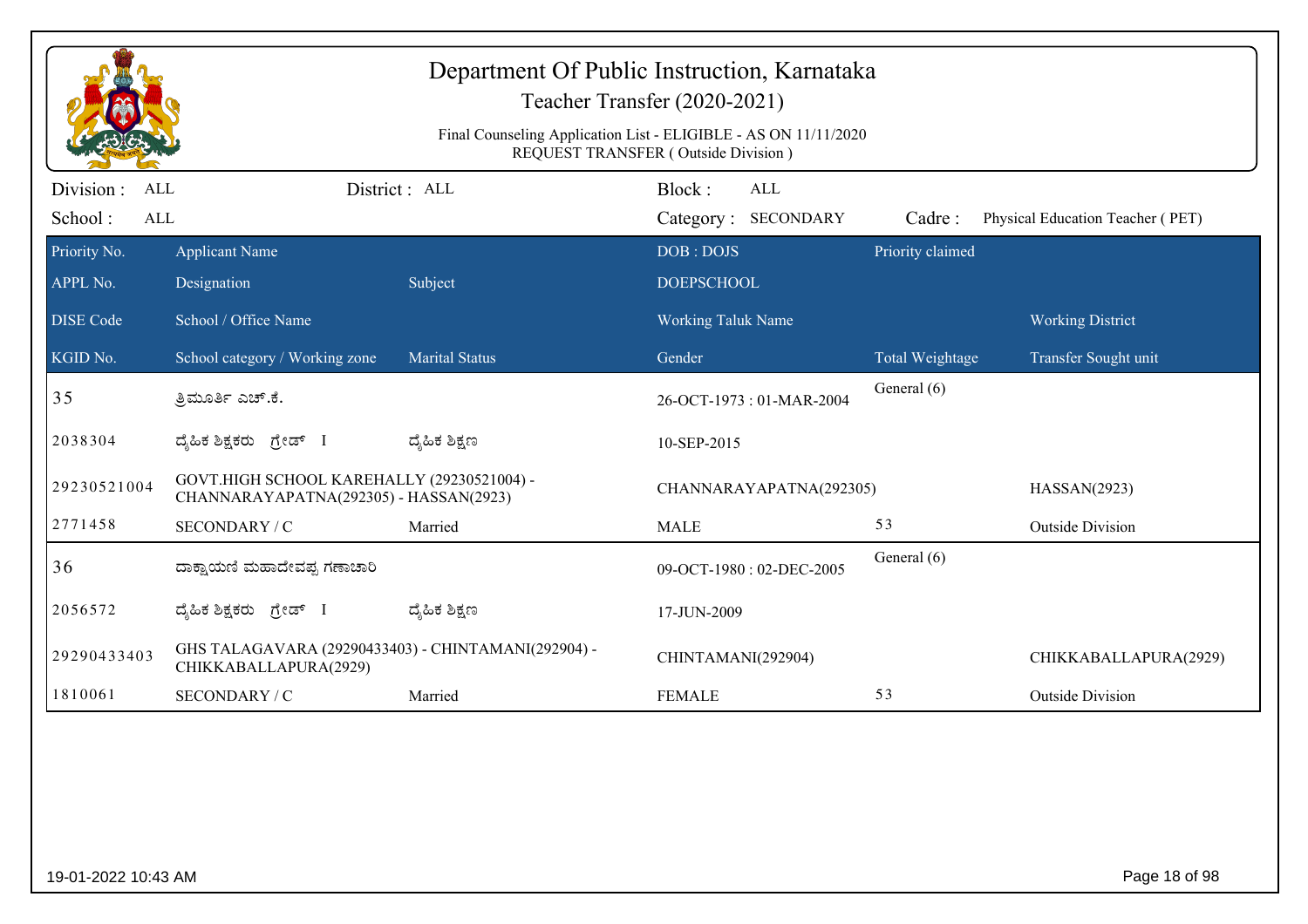| Department Of Public Instruction, Karnataka<br>Teacher Transfer (2020-2021)<br>Final Counseling Application List - ELIGIBLE - AS ON 11/11/2020<br>REQUEST TRANSFER (Outside Division) |                                                                 |                                                  |                                             |                  |                                  |  |  |
|---------------------------------------------------------------------------------------------------------------------------------------------------------------------------------------|-----------------------------------------------------------------|--------------------------------------------------|---------------------------------------------|------------------|----------------------------------|--|--|
| Division:<br><b>ALL</b><br>School:<br><b>ALL</b>                                                                                                                                      |                                                                 | District : ALL                                   | Block:<br><b>ALL</b><br>Category: SECONDARY | Cadre:           | Physical Education Teacher (PET) |  |  |
| Priority No.<br>APPL No.                                                                                                                                                              | <b>Applicant Name</b><br>Designation                            | Subject                                          | DOB: DOJS<br><b>DOEPSCHOOL</b>              | Priority claimed |                                  |  |  |
| <b>DISE Code</b>                                                                                                                                                                      | School / Office Name                                            |                                                  | <b>Working Taluk Name</b>                   |                  | <b>Working District</b>          |  |  |
| KGID No.                                                                                                                                                                              | School category / Working zone                                  | <b>Marital Status</b>                            | Gender                                      | Total Weightage  | Transfer Sought unit             |  |  |
| 37                                                                                                                                                                                    | ಹನಮಂತಪ್ಪ ಯಲ್ಲಪ್ಪ ವಗ್ಯಾನವರ                                       |                                                  | 01-JUN-1971: 16-MAR-1998                    | General (6)      |                                  |  |  |
| 2001898                                                                                                                                                                               | ದೈಹಿಕ ಶಿಕ್ಷಕರು ಗ್ರೇಡ್ I                                         | ದ್ಯಹಿಕ ಶಿಕ್ಷಣ                                    | 16-JUL-2010                                 |                  |                                  |  |  |
| 29070904203                                                                                                                                                                           | GHS GEDAGERI (29070904203) - YELBURGA(290709) -<br>KOPPAL(2907) |                                                  | YELBURGA(290709)                            |                  | KOPPAL(2907)                     |  |  |
| 1395254                                                                                                                                                                               | SECONDARY / C                                                   | Married                                          | <b>MALE</b>                                 | 52               | <b>Outside Division</b>          |  |  |
| 38                                                                                                                                                                                    | ರಮೇಶ ಬಿ ಭಜಂತ್ರಿ                                                 |                                                  | 22-JUL-1976: 29-JUN-2005                    | General (6)      |                                  |  |  |
| 2062991                                                                                                                                                                               | ದ್ಯಹಿಕ ಶಿಕ್ಷಕರು ಗ್ರೇಡ್ I                                        | ದ್ಮಹಿಕ ಶಿಕ್ಷಣ                                    | 01-JAN-2013                                 |                  |                                  |  |  |
| 29040907219                                                                                                                                                                           | (29040907219) - SEDAM(290409) - KALBURGI(2904)                  | KARNATAKA PUBLIC SCHOOLS GOVT. H.S GIRLS MUDHOLE | SEDAM(290409)                               |                  | KALBURGI(2904)                   |  |  |
| 2008369                                                                                                                                                                               | SECONDARY / C                                                   | Married                                          | <b>MALE</b>                                 | 50               | <b>Outside Division</b>          |  |  |
|                                                                                                                                                                                       |                                                                 |                                                  |                                             |                  |                                  |  |  |
| 19-01-2022 10:43 AM                                                                                                                                                                   |                                                                 |                                                  |                                             |                  | Page 19 of 98                    |  |  |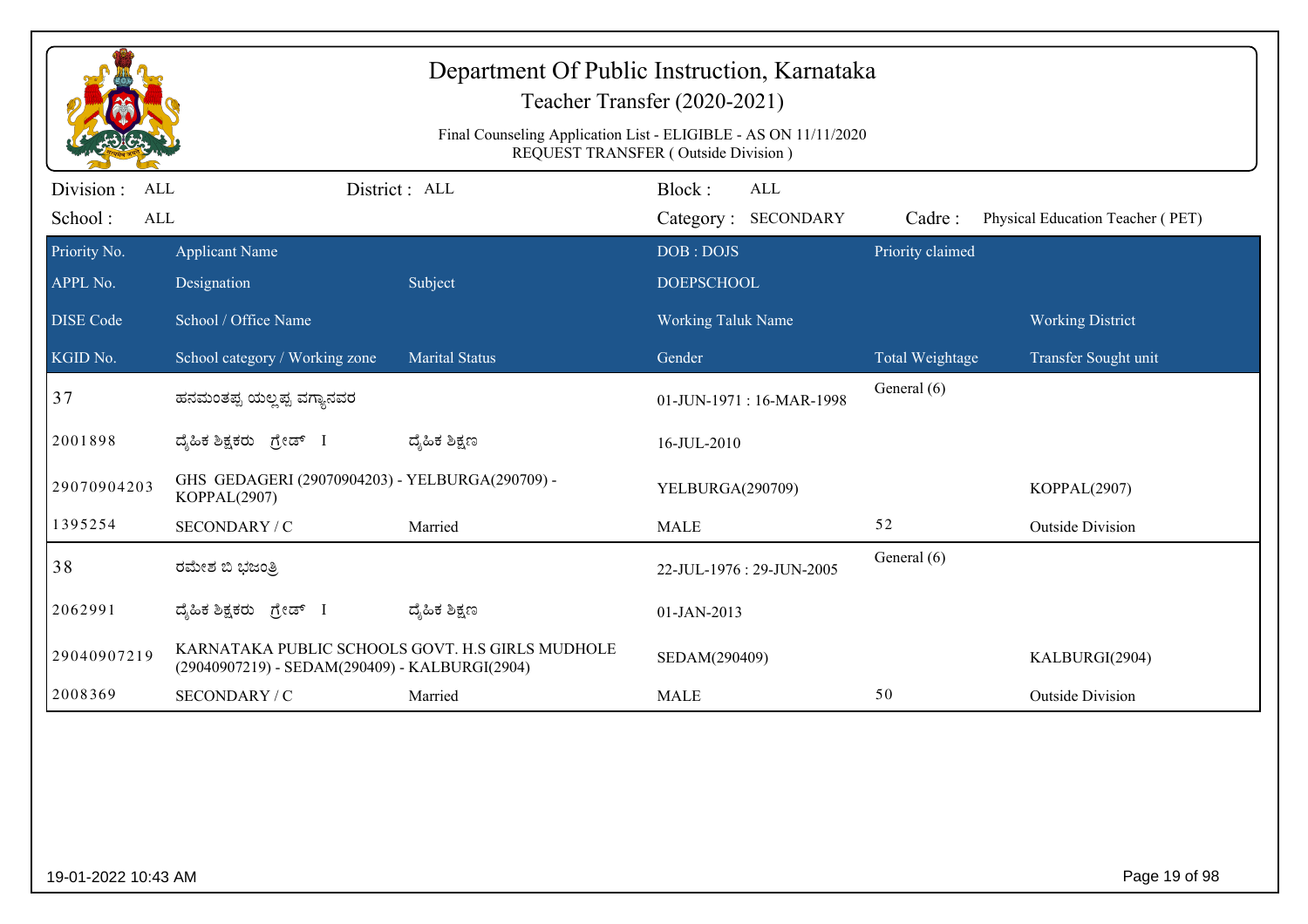|                                            |                                                                                 |                       | Final Counseling Application List - ELIGIBLE - AS ON 11/11/2020<br>REQUEST TRANSFER (Outside Division) |                  |                                  |
|--------------------------------------------|---------------------------------------------------------------------------------|-----------------------|--------------------------------------------------------------------------------------------------------|------------------|----------------------------------|
| Division :<br>ALL<br>School:<br><b>ALL</b> |                                                                                 | District : ALL        | Block:<br><b>ALL</b><br>Category: SECONDARY                                                            | Cadre:           | Physical Education Teacher (PET) |
| Priority No.                               | <b>Applicant Name</b>                                                           |                       | DOB: DOJS                                                                                              | Priority claimed |                                  |
| APPL No.                                   | Designation                                                                     | Subject               | <b>DOEPSCHOOL</b>                                                                                      |                  |                                  |
| <b>DISE</b> Code                           | School / Office Name                                                            |                       | <b>Working Taluk Name</b>                                                                              |                  | <b>Working District</b>          |
| KGID No.                                   | School category / Working zone                                                  | <b>Marital Status</b> | Gender                                                                                                 | Total Weightage  | Transfer Sought unit             |
| 39                                         | ಡಯಾನಾ ಡಿಸೋಜ                                                                     |                       | 20-FEB-1982: 10-JAN-2006                                                                               | General (6)      |                                  |
| 2036737                                    | ದೈಹಿಕ ಶಿಕ್ಷಕರು ಗ್ರೇಡ್ I                                                         | ದ್ಯೆಹಿಕ ಶಿಕ್ಷಣ        | 18-JUL-2013                                                                                            |                  |                                  |
| 29210302204                                | GHS KOIRA (29210302204) - DEVANAHALLI(292103) - BENGALURU<br><b>RURAL(2921)</b> |                       | DEVANAHALLI(292103)                                                                                    |                  | <b>BENGALURU RURAL(2921)</b>     |
| 1974901                                    | SECONDARY / C                                                                   | Married               | <b>FEMALE</b>                                                                                          | 49               | <b>Outside Division</b>          |
| 40                                         | ಬಾಪುಸಾಹೇಬ ಕಲಕೇರಿ                                                                |                       | 15-MAR-1984: 22-JUN-2007                                                                               | General (6)      |                                  |
| 2035638                                    | ದ್ಯಹಿಕ ಶಿಕ್ಷಕರು ಗ್ರೇಡ್ I                                                        | ದ್ಮಹಿಕ ಶಿಕ್ಷಣ         | 22-JUN-2007                                                                                            |                  |                                  |
| 29230616102                                | GHS HADAVANAHALLY (29230616102) -<br>HOLENARASIPURA(292306) - HASSAN(2923)      |                       | HOLENARASIPURA(292306)                                                                                 |                  | HASSAN(2923)                     |
| 2091422                                    | SECONDARY / C                                                                   | Married               | <b>MALE</b>                                                                                            | 49               | <b>Outside Division</b>          |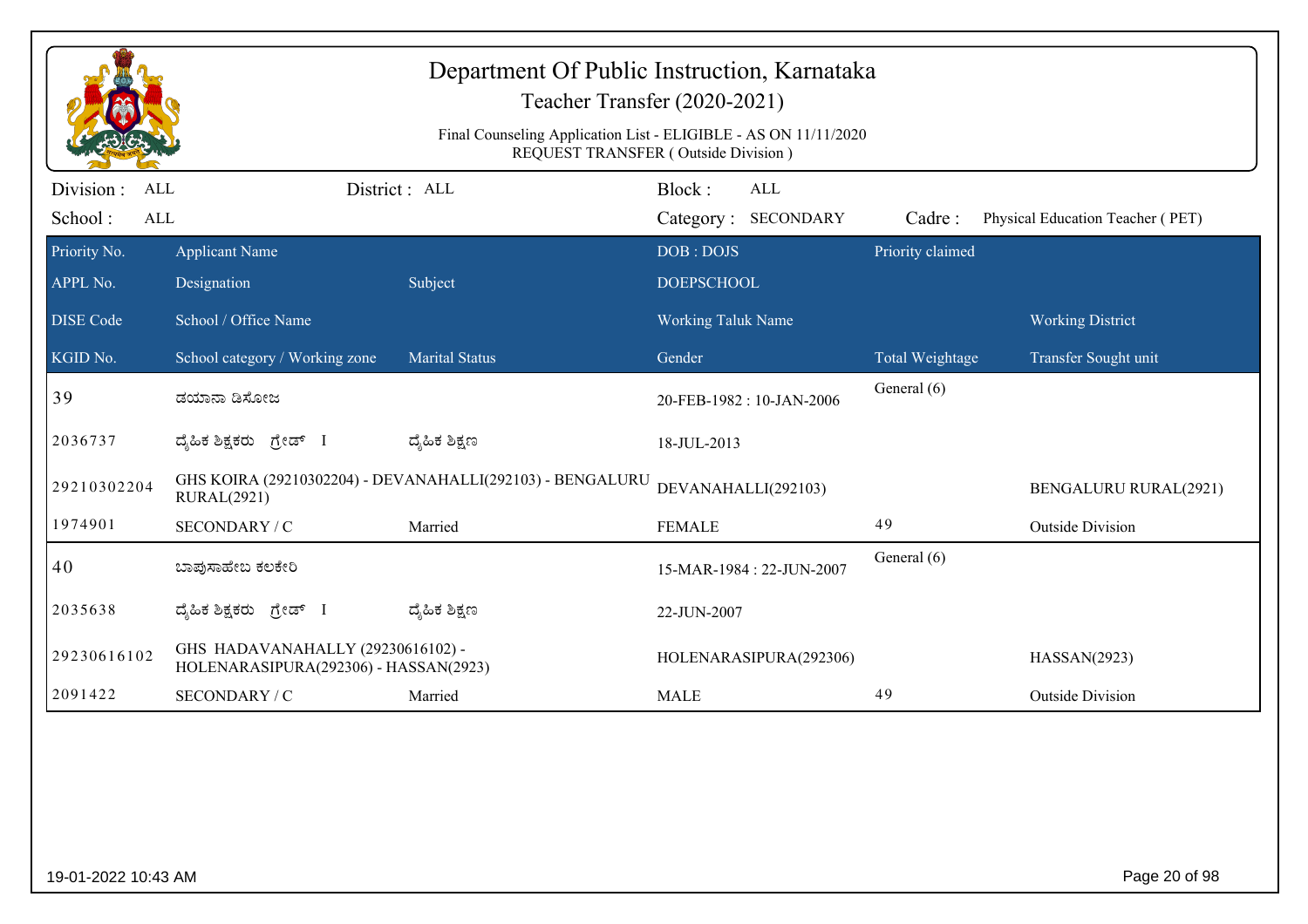|                                           |                                                                                     |                       | Department Of Public Instruction, Karnataka<br>Teacher Transfer (2020-2021)<br>Final Counseling Application List - ELIGIBLE - AS ON 11/11/2020 |                  |                                  |
|-------------------------------------------|-------------------------------------------------------------------------------------|-----------------------|------------------------------------------------------------------------------------------------------------------------------------------------|------------------|----------------------------------|
| Division:<br><b>ALL</b><br>School:<br>ALL |                                                                                     | District : ALL        | REQUEST TRANSFER (Outside Division)<br>Block:<br><b>ALL</b><br>Category: SECONDARY                                                             | Cadre:           | Physical Education Teacher (PET) |
| Priority No.                              | <b>Applicant Name</b>                                                               |                       | DOB: DOJS                                                                                                                                      | Priority claimed |                                  |
| APPL No.<br><b>DISE</b> Code              | Designation<br>School / Office Name                                                 | Subject               | <b>DOEPSCHOOL</b><br><b>Working Taluk Name</b>                                                                                                 |                  | <b>Working District</b>          |
| KGID No.                                  | School category / Working zone                                                      | <b>Marital Status</b> | Gender                                                                                                                                         | Total Weightage  | Transfer Sought unit             |
| 41                                        | ವಿನಯ್ ಹೆಗಡೆ                                                                         |                       | 04-MAY-1980: 14-JAN-2004                                                                                                                       | General (6)      |                                  |
| 2028838                                   | ದ್ಯಹಿಕ ಶಿಕ್ಷಕರು ಗ್ರೇಡ್ I                                                            | ದ್ಯಹಿಕ ಶಿಕ್ಷಣ         | 16-MAR-2017                                                                                                                                    |                  |                                  |
| 29150211806                               | GHS JAYANAGAR (29150211806) - HOSANAGAR(291502) -<br>SHIVAMOGGA(2915)               |                       | HOSANAGAR(291502)                                                                                                                              |                  | SHIVAMOGGA(2915)                 |
| 1884589                                   | <b>SECONDARY / B</b>                                                                | Married               | <b>MALE</b>                                                                                                                                    | 48               | <b>Outside Division</b>          |
| 42                                        | ಸಂಜೀವಕುಮಾರ ಎಸ್ ರಾಠೋಡ                                                                |                       | 23-JUL-1980: 06-AUG-2005                                                                                                                       | General (6)      |                                  |
| 2062036                                   | ದ್ಯಹಿಕ ಶಿಕ್ಷಕರು ಗ್ರೇಡ್ I                                                            | ದ್ಮಹಿಕ ಶಿಕ್ಷಣ         | 07-AUG-2015                                                                                                                                    |                  |                                  |
| 29330821801                               | GOVT HIGH SCHOOL YANNIWADAGERA (29330821801) -<br>SHORAPUR(293308) - YADAGIRI(2933) |                       | SHORAPUR(293308)                                                                                                                               |                  | YADAGIRI(2933)                   |
| 2008431                                   | SECONDARY / C                                                                       | Married               | <b>MALE</b>                                                                                                                                    | 47               | <b>Outside Division</b>          |
|                                           |                                                                                     |                       |                                                                                                                                                |                  |                                  |
| 19-01-2022 10:43 AM                       |                                                                                     |                       |                                                                                                                                                |                  | Page 21 of 98                    |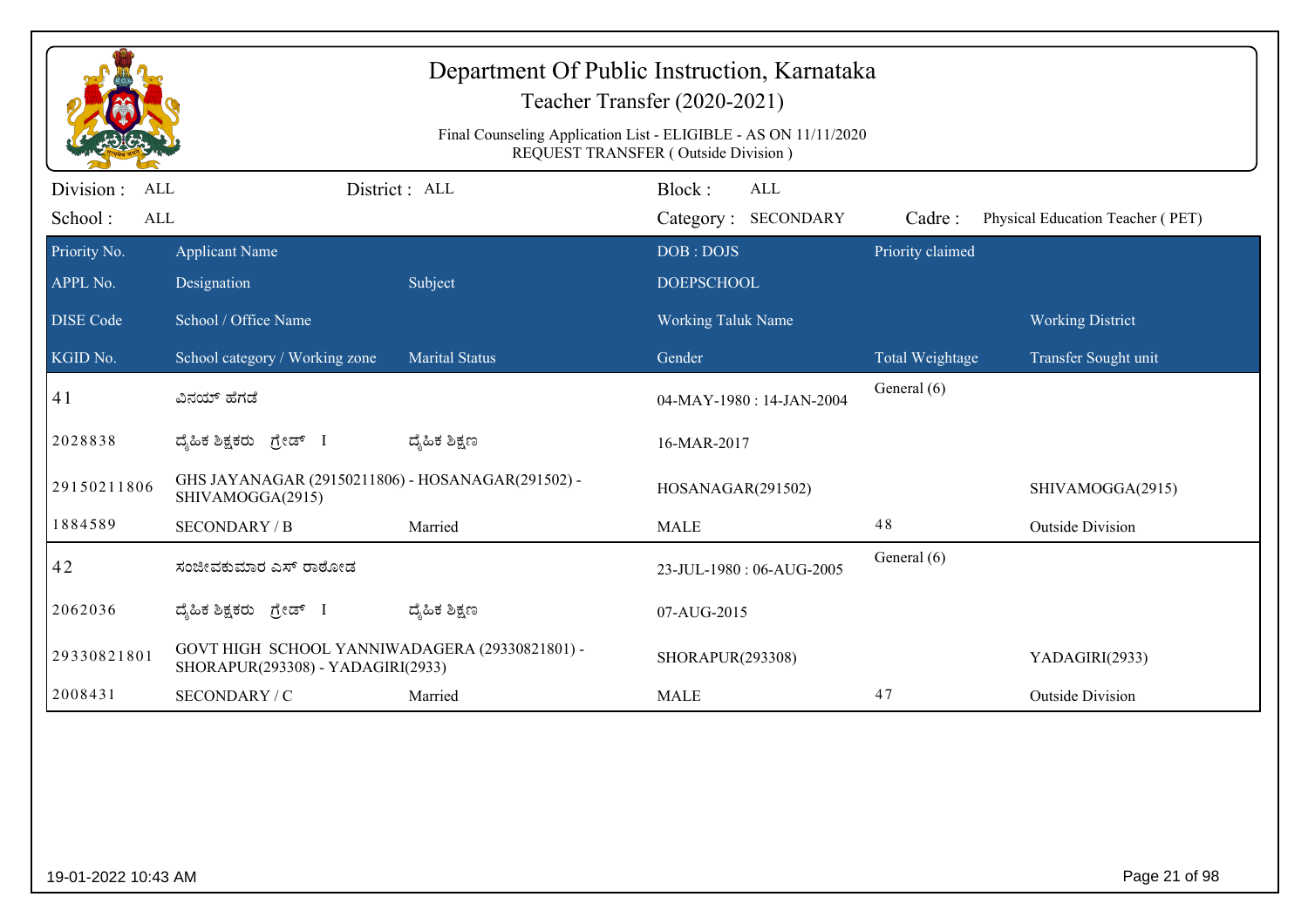|                                           |                                                                       | Department Of Public Instruction, Karnataka               | Teacher Transfer (2020-2021)<br>Final Counseling Application List - ELIGIBLE - AS ON 11/11/2020 |                  |                                  |
|-------------------------------------------|-----------------------------------------------------------------------|-----------------------------------------------------------|-------------------------------------------------------------------------------------------------|------------------|----------------------------------|
|                                           |                                                                       |                                                           | REQUEST TRANSFER (Outside Division)                                                             |                  |                                  |
| Division:<br>ALL<br>School:<br><b>ALL</b> |                                                                       | District : ALL                                            | Block:<br><b>ALL</b><br>Category: SECONDARY                                                     | Cadre:           | Physical Education Teacher (PET) |
| Priority No.                              | <b>Applicant Name</b>                                                 |                                                           | DOB: DOJS                                                                                       | Priority claimed |                                  |
| APPL No.                                  | Designation                                                           | Subject                                                   | <b>DOEPSCHOOL</b>                                                                               |                  |                                  |
| <b>DISE</b> Code                          | School / Office Name                                                  |                                                           | <b>Working Taluk Name</b>                                                                       |                  | <b>Working District</b>          |
| KGID No.                                  | School category / Working zone                                        | <b>Marital Status</b>                                     | Gender                                                                                          | Total Weightage  | Transfer Sought unit             |
| 43                                        | ಹಾಲೇಶಪ್ಪ.ಕೆ                                                           |                                                           | 20-MAR-1969: 05-SEP-2008                                                                        | General (6)      |                                  |
| 2012793                                   | ದ್ಯೆಹಿಕ ಶಿಕ್ಷಕರು<br>ಗ್ರೇಡ್ I                                          | ದ್ಮೆಹಿಕ ಶಿಕ್ಷಣ                                            | 05-SEP-2008                                                                                     |                  |                                  |
| 29230426202                               |                                                                       | GHS TARIMARA (29230426202) - BELUR(292304) - HASSAN(2923) | BELUR(292304)                                                                                   |                  | HASSAN(2923)                     |
| 2204725                                   | SECONDARY / C                                                         | Married                                                   | <b>MALE</b>                                                                                     | 45               | <b>Outside Division</b>          |
| 44                                        | ಮಹಾಂತೇಶ                                                               |                                                           | 01-APR-1976: 06-AUG-2008                                                                        | General (6)      |                                  |
| 2028185                                   | ದ್ಯಹಿಕ ಶಿಕ್ಷಕರು ಗ್ರೇಡ್ I                                              | ದ್ಯೆಹಿಕ ಶಿಕ್ಷಣ                                            | 06-AUG-2008                                                                                     |                  |                                  |
| 29120703203                               | GHS DODDA ANTHAPURA (29120703203) - SANDUR(291207) -<br>BALLARI(2912) |                                                           | SANDUR(291207)                                                                                  |                  | BALLARI(2912)                    |
| 2305862                                   | SECONDARY / C                                                         | Married                                                   | <b>MALE</b>                                                                                     | 45               | <b>Outside Division</b>          |
|                                           |                                                                       |                                                           |                                                                                                 |                  |                                  |
| 19-01-2022 10:43 AM                       |                                                                       |                                                           |                                                                                                 |                  | Page 22 of 98                    |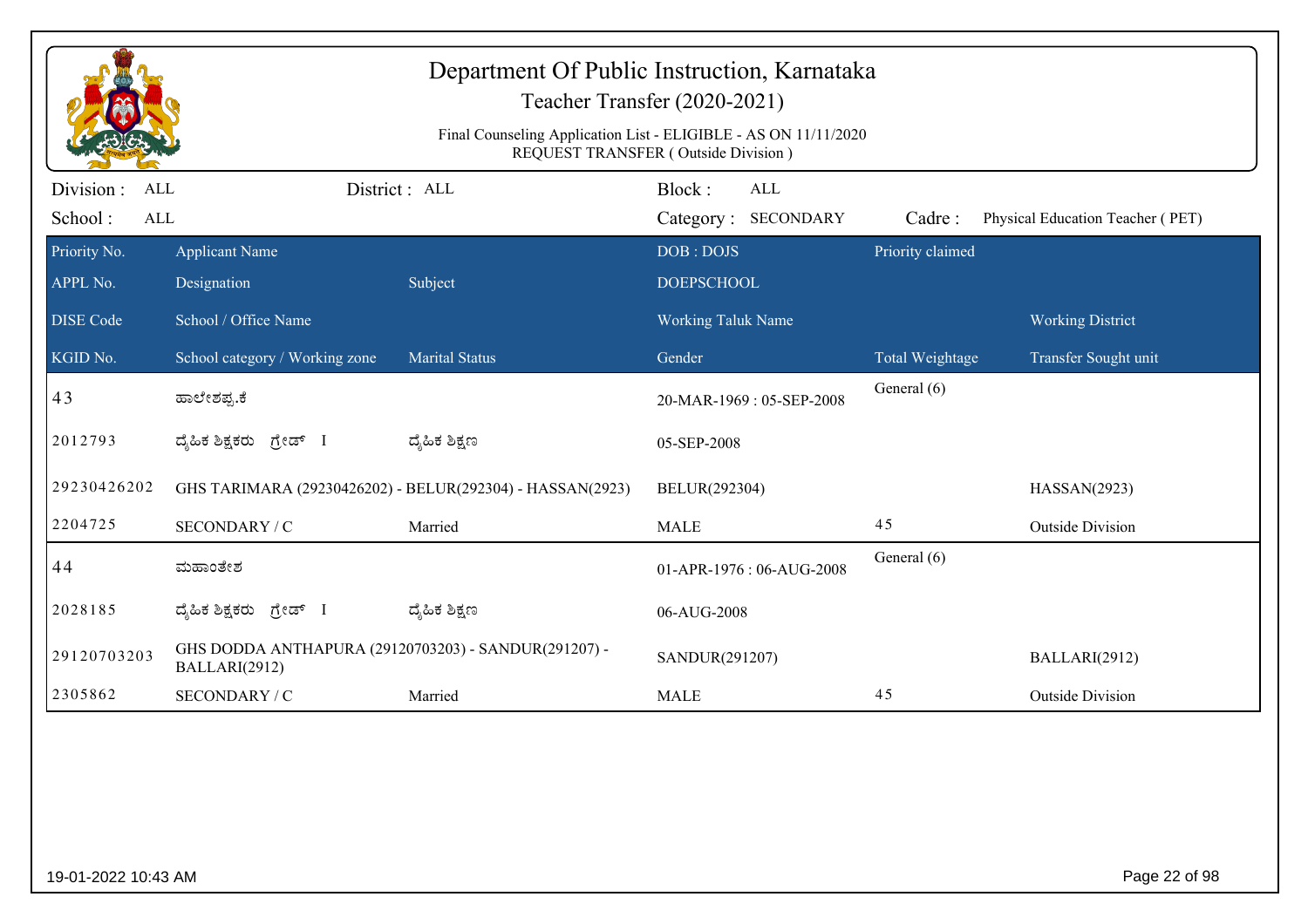|                                                   |                                                                 | Department Of Public Instruction, Karnataka<br>Teacher Transfer (2020-2021)<br>Final Counseling Application List - ELIGIBLE - AS ON 11/11/2020<br>REQUEST TRANSFER (Outside Division) |                           |                                   |                  |                                  |
|---------------------------------------------------|-----------------------------------------------------------------|---------------------------------------------------------------------------------------------------------------------------------------------------------------------------------------|---------------------------|-----------------------------------|------------------|----------------------------------|
| Division :<br><b>ALL</b><br>School:<br><b>ALL</b> |                                                                 | District : ALL                                                                                                                                                                        | Block:                    | <b>ALL</b><br>Category: SECONDARY | Cadre:           | Physical Education Teacher (PET) |
| Priority No.                                      | <b>Applicant Name</b>                                           |                                                                                                                                                                                       | DOB: DOJS                 |                                   | Priority claimed |                                  |
| APPL No.                                          | Designation                                                     | Subject                                                                                                                                                                               | <b>DOEPSCHOOL</b>         |                                   |                  |                                  |
| <b>DISE Code</b>                                  | School / Office Name                                            |                                                                                                                                                                                       | <b>Working Taluk Name</b> |                                   |                  | <b>Working District</b>          |
| KGID No.                                          | School category / Working zone                                  | <b>Marital Status</b>                                                                                                                                                                 | Gender                    |                                   | Total Weightage  | Transfer Sought unit             |
| 45                                                | ಮಲ್ಲಿ ಕಾರ್ಜುನ ವಡ್ಡರ್                                            |                                                                                                                                                                                       |                           | 10-JUL-1977: 04-AUG-2008          | General (6)      |                                  |
| 2019204                                           | ದ್ಯಹಿಕ ಶಿಕ್ಷಕರು ಗ್ರೇಡ್ I                                        | ದ್ಮಹಿಕ ಶಿಕ್ಷಣ                                                                                                                                                                         | 04-AUG-2008               |                                   |                  |                                  |
| 29220603903                                       | GHS DINKA (29220603903) - PANDAVAPURA(292206) -<br>MANDYA(2922) |                                                                                                                                                                                       |                           | PANDAVAPURA(292206)               |                  | MANDYA(2922)                     |
| 2098287                                           | SECONDARY / C                                                   | Married                                                                                                                                                                               | <b>MALE</b>               |                                   | 45               | <b>Outside Division</b>          |
| 46                                                | ಶಿವಯೋಗಪ್ಪ. ಅಜ್ಞಪ್ಪನವರ                                           |                                                                                                                                                                                       |                           | 15-FEB-1978: 11-NOV-2008          | General (6)      |                                  |
| 2014653                                           | ದ್ಯಹಿಕ ಶಿಕ್ಷಕರು ಗ್ರೇಡ್ I                                        | ದ್ಯಹಿಕ ಶಿಕ್ಷಣ                                                                                                                                                                         | 11-NOV-2008               |                                   |                  |                                  |
| 29310512903                                       | MADHUGIRI(2931)                                                 | GHS B.K HALLI (29310512903) - PAVAGADA(293105) - TUMAKURU                                                                                                                             | PAVAGADA(293105)          |                                   |                  | TUMAKURU MADHUGIRI(2931)         |
| 2380245                                           | SECONDARY / C                                                   | Married                                                                                                                                                                               | <b>MALE</b>               |                                   | 45               | <b>Outside Division</b>          |
|                                                   |                                                                 |                                                                                                                                                                                       |                           |                                   |                  |                                  |
| 19-01-2022 10:43 AM                               |                                                                 |                                                                                                                                                                                       |                           |                                   |                  | Page 23 of 98                    |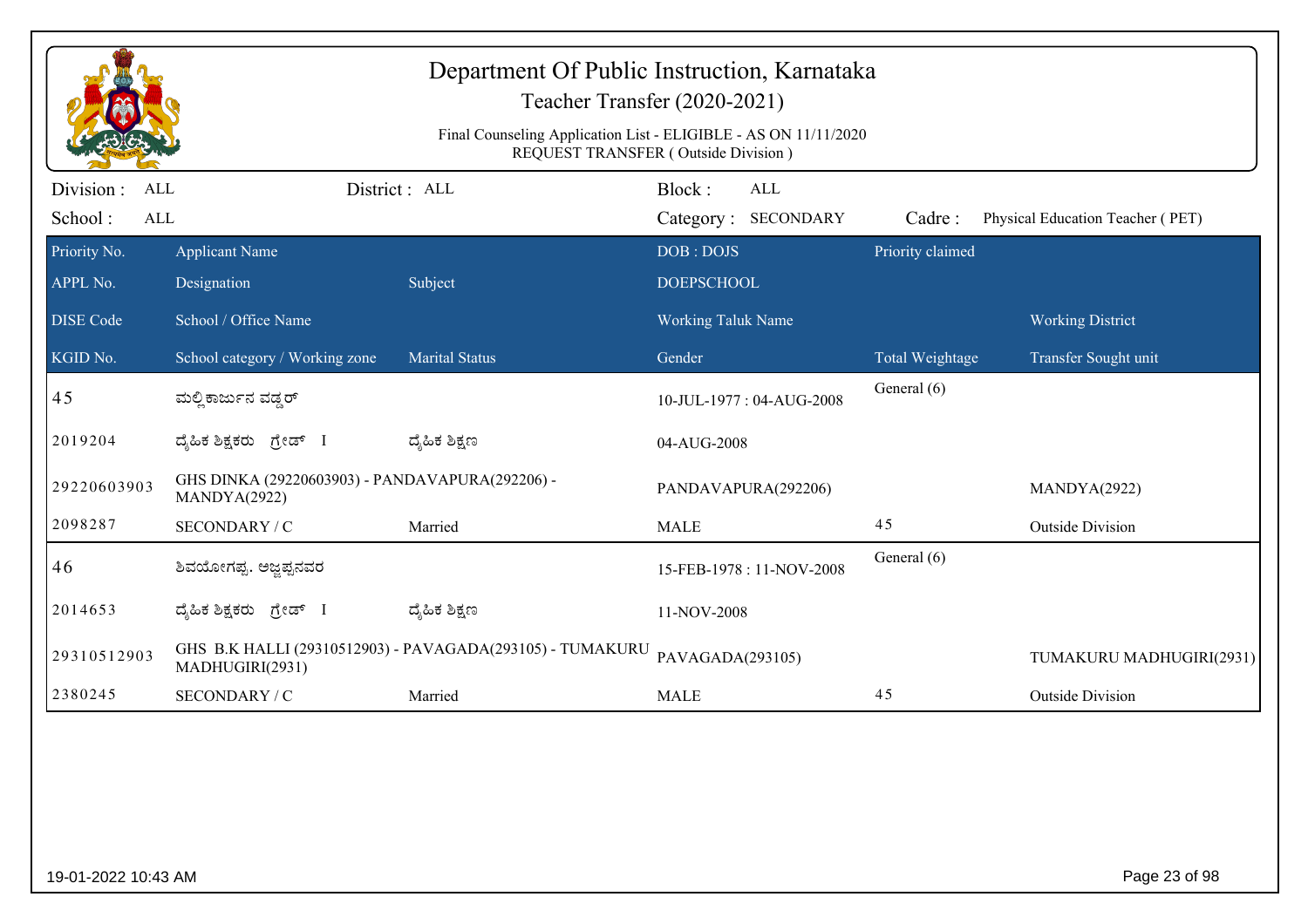|                                            |                                             | Department Of Public Instruction, Karnataka<br>Teacher Transfer (2020-2021)<br>Final Counseling Application List - ELIGIBLE - AS ON 11/11/2020 |                                |                            |                  |                                  |
|--------------------------------------------|---------------------------------------------|------------------------------------------------------------------------------------------------------------------------------------------------|--------------------------------|----------------------------|------------------|----------------------------------|
| Division :<br><b>ALL</b><br>School:<br>ALL |                                             | REQUEST TRANSFER (Outside Division)<br>District: ALL                                                                                           | Block:                         | ALL<br>Category: SECONDARY | Cadre:           | Physical Education Teacher (PET) |
| Priority No.<br>APPL No.                   | <b>Applicant Name</b><br>Designation        | Subject                                                                                                                                        | DOB: DOJS<br><b>DOEPSCHOOL</b> |                            | Priority claimed |                                  |
| <b>DISE</b> Code                           | School / Office Name                        |                                                                                                                                                | <b>Working Taluk Name</b>      |                            |                  | <b>Working District</b>          |
| KGID No.                                   | School category / Working zone              | <b>Marital Status</b>                                                                                                                          | Gender                         |                            | Total Weightage  | Transfer Sought unit             |
| 47                                         | ಗಣೇಶ ಎಂ.ಟಿ                                  |                                                                                                                                                |                                | 01-APR-1981 : 27-AUG-2008  | General (6)      |                                  |
| 2027170                                    | ದೈಹಿಕ ಶಿಕ್ಷಕರು ಗ್ರೇಡ್ I                     | ದ್ಯೆಹಿಕ ಶಿಕ್ಷಣ                                                                                                                                 | 27-AUG-2008                    |                            |                  |                                  |
| 29291126303                                | SIDLAGHATTA(292911) - CHIKKABALLAPURA(2929) | GOVERNMENT HIGH SCHOOL THUMMANA HALLI (29291126303) -                                                                                          | SIDLAGHATTA(292911)            |                            |                  | CHIKKABALLAPURA(2929)            |
| 2361246                                    | SECONDARY / C                               | Married                                                                                                                                        | <b>MALE</b>                    |                            | 45               | <b>Outside Division</b>          |
| 48                                         | ದಯಾನಂದ ಸವದಿ                                 |                                                                                                                                                |                                | 01-JUN-1981: 27-JUN-2008   | General (6)      |                                  |
| 2035883                                    | ದೈಹಿಕ ಶಿಕ್ಷಕರು ಗ್ರೇಡ್ I                     | ದ್ಯೆಹಿಕ ಶಿಕ್ಷಣ                                                                                                                                 | 27-JUN-2008                    |                            |                  |                                  |
| 29230222602                                | $-HASSAN(2923)$                             | GHS YALAGATHAVALLI (29230222602) - ARAKALAGUDU(292302)                                                                                         | ARAKALAGUDU(292302)            |                            |                  | HASSAN(2923)                     |
| 2204232                                    | SECONDARY / C                               | Married                                                                                                                                        | <b>MALE</b>                    |                            | 45               | <b>Outside Division</b>          |
|                                            |                                             |                                                                                                                                                |                                |                            |                  |                                  |
| 19-01-2022 10:43 AM                        |                                             |                                                                                                                                                |                                |                            |                  | Page 24 of 98                    |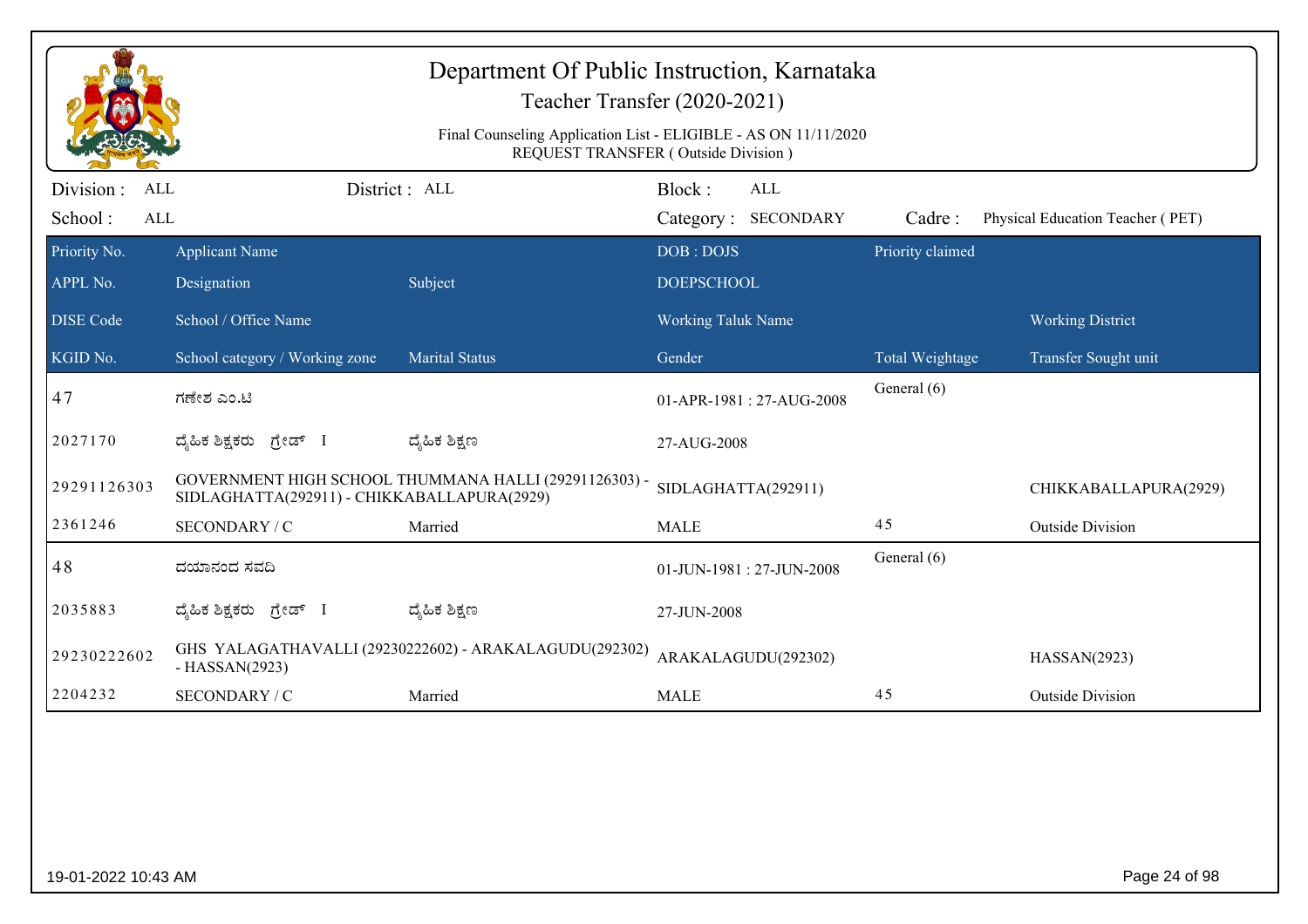|                       |                                                                          |                       | Teacher Transfer (2020-2021)                                                                                  |                  |                                  |
|-----------------------|--------------------------------------------------------------------------|-----------------------|---------------------------------------------------------------------------------------------------------------|------------------|----------------------------------|
|                       |                                                                          |                       | Final Counseling Application List - ELIGIBLE - AS ON 11/11/2020<br><b>REQUEST TRANSFER (Outside Division)</b> |                  |                                  |
| Division :<br>ALL     |                                                                          | District : ALL        | Block:<br>ALL                                                                                                 |                  |                                  |
| School:<br><b>ALL</b> |                                                                          |                       | Category: SECONDARY                                                                                           | Cadre:           | Physical Education Teacher (PET) |
| Priority No.          | <b>Applicant Name</b>                                                    |                       | DOB: DOJS                                                                                                     | Priority claimed |                                  |
| APPL No.              | Designation                                                              | Subject               | <b>DOEPSCHOOL</b>                                                                                             |                  |                                  |
| <b>DISE Code</b>      | School / Office Name                                                     |                       | <b>Working Taluk Name</b>                                                                                     |                  | <b>Working District</b>          |
| KGID No.              | School category / Working zone                                           | <b>Marital Status</b> | Gender                                                                                                        | Total Weightage  | Transfer Sought unit             |
| 49                    | ರಾಮಣ್ಣ ಕಮತೆ                                                              |                       | 01-JUL-1981: 16-AUG-2008                                                                                      | General (6)      |                                  |
| 2051426               | ದೈಹಿಕ ಶಿಕ್ಷಕರು ಗ್ರೇಡ್ I                                                  | ದ್ಯೆಹಿಕ ಶಿಕ್ಷಣ        | 16-AUG-2008                                                                                                   |                  |                                  |
| 29040402304           | GHS CHINCHILLI (H) (29040402304) - CHITTAPUR(290404) -<br>KALBURGI(2904) |                       | CHITTAPUR(290404)                                                                                             |                  | KALBURGI(2904)                   |
| 2285905               | SECONDARY / C                                                            | Married               | <b>MALE</b>                                                                                                   | 45               | <b>Outside Division</b>          |
| 50                    | ಚೇತನ್ ಕುಮಾರ್.ಎಸ್.                                                        |                       | 17-MAR-1982: 27-AUG-2008                                                                                      | General (6)      |                                  |
| 2009671               | ದೈಹಿಕ ಶಿಕ್ಷಕರು ಗ್ರೇಡ್ I                                                  | ದ್ಮಹಿಕ ಶಿಕ್ಷಣ         | 27-AUG-2008                                                                                                   |                  |                                  |
| 29320700306           | GJC MAKALI (29320700306) - CHANNAPATNA(293207) -<br>RAMANAGARA(2932)     |                       | CHANNAPATNA(293207)                                                                                           |                  | RAMANAGARA(2932)                 |
| 2352938               | SECONDARY / C                                                            | Unmarried             | <b>MALE</b>                                                                                                   | 45               | <b>Outside Division</b>          |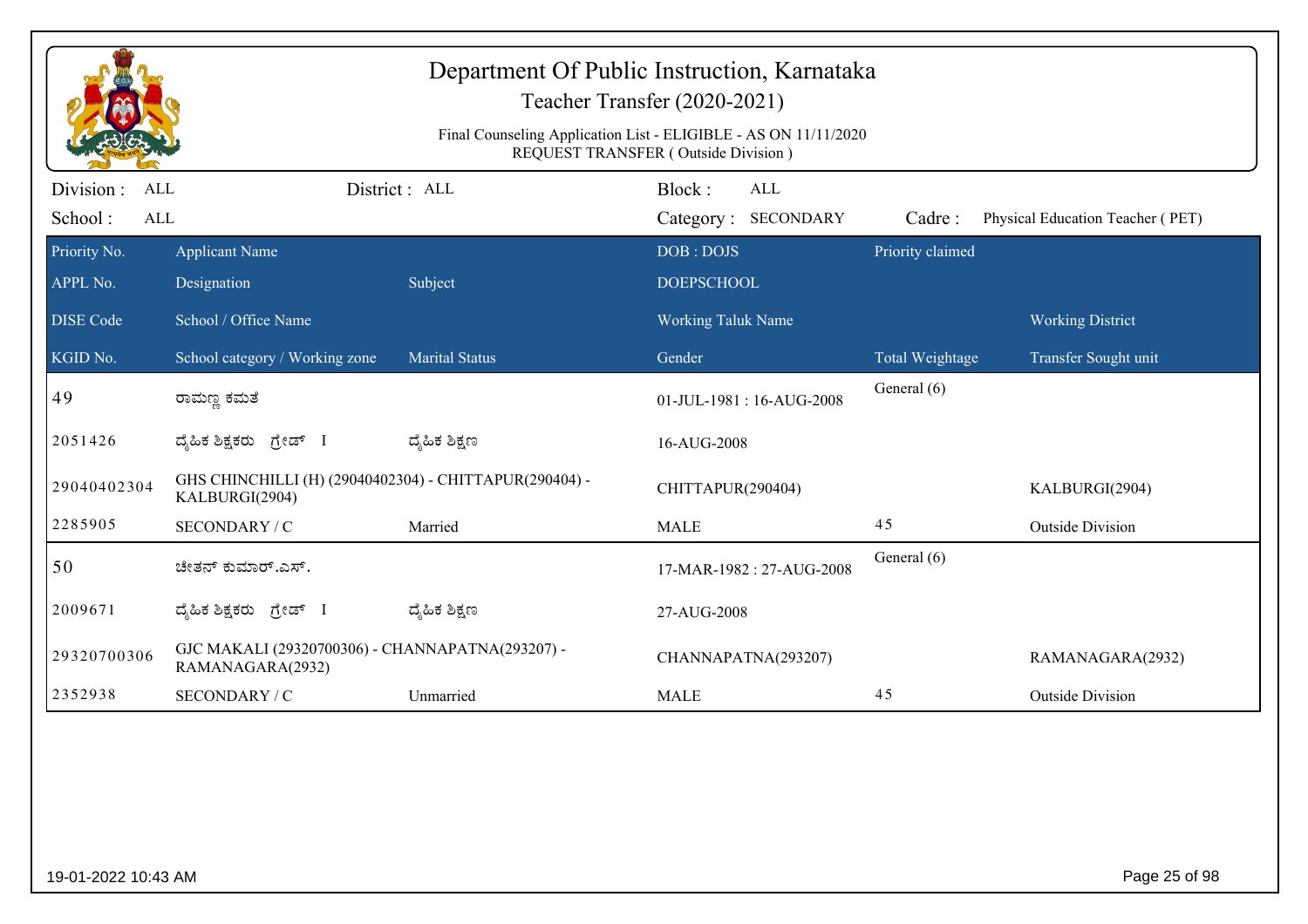|                                     |                                                                          | Department Of Public Instruction, Karnataka<br>Final Counseling Application List - ELIGIBLE - AS ON 11/11/2020 | Teacher Transfer (2020-2021)<br>REQUEST TRANSFER (Outside Division) |                  |                                  |
|-------------------------------------|--------------------------------------------------------------------------|----------------------------------------------------------------------------------------------------------------|---------------------------------------------------------------------|------------------|----------------------------------|
| Division :<br>ALL<br>School:<br>ALL |                                                                          | District : ALL                                                                                                 | Block:<br>ALL<br>Category: SECONDARY                                | Cadre:           | Physical Education Teacher (PET) |
| Priority No.<br>APPL No.            | <b>Applicant Name</b><br>Designation                                     | Subject                                                                                                        | DOB: DOJS<br><b>DOEPSCHOOL</b>                                      | Priority claimed |                                  |
| <b>DISE Code</b>                    | School / Office Name                                                     |                                                                                                                | <b>Working Taluk Name</b>                                           |                  | <b>Working District</b>          |
| KGID No.                            | School category / Working zone                                           | <b>Marital Status</b>                                                                                          | Gender                                                              | Total Weightage  | Transfer Sought unit             |
| 51                                  | ಪತಿನಾಯ್ತ ಎ                                                               |                                                                                                                | 08-APR-1982: 02-AUG-2008                                            | General (6)      |                                  |
| 2027876                             | ದೈಹಿಕ ಶಿಕ್ಷಕರು ಗ್ರೇಡ್ I                                                  | ದ್ಶೆಹಿಕ ಶಿಕ್ಷಣ                                                                                                 | 02-AUG-2008                                                         |                  |                                  |
| 29230102602                         | HASSAN(2923)                                                             | GOVT HIGH SCHOOL HARIHALLY (29230102602) - ALUR(292301) -                                                      | ALUR(292301)                                                        |                  | HASSAN(2923)                     |
| 2204488                             | SECONDARY / C                                                            | Married                                                                                                        | <b>MALE</b>                                                         | 45               | <b>Outside Division</b>          |
| 52                                  | ಶಾಂತಪ್ಪ ಎಸ್                                                              |                                                                                                                | 01-JUN-1982: 21-AUG-2008                                            | General (6)      |                                  |
| 2027637                             | ದ್ಯಹಿಕ ಶಿಕ್ಷಕರು<br>ಗ್ರೇಡ್ I                                              | ದ್ಮಹಿಕ ಶಿಕ್ಷಣ                                                                                                  | 21-AUG-2008                                                         |                  |                                  |
| 29170702110                         | GHS, GABGAL (29170702110) - MOODIGERE(291707) -<br>CHIKKAMANGALURU(2917) |                                                                                                                | MOODIGERE(291707)                                                   |                  | CHIKKAMANGALURU(2917)            |
| 2232880                             | SECONDARY / C                                                            | Married                                                                                                        | <b>MALE</b>                                                         | 45               | <b>Outside Division</b>          |
|                                     |                                                                          |                                                                                                                |                                                                     |                  |                                  |
| 19-01-2022 10:43 AM                 |                                                                          |                                                                                                                |                                                                     |                  | Page 26 of 98                    |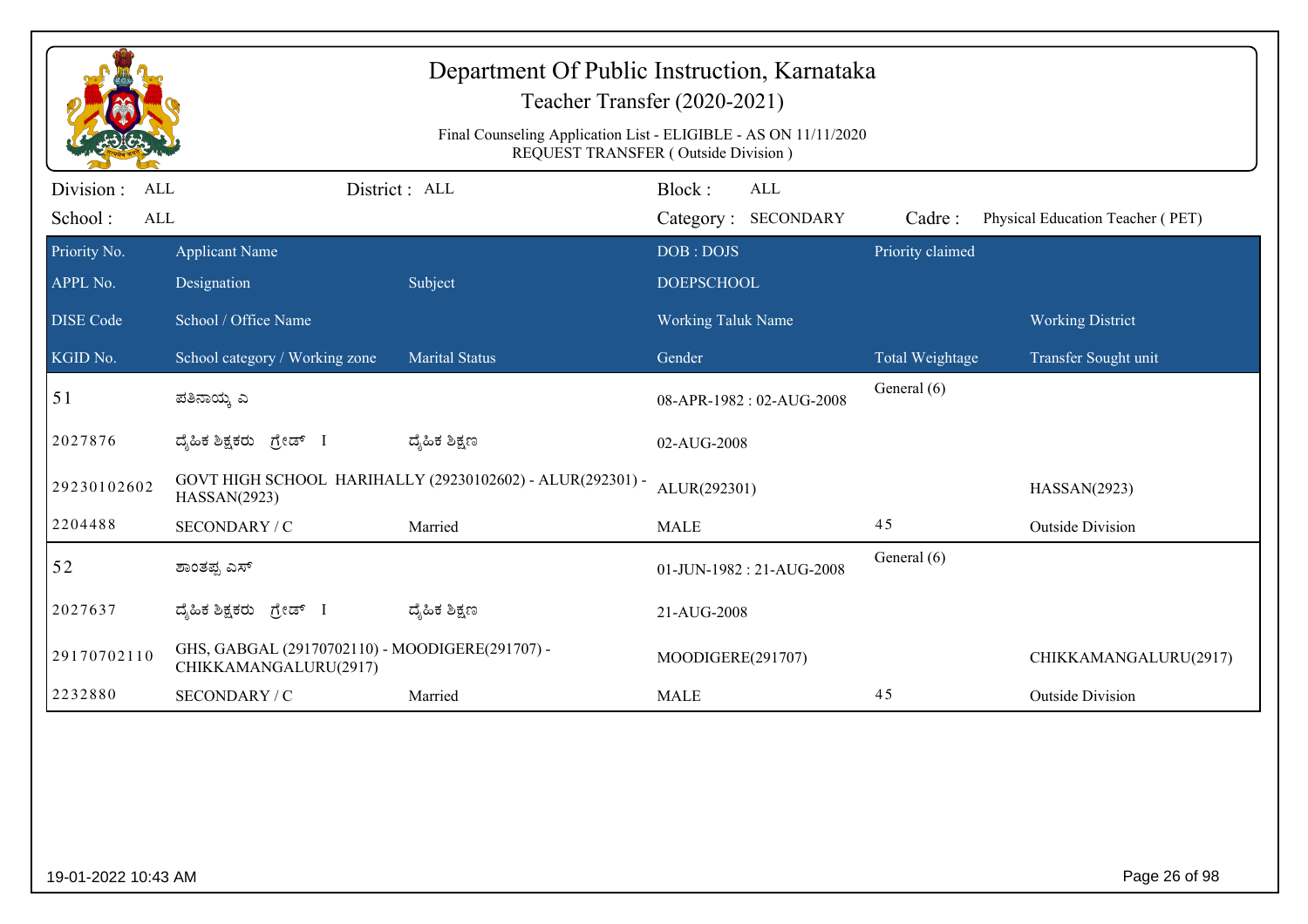|                                           |                                | Department Of Public Instruction, Karnataka<br>Teacher Transfer (2020-2021)<br>Final Counseling Application List - ELIGIBLE - AS ON 11/11/2020 |                               |                         |                  |                                  |
|-------------------------------------------|--------------------------------|------------------------------------------------------------------------------------------------------------------------------------------------|-------------------------------|-------------------------|------------------|----------------------------------|
| Division:<br><b>ALL</b><br>School:<br>ALL |                                | REQUEST TRANSFER (Outside Division)<br>District : ALL                                                                                          | Block:<br>Category: SECONDARY | ALL                     | Cadre:           | Physical Education Teacher (PET) |
| Priority No.                              | <b>Applicant Name</b>          |                                                                                                                                                | DOB: DOJS                     |                         | Priority claimed |                                  |
| APPL No.                                  | Designation                    | Subject                                                                                                                                        | <b>DOEPSCHOOL</b>             |                         |                  |                                  |
| <b>DISE</b> Code                          | School / Office Name           |                                                                                                                                                | <b>Working Taluk Name</b>     |                         |                  | <b>Working District</b>          |
| KGID No.                                  | School category / Working zone | <b>Marital Status</b>                                                                                                                          | Gender                        |                         | Total Weightage  | Transfer Sought unit             |
| 53                                        | ವಿನಾಯಕ ಅಂಬಿಗ                   |                                                                                                                                                | 09-JUN-1982: 25-AUG-2008      |                         | General (6)      |                                  |
| 2008384                                   | ದೈಹಿಕ ಶಿಕ್ಷಕರು ಗ್ರೇಡ್ I        | ದ್ಯಹಿಕ ಶಿಕ್ಷಣ                                                                                                                                  | 25-AUG-2008                   |                         |                  |                                  |
| 29220129906                               | MANDYA(2922)                   | GHS THENDEKERE (29220129906) - KRISHNARAJA PET(292201) -                                                                                       |                               | KRISHNARAJA PET(292201) |                  | MANDYA(2922)                     |
| 2097563                                   | SECONDARY / C                  | Married                                                                                                                                        | <b>MALE</b>                   |                         | 45               | <b>Outside Division</b>          |
| 54                                        | ಮೃತ್ತುಂಜಯ.ಕೆ.ಎಂ.               |                                                                                                                                                | 20-JUN-1982: 08-AUG-2008      |                         | General (6)      |                                  |
| 2035296                                   | ದ್ಯಹಿಕ ಶಿಕ್ಷಕರು ಗ್ರೇಡ್ I       | ದ್ಮಹಿಕ ಶಿಕ್ಷಣ                                                                                                                                  | 08-AUG-2008                   |                         |                  |                                  |
| 29310502402                               | MADHUGIRI(2931)                | GHS GOWDETI (29310502402) - PAVAGADA(293105) - TUMAKURU                                                                                        | PAVAGADA(293105)              |                         |                  | TUMAKURU MADHUGIRI(2931)         |
| 2380326                                   | SECONDARY / C                  | Married                                                                                                                                        | <b>MALE</b>                   |                         | 45               | <b>Outside Division</b>          |
|                                           |                                |                                                                                                                                                |                               |                         |                  |                                  |
| 19-01-2022 10:43 AM                       |                                |                                                                                                                                                |                               |                         |                  | Page 27 of 98                    |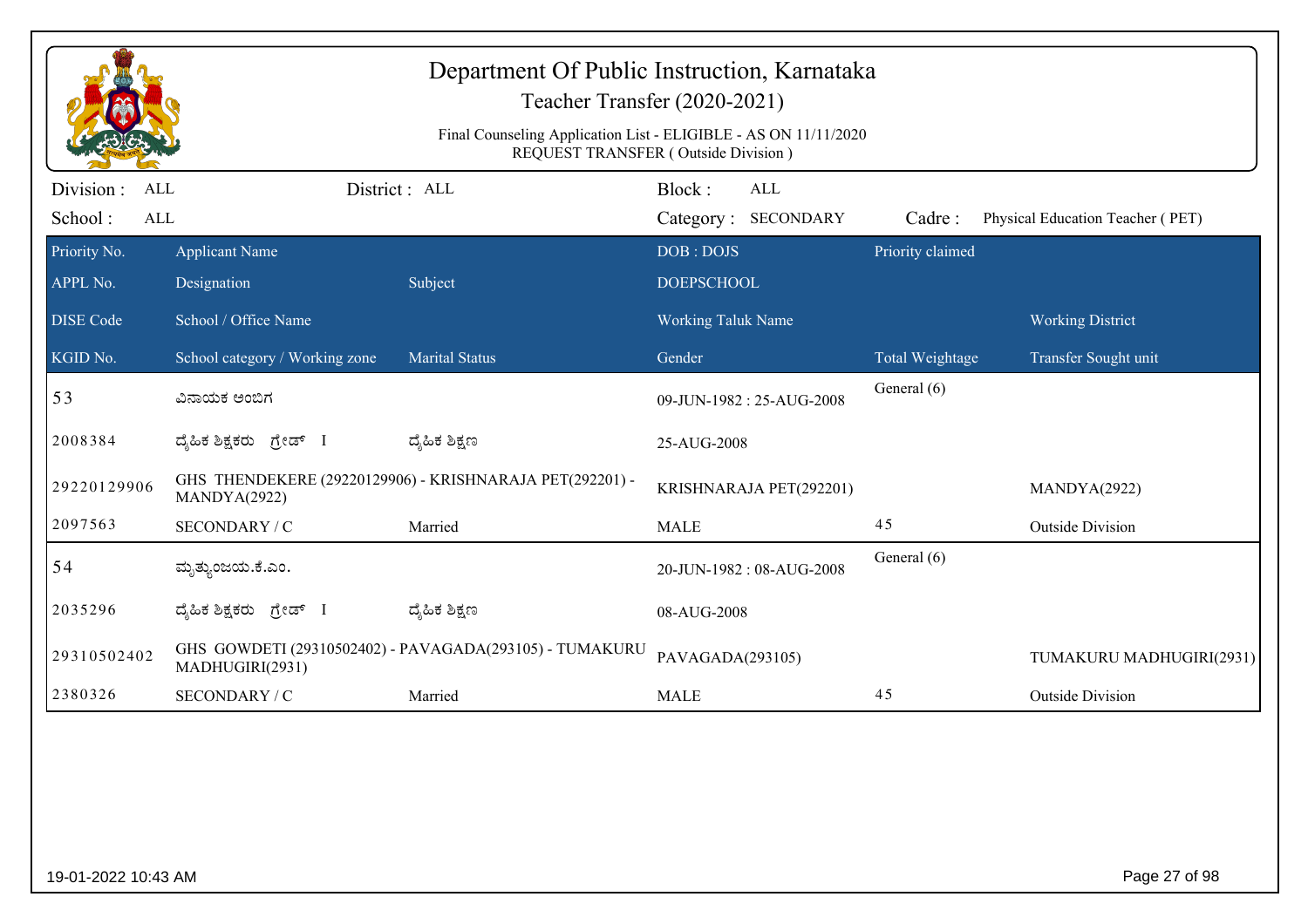|                          |                                                                   |                       | Final Counseling Application List - ELIGIBLE - AS ON 11/11/2020<br>REQUEST TRANSFER (Outside Division) |                  |                                  |
|--------------------------|-------------------------------------------------------------------|-----------------------|--------------------------------------------------------------------------------------------------------|------------------|----------------------------------|
| Division :<br><b>ALL</b> |                                                                   | District: ALL         | Block:<br>ALL                                                                                          |                  |                                  |
| School:<br>ALL           |                                                                   |                       | Category: SECONDARY                                                                                    | Cadre:           | Physical Education Teacher (PET) |
| Priority No.             | <b>Applicant Name</b>                                             |                       | DOB: DOJS                                                                                              | Priority claimed |                                  |
| APPL No.                 | Designation                                                       | Subject               | <b>DOEPSCHOOL</b>                                                                                      |                  |                                  |
| <b>DISE</b> Code         | School / Office Name                                              |                       | Working Taluk Name                                                                                     |                  | <b>Working District</b>          |
| KGID No.                 | School category / Working zone                                    | <b>Marital Status</b> | Gender                                                                                                 | Total Weightage  | Transfer Sought unit             |
| 55                       | ರಂಗಣ್ಣ ಕರಿಯನ್ನವರ                                                  |                       | 22-JUL-1982: 01-JUL-2008                                                                               | General (6)      |                                  |
| 2052980                  | ದ್ಯಹಿಕ ಶಿಕ್ಷಕರು ಗ್ರೇಡ್ I                                          | ದ್ಶೆಹಿಕ ಶಿಕ್ಷಣ        | 01-JUL-2008                                                                                            |                  |                                  |
| 29070211211              | GHS MUSTUR (29070211211) - GANGAVATHI(290702) -<br>KOPPAL(2907)   |                       | GANGAVATHI(290702)                                                                                     |                  | KOPPAL(2907)                     |
| 2440400                  | SECONDARY / C                                                     | Married               | <b>MALE</b>                                                                                            | 45               | <b>Outside Division</b>          |
| 56                       | ಗುರುರಾಜ.ಕೆ.ಕುಳೇಕುಮಟಗಿ                                             |                       | 03-DEC-1982: 02-JUL-2008                                                                               | General (6)      |                                  |
| 2020474                  | ದ್ಮಹಿಕ ಶಿಕ್ಷಕರು ಗ್ರೇಡ್ I                                          | ದ್ಯೆಹಿಕ ಶಿಕ್ಷಣ        | 02-JUL-2008                                                                                            |                  |                                  |
| 29040605304              | GOVT HS ITAGA (29040605304) - JEWARGI(290406) -<br>KALBURGI(2904) |                       | JEWARGI(290406)                                                                                        |                  | KALBURGI(2904)                   |
| 2288753                  | SECONDARY / C                                                     | Married               | <b>MALE</b>                                                                                            | 45               | <b>Outside Division</b>          |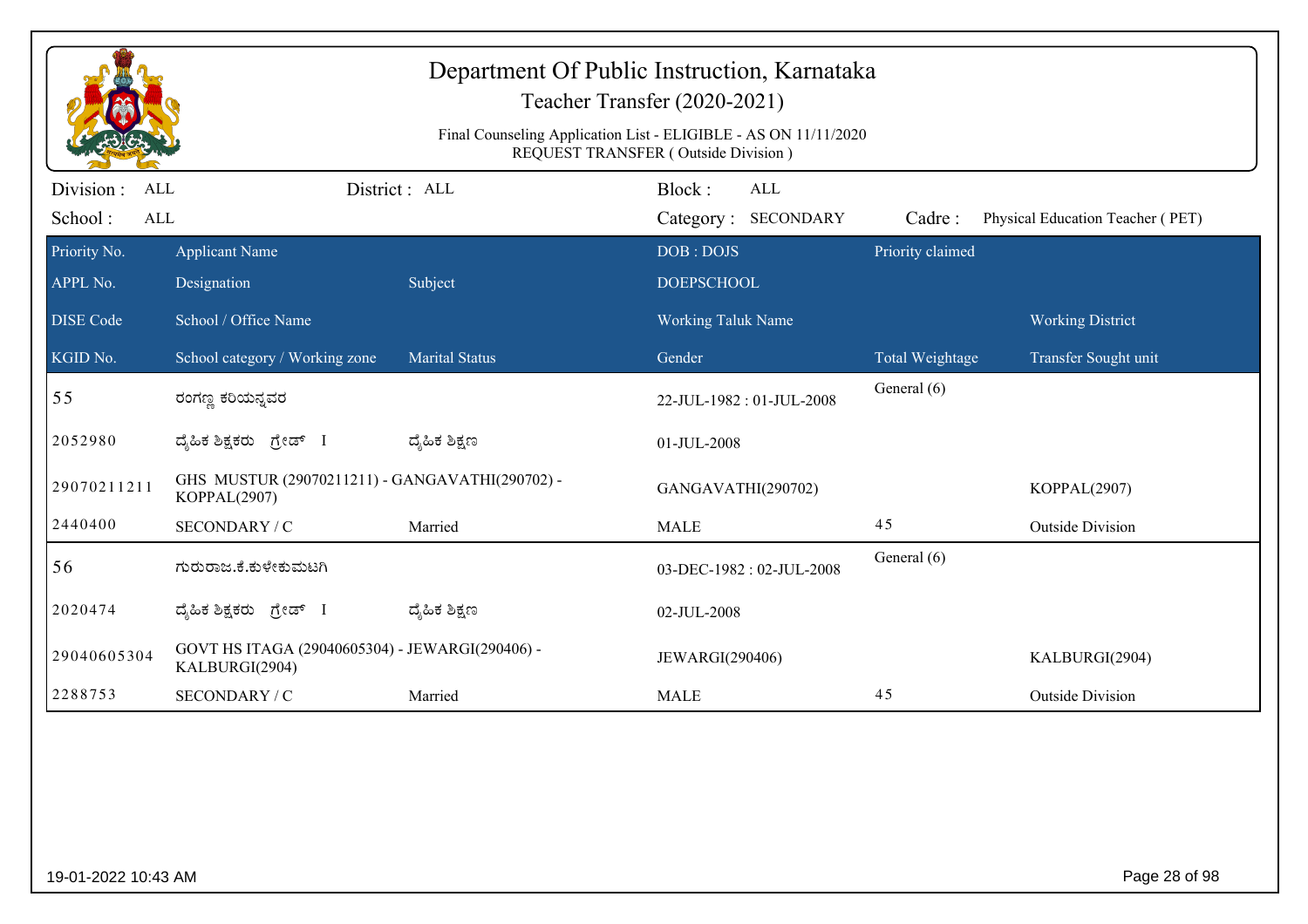|                                                  |                                                                             |                                                       | Department Of Public Instruction, Karnataka<br>Teacher Transfer (2020-2021)<br>Final Counseling Application List - ELIGIBLE - AS ON 11/11/2020<br>REQUEST TRANSFER (Outside Division) |                  |                                  |
|--------------------------------------------------|-----------------------------------------------------------------------------|-------------------------------------------------------|---------------------------------------------------------------------------------------------------------------------------------------------------------------------------------------|------------------|----------------------------------|
| Division:<br><b>ALL</b><br>School:<br><b>ALL</b> |                                                                             | District: ALL                                         | Block:<br><b>ALL</b><br>Category: SECONDARY                                                                                                                                           | Cadre:           | Physical Education Teacher (PET) |
| Priority No.                                     | <b>Applicant Name</b>                                                       |                                                       | DOB: DOJS                                                                                                                                                                             | Priority claimed |                                  |
| APPL No.                                         | Designation                                                                 | Subject                                               | <b>DOEPSCHOOL</b>                                                                                                                                                                     |                  |                                  |
| <b>DISE Code</b>                                 | School / Office Name                                                        |                                                       | <b>Working Taluk Name</b>                                                                                                                                                             |                  | <b>Working District</b>          |
| KGID No.                                         | School category / Working zone                                              | <b>Marital Status</b>                                 | Gender                                                                                                                                                                                | Total Weightage  | Transfer Sought unit             |
| 57                                               | ಶ್ರೀಮತಿ ಶೈಲಾ ಅಮರಣ್ಣವರ                                                       |                                                       | 01-JUN-1983: 08-AUG-2008                                                                                                                                                              | General (6)      |                                  |
| 2028986                                          | ದೈಹಿಕ ಶಿಕ್ಷಕರು ಗ್ರೇಡ್ I                                                     | ದ್ಯೆಹಿಕ ಶಿಕ್ಷಣ                                        | 08-AUG-2008                                                                                                                                                                           |                  |                                  |
| 29060104004                                      | GOVT PU COLLEGE GABBUR (29060104004) -<br>DEVADURGA(290601) - RAICHUR(2906) |                                                       | DEVADURGA(290601)                                                                                                                                                                     |                  | RAICHUR(2906)                    |
| 2117655                                          | SECONDARY / C                                                               | Married                                               | <b>FEMALE</b>                                                                                                                                                                         | 45               | <b>Outside Division</b>          |
| 58                                               | ಸುಭಾಷ್ ಹೆಳವರ                                                                |                                                       | 01-JUN-1983: 23-AUG-2008                                                                                                                                                              | General (6)      |                                  |
| 2054574                                          | ದ್ಯಹಿಕ ಶಿಕ್ಷಕರು ಗ್ರೇಡ್ I                                                    | ದ್ಮಹಿಕ ಶಿಕ್ಷಣ                                         | 23-AUG-2008                                                                                                                                                                           |                  |                                  |
| 29230802802                                      | HASSAN(2923)                                                                | GHS KUMBARADI (29230802802) - SAKALESHAPURA(292308) - | SAKALESHAPURA(292308)                                                                                                                                                                 |                  | HASSAN(2923)                     |
| 2204301                                          | SECONDARY / C                                                               | Married                                               | <b>MALE</b>                                                                                                                                                                           | 45               | <b>Outside Division</b>          |
|                                                  |                                                                             |                                                       |                                                                                                                                                                                       |                  |                                  |
| 19-01-2022 10:43 AM                              |                                                                             |                                                       |                                                                                                                                                                                       |                  | Page 29 of 98                    |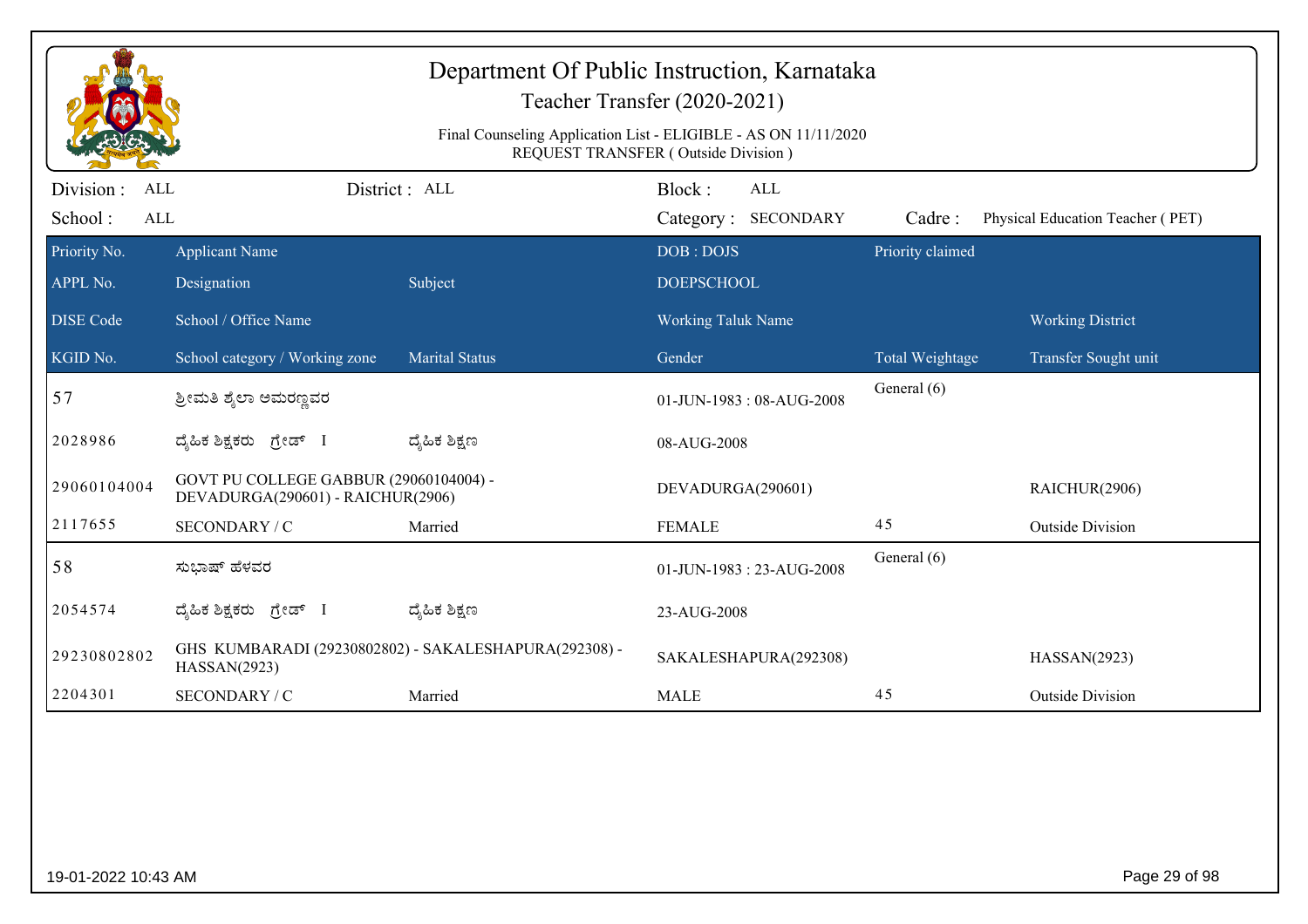|                                                   |                                                                        |                                                 | Department Of Public Instruction, Karnataka<br>Teacher Transfer (2020-2021)<br>Final Counseling Application List - ELIGIBLE - AS ON 11/11/2020<br>REQUEST TRANSFER (Outside Division) |                  |                                  |
|---------------------------------------------------|------------------------------------------------------------------------|-------------------------------------------------|---------------------------------------------------------------------------------------------------------------------------------------------------------------------------------------|------------------|----------------------------------|
| Division :<br><b>ALL</b><br>School:<br><b>ALL</b> |                                                                        | District: ALL                                   | Block:<br><b>ALL</b><br>Category: SECONDARY                                                                                                                                           | Cadre:           | Physical Education Teacher (PET) |
| Priority No.<br>APPL No.                          | <b>Applicant Name</b><br>Designation                                   | Subject                                         | DOB: DOJS<br><b>DOEPSCHOOL</b>                                                                                                                                                        | Priority claimed |                                  |
| <b>DISE Code</b>                                  | School / Office Name                                                   |                                                 | <b>Working Taluk Name</b>                                                                                                                                                             |                  | <b>Working District</b>          |
| KGID No.                                          | School category / Working zone                                         | <b>Marital Status</b>                           | Gender                                                                                                                                                                                | Total Weightage  | Transfer Sought unit             |
| 59                                                | ಬಸವರಾಜ ಬಿರಾದಾರ                                                         |                                                 | 08-JUN-1983: 04-JUL-2008                                                                                                                                                              | General (6)      |                                  |
| 2007999                                           | ದ್ಯಹಿಕ ಶಿಕ್ಷಕರು ಗ್ರೇಡ್ I                                               | ದ್ಯಹಿಕ ಶಿಕ್ಷಣ                                   | 04-JUL-2008                                                                                                                                                                           |                  |                                  |
| 29140711501                                       | GHS-SHIVAPURA (29140711501) - HARAPANAHALLI(291407) -<br>BALLARI(2912) |                                                 | HARAPANAHALLI(291407)                                                                                                                                                                 |                  | BALLARI(2912)                    |
| 2161320                                           | SECONDARY / C                                                          | Married                                         | <b>MALE</b>                                                                                                                                                                           | 45               | <b>Outside Division</b>          |
| 60                                                | ಮಹಾದೇವ ಹಗರಿ ತಂ. ಯಮನಪ್ಪ ಹಗರಿ                                            |                                                 | 20-SEP-1983: 01-JUL-2008                                                                                                                                                              | General (6)      |                                  |
| 2003916                                           | ದೈಹಿಕ ಶಿಕ್ಷಕರು ಗ್ರೇಡ್ I                                                | ದ್ಮಹಿಕ ಶಿಕ್ಷಣ                                   | 01-JUL-2008                                                                                                                                                                           |                  |                                  |
| 29070900605                                       | (29070900605) - YELBURGA(290709) - KOPPAL(2907)                        | SMT.SHIVAMMA B RADDER GOVT HIGH SCHOOL BALAGERI | YELBURGA(290709)                                                                                                                                                                      |                  | KOPPAL(2907)                     |
| 2174054                                           | SECONDARY / C                                                          | Married                                         | <b>MALE</b>                                                                                                                                                                           | 45               | <b>Outside Division</b>          |
|                                                   |                                                                        |                                                 |                                                                                                                                                                                       |                  |                                  |
| 19-01-2022 10:43 AM                               |                                                                        |                                                 |                                                                                                                                                                                       |                  | Page 30 of 98                    |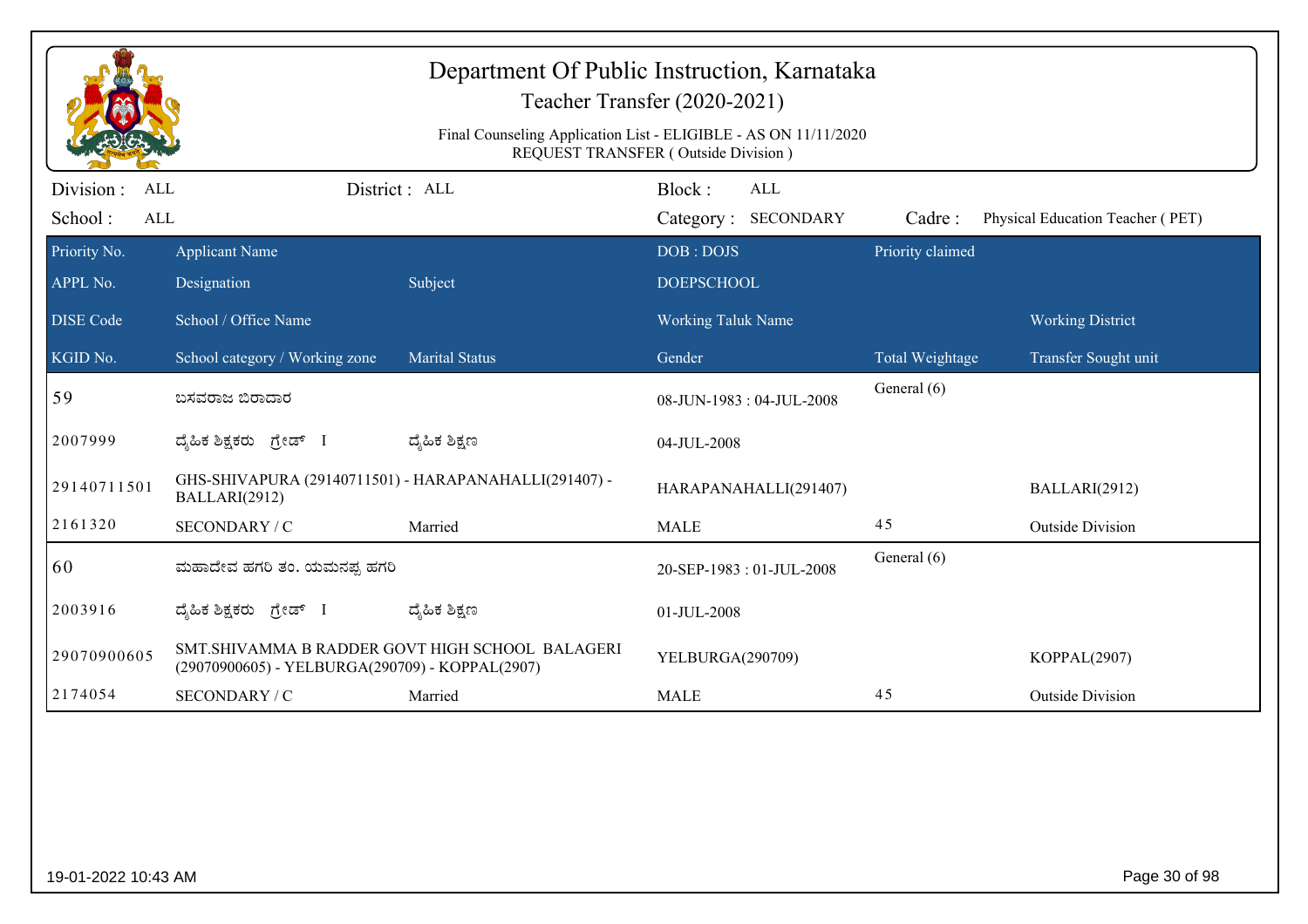|                                       |                                                                                    |                       | Department Of Public Instruction, Karnataka<br>Teacher Transfer (2020-2021)<br>Final Counseling Application List - ELIGIBLE - AS ON 11/11/2020<br>REQUEST TRANSFER (Outside Division) |                            |                                  |
|---------------------------------------|------------------------------------------------------------------------------------|-----------------------|---------------------------------------------------------------------------------------------------------------------------------------------------------------------------------------|----------------------------|----------------------------------|
| Division:<br><b>ALL</b><br><b>ALL</b> |                                                                                    | District : ALL        | Block:<br><b>ALL</b>                                                                                                                                                                  |                            |                                  |
| School:<br>Priority No.               | <b>Applicant Name</b>                                                              |                       | Category: SECONDARY<br>DOB: DOJS                                                                                                                                                      | Cadre:<br>Priority claimed | Physical Education Teacher (PET) |
| APPL No.                              | Designation                                                                        | Subject               | <b>DOEPSCHOOL</b>                                                                                                                                                                     |                            |                                  |
| <b>DISE Code</b>                      | School / Office Name                                                               |                       | <b>Working Taluk Name</b>                                                                                                                                                             |                            | <b>Working District</b>          |
| KGID No.                              | School category / Working zone                                                     | <b>Marital Status</b> | Gender                                                                                                                                                                                | Total Weightage            | Transfer Sought unit             |
| $\vert 61 \vert$                      | ಬಾಷಾಸಾಬ ನದಾಫ                                                                       |                       | 01-APR-1984: 07-AUG-2008                                                                                                                                                              | General (6)                |                                  |
| 2040271                               | ದ್ಯಹಿಕ ಶಿಕ್ಷಕರು ಗ್ರೇಡ್ I                                                           | ದ್ಯೆಹಿಕ ಶಿಕ್ಷಣ        | 07-AUG-2008                                                                                                                                                                           |                            |                                  |
| 29060512004                           | Govt High School MARALADINNI (29060512004) -<br>LINGASUGUR(290605) - RAICHUR(2906) |                       | LINGASUGUR(290605)                                                                                                                                                                    |                            | RAICHUR(2906)                    |
| 2119630                               | SECONDARY / C                                                                      | Married               | <b>MALE</b>                                                                                                                                                                           | 45                         | <b>Outside Division</b>          |
| 62                                    | ಬಸವರಾಜ ಪಾರಗೊಂಡ                                                                     |                       | 01-MAY-1984: 27-AUG-2008                                                                                                                                                              | General (6)                |                                  |
| 2024533                               | ದ್ಯಹಿಕ ಶಿಕ್ಷಕರು ಗ್ರೇಡ್ I                                                           | ದ್ಮಹಿಕ ಶಿಕ್ಷಣ         | 27-AUG-2008                                                                                                                                                                           |                            |                                  |
| 29260602202                           | GHS, ANKANAHALLI (29260602202) - K.R.NAGARA(292606) -<br>MYSURU(2926)              |                       | K.R.NAGARA(292606)                                                                                                                                                                    |                            | MYSURU(2926)                     |
| 2390329                               | SECONDARY / C                                                                      | Married               | <b>MALE</b>                                                                                                                                                                           | 45                         | <b>Outside Division</b>          |
|                                       |                                                                                    |                       |                                                                                                                                                                                       |                            |                                  |
| 19-01-2022 10:43 AM                   |                                                                                    |                       |                                                                                                                                                                                       |                            | Page 31 of 98                    |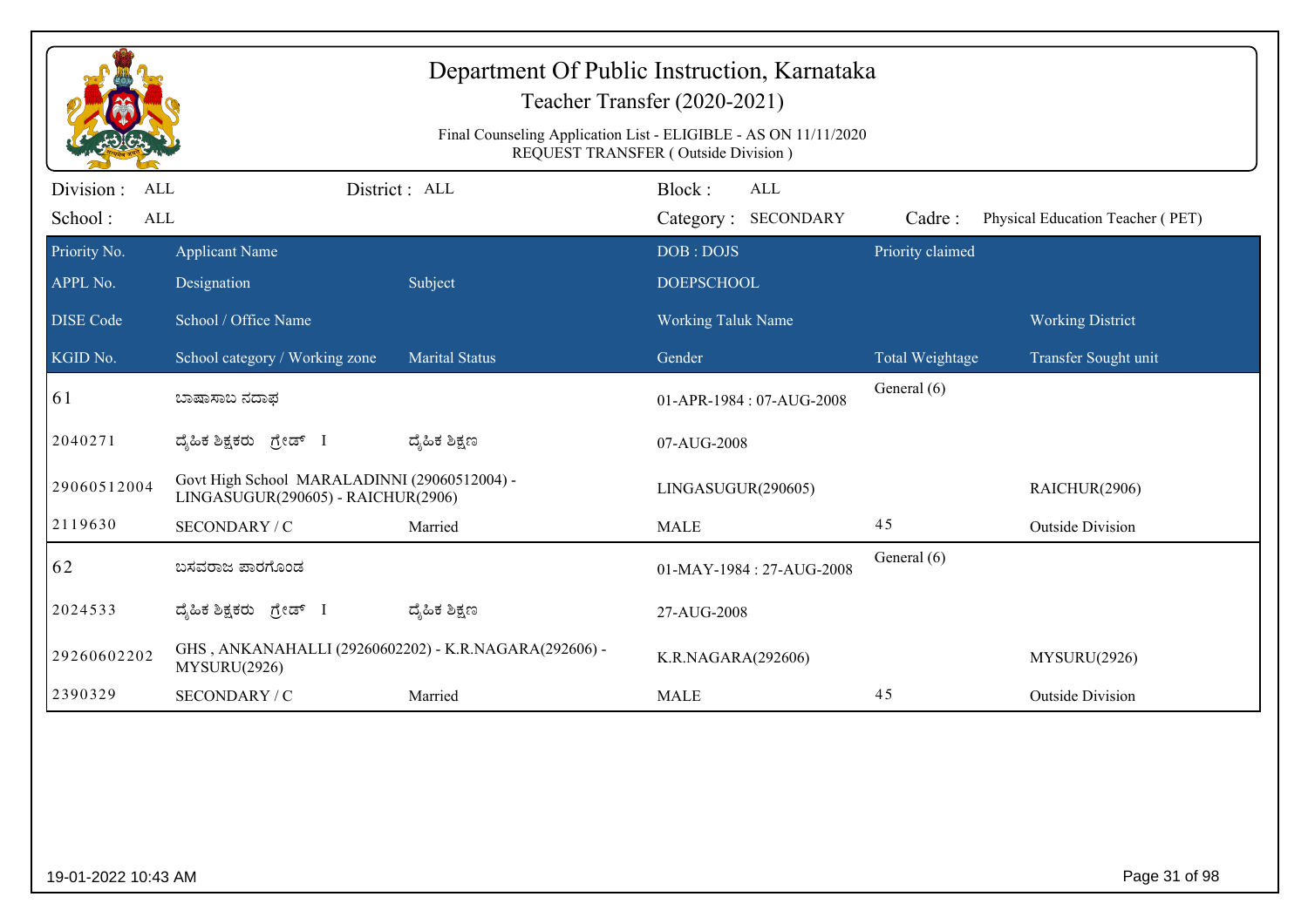|                                                   |                                                             | Department Of Public Instruction, Karnataka                                | Teacher Transfer (2020-2021)<br>Final Counseling Application List - ELIGIBLE - AS ON 11/11/2020<br>REQUEST TRANSFER (Outside Division) |                                |                                  |
|---------------------------------------------------|-------------------------------------------------------------|----------------------------------------------------------------------------|----------------------------------------------------------------------------------------------------------------------------------------|--------------------------------|----------------------------------|
| Division :<br><b>ALL</b><br>School:<br><b>ALL</b> |                                                             | District : ALL                                                             | Block:<br>ALL<br>Category: SECONDARY                                                                                                   | Cadre:                         | Physical Education Teacher (PET) |
| Priority No.<br>APPL No.                          | <b>Applicant Name</b><br>Designation                        | Subject                                                                    | DOB: DOJS<br><b>DOEPSCHOOL</b>                                                                                                         | Priority claimed               |                                  |
| <b>DISE Code</b>                                  | School / Office Name                                        |                                                                            | <b>Working Taluk Name</b>                                                                                                              |                                | <b>Working District</b>          |
| KGID No.<br>63                                    | School category / Working zone<br>ಸಿದ್ದಪ್ಪ ತಿಪ್ಪಣ್ಣ ಕೇಸನೂರು | <b>Marital Status</b>                                                      | Gender<br>01-JUL-1984: 07-AUG-2008                                                                                                     | Total Weightage<br>General (6) | Transfer Sought unit             |
| 2050512                                           | ದ್ಯಹಿಕ ಶಿಕ್ಷಕರು ಗ್ರೇಡ್ I                                    | ದ್ಯಹಿಕ ಶಿಕ್ಷಣ                                                              | 07-AUG-2008                                                                                                                            |                                |                                  |
| 29070414402                                       |                                                             | GHS SANGNAL (29070414402) - KUSTAGI(290704) - KOPPAL(2907) KUSTAGI(290704) |                                                                                                                                        |                                | KOPPAL(2907)                     |
| 2174078                                           | SECONDARY / C                                               | Married                                                                    | <b>MALE</b>                                                                                                                            | 45                             | <b>Outside Division</b>          |
| 64                                                | ಹನಮಪ್ಪ ಸಂಗಪ್ಪ ಸವದತ್ತಿ                                       |                                                                            | 23-JUL-1984: 27-AUG-2008                                                                                                               | General (6)                    |                                  |
| 2011823                                           | ದ್ಯಹಿಕ ಶಿಕ್ಷಕರು ಗ್ರೇಡ್ I                                    | ದ್ಮಹಿಕ ಶಿಕ್ಷಣ                                                              | 27-AUG-2008                                                                                                                            |                                |                                  |
| 29310600305                                       | TUMAKURU MADHUGIRI(2931)                                    | GHS KURUBARA RAMANAHALLI (29310600305) - SIRA(293106) -                    | SIRA(293106)                                                                                                                           |                                | TUMAKURU MADHUGIRI(2931)         |
| 2129908                                           | SECONDARY / C                                               | Married                                                                    | <b>MALE</b>                                                                                                                            | 45                             | <b>Outside Division</b>          |
|                                                   |                                                             |                                                                            |                                                                                                                                        |                                |                                  |
| 19-01-2022 10:43 AM                               |                                                             |                                                                            |                                                                                                                                        |                                | Page 32 of 98                    |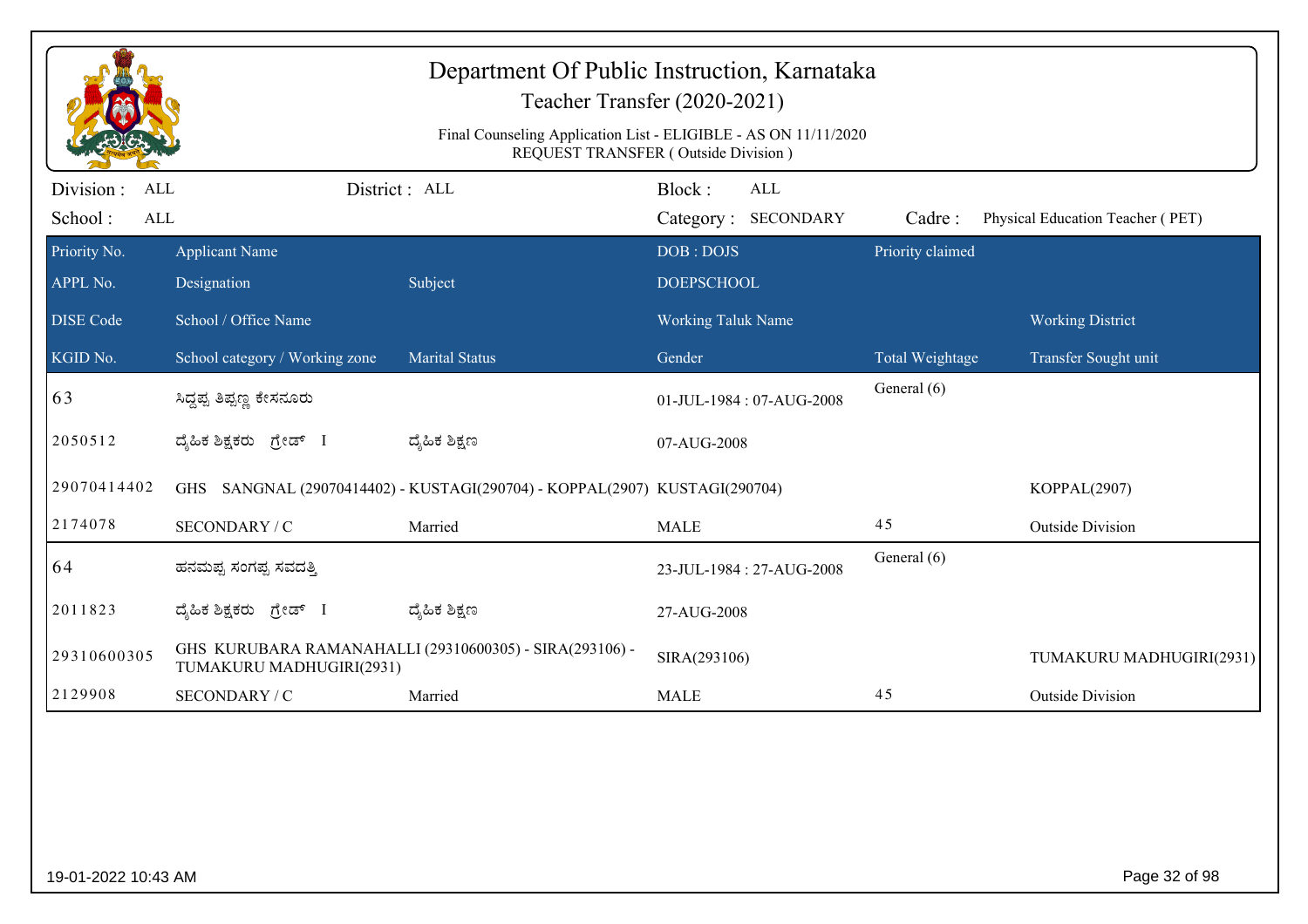|                                     |                                                                    |                       | Department Of Public Instruction, Karnataka<br>Teacher Transfer (2020-2021)<br>Final Counseling Application List - ELIGIBLE - AS ON 11/11/2020 |                        |                                  |
|-------------------------------------|--------------------------------------------------------------------|-----------------------|------------------------------------------------------------------------------------------------------------------------------------------------|------------------------|----------------------------------|
| Division :<br>ALL<br>School:<br>ALL |                                                                    | District : ALL        | REQUEST TRANSFER (Outside Division)<br>Block:<br><b>ALL</b><br>Category: SECONDARY                                                             | Cadre:                 | Physical Education Teacher (PET) |
| Priority No.<br>APPL No.            | <b>Applicant Name</b><br>Designation                               | Subject               | DOB: DOJS<br><b>DOEPSCHOOL</b>                                                                                                                 | Priority claimed       |                                  |
| <b>DISE</b> Code                    | School / Office Name                                               |                       | Working Taluk Name                                                                                                                             |                        | <b>Working District</b>          |
| KGID No.                            | School category / Working zone                                     | <b>Marital Status</b> | Gender                                                                                                                                         | <b>Total Weightage</b> | Transfer Sought unit             |
| 65                                  | ಮಲ್ಲೇಶಿ ಹಣಮಂತ ಪೋಲೆಶಿ                                               |                       | 05-DEC-1984: 20-AUG-2008                                                                                                                       | General (6)            |                                  |
| 2062371                             | ದೈಹಿಕ ಶಿಕ್ಷಕರು ಗ್ರೇಡ್ I                                            | ದ್ಮೆಹಿಕ ಶಿಕ್ಷಣ        | 20-AUG-2008                                                                                                                                    |                        |                                  |
| 29120803803                         | GHS K BELAGAL (29120803803) - SIRUGUPPA(291208) -<br>BALLARI(2912) |                       | SIRUGUPPA(291208)                                                                                                                              |                        | BALLARI(2912)                    |
| 2305905                             | SECONDARY / C                                                      | Married               | <b>MALE</b>                                                                                                                                    | 45                     | <b>Outside Division</b>          |
| 66                                  | ಶ್ರೀಶ್ಮೆಲ ಉಮದಿ                                                     |                       | 01-APR-1985: 07-AUG-2008                                                                                                                       | General (6)            |                                  |
| 2037333                             | ದೈಹಿಕ ಶಿಕ್ಷಕರು ಗ್ರೇಡ್ I                                            | ದ್ಯೆಹಿಕ ಶಿಕ್ಷಣ        | 07-AUG-2008                                                                                                                                    |                        |                                  |
| 29060614407                         | GHS TORANADINNI (29060614407) - MANVI(290606) -<br>RAICHUR(2906)   |                       | MANVI(290606)                                                                                                                                  |                        | RAICHUR(2906)                    |
| 2118620                             | SECONDARY / C                                                      | Married               | <b>MALE</b>                                                                                                                                    | 45                     | <b>Outside Division</b>          |
|                                     |                                                                    |                       |                                                                                                                                                |                        |                                  |
| 19-01-2022 10:43 AM                 |                                                                    |                       |                                                                                                                                                |                        | Page 33 of 98                    |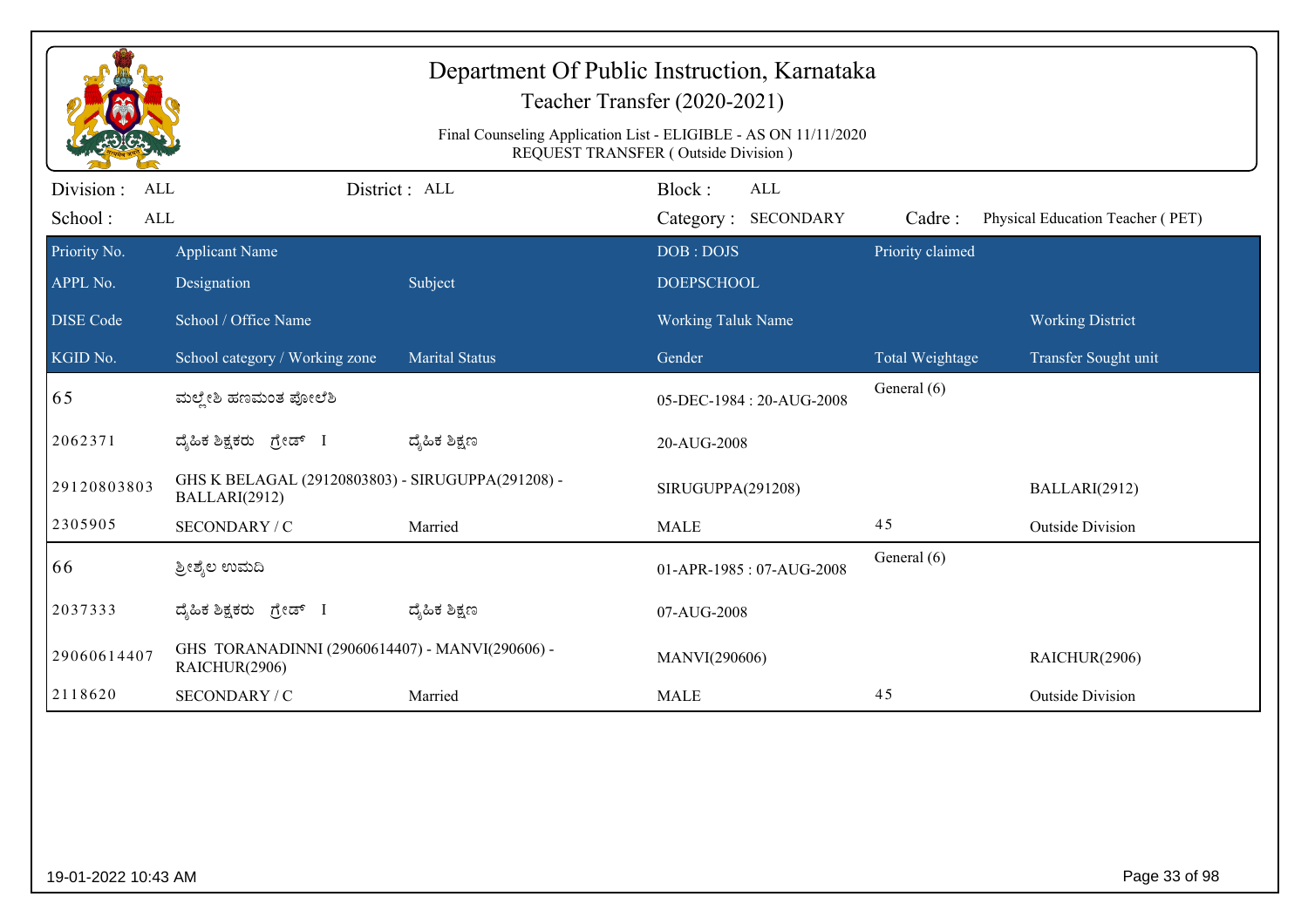| Department Of Public Instruction, Karnataka<br>Teacher Transfer (2020-2021) |                                                                                   |                                                         |                                                                                                        |                  |                                  |  |
|-----------------------------------------------------------------------------|-----------------------------------------------------------------------------------|---------------------------------------------------------|--------------------------------------------------------------------------------------------------------|------------------|----------------------------------|--|
|                                                                             |                                                                                   |                                                         | Final Counseling Application List - ELIGIBLE - AS ON 11/11/2020<br>REQUEST TRANSFER (Outside Division) |                  |                                  |  |
| Division :<br>ALL<br>School:<br><b>ALL</b>                                  |                                                                                   | District : ALL                                          | Block:<br>ALL<br>Category: SECONDARY                                                                   | Cadre:           | Physical Education Teacher (PET) |  |
| Priority No.                                                                | <b>Applicant Name</b>                                                             |                                                         | DOB: DOJS                                                                                              | Priority claimed |                                  |  |
| APPL No.                                                                    | Designation                                                                       | Subject                                                 | <b>DOEPSCHOOL</b>                                                                                      |                  |                                  |  |
| <b>DISE Code</b>                                                            | School / Office Name                                                              |                                                         | <b>Working Taluk Name</b>                                                                              |                  | <b>Working District</b>          |  |
| KGID No.                                                                    | School category / Working zone                                                    | <b>Marital Status</b>                                   | Gender                                                                                                 | Total Weightage  | Transfer Sought unit             |  |
| 67                                                                          | ಮಂಜುಳಾ ಎಮ್ಮಿ                                                                      |                                                         | 13-APR-1985: 01-SEP-2008                                                                               | General (6)      |                                  |  |
| 2052769                                                                     | ದೈಹಿಕ ಶಿಕ್ಷಕರು <i>ಗ್ರೇಡ್</i> I                                                    | ದ್ಯೆಹಿಕ ಶಿಕ್ಷಣ                                          | 01-SEP-2008                                                                                            |                  |                                  |  |
| 29330810006                                                                 | YADAGIRI(2933)                                                                    | GOVT HS JOGUNDABHAVI (29330810006) - SHORAPUR(293308) - | SHORAPUR(293308)                                                                                       |                  | YADAGIRI(2933)                   |  |
| 2286948                                                                     | SECONDARY / C                                                                     | Married                                                 | <b>FEMALE</b>                                                                                          | 45               | <b>Outside Division</b>          |  |
| 68                                                                          | ಮಹೇಶ ಮಾರುತಿ ಕಟ್ಟಿಮನಿ                                                              |                                                         | 03-FEB-1980: 23-AUG-2008                                                                               | General (6)      |                                  |  |
| 2012015                                                                     | ದೈಹಿಕ ಶಿಕ್ಷಕರು ಗ್ರೇಡ್ I                                                           | ದ್ಮಹಿಕ ಶಿಕ್ಷಣ                                           | 15-NOV-2011                                                                                            |                  |                                  |  |
| 29230732602                                                                 | Govt High School DODDAGADDAVALLY (29230732602) -<br>HASSAN(292307) - HASSAN(2923) |                                                         | HASSAN(292307)                                                                                         |                  | HASSAN(2923)                     |  |
| 2205445                                                                     | SECONDARY / C                                                                     | Married                                                 | <b>MALE</b>                                                                                            | 42               | <b>Outside Division</b>          |  |

extending the control of the control of the control of the control of the control of the control of the control of the control of the control of the control of the control of the control of the control of the control of th

19-01-2022 10:43 AM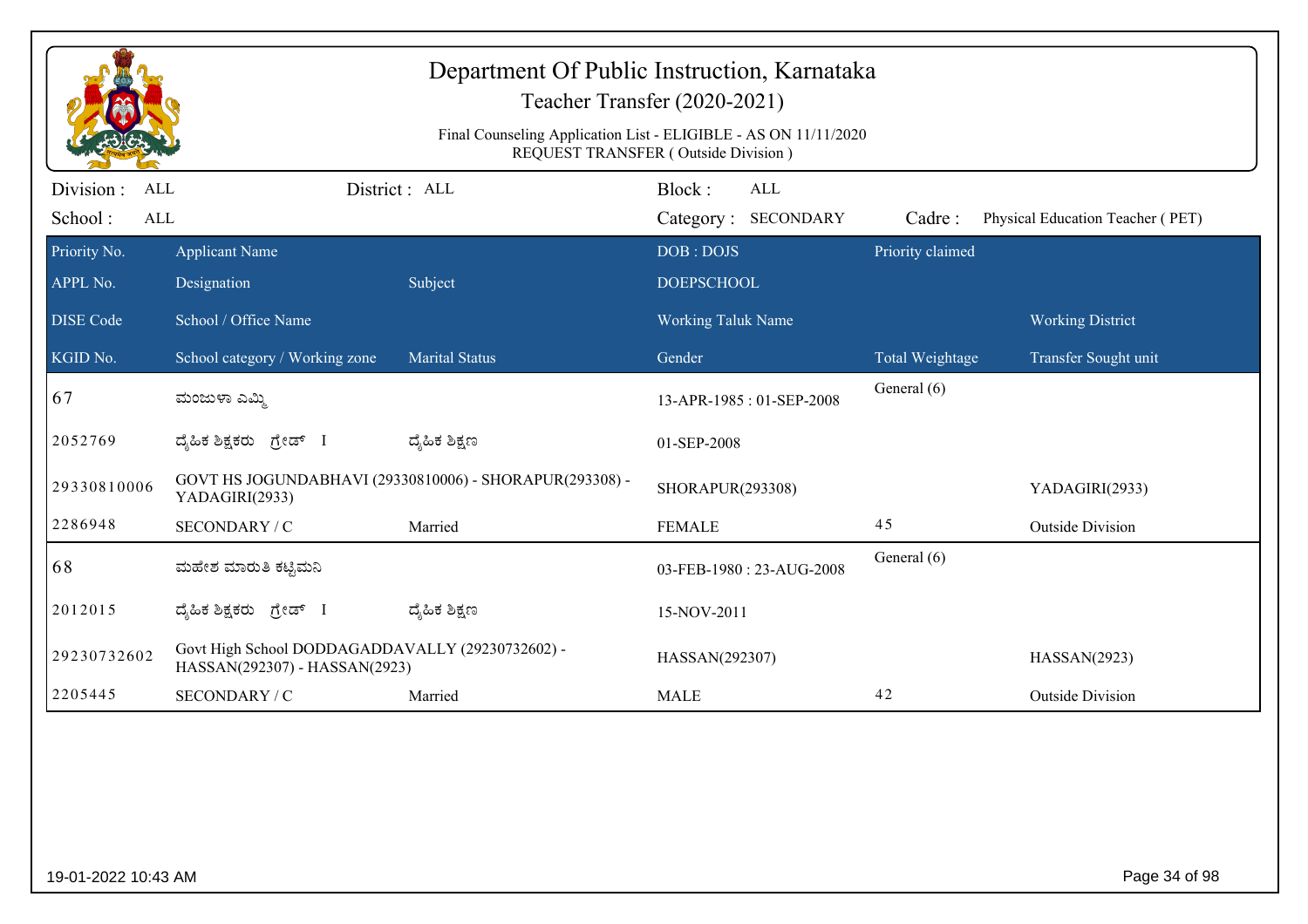|                                                   |                                                                                         | Department Of Public Instruction, Karnataka             | Teacher Transfer (2020-2021)<br>Final Counseling Application List - ELIGIBLE - AS ON 11/11/2020<br>REQUEST TRANSFER (Outside Division) |                  |                                  |
|---------------------------------------------------|-----------------------------------------------------------------------------------------|---------------------------------------------------------|----------------------------------------------------------------------------------------------------------------------------------------|------------------|----------------------------------|
| Division :<br><b>ALL</b><br>School:<br><b>ALL</b> |                                                                                         | District: ALL                                           | Block:<br>ALL<br>Category: SECONDARY                                                                                                   | Cadre:           | Physical Education Teacher (PET) |
| Priority No.                                      | <b>Applicant Name</b>                                                                   |                                                         | DOB: DOJS                                                                                                                              | Priority claimed |                                  |
| APPL No.<br><b>DISE Code</b>                      | Designation<br>School / Office Name                                                     | Subject                                                 | <b>DOEPSCHOOL</b><br><b>Working Taluk Name</b>                                                                                         |                  | <b>Working District</b>          |
| KGID No.                                          | School category / Working zone                                                          | <b>Marital Status</b>                                   | Gender                                                                                                                                 | Total Weightage  | Transfer Sought unit             |
| 69                                                | ದೀಪಾ ಗವಳಿ                                                                               |                                                         | 11-JUL-1982: 27-JUN-2008                                                                                                               | General (6)      |                                  |
| 2026115                                           | ದೈಹಿಕ ಶಿಕ್ಷಕರು ಗ್ರೇಡ್ I                                                                 | ದ್ಮಹಿಕ ಶಿಕ್ಷಣ                                           | 01-JUN-2011                                                                                                                            |                  |                                  |
| 29230537103                                       | GOVT.HIGH SCHOOL HALEBELAGOLA (29230537103) -<br>CHANNARAYAPATNA(292305) - HASSAN(2923) |                                                         | CHANNARAYAPATNA(292305)                                                                                                                |                  | HASSAN(2923)                     |
| 2204926                                           | SECONDARY / C                                                                           | Married                                                 | <b>FEMALE</b>                                                                                                                          | 42               | <b>Outside Division</b>          |
| 70                                                | JAHIDA BEGUM M SHAIKH                                                                   |                                                         | 31-JUL-1985: 16-SEP-2008                                                                                                               | General (6)      |                                  |
| 2043374                                           | ದೈಹಿಕ ಶಿಕ್ಷಕರು ಗ್ರೇಡ್ I                                                                 | ದ್ಯೆಹಿಕ ಶಿಕ್ಷಣ                                          | 01-JUN-2011                                                                                                                            |                  |                                  |
| 29140405624                                       | DAVANAGERE(2914)                                                                        | GHS(URDU)-MALEBENNUR (29140405624) - HARIHARA(291404) - | HARIHARA(291404)                                                                                                                       |                  | DAVANAGERE(2914)                 |
| 2275454                                           | SECONDARY / C                                                                           | Married                                                 | <b>FEMALE</b>                                                                                                                          | 42               | <b>Outside Division</b>          |
|                                                   |                                                                                         |                                                         |                                                                                                                                        |                  |                                  |
| 19-01-2022 10:43 AM                               |                                                                                         |                                                         |                                                                                                                                        |                  | Page 35 of 98                    |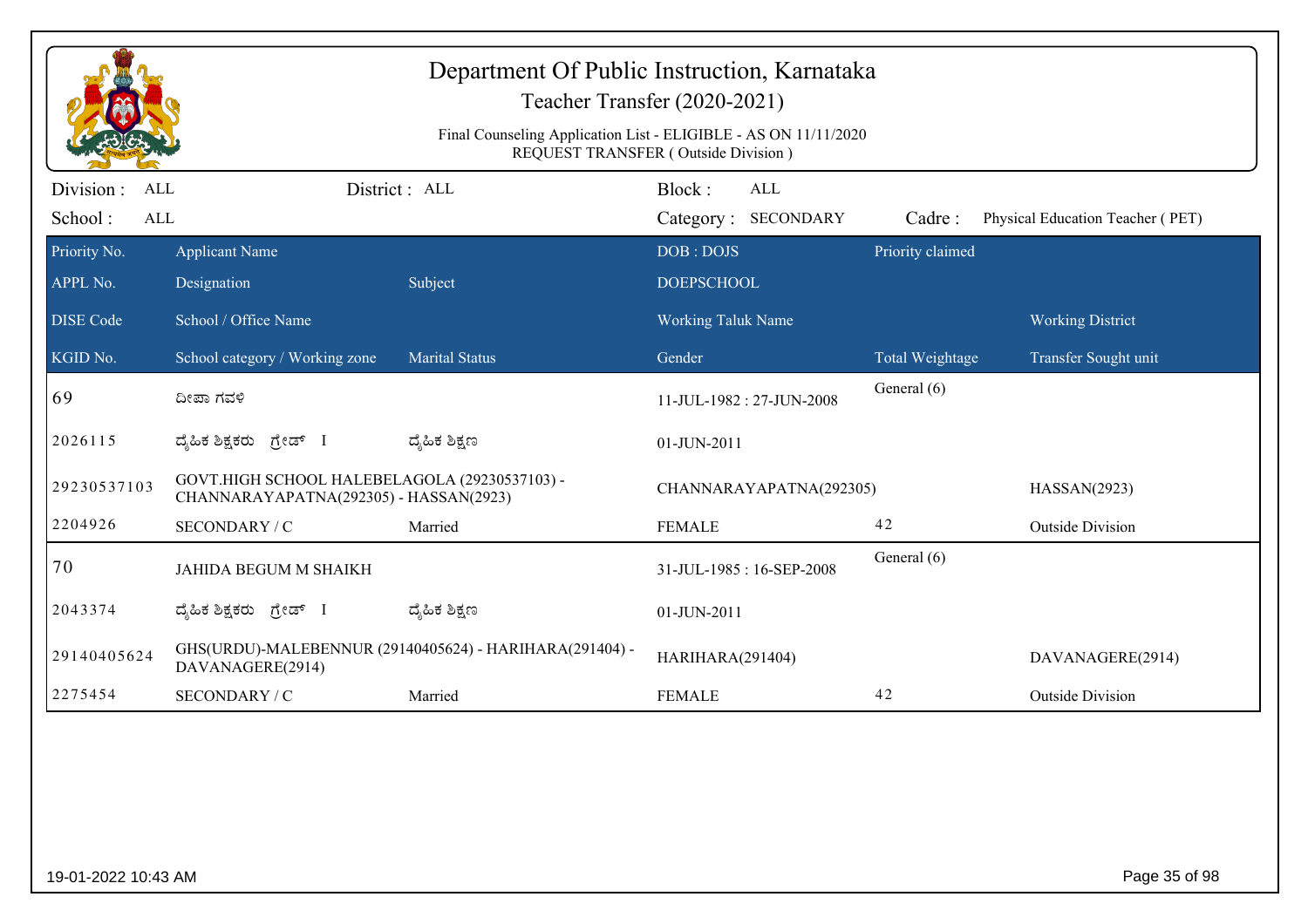|                                                   |                                                     | Department Of Public Instruction, Karnataka            | Teacher Transfer (2020-2021)<br>Final Counseling Application List - ELIGIBLE - AS ON 11/11/2020<br><b>REQUEST TRANSFER (Outside Division)</b> |                  |                                  |
|---------------------------------------------------|-----------------------------------------------------|--------------------------------------------------------|-----------------------------------------------------------------------------------------------------------------------------------------------|------------------|----------------------------------|
| Division :<br><b>ALL</b><br>School:<br><b>ALL</b> |                                                     | District: ALL                                          | Block:<br>ALL<br>Category: SECONDARY                                                                                                          | Cadre:           | Physical Education Teacher (PET) |
| Priority No.<br>APPL No.                          | <b>Applicant Name</b><br>Designation                | Subject                                                | DOB: DOJS<br><b>DOEPSCHOOL</b>                                                                                                                | Priority claimed |                                  |
| <b>DISE Code</b>                                  | School / Office Name                                |                                                        | <b>Working Taluk Name</b>                                                                                                                     |                  | <b>Working District</b>          |
| KGID No.                                          | School category / Working zone                      | <b>Marital Status</b>                                  | Gender                                                                                                                                        | Total Weightage  | Transfer Sought unit             |
| 71                                                | ಉಮಾ                                                 |                                                        | 05-JAN-1967: 02-SEP-1994                                                                                                                      | General (6)      |                                  |
| 2012429                                           | ದ್ಯೆಹಿಕ ಶಿಕ್ಷಕರು<br>ಗ್ರೇಡ್ I                        | ದ್ಯೆಹಿಕ ಶಿಕ್ಷಣ                                         | 15-JAN-2013                                                                                                                                   |                  |                                  |
| 29220421105                                       | (29220421105) - MANDYA SOUTH(292204) - MANDYA(2922) | KARNATAKA PUBLIC SCHOOLS GGJC ARKESHWARA NAGARA        | MANDYA SOUTH(292204)                                                                                                                          |                  | MANDYA(2922)                     |
| 1391848                                           | <b>SECONDARY / A</b>                                | Widow                                                  | <b>FEMALE</b>                                                                                                                                 | 41               | <b>Outside Division</b>          |
| 72                                                | ಸಾವಿತ್ರಿ ಸಾಲಿ                                       |                                                        | 20-MAY-1984: 09-SEP-2008                                                                                                                      | General (6)      |                                  |
| 2028183                                           | ದ್ಯಹಿಕ ಶಿಕ್ಷಕರು ಗ್ರೇಡ್ I                            | ದ್ಮಹಿಕ ಶಿಕ್ಷಣ                                          | 01-SEP-2014                                                                                                                                   |                  |                                  |
| 29320809705                                       | RAMANAGARA(2932)                                    | G HS CHAKANAHALLI (29320809705) - KANAKAPURA(293208) - | KANAKAPURA(293208)                                                                                                                            |                  | RAMANAGARA(2932)                 |
| 2380680                                           | SECONDARY / C                                       | Married                                                | <b>FEMALE</b>                                                                                                                                 | 39               | <b>Outside Division</b>          |
|                                                   |                                                     |                                                        |                                                                                                                                               |                  |                                  |
| 19-01-2022 10:43 AM                               |                                                     |                                                        |                                                                                                                                               |                  | Page 36 of 98                    |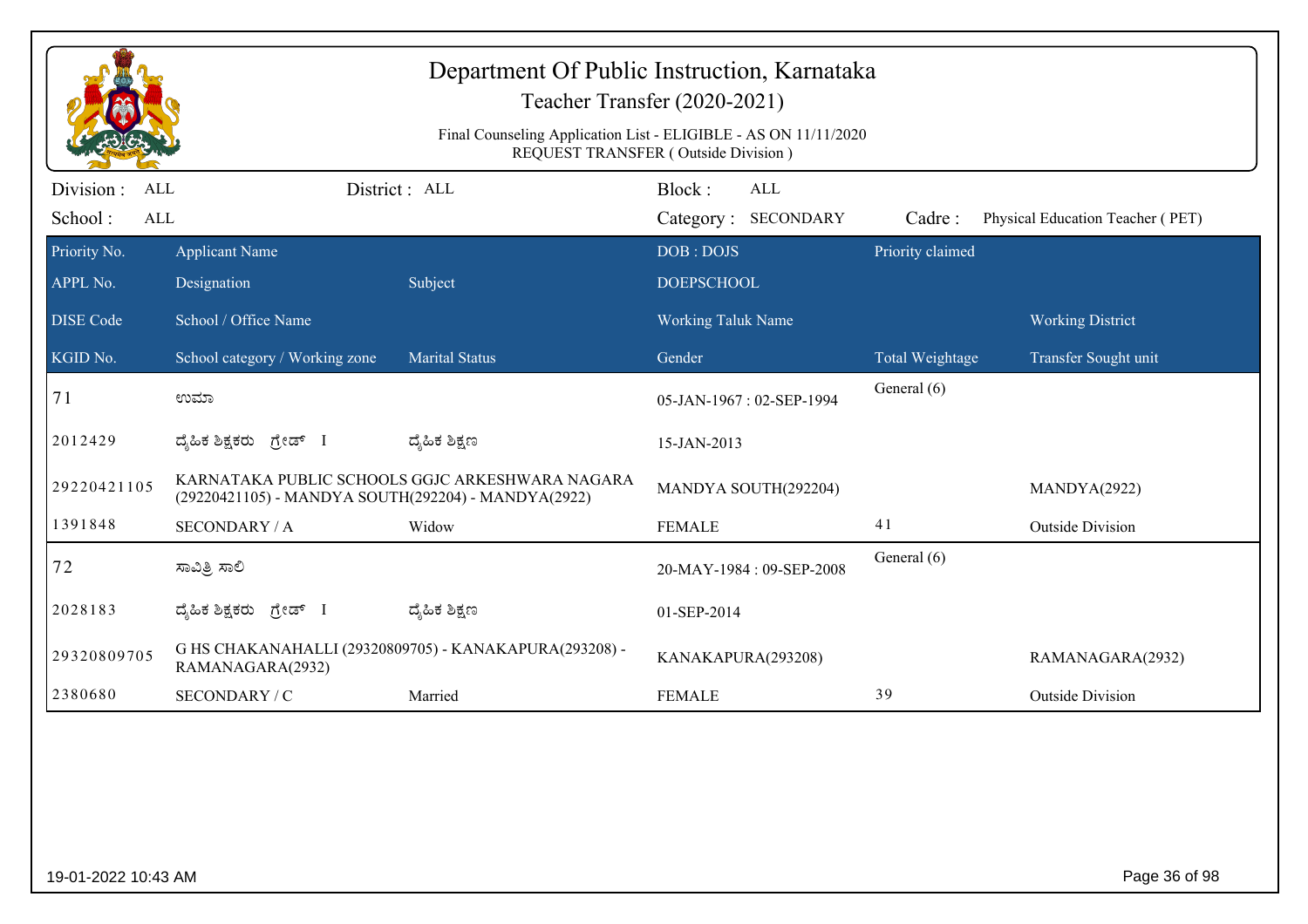|                                            |                                                                        |                                                                 | Department Of Public Instruction, Karnataka<br>Teacher Transfer (2020-2021) |                  |                                  |
|--------------------------------------------|------------------------------------------------------------------------|-----------------------------------------------------------------|-----------------------------------------------------------------------------|------------------|----------------------------------|
|                                            |                                                                        | Final Counseling Application List - ELIGIBLE - AS ON 11/11/2020 | REQUEST TRANSFER (Outside Division)                                         |                  |                                  |
| Division :<br><b>ALL</b><br>School:<br>ALL | District : ALL                                                         |                                                                 | Block:<br><b>ALL</b><br>Category: SECONDARY                                 | Cadre:           | Physical Education Teacher (PET) |
| Priority No.                               | <b>Applicant Name</b>                                                  |                                                                 | DOB: DOJS                                                                   | Priority claimed |                                  |
| APPL No.                                   | Designation                                                            | Subject                                                         | <b>DOEPSCHOOL</b>                                                           |                  |                                  |
| <b>DISE</b> Code                           | School / Office Name                                                   |                                                                 | <b>Working Taluk Name</b>                                                   |                  | <b>Working District</b>          |
| KGID No.                                   | School category / Working zone                                         | Marital Status                                                  | Gender                                                                      | Total Weightage  | Transfer Sought unit             |
| 73                                         | ಗುರುನಾಥ ಚೌಧ್ರಿ                                                         |                                                                 | 01-JUN-1978: 16-JUL-2010                                                    | General (6)      |                                  |
| 2067018                                    | ದೈಹಿಕ ಶಿಕ್ಷಕರು ಗ್ರೇಡ್ I                                                | ದ್ಮೆಹಿಕ ಶಿಕ್ಷಣ                                                  | 16-JUL-2010                                                                 |                  |                                  |
| 29140705406                                | GJC-MADIHALLI (29140705406) - HARAPANAHALLI(291407) -<br>BALLARI(2912) |                                                                 | HARAPANAHALLI(291407)                                                       |                  | BALLARI(2912)                    |
| 2163884                                    | SECONDARY / C                                                          | Married                                                         | <b>MALE</b>                                                                 | 37               | <b>Outside Division</b>          |
| 74                                         | ಶಿವಕುಮಾರ ಹನಗೋಡಿಮಠ                                                      |                                                                 | 17-JUN-1978: 18-JUN-2010                                                    | General (6)      |                                  |
| 2032399                                    | ದೈಹಿಕ ಶಿಕ್ಷಕರು ಗ್ರೇಡ್ I                                                | ದ್ಯೆಹಿಕ ಶಿಕ್ಷಣ                                                  | 18-JUN-2010                                                                 |                  |                                  |
| 29230417605                                | GHS LINGAPPANA KOPPAL (29230417605) - BELUR(292304) -<br>HASSAN(2923)  |                                                                 | BELUR(292304)                                                               |                  | HASSAN(2923)                     |
| 2209193                                    | SECONDARY / C                                                          | Married                                                         | <b>MALE</b>                                                                 | 37               | <b>Outside Division</b>          |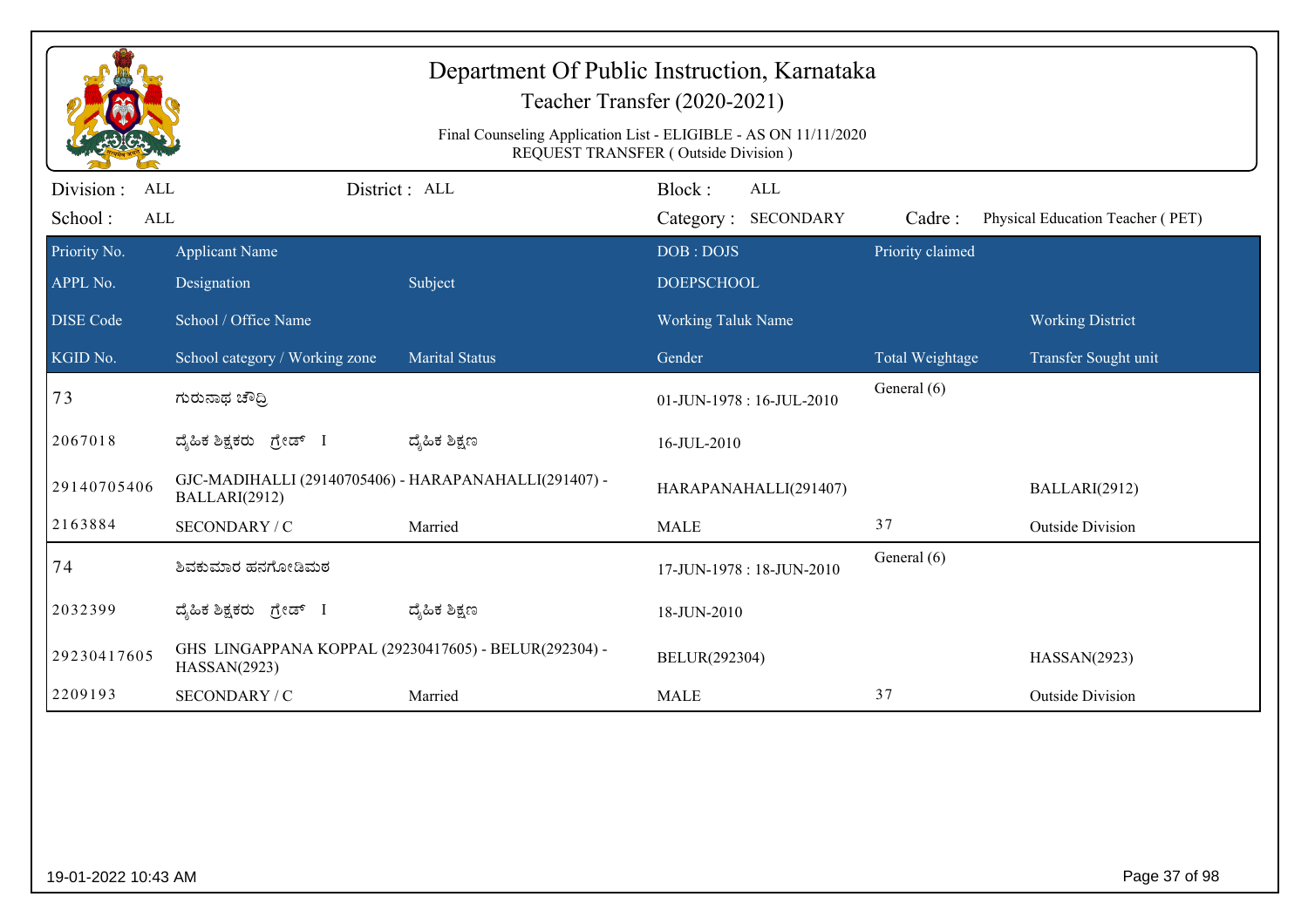|                                                   |                                                                                                 | Department Of Public Instruction, Karnataka             | Teacher Transfer (2020-2021)<br>Final Counseling Application List - ELIGIBLE - AS ON 11/11/2020<br>REQUEST TRANSFER (Outside Division) |                  |                                  |
|---------------------------------------------------|-------------------------------------------------------------------------------------------------|---------------------------------------------------------|----------------------------------------------------------------------------------------------------------------------------------------|------------------|----------------------------------|
| Division :<br><b>ALL</b><br>School:<br><b>ALL</b> |                                                                                                 | District: ALL                                           | Block:<br>ALL<br>Category: SECONDARY                                                                                                   | Cadre:           | Physical Education Teacher (PET) |
| Priority No.<br>APPL No.                          | <b>Applicant Name</b><br>Designation                                                            | Subject                                                 | DOB: DOJS<br><b>DOEPSCHOOL</b>                                                                                                         | Priority claimed |                                  |
| <b>DISE Code</b>                                  | School / Office Name                                                                            |                                                         | <b>Working Taluk Name</b>                                                                                                              |                  | <b>Working District</b>          |
| KGID No.                                          | School category / Working zone                                                                  | <b>Marital Status</b>                                   | Gender                                                                                                                                 | Total Weightage  | Transfer Sought unit             |
| 75                                                | ಹಿರೇಮನಿ ಕೊಟ್ರೇಶಿ                                                                                |                                                         | 30-JUL-1978: 21-JUL-2010                                                                                                               | General (6)      |                                  |
| 2020524                                           | ದ್ಯಹಿಕ ಶಿಕ್ಷಕರು ಗ್ರೇಡ್ I                                                                        | ದ್ಯೆಹಿಕ ಶಿಕ್ಷಣ                                          | 21-JUL-2010                                                                                                                            |                  |                                  |
| 29170303402                                       | CHIKKAMANGALURU(2917)                                                                           | GHS, BELLUR (29170303402) - NARASIMHARAJAPURA(291703) - | NARASIMHARAJAPURA(291703)                                                                                                              |                  | CHIKKAMANGALURU(2917)            |
| 2235555                                           | SECONDARY / C                                                                                   | Married                                                 | <b>MALE</b>                                                                                                                            | 37               | <b>Outside Division</b>          |
| 76                                                | ಜಾದವ್ ಸುರೇಶ್                                                                                    |                                                         | 01-JUN-1980: 18-JUN-2010                                                                                                               | General (6)      |                                  |
| 2001731                                           | ದ್ಯಹಿಕ ಶಿಕ್ಷಕರು ಗ್ರೇಡ್ I                                                                        | ದ್ಮಹಿಕ ಶಿಕ್ಷಣ                                           | 18-JUN-2010                                                                                                                            |                  |                                  |
| 29230417802                                       | GOVT PU COLLEGE HIGH SCHOOL SECTION SANENAHALLY<br>(29230417802) - BELUR(292304) - HASSAN(2923) |                                                         | BELUR(292304)                                                                                                                          |                  | HASSAN(2923)                     |
| 2209162                                           | SECONDARY / C                                                                                   | Married                                                 | <b>MALE</b>                                                                                                                            | 37               | <b>Outside Division</b>          |
|                                                   |                                                                                                 |                                                         |                                                                                                                                        |                  |                                  |
| 19-01-2022 10:43 AM                               |                                                                                                 |                                                         |                                                                                                                                        |                  | Page 38 of 98                    |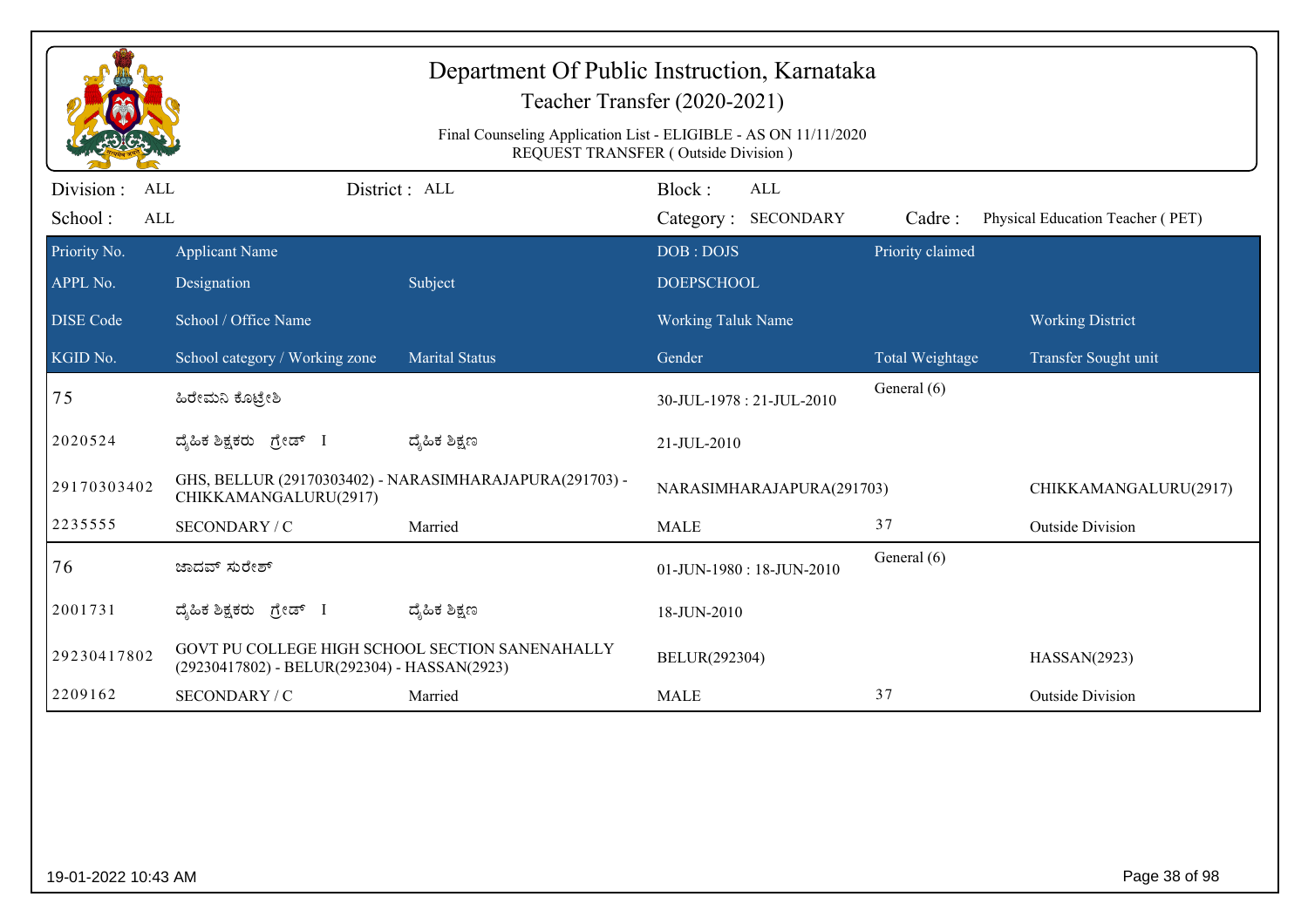| Department Of Public Instruction, Karnataka<br>Teacher Transfer (2020-2021)<br>Final Counseling Application List - ELIGIBLE - AS ON 11/11/2020<br>REQUEST TRANSFER (Outside Division) |                                                                         |                                                          |                           |                            |                  |                                  |  |
|---------------------------------------------------------------------------------------------------------------------------------------------------------------------------------------|-------------------------------------------------------------------------|----------------------------------------------------------|---------------------------|----------------------------|------------------|----------------------------------|--|
| Division :<br><b>ALL</b><br>School:<br><b>ALL</b>                                                                                                                                     |                                                                         | District: ALL                                            | Block:                    | ALL<br>Category: SECONDARY | Cadre:           | Physical Education Teacher (PET) |  |
| Priority No.                                                                                                                                                                          | <b>Applicant Name</b>                                                   |                                                          | DOB: DOJS                 |                            | Priority claimed |                                  |  |
| APPL No.                                                                                                                                                                              | Designation                                                             | Subject                                                  | <b>DOEPSCHOOL</b>         |                            |                  |                                  |  |
| <b>DISE Code</b>                                                                                                                                                                      | School / Office Name                                                    |                                                          | <b>Working Taluk Name</b> |                            |                  | <b>Working District</b>          |  |
| KGID No.                                                                                                                                                                              | School category / Working zone                                          | <b>Marital Status</b>                                    | Gender                    |                            | Total Weightage  | Transfer Sought unit             |  |
| 77                                                                                                                                                                                    | ಶಾಂತಮ್ಮ.ಎ                                                               |                                                          |                           | 01-JUN-1980: 18-JUN-2010   | General (6)      |                                  |  |
| 2019730                                                                                                                                                                               | ದ್ಮಹಿಕ ಶಿಕ್ಷಕರು<br>ಗ್ರೇಡ್ I                                             | ದ್ಶೆಹಿಕ ಶಿಕ್ಷಣ                                           | 18-JUN-2010               |                            |                  |                                  |  |
| 29180205004                                                                                                                                                                           | - TUMAKURU(2918)                                                        | GHS COMPOSITE LAKKENAHALLI (29180205004) - GUBBI(291802) | GUBBI(291802)             |                            |                  | TUMAKURU(2918)                   |  |
| 2383931                                                                                                                                                                               | SECONDARY / C                                                           | Unmarried                                                | <b>FEMALE</b>             |                            | 37               | <b>Outside Division</b>          |  |
| 78                                                                                                                                                                                    | ವಿಠ್ಠಲ ಬೈಲವಾಡ                                                           |                                                          |                           | 20-JUN-1980: 13-AUG-2008   | General (6)      |                                  |  |
| 2014046                                                                                                                                                                               | ದ್ಯಹಿಕ ಶಿಕ್ಷಕರು ಗ್ರೇಡ್ I                                                | ದ್ಮಹಿಕ ಶಿಕ್ಷಣ                                            | 05-OCT-2016               |                            |                  |                                  |  |
| 29070311010                                                                                                                                                                           | GJC HIGH SCHOOL KINNAL (29070311010) - KOPPAL(290703) -<br>KOPPAL(2907) |                                                          | KOPPAL(290703)            |                            |                  | KOPPAL(2907)                     |  |
| 2440938                                                                                                                                                                               | <b>SECONDARY / C</b>                                                    | Married                                                  | <b>MALE</b>               |                            | 37               | <b>Outside Division</b>          |  |
|                                                                                                                                                                                       |                                                                         |                                                          |                           |                            |                  |                                  |  |
| 19-01-2022 10:43 AM                                                                                                                                                                   |                                                                         |                                                          |                           |                            |                  | Page 39 of 98                    |  |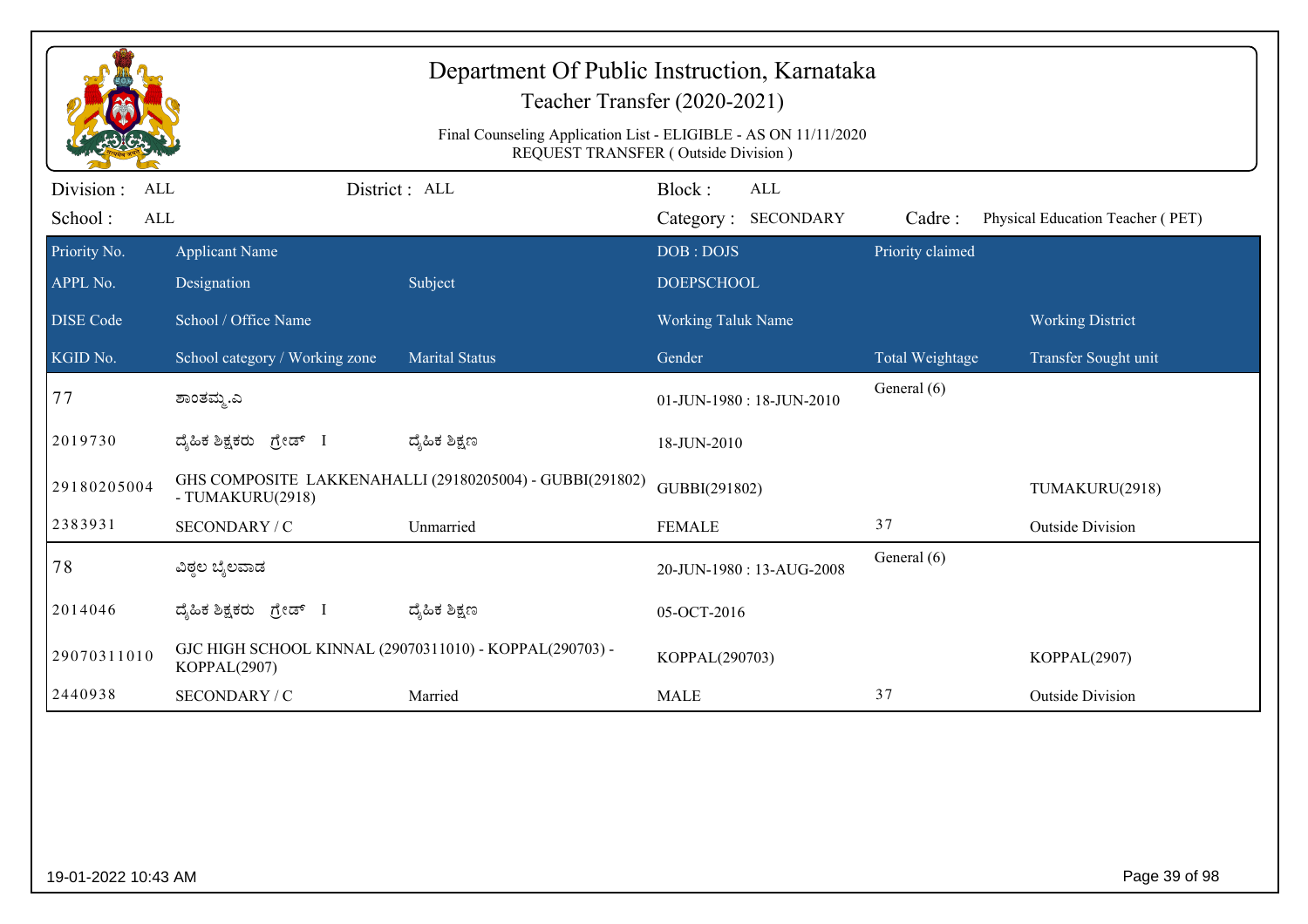|                                                  | Department Of Public Instruction, Karnataka<br>Teacher Transfer (2020-2021)<br>Final Counseling Application List - ELIGIBLE - AS ON 11/11/2020<br>REQUEST TRANSFER (Outside Division) |                                                            |                                      |                  |                                  |  |  |  |
|--------------------------------------------------|---------------------------------------------------------------------------------------------------------------------------------------------------------------------------------------|------------------------------------------------------------|--------------------------------------|------------------|----------------------------------|--|--|--|
| Division:<br><b>ALL</b><br>School:<br><b>ALL</b> |                                                                                                                                                                                       | District : ALL                                             | Block:<br>ALL<br>Category: SECONDARY | Cadre:           | Physical Education Teacher (PET) |  |  |  |
| Priority No.<br>APPL No.                         | <b>Applicant Name</b><br>Designation                                                                                                                                                  | Subject                                                    | DOB: DOJS<br><b>DOEPSCHOOL</b>       | Priority claimed |                                  |  |  |  |
| <b>DISE Code</b>                                 | School / Office Name                                                                                                                                                                  |                                                            | <b>Working Taluk Name</b>            |                  | <b>Working District</b>          |  |  |  |
| KGID No.                                         | School category / Working zone                                                                                                                                                        | <b>Marital Status</b>                                      | Gender                               | Total Weightage  | Transfer Sought unit             |  |  |  |
| 79                                               | ಪರಮೇಶ್ಕರ್                                                                                                                                                                             |                                                            | 10-JUL-1980: 18-JUN-2010             | General (6)      |                                  |  |  |  |
| 2002923                                          | ಗ್ರೇಡ್ I<br>ದ್ಯೆಹಿಕ ಶಿಕ್ಷಕರು                                                                                                                                                          | ದ್ಯೆಹಿಕ ಶಿಕ್ಷಣ                                             | 18-JUN-2010                          |                  |                                  |  |  |  |
| 29290409502                                      | GOVERNMENT HIGH SCHOOL DODDA BOMMANAHALLI                                                                                                                                             | (29290409502) - CHINTAMANI(292904) - CHIKKABALLAPURA(2929) | CHINTAMANI(292904)                   |                  | CHIKKABALLAPURA(2929)            |  |  |  |
| 2363447                                          | SECONDARY / C                                                                                                                                                                         | Married                                                    | <b>MALE</b>                          | 37               | <b>Outside Division</b>          |  |  |  |
| 80                                               | ಮಹಾಂತೇಶ ವಿ ನೀಲವಾಣಿ                                                                                                                                                                    |                                                            | 22-JUL-1980: 07-JUL-2010             | General (6)      |                                  |  |  |  |
| 2031095                                          | ದ್ಯಹಿಕ ಶಿಕ್ಷಕರು <i>ಗ್ರೇ</i> ಡ್ I                                                                                                                                                      | ದ್ಯೆಹಿಕ ಶಿಕ್ಷಣ                                             | 07-JUL-2010                          |                  |                                  |  |  |  |
| 29140702903                                      | BALLARI(2912)                                                                                                                                                                         | GHS - HIKKIMAGERE (29140702903) - HARAPANAHALLI(291407) -  | HARAPANAHALLI(291407)                |                  | BALLARI(2912)                    |  |  |  |
| 2164132                                          | SECONDARY / C                                                                                                                                                                         | Married                                                    | <b>MALE</b>                          | 37               | <b>Outside Division</b>          |  |  |  |
|                                                  |                                                                                                                                                                                       |                                                            |                                      |                  |                                  |  |  |  |
| 19-01-2022 10:43 AM                              |                                                                                                                                                                                       |                                                            |                                      |                  | Page 40 of 98                    |  |  |  |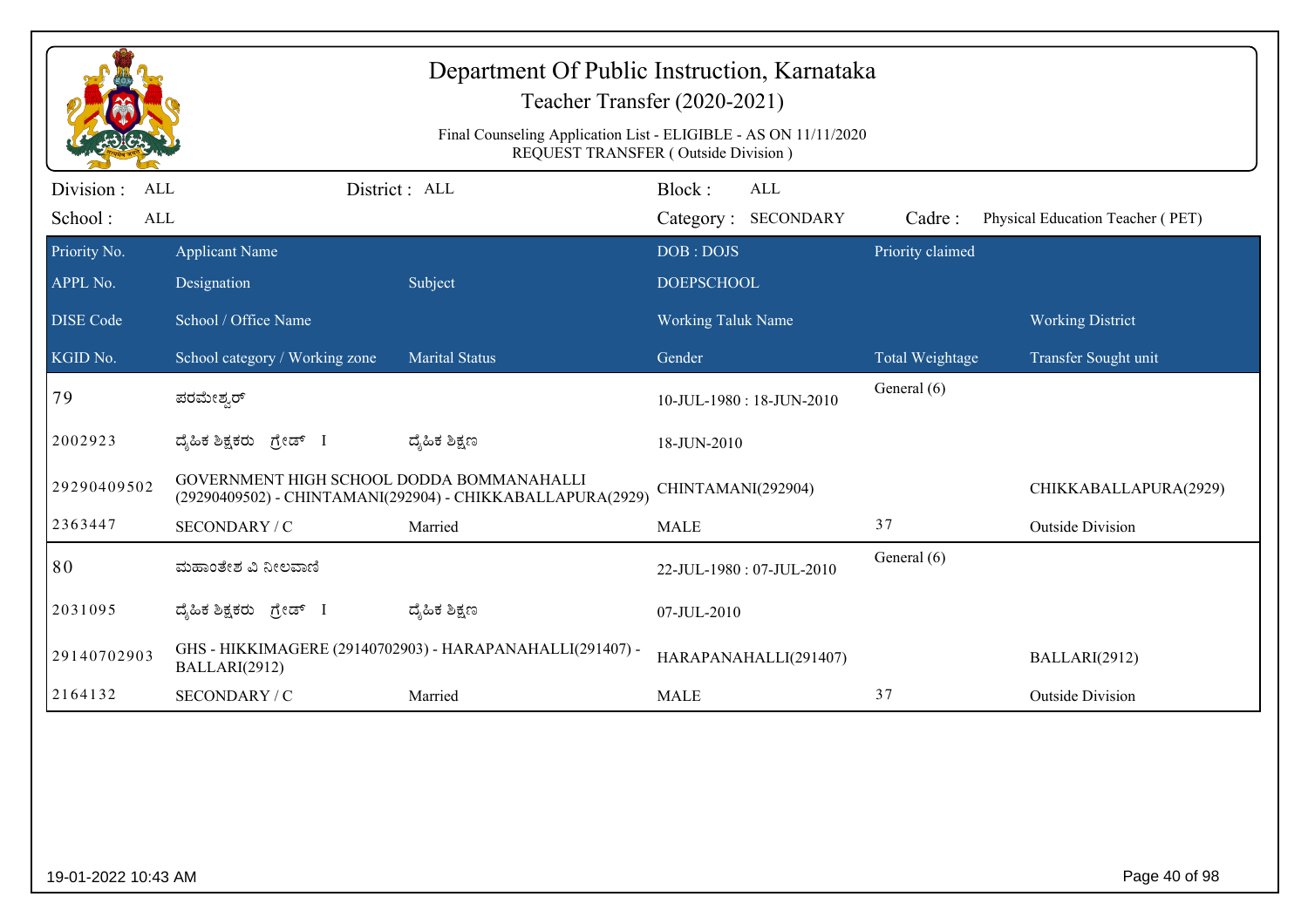|                                            |                                                                           |                                                         | Final Counseling Application List - ELIGIBLE - AS ON 11/11/2020<br>REQUEST TRANSFER (Outside Division) |                  |                                  |
|--------------------------------------------|---------------------------------------------------------------------------|---------------------------------------------------------|--------------------------------------------------------------------------------------------------------|------------------|----------------------------------|
| Division :<br><b>ALL</b><br>School:<br>ALL |                                                                           | District: ALL                                           | Block:<br>ALL<br>Category: SECONDARY                                                                   | Cadre:           | Physical Education Teacher (PET) |
| Priority No.                               | <b>Applicant Name</b>                                                     |                                                         | DOB: DOJS                                                                                              | Priority claimed |                                  |
| APPL No.                                   | Designation                                                               | Subject                                                 | <b>DOEPSCHOOL</b>                                                                                      |                  |                                  |
| <b>DISE Code</b>                           | School / Office Name                                                      |                                                         | Working Taluk Name                                                                                     |                  | <b>Working District</b>          |
| KGID No.                                   | School category / Working zone                                            | <b>Marital Status</b>                                   | Gender                                                                                                 | Total Weightage  | Transfer Sought unit             |
| 81                                         | ರಮೇಶ ಬಾಬು                                                                 |                                                         | 01-JUL-1981:09-JUL-2010                                                                                | General (6)      |                                  |
| 2037885                                    | ದೈಹಿಕ ಶಿಕ್ಷಕರು ಗ್ರೇಡ್ I                                                   | ದ್ಶೆಹಿಕ ಶಿಕ್ಷಣ                                          | 09-JUL-2010                                                                                            |                  |                                  |
| 29261012203                                | MYSURU(2926)                                                              | GHS DODDA BELALU (29261012203) - PERIYA PATNA(292610) - | PERIYA PATNA(292610)                                                                                   |                  | MYSURU(2926)                     |
| 2480207                                    | SECONDARY / C                                                             | Married                                                 | <b>MALE</b>                                                                                            | 37               | <b>Outside Division</b>          |
| 82                                         | ಶಿವಾನಂದ ಬಿಜ್ಜರಗಿ                                                          |                                                         | 20-JUL-1981:18-JUN-2010                                                                                | General (6)      |                                  |
| 2035643                                    | ದ್ಯಹಿಕ ಶಿಕ್ಷಕರು ಗ್ರೇಡ್ I                                                  | ದ್ಶೆಹಿಕ ಶಿಕ್ಷಣ                                          | 18-JUN-2010                                                                                            |                  |                                  |
| 29230604104                                | GHS GUDDENAHALLY (29230604104) -<br>HOLENARASIPURA(292306) - HASSAN(2923) |                                                         | HOLENARASIPURA(292306)                                                                                 |                  | HASSAN(2923)                     |
| 2208463                                    | SECONDARY / C                                                             | Married                                                 | <b>MALE</b>                                                                                            | 37               | <b>Outside Division</b>          |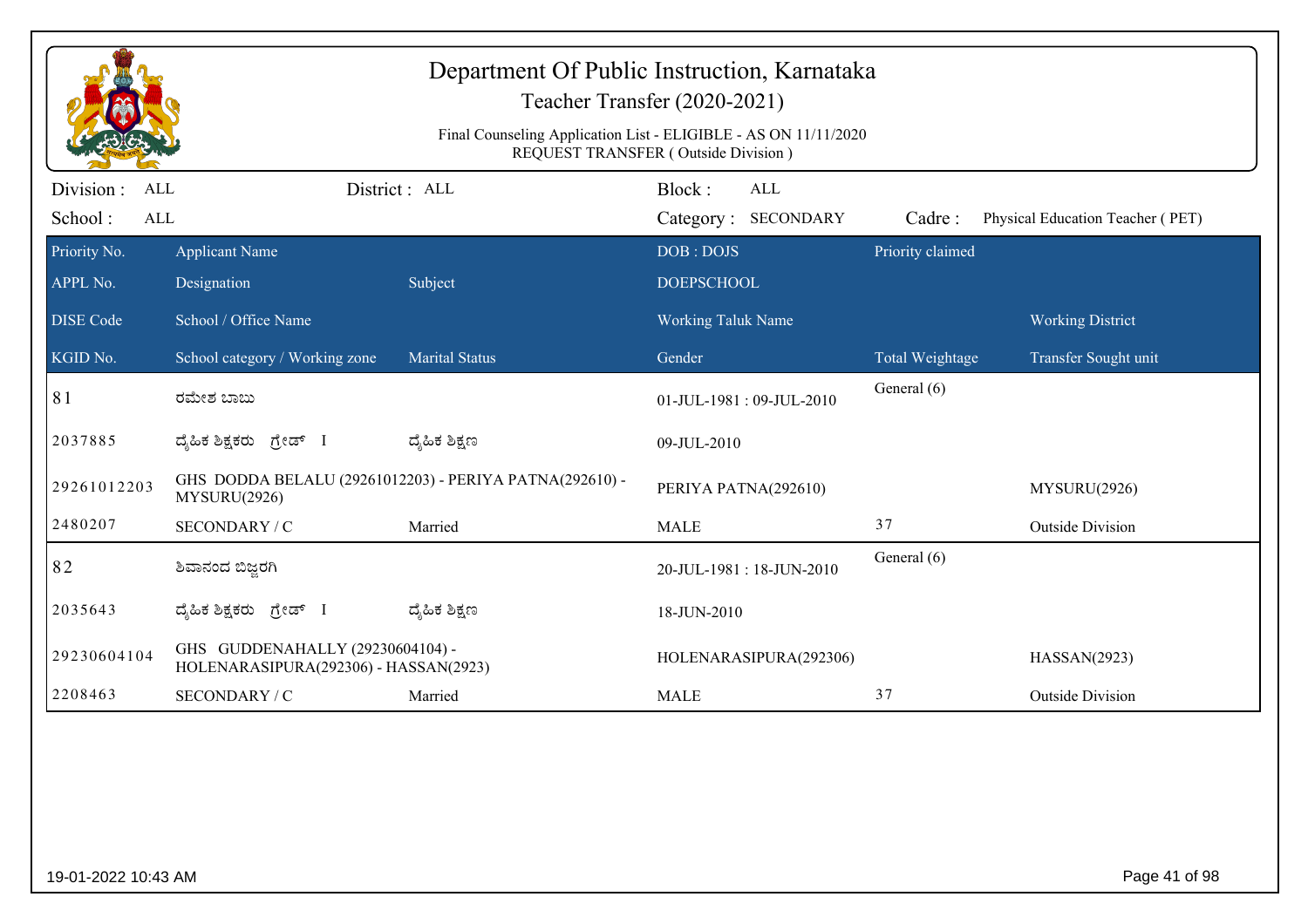| Department Of Public Instruction, Karnataka<br>Teacher Transfer (2020-2021)<br>Final Counseling Application List - ELIGIBLE - AS ON 11/11/2020<br>REQUEST TRANSFER (Outside Division) |                                                                              |                       |                                         |                  |                                  |  |  |
|---------------------------------------------------------------------------------------------------------------------------------------------------------------------------------------|------------------------------------------------------------------------------|-----------------------|-----------------------------------------|------------------|----------------------------------|--|--|
| Division :<br><b>ALL</b><br>School:<br>ALL                                                                                                                                            |                                                                              | District: ALL         | Block:<br>ALL<br>Category: SECONDARY    | Cadre:           | Physical Education Teacher (PET) |  |  |
| Priority No.                                                                                                                                                                          | <b>Applicant Name</b>                                                        |                       | DOB: DOJS                               | Priority claimed |                                  |  |  |
| APPL No.<br><b>DISE</b> Code                                                                                                                                                          | Designation<br>School / Office Name                                          | Subject               | <b>DOEPSCHOOL</b><br>Working Taluk Name |                  | <b>Working District</b>          |  |  |
| KGID No.                                                                                                                                                                              | School category / Working zone                                               | <b>Marital Status</b> | Gender                                  | Total Weightage  | Transfer Sought unit             |  |  |
| 83                                                                                                                                                                                    | ಗೌಡಪ್ಪ ಎಸ್.ಸಾವಳಗಿ                                                            |                       | 01-SEP-1981:16-JUL-2010                 | General (6)      |                                  |  |  |
| 2013233                                                                                                                                                                               | ದೈಹಿಕ ಶಿಕ್ಷಕರು ಗ್ರೇಡ್ I                                                      | ದ್ಶೆಹಿಕ ಶಿಕ್ಷಣ        | 16-JUL-2010                             |                  |                                  |  |  |
| 29180227102                                                                                                                                                                           | GHS SHIVAPURA (29180227102) - GUBBI(291802) -<br>TUMAKURU(2918)              |                       | GUBBI(291802)                           |                  | TUMAKURU(2918)                   |  |  |
| 2384093                                                                                                                                                                               | SECONDARY / C                                                                | Married               | <b>MALE</b>                             | 37               | <b>Outside Division</b>          |  |  |
| 84                                                                                                                                                                                    | ಶಂಕರ ಯಂಗ್ರಿ                                                                  |                       | 19-JAN-1982: 04-AUG-2010                | General (6)      |                                  |  |  |
| 2004639                                                                                                                                                                               | ದೈಹಿಕ ಶಿಕ್ಷಕರು ಗ್ರೇಡ್ I                                                      | ದ್ಯೆಹಿಕ ಶಿಕ್ಷಣ        | 04-AUG-2010                             |                  |                                  |  |  |
| 29290608705                                                                                                                                                                           | GHS SOMENAHALLI (29290608705) - GUDIBANDA(292906) -<br>CHIKKABALLAPURA(2929) |                       | GUDIBANDA(292906)                       |                  | CHIKKABALLAPURA(2929)            |  |  |
| 2363277                                                                                                                                                                               | SECONDARY / C                                                                | Married               | <b>MALE</b>                             | 37               | <b>Outside Division</b>          |  |  |
|                                                                                                                                                                                       |                                                                              |                       |                                         |                  |                                  |  |  |
| 19-01-2022 10:43 AM                                                                                                                                                                   |                                                                              |                       |                                         |                  | Page 42 of 98                    |  |  |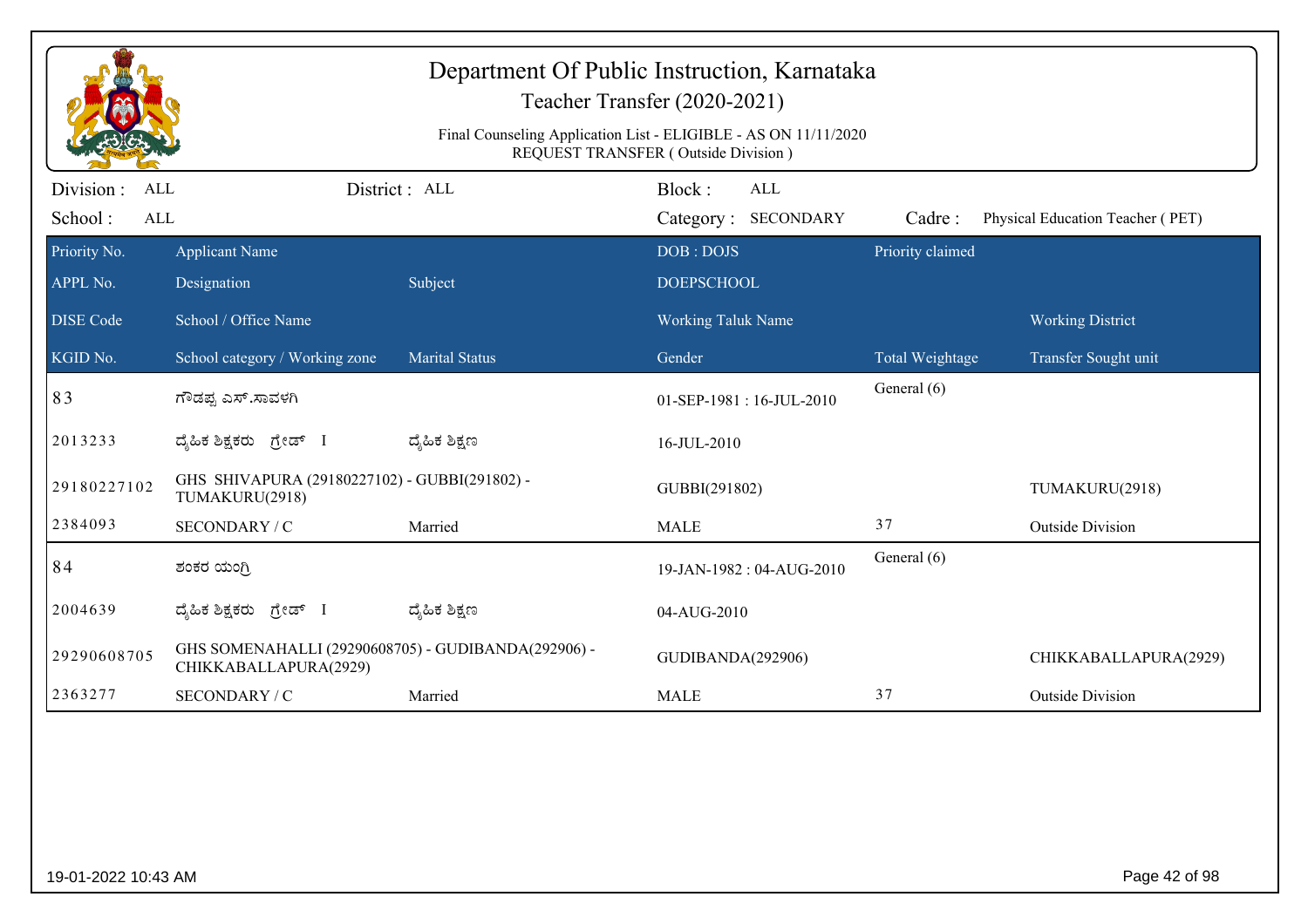|                                           |                                                                                     |                       | Department Of Public Instruction, Karnataka<br>Teacher Transfer (2020-2021)<br>Final Counseling Application List - ELIGIBLE - AS ON 11/11/2020 |                        |                                  |
|-------------------------------------------|-------------------------------------------------------------------------------------|-----------------------|------------------------------------------------------------------------------------------------------------------------------------------------|------------------------|----------------------------------|
| Division:<br>ALL<br>School:<br><b>ALL</b> | District: ALL                                                                       |                       | REQUEST TRANSFER (Outside Division)<br>Block:<br>ALL<br>Category: SECONDARY                                                                    | Cadre:                 | Physical Education Teacher (PET) |
| Priority No.                              | <b>Applicant Name</b>                                                               |                       | DOB: DOJS                                                                                                                                      | Priority claimed       |                                  |
| APPL No.                                  | Designation                                                                         | Subject               | <b>DOEPSCHOOL</b>                                                                                                                              |                        |                                  |
| <b>DISE</b> Code                          | School / Office Name                                                                |                       | <b>Working Taluk Name</b>                                                                                                                      |                        | <b>Working District</b>          |
| KGID No.                                  | School category / Working zone                                                      | <b>Marital Status</b> | Gender                                                                                                                                         | <b>Total Weightage</b> | Transfer Sought unit             |
| 85                                        | ಮಂಜುನಾಥ ಬಸಪ್ಪ ನಿಗರಿ                                                                 |                       | 04-JUL-1982: 23-JUN-2010                                                                                                                       | General (6)            |                                  |
| 2007734                                   | ದ್ಯಹಿಕ ಶಿಕ್ಷಕರು ಗ್ರೇಡ್ I                                                            | ದ್ಮಹಿಕ ಶಿಕ್ಷಣ         | 23-JUN-2010                                                                                                                                    |                        |                                  |
| 29130215704                               | GOVT HIGH SCHOOL T N KOTE (29130215704) -<br>CHALLAKERE(291302) - CHITRADURGA(2913) |                       | CHALLAKERE(291302)                                                                                                                             |                        | CHITRADURGA(2913)                |
| 2413584                                   | SECONDARY / C                                                                       | Married               | <b>MALE</b>                                                                                                                                    | 37                     | <b>Outside Division</b>          |
| 86                                        | ಆನಂದ                                                                                |                       | 15-JUL-1982: 18-JUN-2010                                                                                                                       | General (6)            |                                  |
| 2001757                                   | ದ್ಯಹಿಕ ಶಿಕ್ಷಕರು ಗ್ರೇಡ್ I                                                            | ದ್ಶೆಹಿಕ ಶಿಕ್ಷಣ        | 18-JUN-2010                                                                                                                                    |                        |                                  |
| 29230511003                               | GOVT.HIGH SCHOOL KEMBALU (29230511003) -<br>CHANNARAYAPATNA(292305) - HASSAN(2923)  |                       | CHANNARAYAPATNA(292305)                                                                                                                        |                        | HASSAN(2923)                     |
| 2208015                                   | SECONDARY / C                                                                       | Married               | <b>MALE</b>                                                                                                                                    | 37                     | <b>Outside Division</b>          |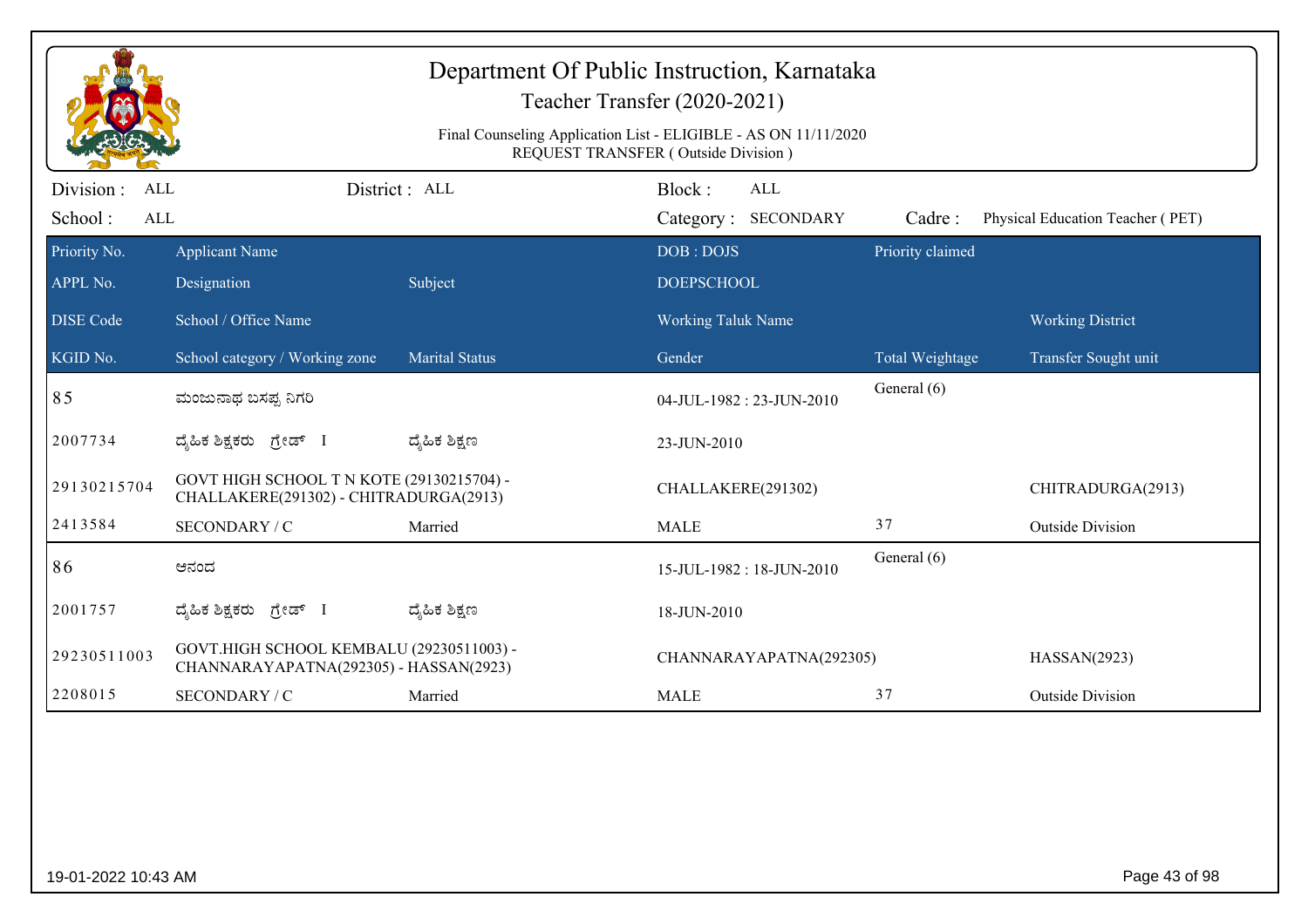| Department Of Public Instruction, Karnataka<br>Teacher Transfer (2020-2021)<br>Final Counseling Application List - ELIGIBLE - AS ON 11/11/2020<br><b>REQUEST TRANSFER (Outside Division)</b> |                                                                            |                                                          |                                      |                  |                                  |  |  |
|----------------------------------------------------------------------------------------------------------------------------------------------------------------------------------------------|----------------------------------------------------------------------------|----------------------------------------------------------|--------------------------------------|------------------|----------------------------------|--|--|
| Division :<br>ALL<br>School:<br><b>ALL</b>                                                                                                                                                   |                                                                            | District : ALL                                           | Block:<br>ALL<br>Category: SECONDARY | Cadre:           | Physical Education Teacher (PET) |  |  |
| Priority No.<br>APPL No.                                                                                                                                                                     | <b>Applicant Name</b><br>Designation                                       | Subject                                                  | DOB: DOJS<br><b>DOEPSCHOOL</b>       | Priority claimed |                                  |  |  |
| <b>DISE Code</b>                                                                                                                                                                             | School / Office Name                                                       |                                                          | Working Taluk Name                   |                  | <b>Working District</b>          |  |  |
| KGID No.                                                                                                                                                                                     | School category / Working zone                                             | <b>Marital Status</b>                                    | Gender                               | Total Weightage  | Transfer Sought unit             |  |  |
| 87                                                                                                                                                                                           | ಸಂತೋಷ ತಿಗಡ                                                                 |                                                          | 21-JUL-1982: 18-JUN-2010             | General (6)      |                                  |  |  |
| 2021611                                                                                                                                                                                      | ದೈಹಿಕ ಶಿಕ್ಷಕರು ಗ್ರೇಡ್ I                                                    | ದ್ಶೆಹಿಕ ಶಿಕ್ಷಣ                                           | 18-JUN-2010                          |                  |                                  |  |  |
| 29160503104                                                                                                                                                                                  | UDUPI(2916)                                                                | GHS NUKKURU 576234 (29160503104) - BRAHAMAVARA(291605) - | BRAHAMAVARA(291605)                  |                  | <b>UDUPI(2916)</b>               |  |  |
| 2450607                                                                                                                                                                                      | SECONDARY / C                                                              | Married                                                  | <b>MALE</b>                          | 37               | <b>Outside Division</b>          |  |  |
| 88                                                                                                                                                                                           | ಅರುಣಕುಮಾರ ಎಸ್ ಗಗನಮಾಲಿ                                                      |                                                          | 20-NOV-1982: 18-JUN-2010             | General (6)      |                                  |  |  |
| 2004102                                                                                                                                                                                      | ದೈಹಿಕ ಶಿಕ್ಷಕರು ಗ್ರೇಡ್ I                                                    | ದ್ಮಹಿಕ ಶಿಕ್ಷಣ                                            | 18-JUN-2010                          |                  |                                  |  |  |
| 29191030104                                                                                                                                                                                  | GHS THIMMARAVUTHANAHALLI (29191030104) -<br>MULBAGAL(291910) - KOLAR(2919) |                                                          | MULBAGAL(291910)                     |                  | KOLAR(2919)                      |  |  |
| 2326923                                                                                                                                                                                      | SECONDARY / C                                                              | Married                                                  | <b>MALE</b>                          | 37               | <b>Outside Division</b>          |  |  |
|                                                                                                                                                                                              |                                                                            |                                                          |                                      |                  |                                  |  |  |
| 19-01-2022 10:43 AM                                                                                                                                                                          |                                                                            |                                                          |                                      |                  | Page 44 of 98                    |  |  |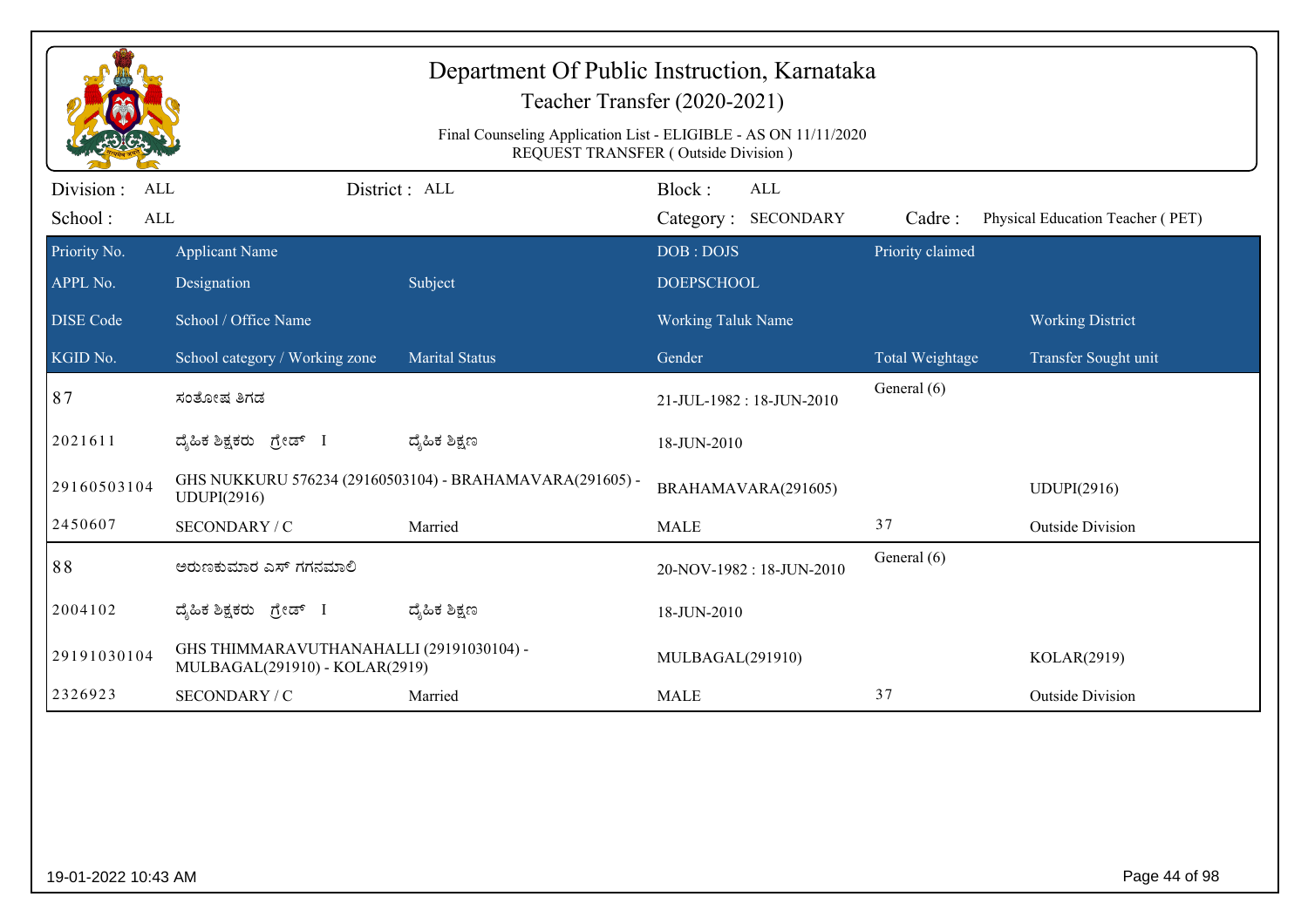| Department Of Public Instruction, Karnataka<br>Teacher Transfer (2020-2021)<br>Final Counseling Application List - ELIGIBLE - AS ON 11/11/2020<br>REQUEST TRANSFER (Outside Division) |                                                                             |                                                           |                                             |                  |                                  |  |  |
|---------------------------------------------------------------------------------------------------------------------------------------------------------------------------------------|-----------------------------------------------------------------------------|-----------------------------------------------------------|---------------------------------------------|------------------|----------------------------------|--|--|
| Division:<br><b>ALL</b><br>School:<br><b>ALL</b>                                                                                                                                      |                                                                             | District : ALL                                            | Block:<br><b>ALL</b><br>Category: SECONDARY | Cadre:           | Physical Education Teacher (PET) |  |  |
| Priority No.                                                                                                                                                                          | <b>Applicant Name</b>                                                       |                                                           | DOB: DOJS                                   | Priority claimed |                                  |  |  |
| APPL No.                                                                                                                                                                              | Designation                                                                 | Subject                                                   | <b>DOEPSCHOOL</b>                           |                  |                                  |  |  |
| <b>DISE</b> Code                                                                                                                                                                      | School / Office Name                                                        |                                                           | <b>Working Taluk Name</b>                   |                  | <b>Working District</b>          |  |  |
| $\overline{\text{KGID No.}}$                                                                                                                                                          | School category / Working zone                                              | <b>Marital Status</b>                                     | Gender                                      | Total Weightage  | Transfer Sought unit             |  |  |
| 89                                                                                                                                                                                    | ಮುತ್ತಪ್ಪ ಕೂಲಗುಡಿ                                                            |                                                           | 01-FEB-1983: 27-JUN-2008                    | General (6)      |                                  |  |  |
| 2023837                                                                                                                                                                               | ದ್ಯಹಿಕ ಶಿಕ್ಷಕರು ಗ್ರೇಡ್ I                                                    | ದ್ಮೆಹಿಕ ಶಿಕ್ಷಣ                                            | 06-OCT-2016                                 |                  |                                  |  |  |
| 29230711302                                                                                                                                                                           | GOVT HIGH SCHOOL POOMAGAME (29230711302) -<br>HASSAN(292307) - HASSAN(2923) |                                                           | HASSAN(292307)                              |                  | HASSAN(2923)                     |  |  |
| 2205111                                                                                                                                                                               | SECONDARY / C                                                               | Married                                                   | <b>MALE</b>                                 | 37               | <b>Outside Division</b>          |  |  |
| 90                                                                                                                                                                                    | ರಾಜು ಸವಣೂರು                                                                 |                                                           | 01-APR-1983: 18-JUN-2010                    | General (6)      |                                  |  |  |
| 2014751                                                                                                                                                                               | ದ್ಯಹಿಕ ಶಿಕ್ಷಕರು ಗ್ರೇಡ್ I                                                    | ದ್ಮಹಿಕ ಶಿಕ್ಷಣ                                             | 18-JUN-2010                                 |                  |                                  |  |  |
| 29260311403                                                                                                                                                                           |                                                                             | GHS MAGGE (29260311403) - H.D.KOTE(292603) - MYSURU(2926) | H.D.KOTE(292603)                            |                  | MYSURU(2926)                     |  |  |
| 2480487                                                                                                                                                                               | SECONDARY / C                                                               | Married                                                   | <b>MALE</b>                                 | 37               | <b>Outside Division</b>          |  |  |
|                                                                                                                                                                                       |                                                                             |                                                           |                                             |                  |                                  |  |  |
| 19-01-2022 10:43 AM                                                                                                                                                                   |                                                                             |                                                           |                                             |                  | Page 45 of 98                    |  |  |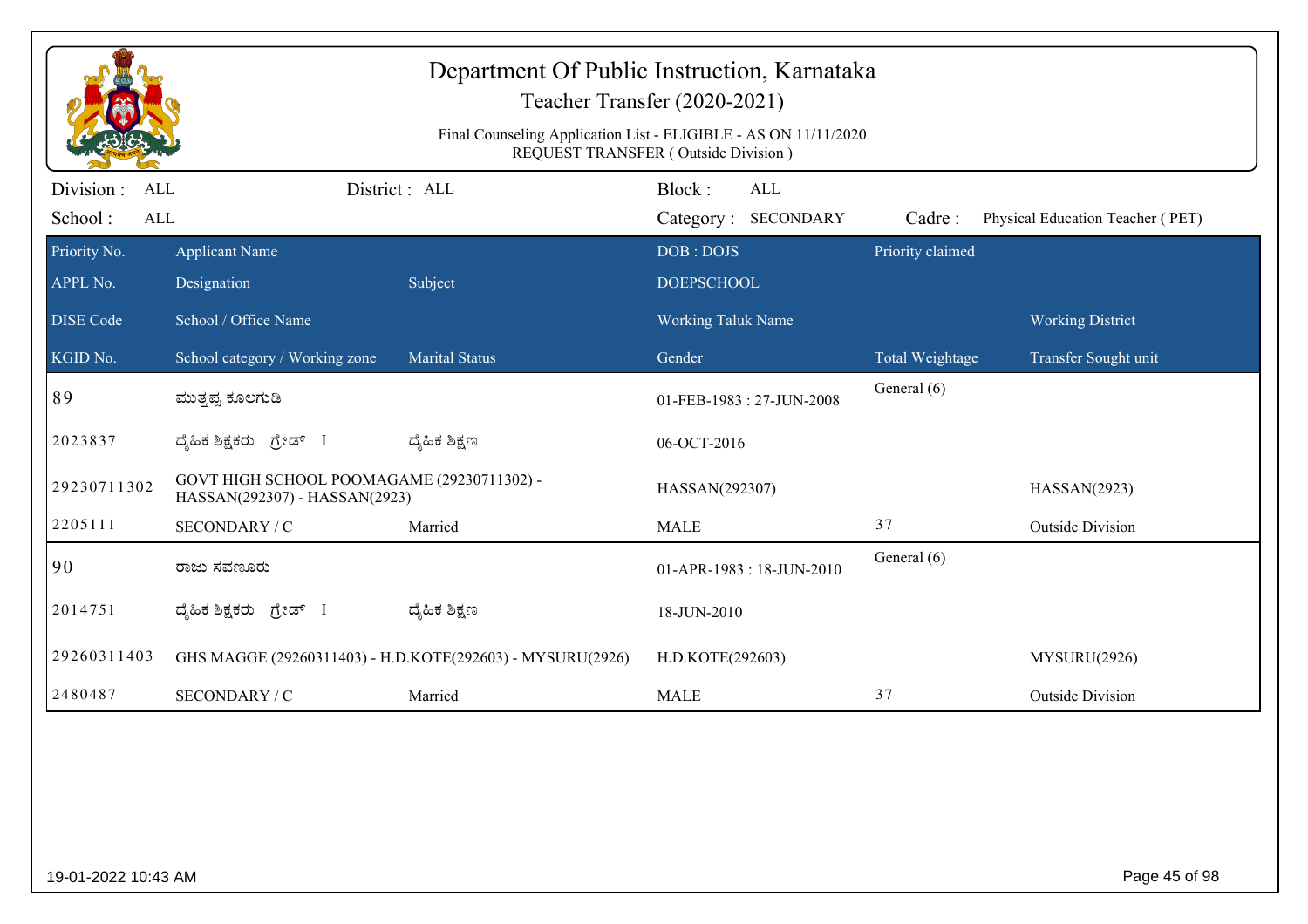| Department Of Public Instruction, Karnataka<br>Teacher Transfer (2020-2021)<br>Final Counseling Application List - ELIGIBLE - AS ON 11/11/2020<br>REQUEST TRANSFER (Outside Division) |                                                                                               |                                                         |                                      |                  |                                  |  |  |
|---------------------------------------------------------------------------------------------------------------------------------------------------------------------------------------|-----------------------------------------------------------------------------------------------|---------------------------------------------------------|--------------------------------------|------------------|----------------------------------|--|--|
| Division:<br><b>ALL</b><br>School:<br><b>ALL</b>                                                                                                                                      |                                                                                               | District : ALL                                          | Block:<br>ALL<br>Category: SECONDARY | Cadre:           | Physical Education Teacher (PET) |  |  |
| Priority No.<br>APPL No.                                                                                                                                                              | <b>Applicant Name</b><br>Designation                                                          | Subject                                                 | DOB: DOJS<br><b>DOEPSCHOOL</b>       | Priority claimed |                                  |  |  |
| <b>DISE Code</b>                                                                                                                                                                      | School / Office Name                                                                          |                                                         | <b>Working Taluk Name</b>            |                  | <b>Working District</b>          |  |  |
| KGID No.                                                                                                                                                                              | School category / Working zone                                                                | <b>Marital Status</b>                                   | Gender                               | Total Weightage  | Transfer Sought unit             |  |  |
| 91                                                                                                                                                                                    | ಪೀರಪ್ಪ                                                                                        |                                                         | $01$ -JUN-1983 : 18-JUN-2010         | General (6)      |                                  |  |  |
| 2030716                                                                                                                                                                               | ದೈಹಿಕ ಶಿಕ್ಷಕರು ಗ್ರೇಡ್ I                                                                       | ದ್ಮೆಹಿಕ ಶಿಕ್ಷಣ                                          | 18-JUN-2010                          |                  |                                  |  |  |
| 29220603502                                                                                                                                                                           | MANDYA(2922)                                                                                  | GHS CHITTANAHALLI (29220603502) - PANDAVAPURA(292206) - | PANDAVAPURA(292206)                  |                  | MANDYA(2922)                     |  |  |
| 2421067                                                                                                                                                                               | SECONDARY / C                                                                                 | Married                                                 | <b>MALE</b>                          | 37               | <b>Outside Division</b>          |  |  |
| 92                                                                                                                                                                                    | ಚಂದ್ರಶೇಖರ ಕಟ್ಟಿಮನಿ                                                                            |                                                         | 01-JUN-1983: 09-JUL-2010             | General (6)      |                                  |  |  |
| 2014181                                                                                                                                                                               | ದ್ಯಹಿಕ ಶಿಕ್ಷಕರು <i>ಗ್ರೇ</i> ಡ್ I                                                              | ದ್ಯೆಹಿಕ ಶಿಕ್ಷಣ                                          | 09-JUL-2010                          |                  |                                  |  |  |
| 29290112306                                                                                                                                                                           | GOVERNMENT HIGH SCHOOL MITTEMARI (29290112306) -<br>BAGEPALLY(292901) - CHIKKABALLAPURA(2929) |                                                         | BAGEPALLY(292901)                    |                  | CHIKKABALLAPURA(2929)            |  |  |
| 2364858                                                                                                                                                                               | <b>SECONDARY / C</b>                                                                          | Married                                                 | <b>MALE</b>                          | 37               | <b>Outside Division</b>          |  |  |
|                                                                                                                                                                                       |                                                                                               |                                                         |                                      |                  |                                  |  |  |
| 19-01-2022 10:43 AM                                                                                                                                                                   |                                                                                               |                                                         |                                      |                  | Page 46 of 98                    |  |  |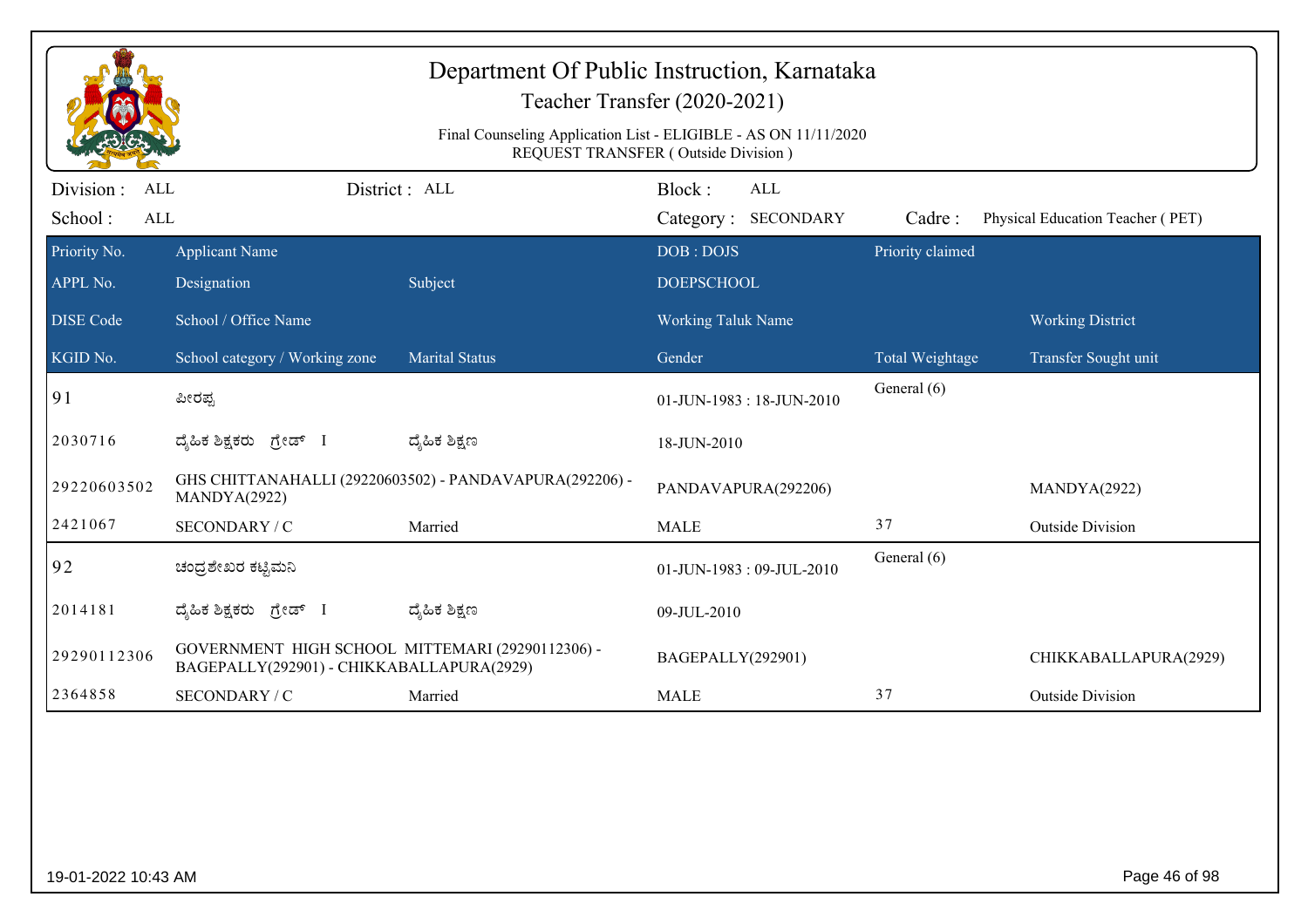|                                                  |                                                                                               |                       | Department Of Public Instruction, Karnataka<br>Teacher Transfer (2020-2021)<br>Final Counseling Application List - ELIGIBLE - AS ON 11/11/2020<br>REQUEST TRANSFER (Outside Division) |                  |                                  |
|--------------------------------------------------|-----------------------------------------------------------------------------------------------|-----------------------|---------------------------------------------------------------------------------------------------------------------------------------------------------------------------------------|------------------|----------------------------------|
| Division:<br><b>ALL</b><br>School:<br><b>ALL</b> |                                                                                               | District: ALL         | Block:<br><b>ALL</b><br>Category: SECONDARY                                                                                                                                           | Cadre:           | Physical Education Teacher (PET) |
| Priority No.                                     | <b>Applicant Name</b>                                                                         |                       | DOB: DOJS                                                                                                                                                                             | Priority claimed |                                  |
| APPL No.                                         | Designation                                                                                   | Subject               | <b>DOEPSCHOOL</b>                                                                                                                                                                     |                  |                                  |
| <b>DISE Code</b>                                 | School / Office Name                                                                          |                       | <b>Working Taluk Name</b>                                                                                                                                                             |                  | <b>Working District</b>          |
| KGID No.                                         | School category / Working zone                                                                | <b>Marital Status</b> | Gender                                                                                                                                                                                | Total Weightage  | Transfer Sought unit             |
| 93                                               | ಶಿವಕುಮಾರ ಹಿರೇಮಠ                                                                               |                       | 01-JUN-1983: 02-AUG-2010                                                                                                                                                              | General (6)      |                                  |
| 2002623                                          | ದೈಹಿಕ ಶಿಕ್ಷಕರು ಗ್ರೇಡ್ I                                                                       | ದ್ಶೆಹಿಕ ಶಿಕ್ಷಣ        | 02-AUG-2010                                                                                                                                                                           |                  |                                  |
| 29230522002                                      | GOVT.HIGH SCHOOL VALAGERAHALLY (29230522002) -<br>CHANNARAYAPATNA(292305) - HASSAN(2923)      |                       | CHANNARAYAPATNA(292305)                                                                                                                                                               |                  | HASSAN(2923)                     |
| 2208532                                          | SECONDARY / C                                                                                 | Married               | <b>MALE</b>                                                                                                                                                                           | 37               | <b>Outside Division</b>          |
| 94                                               | ರವಿಚಂದ್ರ                                                                                      |                       | 09-JUN-1983: 18-JUN-2010                                                                                                                                                              | General (6)      |                                  |
| 2007662                                          | ದ್ಯಹಿಕ ಶಿಕ್ಷಕರು <i>ಗ್ರೇ</i> ಡ್ I                                                              | ದ್ಯಹಿಕ ಶಿಕ್ಷಣ         | 18-JUN-2010                                                                                                                                                                           |                  |                                  |
| 29290115008                                      | GOVERNMENT HIGH SCHOOL PALYAKERE (29290115008) -<br>BAGEPALLY(292901) - CHIKKABALLAPURA(2929) |                       | BAGEPALLY(292901)                                                                                                                                                                     |                  | CHIKKABALLAPURA(2929)            |
| 2366473                                          | SECONDARY / C                                                                                 | Married               | <b>MALE</b>                                                                                                                                                                           | 37               | <b>Outside Division</b>          |
|                                                  |                                                                                               |                       |                                                                                                                                                                                       |                  |                                  |
| 19-01-2022 10:43 AM                              |                                                                                               |                       |                                                                                                                                                                                       |                  | Page 47 of 98                    |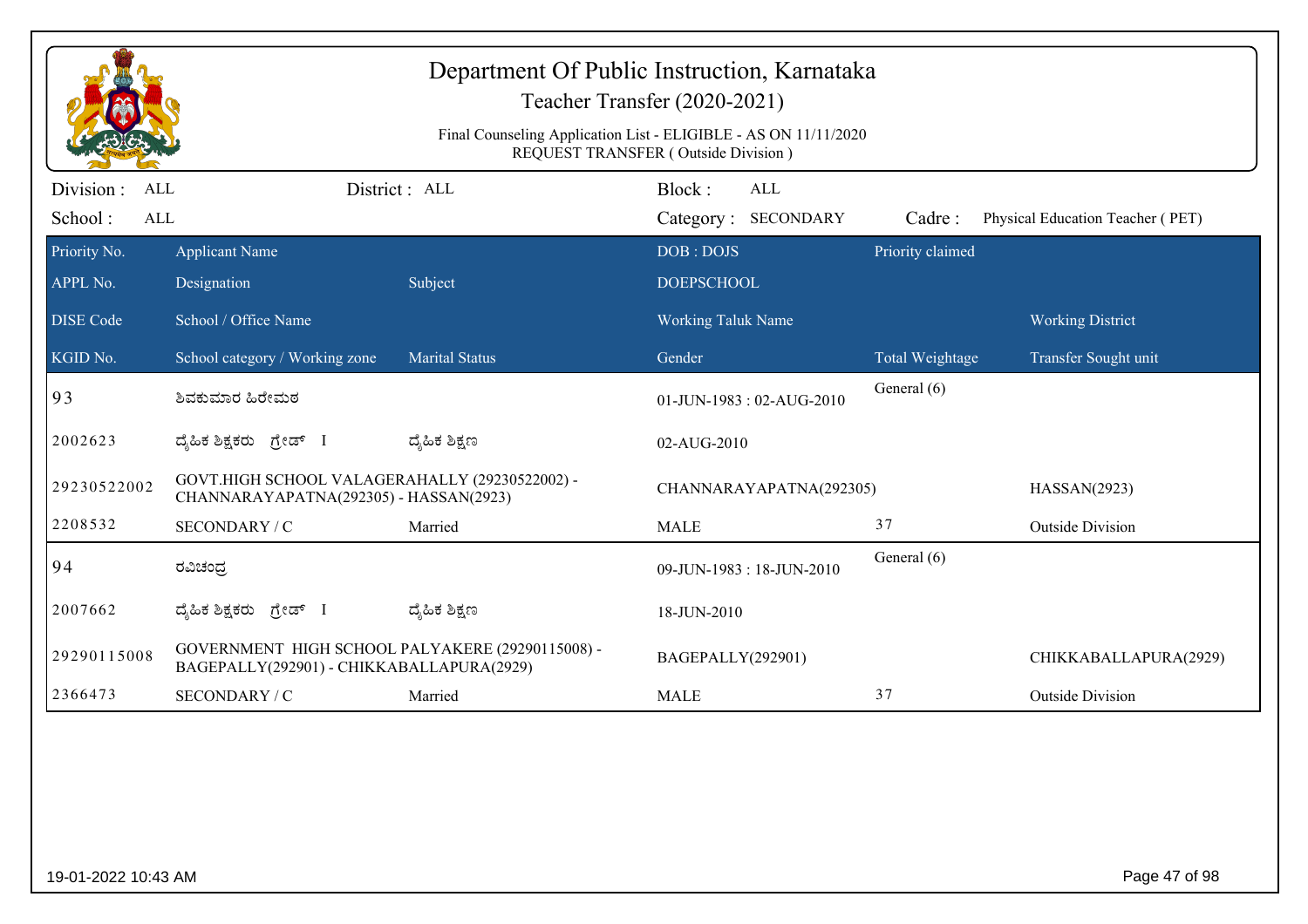| Department Of Public Instruction, Karnataka<br>Teacher Transfer (2020-2021)<br>Final Counseling Application List - ELIGIBLE - AS ON 11/11/2020<br>REQUEST TRANSFER (Outside Division) |                                                                                         |                                                         |                                                |                  |                                  |  |  |
|---------------------------------------------------------------------------------------------------------------------------------------------------------------------------------------|-----------------------------------------------------------------------------------------|---------------------------------------------------------|------------------------------------------------|------------------|----------------------------------|--|--|
| Division:<br>ALL<br>School:<br><b>ALL</b>                                                                                                                                             |                                                                                         | District : ALL                                          | Block:<br>ALL<br><b>SECONDARY</b><br>Category: | Cadre:           | Physical Education Teacher (PET) |  |  |
| Priority No.<br>APPL No.                                                                                                                                                              | <b>Applicant Name</b><br>Designation                                                    | Subject                                                 | DOB: DOJS<br><b>DOEPSCHOOL</b>                 | Priority claimed |                                  |  |  |
| <b>DISE</b> Code                                                                                                                                                                      | School / Office Name                                                                    |                                                         | <b>Working Taluk Name</b>                      |                  | <b>Working District</b>          |  |  |
| KGID No.                                                                                                                                                                              | School category / Working zone                                                          | <b>Marital Status</b>                                   | Gender                                         | Total Weightage  | Transfer Sought unit             |  |  |
| $\sqrt{95}$                                                                                                                                                                           | ಪ್ರದೀಪ ಹಾಡಕಾರ                                                                           |                                                         | 25-JUL-1983: 18-JUN-2010                       | General (6)      |                                  |  |  |
| 2001569                                                                                                                                                                               | ದ್ಯಹಿಕ ಶಿಕ್ಷಕರು ಗ್ರೇಡ್ I                                                                | ದ್ಶೆಹಿಕ ಶಿಕ್ಷಣ                                          | 18-JUN-2010                                    |                  |                                  |  |  |
| 29230524902                                                                                                                                                                           | GOVT.HIGH SCHOOL SATHENAHALLY (29230524902) -<br>CHANNARAYAPATNA(292305) - HASSAN(2923) |                                                         | CHANNARAYAPATNA(292305)                        |                  | HASSAN(2923)                     |  |  |
| 2208126                                                                                                                                                                               | SECONDARY / C                                                                           | Unmarried                                               | <b>MALE</b>                                    | 37               | <b>Outside Division</b>          |  |  |
| 96                                                                                                                                                                                    | ವಿಜಯಲಕ್ಷ್ಮಿ ಪಟ್ಟಣಶೆಟ್ಟಿ                                                                 |                                                         | 27-SEP-1983: 18-JUN-2010                       | General (6)      |                                  |  |  |
| 2034756                                                                                                                                                                               | ದ್ಯಹಿಕ ಶಿಕ್ಷಕರು <i>ಗ್ರೇಡ್</i> I                                                         | ದ್ಯೆಹಿಕ ಶಿಕ್ಷಣ                                          | 18-JUN-2010                                    |                  |                                  |  |  |
| 29050201603                                                                                                                                                                           | <b>BIDAR(2905)</b>                                                                      | GOVT.H.S. BHOSGA (29050201603) - BASAVAKALYAN(290502) - | BASAVAKALYAN(290502)                           |                  | <b>BIDAR(2905)</b>               |  |  |
| 2432002                                                                                                                                                                               | SECONDARY / C                                                                           | Married                                                 | <b>FEMALE</b>                                  | 37               | <b>Outside Division</b>          |  |  |
|                                                                                                                                                                                       |                                                                                         |                                                         |                                                |                  |                                  |  |  |
| 19-01-2022 10:43 AM                                                                                                                                                                   |                                                                                         |                                                         |                                                |                  | Page 48 of 98                    |  |  |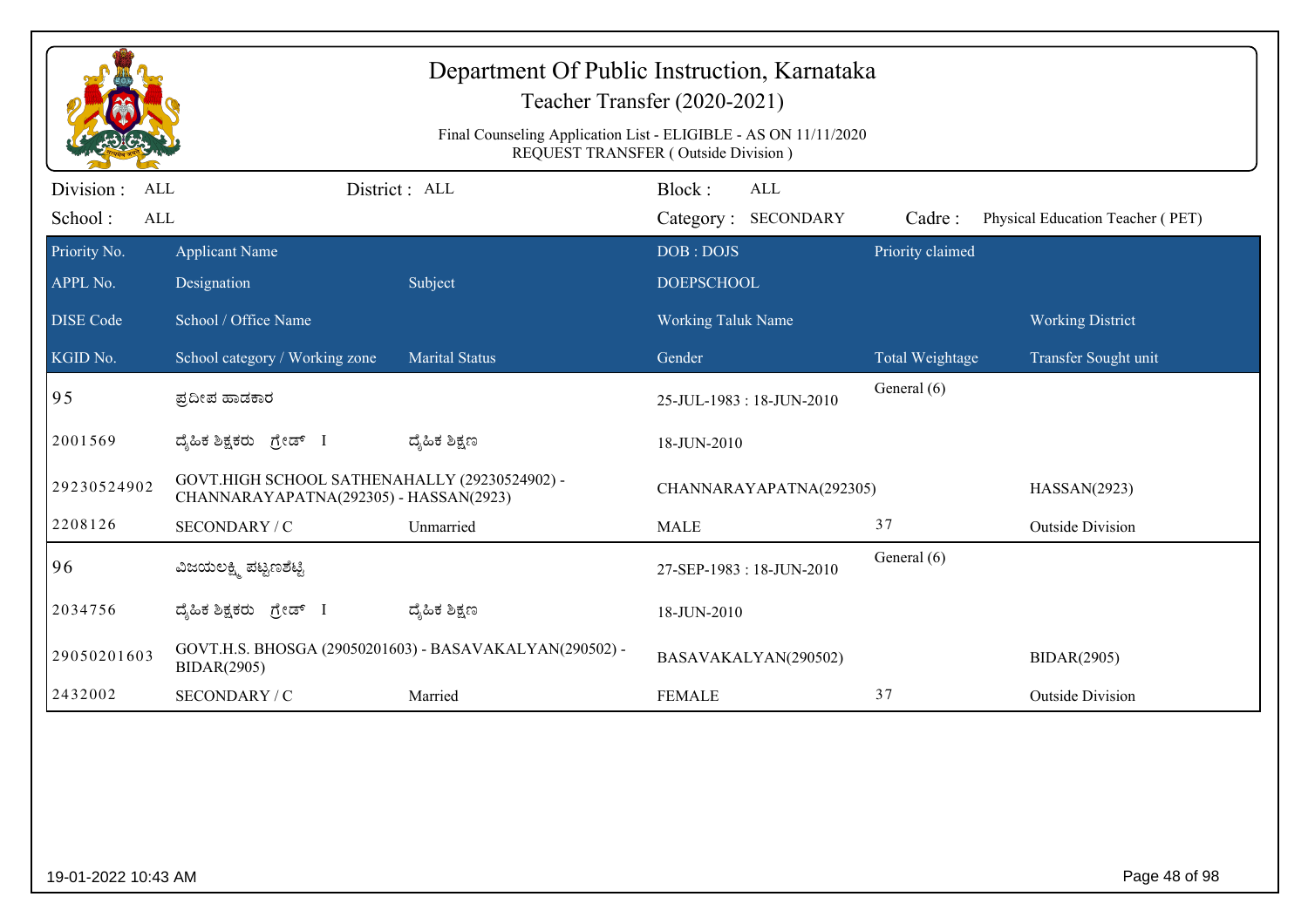| Department Of Public Instruction, Karnataka<br>Teacher Transfer (2020-2021)<br>Final Counseling Application List - ELIGIBLE - AS ON 11/11/2020<br>REQUEST TRANSFER (Outside Division) |                                                                                         |                                                         |                                      |                  |                                  |  |  |
|---------------------------------------------------------------------------------------------------------------------------------------------------------------------------------------|-----------------------------------------------------------------------------------------|---------------------------------------------------------|--------------------------------------|------------------|----------------------------------|--|--|
| Division :<br><b>ALL</b><br>School:<br><b>ALL</b>                                                                                                                                     |                                                                                         | District: ALL                                           | Block:<br>ALL<br>Category: SECONDARY | Cadre:           | Physical Education Teacher (PET) |  |  |
| Priority No.                                                                                                                                                                          | <b>Applicant Name</b>                                                                   |                                                         | DOB: DOJS                            | Priority claimed |                                  |  |  |
| APPL No.                                                                                                                                                                              | Designation                                                                             | Subject                                                 | <b>DOEPSCHOOL</b>                    |                  |                                  |  |  |
| <b>DISE Code</b>                                                                                                                                                                      | School / Office Name                                                                    |                                                         | Working Taluk Name                   |                  | <b>Working District</b>          |  |  |
| KGID No.                                                                                                                                                                              | School category / Working zone                                                          | <b>Marital Status</b>                                   | Gender                               | Total Weightage  | Transfer Sought unit             |  |  |
| 97                                                                                                                                                                                    | ಹುಸೇನಬಾಶಾ.ಎಂ.ಎ                                                                          |                                                         | 01-JUN-1984: 18-JUN-2010             | General (6)      |                                  |  |  |
| 2038590                                                                                                                                                                               | ದ್ಯಹಿಕ ಶಿಕ್ಷಕರು ಗ್ರೇಡ್ I                                                                | ದ್ಶೆಹಿಕ ಶಿಕ್ಷಣ                                          | 18-JUN-2010                          |                  |                                  |  |  |
| 29260600904                                                                                                                                                                           | GOVT JUNIOR COLLEGE, HARADANAHALLI (29260600904) -<br>K.R.NAGARA(292606) - MYSURU(2926) |                                                         | K.R.NAGARA(292606)                   |                  | MYSURU(2926)                     |  |  |
| 2481059                                                                                                                                                                               | SECONDARY / C                                                                           | Married                                                 | <b>MALE</b>                          | 37               | <b>Outside Division</b>          |  |  |
| 98                                                                                                                                                                                    | ಬಾಹುಬಲಿ ಹಳಿಂಗಳಿ                                                                         |                                                         | 01-JUN-1984: 18-JUN-2010             | General (6)      |                                  |  |  |
| 2019755                                                                                                                                                                               | ದೈಹಿಕ ಶಿಕ್ಷಕರು <i>ಗ್ರೇಡ್</i> I                                                          | ದ್ಮಹಿಕ ಶಿಕ್ಷಣ                                           | 18-JUN-2010                          |                  |                                  |  |  |
| 29290428202                                                                                                                                                                           | - CHIKKABALLAPURA(2929)                                                                 | GHS NANDANAHOSAHALLI (29290428202) - CHINTAMANI(292904) | CHINTAMANI(292904)                   |                  | CHIKKABALLAPURA(2929)            |  |  |
| 2363231                                                                                                                                                                               | SECONDARY / C                                                                           | Married                                                 | <b>MALE</b>                          | 37               | <b>Outside Division</b>          |  |  |
|                                                                                                                                                                                       |                                                                                         |                                                         |                                      |                  |                                  |  |  |
| 19-01-2022 10:43 AM                                                                                                                                                                   |                                                                                         |                                                         |                                      |                  | Page 49 of 98                    |  |  |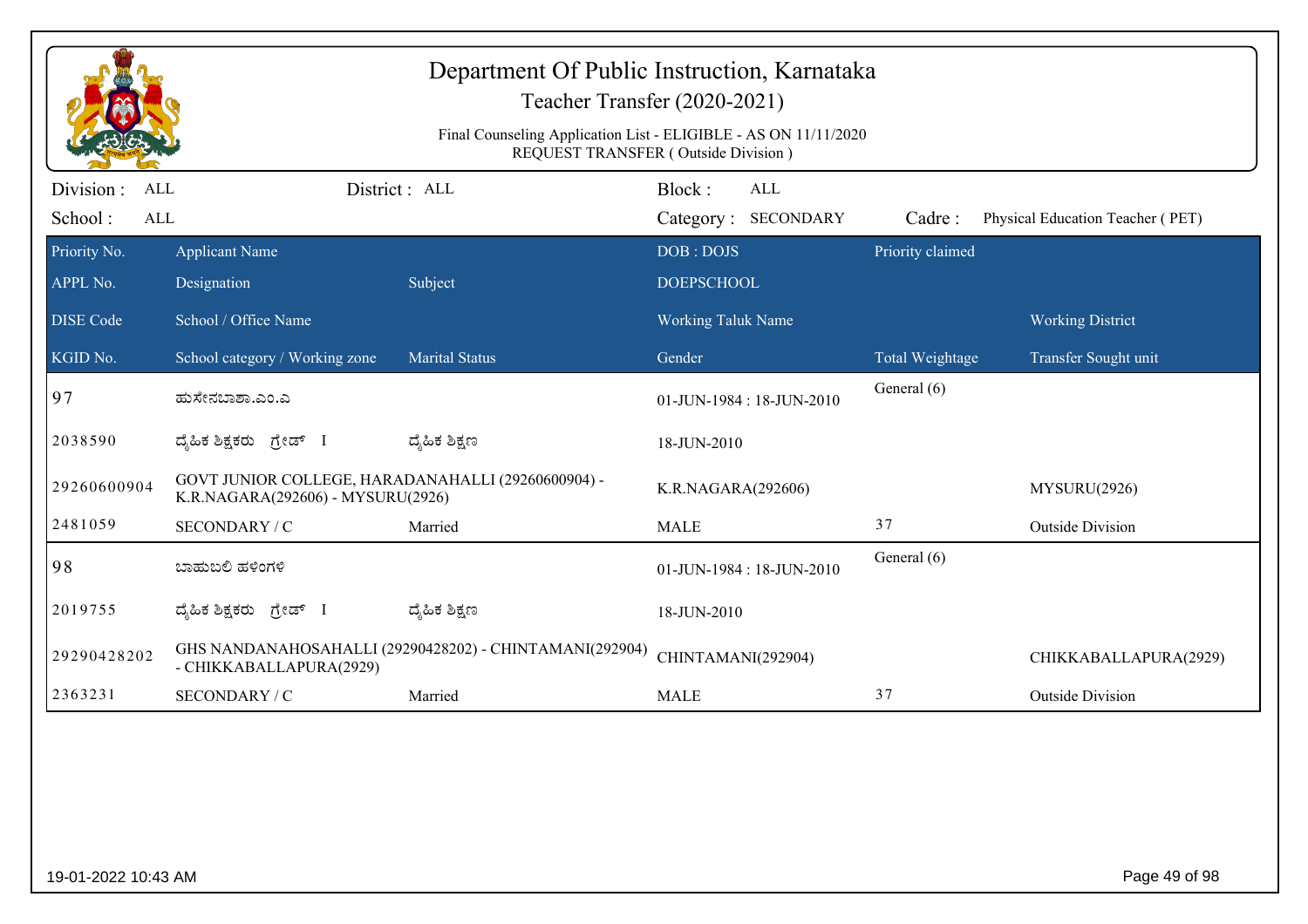|                                           | Department Of Public Instruction, Karnataka<br>Teacher Transfer (2020-2021)<br>Final Counseling Application List - ELIGIBLE - AS ON 11/11/2020 |                                                            |                                      |                  |                                  |  |  |  |
|-------------------------------------------|------------------------------------------------------------------------------------------------------------------------------------------------|------------------------------------------------------------|--------------------------------------|------------------|----------------------------------|--|--|--|
|                                           |                                                                                                                                                |                                                            | REQUEST TRANSFER (Outside Division)  |                  |                                  |  |  |  |
| Division:<br><b>ALL</b><br>School:<br>ALL | District : ALL                                                                                                                                 |                                                            | Block:<br>ALL<br>Category: SECONDARY | Cadre:           | Physical Education Teacher (PET) |  |  |  |
| Priority No.                              | <b>Applicant Name</b>                                                                                                                          |                                                            | DOB: DOJS                            | Priority claimed |                                  |  |  |  |
| APPL No.                                  | Designation                                                                                                                                    | Subject                                                    | <b>DOEPSCHOOL</b>                    |                  |                                  |  |  |  |
| <b>DISE Code</b>                          | School / Office Name                                                                                                                           |                                                            | <b>Working Taluk Name</b>            |                  | <b>Working District</b>          |  |  |  |
| KGID No.                                  | School category / Working zone                                                                                                                 | <b>Marital Status</b>                                      | Gender                               | Total Weightage  | Transfer Sought unit             |  |  |  |
| 99                                        | ಮಹಾವೀರ ಜಮಖಂಡಿ                                                                                                                                  |                                                            | $01$ -JUN-1984 : 18-JUN-2010         | General (6)      |                                  |  |  |  |
| 2017961                                   | ದ್ಯಹಿಕ ಶಿಕ್ಷಕರು ಗ್ರೇಡ್ I                                                                                                                       | ದ್ಯಹಿಕ ಶಿಕ್ಷಣ                                              | 18-JUN-2010                          |                  |                                  |  |  |  |
| 29230419302                               |                                                                                                                                                | GHS APPIHALLY (29230419302) - BELUR(292304) - HASSAN(2923) | ARASIKERE(292303)                    |                  | HASSAN(2923)                     |  |  |  |
| 2209189                                   | SECONDARY / C                                                                                                                                  | Married                                                    | <b>MALE</b>                          | 37               | <b>Outside Division</b>          |  |  |  |
| 100                                       | ಮಲ್ಷಪ್ಪ ವೆಂಕಪ್ಪ ಆಗೋಜಿ                                                                                                                          |                                                            | 03-JUN-1984: 27-JUL-2010             | General (6)      |                                  |  |  |  |
| 2062154                                   | ದ್ಯಹಿಕ ಶಿಕ್ಷಕರು ಗ್ರೇಡ್ I                                                                                                                       | ದ್ಯಹಿಕ ಶಿಕ್ಷಣ                                              | 27-JUL-2010                          |                  |                                  |  |  |  |
| 29270110602                               | CHAMARAJANAGARA(2927)                                                                                                                          | GHS YANAGALLI (29270110602) - CHAMARAJA NAGAR(292701) -    | CHAMARAJA NAGAR(292701)              |                  | CHAMARAJANAGARA(2927)            |  |  |  |
| 2244614                                   | SECONDARY / C                                                                                                                                  | Married                                                    | <b>MALE</b>                          | 37               | <b>Outside Division</b>          |  |  |  |
|                                           |                                                                                                                                                |                                                            |                                      |                  |                                  |  |  |  |
| 19-01-2022 10:43 AM                       |                                                                                                                                                |                                                            |                                      |                  | Page 50 of 98                    |  |  |  |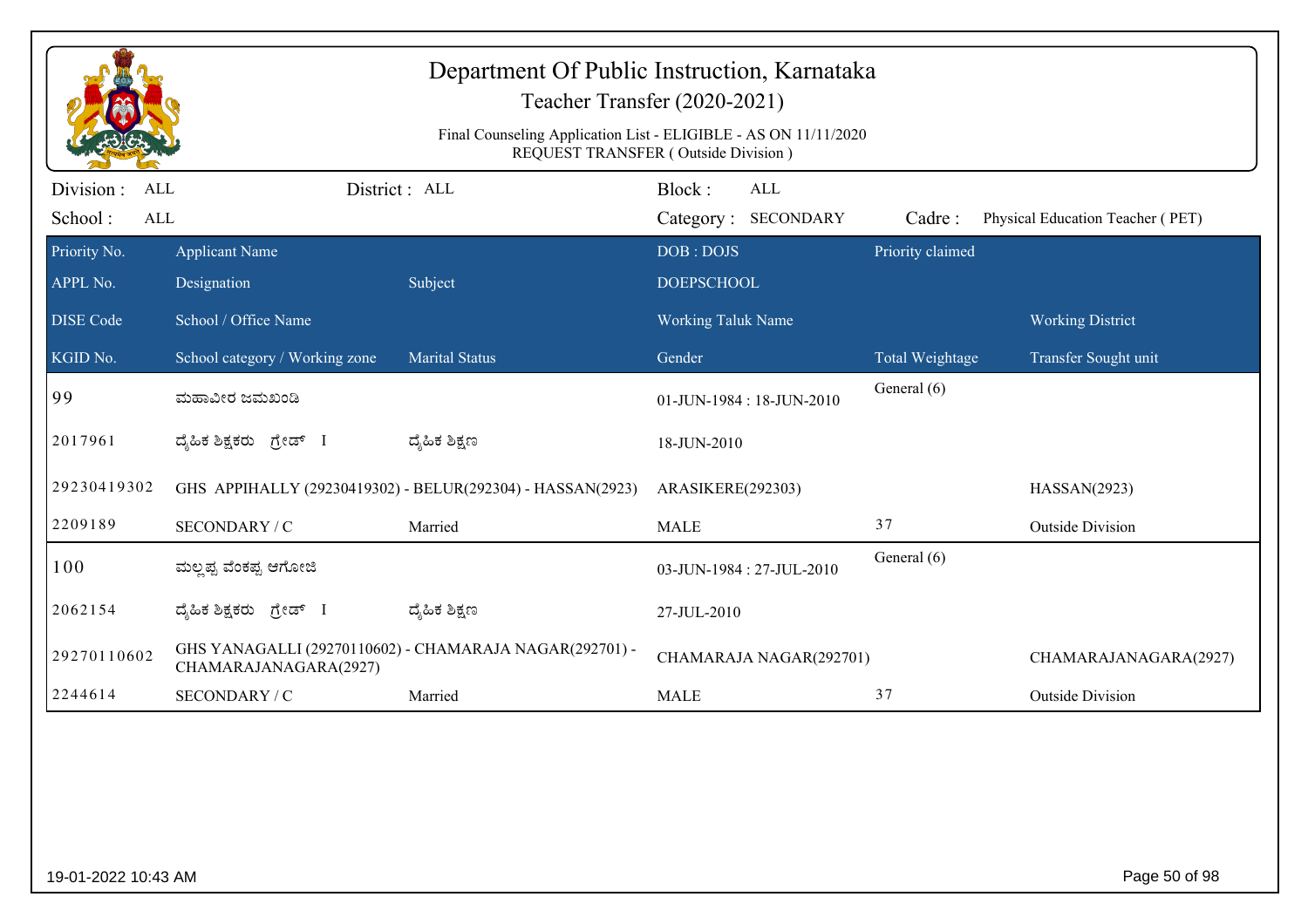|                                            | Department Of Public Instruction, Karnataka<br>Teacher Transfer (2020-2021)<br>Final Counseling Application List - ELIGIBLE - AS ON 11/11/2020<br>REQUEST TRANSFER (Outside Division) |                                                                           |                                      |                  |                                  |  |  |  |
|--------------------------------------------|---------------------------------------------------------------------------------------------------------------------------------------------------------------------------------------|---------------------------------------------------------------------------|--------------------------------------|------------------|----------------------------------|--|--|--|
| Division :<br>ALL<br>School:<br><b>ALL</b> |                                                                                                                                                                                       | District : ALL                                                            | Block:<br>ALL<br>Category: SECONDARY | Cadre:           | Physical Education Teacher (PET) |  |  |  |
| Priority No.<br>APPL No.                   | <b>Applicant Name</b><br>Designation                                                                                                                                                  | Subject                                                                   | DOB: DOJS<br><b>DOEPSCHOOL</b>       | Priority claimed |                                  |  |  |  |
| <b>DISE</b> Code                           | School / Office Name                                                                                                                                                                  |                                                                           | <b>Working Taluk Name</b>            |                  | <b>Working District</b>          |  |  |  |
| KGID No.                                   | School category / Working zone                                                                                                                                                        | <b>Marital Status</b>                                                     | Gender                               | Total Weightage  | Transfer Sought unit             |  |  |  |
| 101                                        | ಲಕ್ಷ್ಮಪ್ಪ ಪರಸಪ್ಪ ತಾಳಿ                                                                                                                                                                 |                                                                           | 10-JUL-1984: 13-JUL-2010             | General (6)      |                                  |  |  |  |
| 2047502                                    | ದೈಹಿಕ ಶಿಕ್ಷಕರು ಗ್ರೇಡ್ I                                                                                                                                                               | ದ್ಯೆಹಿಕ ಶಿಕ್ಷಣ                                                            | 13-JUL-2010                          |                  |                                  |  |  |  |
| 29271303105                                | KARNATAKA PUBLIC SCHOOLS GHS, LOKKANAHALLI<br>(29271303105) - HANUR(292713) - CHAMARAJANAGARA(2927)                                                                                   |                                                                           | HANUR(292713)                        |                  | CHAMARAJANAGARA(2927)            |  |  |  |
| 2244976                                    | SECONDARY / C                                                                                                                                                                         | Married                                                                   | <b>MALE</b>                          | 37               | <b>Outside Division</b>          |  |  |  |
| 102                                        | ವಿಠ್ಠಲ ಕರಗಾಂವಿ                                                                                                                                                                        |                                                                           | 22-JUL-1984: 18-JUN-2010             | General (6)      |                                  |  |  |  |
| 2000039                                    | ದ್ಯಹಿಕ ಶಿಕ್ಷಕರು ಗ್ರೇಡ್ I                                                                                                                                                              | ದ್ಮಹಿಕ ಶಿಕ್ಷಣ                                                             | 18-JUN-2010                          |                  |                                  |  |  |  |
| 29180219402                                |                                                                                                                                                                                       | GJC KODIYALA (29180219402) - GUBBI(291802) - TUMAKURU(2918) GUBBI(291802) |                                      |                  | TUMAKURU(2918)                   |  |  |  |
| 2383699                                    | SECONDARY / C                                                                                                                                                                         | Married                                                                   | <b>MALE</b>                          | 37               | <b>Outside Division</b>          |  |  |  |
|                                            |                                                                                                                                                                                       |                                                                           |                                      |                  |                                  |  |  |  |
| 19-01-2022 10:43 AM                        |                                                                                                                                                                                       |                                                                           |                                      |                  | Page 51 of 98                    |  |  |  |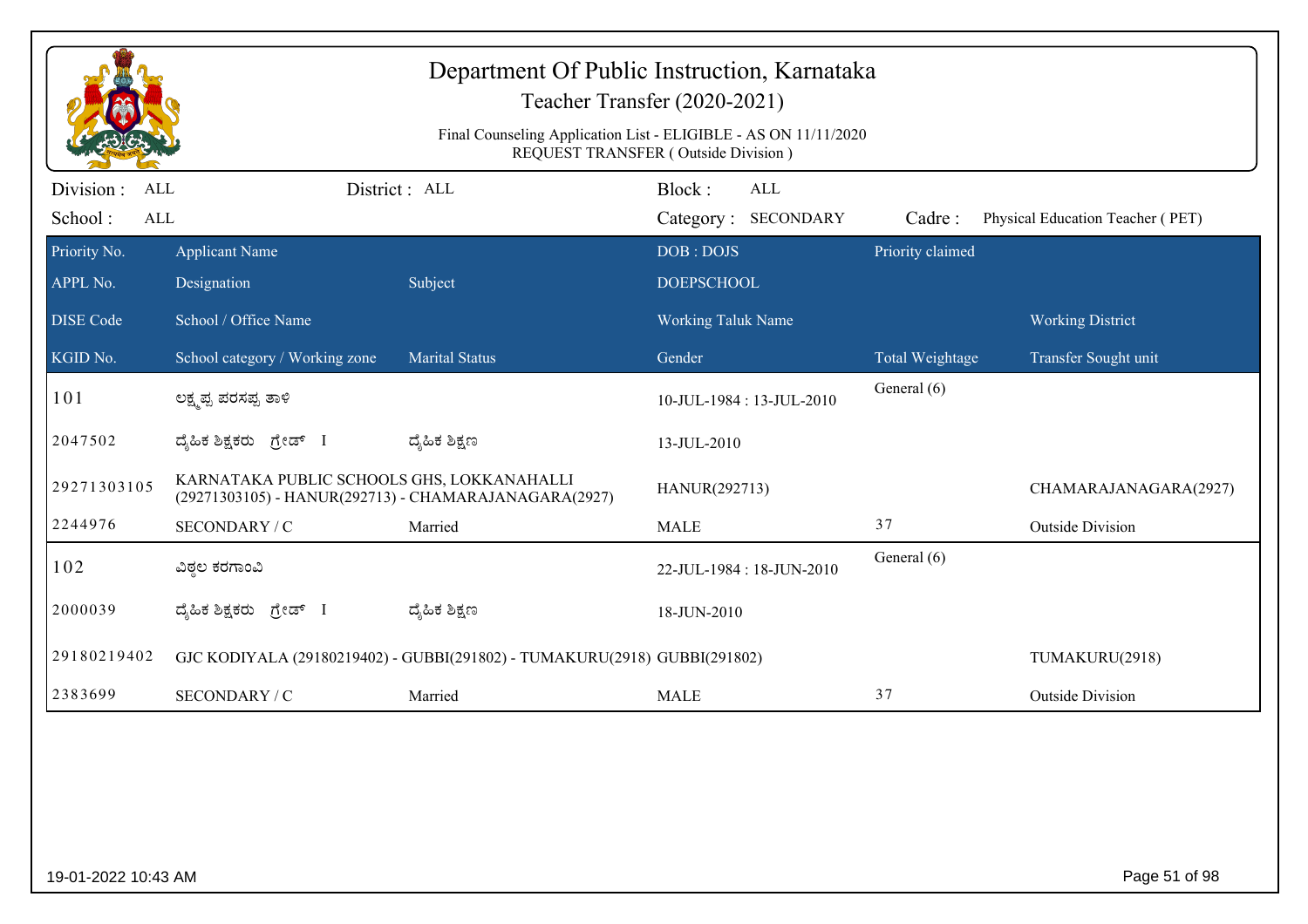|                                                  |                                                                                  |                       | Department Of Public Instruction, Karnataka<br>Teacher Transfer (2020-2021)<br>Final Counseling Application List - ELIGIBLE - AS ON 11/11/2020<br>REQUEST TRANSFER (Outside Division) |                  |                                  |
|--------------------------------------------------|----------------------------------------------------------------------------------|-----------------------|---------------------------------------------------------------------------------------------------------------------------------------------------------------------------------------|------------------|----------------------------------|
| Division:<br><b>ALL</b><br>School:<br><b>ALL</b> |                                                                                  | District : ALL        | Block:<br>ALL<br>Category: SECONDARY                                                                                                                                                  | Cadre:           | Physical Education Teacher (PET) |
| Priority No.<br>APPL No.                         | <b>Applicant Name</b><br>Designation                                             | Subject               | DOB: DOJS<br><b>DOEPSCHOOL</b>                                                                                                                                                        | Priority claimed |                                  |
| <b>DISE Code</b>                                 | School / Office Name                                                             |                       | <b>Working Taluk Name</b>                                                                                                                                                             |                  | <b>Working District</b>          |
| KGID No.                                         | School category / Working zone                                                   | <b>Marital Status</b> | Gender                                                                                                                                                                                | Total Weightage  | Transfer Sought unit             |
| 103                                              | ಸಂಗನಬಸು ರೆಡ್ಡಿ                                                                   |                       | 10-DEC-1984: 09-JUL-2010                                                                                                                                                              | General (6)      |                                  |
| 2029560                                          | ದೈಹಿಕ ಶಿಕ್ಷಕರು ಗ್ರೇಡ್ I                                                          | ದ್ಮೆಹಿಕ ಶಿಕ್ಷಣ        | 09-JUL-2010                                                                                                                                                                           |                  |                                  |
| 29260602002                                      | GOVT JUNIOR COLLEGE, MELURU (29260602002) -<br>K.R.NAGARA(292606) - MYSURU(2926) |                       | K.R.NAGARA(292606)                                                                                                                                                                    |                  | MYSURU(2926)                     |
| 2480748                                          | SECONDARY / C                                                                    | Married               | <b>MALE</b>                                                                                                                                                                           | 37               | <b>Outside Division</b>          |
| 104                                              | ಸಂಜು ಹೊನಕುಪ್ಪಿ                                                                   |                       | 05-FEB-1985: 08-JUL-2010                                                                                                                                                              | General (6)      |                                  |
| 2012738                                          | ದೈಹಿಕ ಶಿಕ್ಷಕರು <i>ಗ್ರೇಡ್</i> I                                                   | ದ್ಮಹಿಕ ಶಿಕ್ಷಣ         | 08-JUL-2010                                                                                                                                                                           |                  |                                  |
| 29310422306                                      | GHS KADAGATHURU (29310422306) - MADHUGIRI(293104) -<br>TUMAKURU MADHUGIRI(2931)  |                       | MADHUGIRI(293104)                                                                                                                                                                     |                  | TUMAKURU MADHUGIRI(2931)         |
| 2384317                                          | SECONDARY / C                                                                    | Married               | <b>MALE</b>                                                                                                                                                                           | 37               | <b>Outside Division</b>          |
|                                                  |                                                                                  |                       |                                                                                                                                                                                       |                  |                                  |
| 19-01-2022 10:43 AM                              |                                                                                  |                       |                                                                                                                                                                                       |                  | Page 52 of 98                    |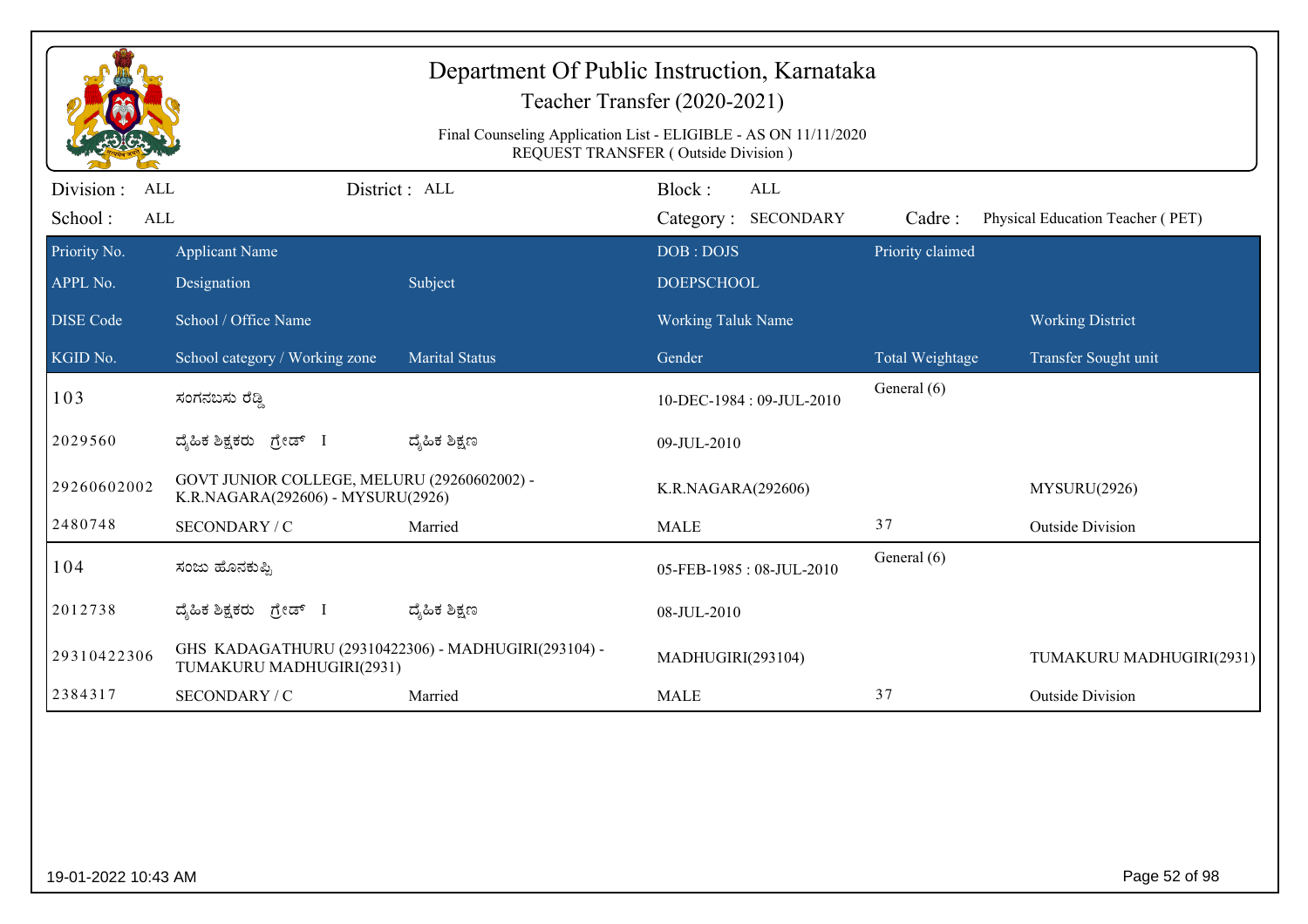|                                    |                                                                                      | Department Of Public Instruction, Karnataka<br>Teacher Transfer (2020-2021)<br>Final Counseling Application List - ELIGIBLE - AS ON 11/11/2020<br>REQUEST TRANSFER (Outside Division) |                                |                                   |                  |                                  |
|------------------------------------|--------------------------------------------------------------------------------------|---------------------------------------------------------------------------------------------------------------------------------------------------------------------------------------|--------------------------------|-----------------------------------|------------------|----------------------------------|
| Division:<br>ALL<br>School:<br>ALL |                                                                                      | District : ALL                                                                                                                                                                        | Block:                         | <b>ALL</b><br>Category: SECONDARY | Cadre:           | Physical Education Teacher (PET) |
| Priority No.<br>APPL No.           | <b>Applicant Name</b><br>Designation                                                 | Subject                                                                                                                                                                               | DOB: DOJS<br><b>DOEPSCHOOL</b> |                                   | Priority claimed |                                  |
| <b>DISE</b> Code                   | School / Office Name                                                                 |                                                                                                                                                                                       | <b>Working Taluk Name</b>      |                                   |                  | <b>Working District</b>          |
| $\overline{\text{KGID No.}}$       | School category / Working zone                                                       | <b>Marital Status</b>                                                                                                                                                                 | Gender                         |                                   | Total Weightage  | Transfer Sought unit             |
| 105                                | ಜಗನ್ ಮೋಹನ್ ಆರ್                                                                       |                                                                                                                                                                                       |                                | 25-MAY-1985: 18-JUN-2010          | General (6)      |                                  |
| 2020380                            | ದ್ಯಹಿಕ ಶಿಕ್ಷಕರು ಗ್ರೇಡ್ I                                                             | ದ್ಮಹಿಕ ಶಿಕ್ಷಣ                                                                                                                                                                         | 18-JUN-2010                    |                                   |                  |                                  |
| 29181003403                        |                                                                                      | GHS UJJANI (29181003403) - KUNIGAL(291810) - TUMAKURU(2918) KUNIGAL(291810)                                                                                                           |                                |                                   |                  | TUMAKURU(2918)                   |
| 2383469                            | SECONDARY / C                                                                        | Married                                                                                                                                                                               | <b>MALE</b>                    |                                   | 37               | <b>Outside Division</b>          |
| 106                                | ದೇವಪ್ಪ ಕೊಡ್ಡಿ                                                                        |                                                                                                                                                                                       |                                | 10-JUN-1985: 18-JUN-2010          | General (6)      |                                  |
| 2010747                            | ದ್ಯಹಿಕ ಶಿಕ್ಷಕರು <i>ಗ್ರೇಡ್</i> I                                                      | ದ್ಯಹಿಕ ಶಿಕ್ಷಣ                                                                                                                                                                         | 18-JUN-2010                    |                                   |                  |                                  |
| 29230514402                        | GOVT.HIGH SCHOOL HEBBALALU (29230514402) -<br>CHANNARAYAPATNA(292305) - HASSAN(2923) |                                                                                                                                                                                       |                                | CHANNARAYAPATNA(292305)           |                  | HASSAN(2923)                     |
| 2208046                            | SECONDARY / C                                                                        | Married                                                                                                                                                                               | <b>MALE</b>                    |                                   | 37               | <b>Outside Division</b>          |
|                                    |                                                                                      |                                                                                                                                                                                       |                                |                                   |                  |                                  |
| 19-01-2022 10:43 AM                |                                                                                      |                                                                                                                                                                                       |                                |                                   |                  | Page 53 of 98                    |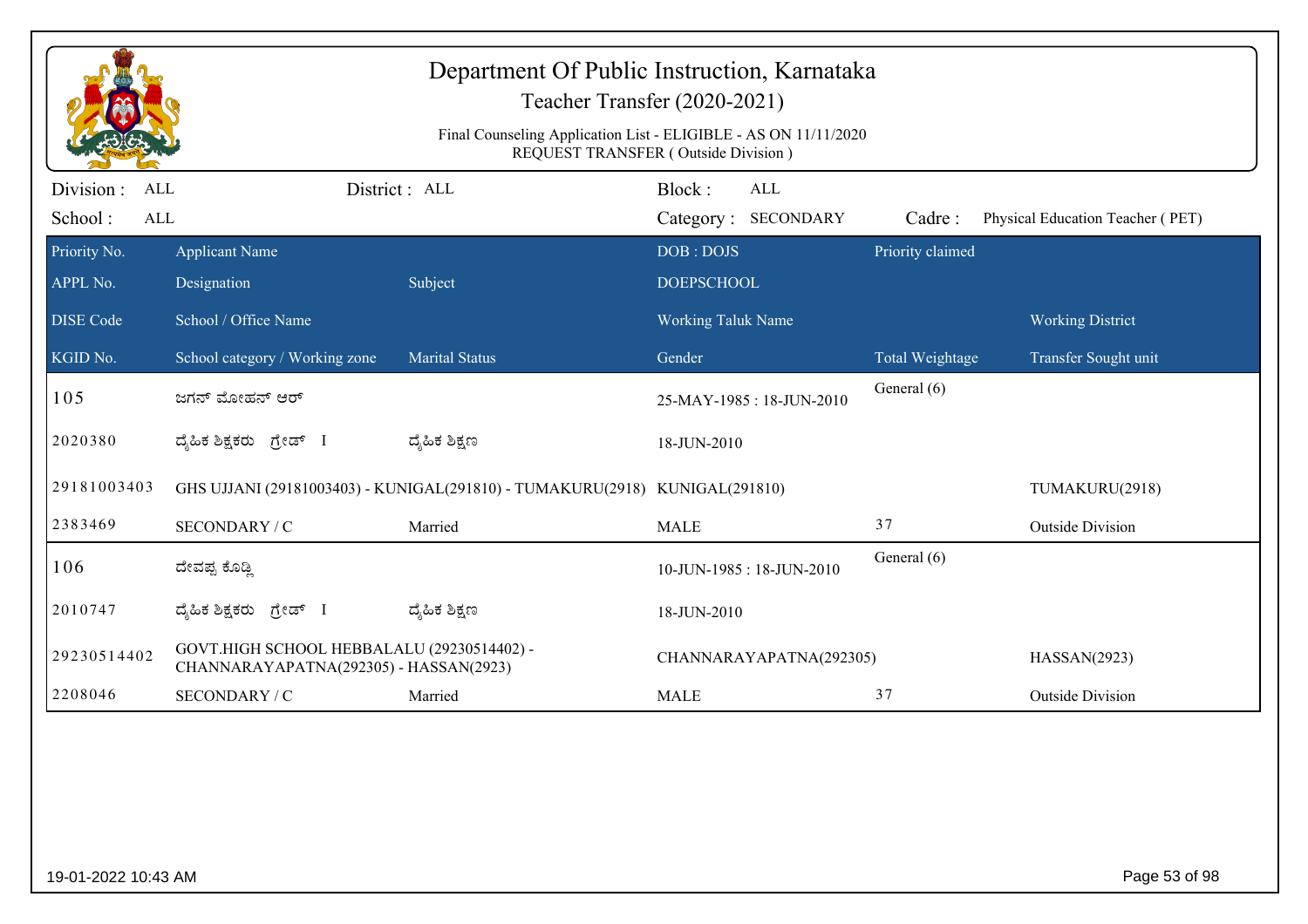|                          |                                                                    |                       | Department Of Public Instruction, Karnataka<br>Teacher Transfer (2020-2021)<br>Final Counseling Application List - ELIGIBLE - AS ON 11/11/2020 |                  |                                  |
|--------------------------|--------------------------------------------------------------------|-----------------------|------------------------------------------------------------------------------------------------------------------------------------------------|------------------|----------------------------------|
| Division :<br><b>ALL</b> |                                                                    | District : ALL        | REQUEST TRANSFER (Outside Division)<br>Block:<br><b>ALL</b>                                                                                    |                  |                                  |
| School:<br>ALL           |                                                                    |                       | Category: SECONDARY                                                                                                                            | Cadre:           | Physical Education Teacher (PET) |
| Priority No.             | <b>Applicant Name</b>                                              |                       | DOB: DOJS                                                                                                                                      | Priority claimed |                                  |
| APPL No.                 | Designation                                                        | Subject               | <b>DOEPSCHOOL</b>                                                                                                                              |                  |                                  |
| <b>DISE</b> Code         | School / Office Name                                               |                       | <b>Working Taluk Name</b>                                                                                                                      |                  | <b>Working District</b>          |
| KGID No.                 | School category / Working zone                                     | <b>Marital Status</b> | Gender                                                                                                                                         | Total Weightage  | Transfer Sought unit             |
| 107                      | ಭೀಮಶಂಕರ ಯಾತನೂರ                                                     |                       | 13-JUL-1985: 09-JUL-2010                                                                                                                       | General (6)      |                                  |
| 2004170                  | ದೈಹಿಕ ಶಿಕ್ಷಕರು ಗ್ರೇಡ್ I                                            | ದ್ಮೆಹಿಕ ಶಿಕ್ಷಣ        | 09-JUL-2010                                                                                                                                    |                  |                                  |
| 29191030202              | GHS THIPPADODDI (29191030202) - MULBAGAL(291910) -<br>KOLAR(2919)  |                       | MULBAGAL(291910)                                                                                                                               |                  | KOLAR(2919)                      |
| 2326809                  | SECONDARY / C                                                      | Married               | <b>MALE</b>                                                                                                                                    | 37               | <b>Outside Division</b>          |
| 108                      | ಅಪ್ಪಸಾಬ ಧರಿಗೌಡರ                                                    |                       | 22-JUL-1985: 18-JUN-2010                                                                                                                       | General (6)      |                                  |
| 2034451                  | ದೈಹಿಕ ಶಿಕ್ಷಕರು ಗ್ರೇಡ್ I                                            | ದ್ಯೆಹಿಕ ಶಿಕ್ಷಣ        | 18-JUN-2010                                                                                                                                    |                  |                                  |
| 29150211104              | GHS BELLUR (29150211104) - HOSANAGAR(291502) -<br>SHIVAMOGGA(2915) |                       | HOSANAGAR(291502)                                                                                                                              |                  | SHIVAMOGGA(2915)                 |
| 2268715                  | SECONDARY / C                                                      | Married               | <b>MALE</b>                                                                                                                                    | 37               | <b>Outside Division</b>          |
|                          |                                                                    |                       |                                                                                                                                                |                  |                                  |
| 19-01-2022 10:43 AM      |                                                                    |                       |                                                                                                                                                |                  | Page 54 of 98                    |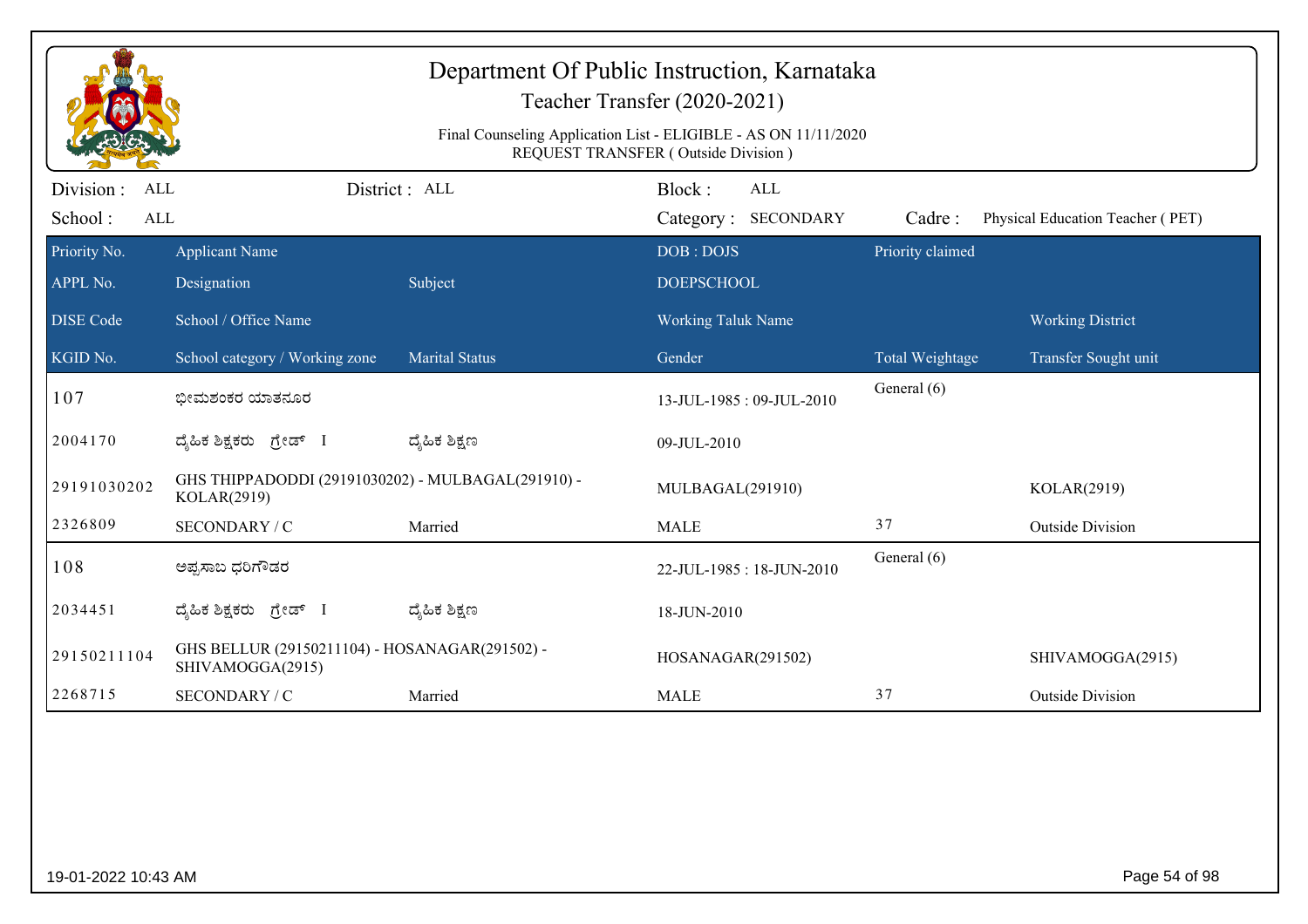| Department Of Public Instruction, Karnataka<br>Teacher Transfer (2020-2021)<br>Final Counseling Application List - ELIGIBLE - AS ON 11/11/2020<br>REQUEST TRANSFER (Outside Division) |                                                                          |                                                         |                                             |                  |                                  |  |  |
|---------------------------------------------------------------------------------------------------------------------------------------------------------------------------------------|--------------------------------------------------------------------------|---------------------------------------------------------|---------------------------------------------|------------------|----------------------------------|--|--|
| Division:<br><b>ALL</b><br>School:<br><b>ALL</b>                                                                                                                                      |                                                                          | District : ALL                                          | Block:<br><b>ALL</b><br>Category: SECONDARY | Cadre:           | Physical Education Teacher (PET) |  |  |
| Priority No.<br>APPL No.                                                                                                                                                              | <b>Applicant Name</b><br>Designation                                     | Subject                                                 | DOB: DOJS<br><b>DOEPSCHOOL</b>              | Priority claimed |                                  |  |  |
| <b>DISE</b> Code                                                                                                                                                                      | School / Office Name                                                     |                                                         | <b>Working Taluk Name</b>                   |                  | <b>Working District</b>          |  |  |
| KGID No.                                                                                                                                                                              | School category / Working zone                                           | <b>Marital Status</b>                                   | Gender                                      | Total Weightage  | Transfer Sought unit             |  |  |
| 109                                                                                                                                                                                   | PRASHANTKUMAR M                                                          |                                                         | 28-JUL-1985: 18-JUN-2010                    | General (6)      |                                  |  |  |
| 2012947                                                                                                                                                                               | ದೈಹಿಕ ಶಿಕ್ಷಕರು ಗ್ರೇಡ್ I                                                  | ದ್ಮಹಿಕ ಶಿಕ್ಷಣ                                           | 18-JUN-2010                                 |                  |                                  |  |  |
| 29050102706                                                                                                                                                                           | GOVT H.S. CHINTAKI (29050102706) - AURAD(290501) -<br><b>BIDAR(2905)</b> |                                                         | AURAD(290501)                               |                  | <b>BIDAR(2905)</b>               |  |  |
| 2431744                                                                                                                                                                               | SECONDARY / C                                                            | Married                                                 | <b>MALE</b>                                 | 37               | <b>Outside Division</b>          |  |  |
| 110                                                                                                                                                                                   | ರವೀಂಧ್ರ ದೊಡಮನಿ                                                           |                                                         | 30-JUL-1985: 18-JUN-2010                    | General (6)      |                                  |  |  |
| 2058952                                                                                                                                                                               | ದ್ಯಹಿಕ ಶಿಕ್ಷಕರು ಗ್ರೇಡ್ I                                                 | ದ್ಯಹಿಕ ಶಿಕ್ಷಣ                                           | 18-JUN-2010                                 |                  |                                  |  |  |
| 29140605804                                                                                                                                                                           | DAVANAGERE(2914)                                                         | GHS - HIREMALLANAHOLE (29140605804) - JAGALUR(291406) - | JAGALUR(291406)                             |                  | DAVANAGERE(2914)                 |  |  |
| 2164115                                                                                                                                                                               | SECONDARY / C                                                            | Married                                                 | <b>MALE</b>                                 | 37               | <b>Outside Division</b>          |  |  |
|                                                                                                                                                                                       |                                                                          |                                                         |                                             |                  |                                  |  |  |
| 19-01-2022 10:43 AM                                                                                                                                                                   |                                                                          |                                                         |                                             |                  | Page 55 of 98                    |  |  |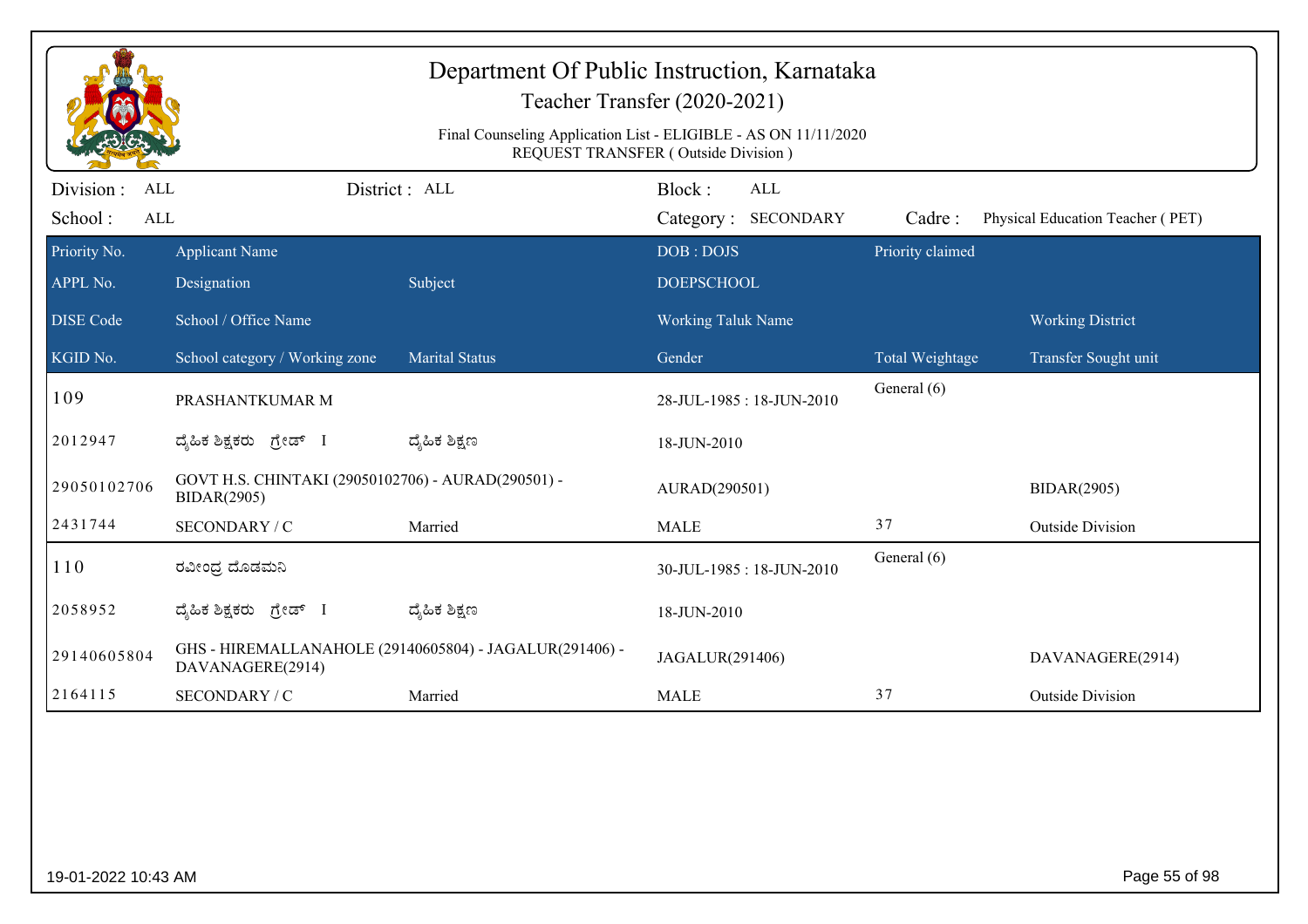| Final Counseling Application List - ELIGIBLE - AS ON 11/11/2020<br>REQUEST TRANSFER (Outside Division) |                                                                               |                       |                                                             |                  |                                  |  |  |  |
|--------------------------------------------------------------------------------------------------------|-------------------------------------------------------------------------------|-----------------------|-------------------------------------------------------------|------------------|----------------------------------|--|--|--|
| Division :<br>ALL<br>School:<br>$\mbox{ALL}$                                                           |                                                                               | District : ALL        | Block:<br>ALL<br>Category: SECONDARY                        | Cadre:           | Physical Education Teacher (PET) |  |  |  |
| Priority No.<br>APPL No.<br><b>DISE</b> Code                                                           | <b>Applicant Name</b><br>Designation<br>School / Office Name                  | Subject               | DOB: DOJS<br><b>DOEPSCHOOL</b><br><b>Working Taluk Name</b> | Priority claimed | <b>Working District</b>          |  |  |  |
| KGID No.                                                                                               | School category / Working zone                                                | <b>Marital Status</b> | Gender                                                      | Total Weightage  | Transfer Sought unit             |  |  |  |
| 111                                                                                                    | ಶಂಕರಪ್ಪ.ಹ.ಹೊರಟ್ಟಿ                                                             |                       | 30-JUL-1985: 18-JUN-2010                                    | General (6)      |                                  |  |  |  |
| 2047052                                                                                                | ದ್ಯಹಿಕ ಶಿಕ್ಷಕರು ಗ್ರೇಡ್ I                                                      | ದ್ಶೆಹಿಕ ಶಿಕ್ಷಣ        | 18-JUN-2010                                                 |                  |                                  |  |  |  |
| 29260601603                                                                                            | GHS, CHIKKANAYAKANAHALLI (29260601603) -<br>K.R.NAGARA(292606) - MYSURU(2926) |                       | K.R.NAGARA(292606)                                          |                  | MYSURU(2926)                     |  |  |  |
| 2481226                                                                                                | SECONDARY / C                                                                 | Married               | <b>MALE</b>                                                 | 37               | <b>Outside Division</b>          |  |  |  |
| 112                                                                                                    | ರವಿ ಹಿರೇಮಠ                                                                    |                       | 01-SEP-1985: 09-JUL-2010                                    | General (6)      |                                  |  |  |  |
| 2028454                                                                                                | ದ್ಯಹಿಕ ಶಿಕ್ಷಕರು ಗ್ರೇಡ್ I                                                      | ದ್ಶೆಹಿಕ ಶಿಕ್ಷಣ        | 09-JUL-2010                                                 |                  |                                  |  |  |  |
| 29320808804                                                                                            | G HS TUNGANI (29320808804) - KANAKAPURA(293208) -<br>RAMANAGARA(2932)         |                       | KANAKAPURA(293208)                                          |                  | RAMANAGARA(2932)                 |  |  |  |
| 2354511                                                                                                | SECONDARY / C                                                                 | Unmarried             | <b>MALE</b>                                                 | 37               | <b>Outside Division</b>          |  |  |  |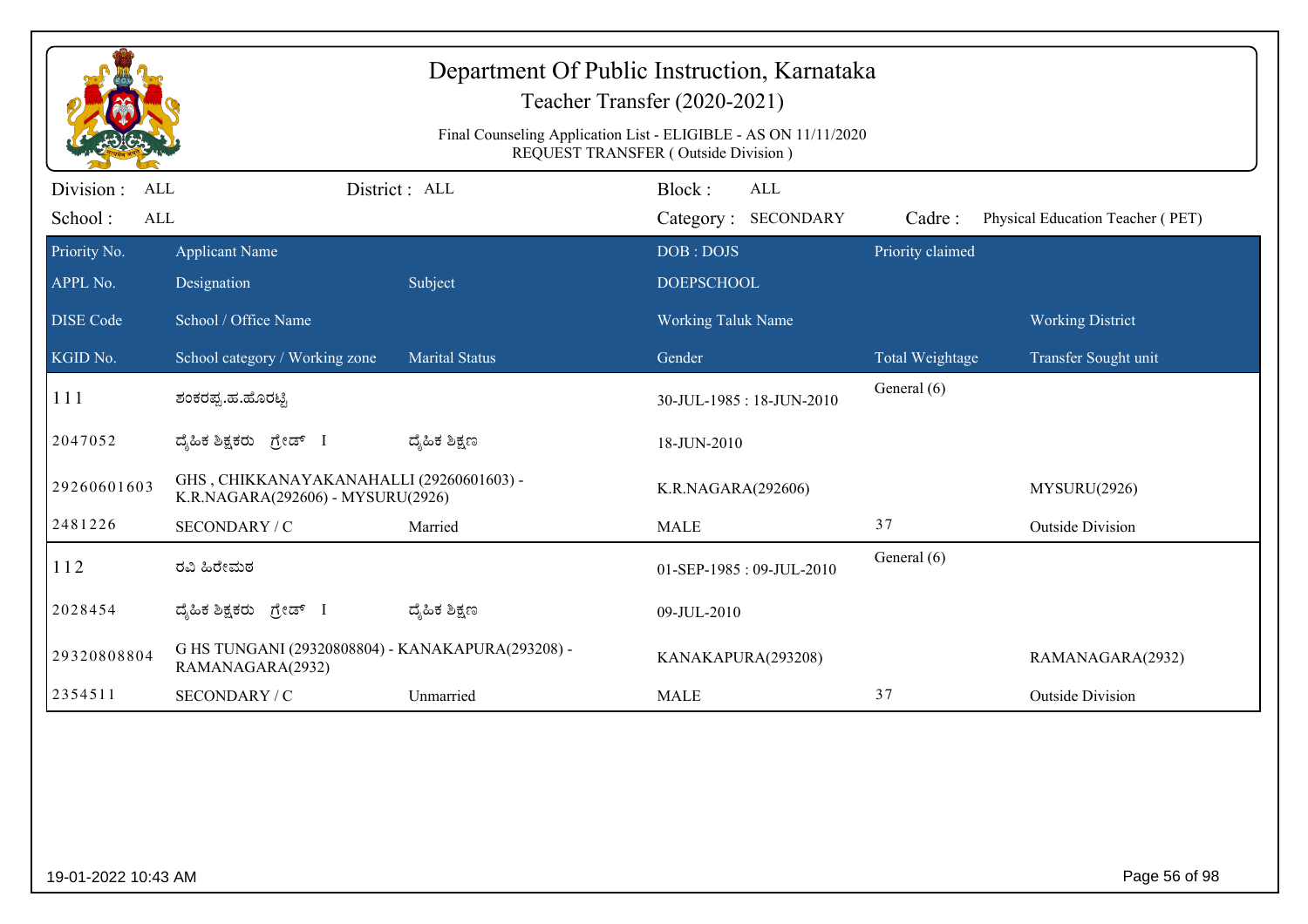|                                                  | Department Of Public Instruction, Karnataka<br>Teacher Transfer (2020-2021)<br>Final Counseling Application List - ELIGIBLE - AS ON 11/11/2020<br>REQUEST TRANSFER (Outside Division) |                                                       |                                             |                  |                                  |  |  |  |
|--------------------------------------------------|---------------------------------------------------------------------------------------------------------------------------------------------------------------------------------------|-------------------------------------------------------|---------------------------------------------|------------------|----------------------------------|--|--|--|
| Division:<br><b>ALL</b><br>School:<br><b>ALL</b> |                                                                                                                                                                                       | District: ALL                                         | Block:<br><b>ALL</b><br>Category: SECONDARY | Cadre:           | Physical Education Teacher (PET) |  |  |  |
| Priority No.<br>APPL No.                         | <b>Applicant Name</b><br>Designation                                                                                                                                                  | Subject                                               | DOB: DOJS<br><b>DOEPSCHOOL</b>              | Priority claimed |                                  |  |  |  |
| <b>DISE Code</b>                                 | School / Office Name                                                                                                                                                                  |                                                       | Working Taluk Name                          |                  | <b>Working District</b>          |  |  |  |
| KGID No.                                         | School category / Working zone                                                                                                                                                        | <b>Marital Status</b>                                 | Gender                                      | Total Weightage  | Transfer Sought unit             |  |  |  |
| 113                                              | ಸಂತೋಷ ವಿ ಶಿರಗಾವೆ                                                                                                                                                                      |                                                       | 03-MAY-1986: 18-JUN-2010                    | General (6)      |                                  |  |  |  |
| 2008022                                          | ದ್ಯಹಿಕ ಶಿಕ್ಷಕರು ಗ್ರೇಡ್ I                                                                                                                                                              | ದ್ಮಹಿಕ ಶಿಕ್ಷಣ                                         | 18-JUN-2010                                 |                  |                                  |  |  |  |
| 29191221707                                      | KOLAR(2919)                                                                                                                                                                           | GHS MUDIMADAGU (29191221707) - SRINIVASAPUR(291912) - | SRINIVASAPUR(291912)                        |                  | KOLAR(2919)                      |  |  |  |
| 2326994                                          | SECONDARY / C                                                                                                                                                                         | Married                                               | <b>MALE</b>                                 | 37               | <b>Outside Division</b>          |  |  |  |
| 114                                              | ತಾರಾ                                                                                                                                                                                  |                                                       | 01-JUN-1986: 18-JUN-2010                    | General (6)      |                                  |  |  |  |
| 2008849                                          | ದ್ಯಹಿಕ ಶಿಕ್ಷಕರು ಗ್ರೇಡ್ I                                                                                                                                                              | ದ್ಮಹಿಕ ಶಿಕ್ಷಣ                                         | 18-JUN-2010                                 |                  |                                  |  |  |  |
| 29190233207                                      | KARNATAKA PUBLIC SCHOOLS GJC SUNDARAPALYA<br>(29190233207) - BANGARAPETE(291902) - KOLAR(2919)                                                                                        |                                                       | BANGARAPETE(291902)                         |                  | KOLAR(2919)                      |  |  |  |
| 2327239                                          | SECONDARY / C                                                                                                                                                                         | Married                                               | <b>FEMALE</b>                               | 37               | <b>Outside Division</b>          |  |  |  |
|                                                  |                                                                                                                                                                                       |                                                       |                                             |                  |                                  |  |  |  |
| 19-01-2022 10:43 AM                              |                                                                                                                                                                                       |                                                       |                                             |                  | Page 57 of 98                    |  |  |  |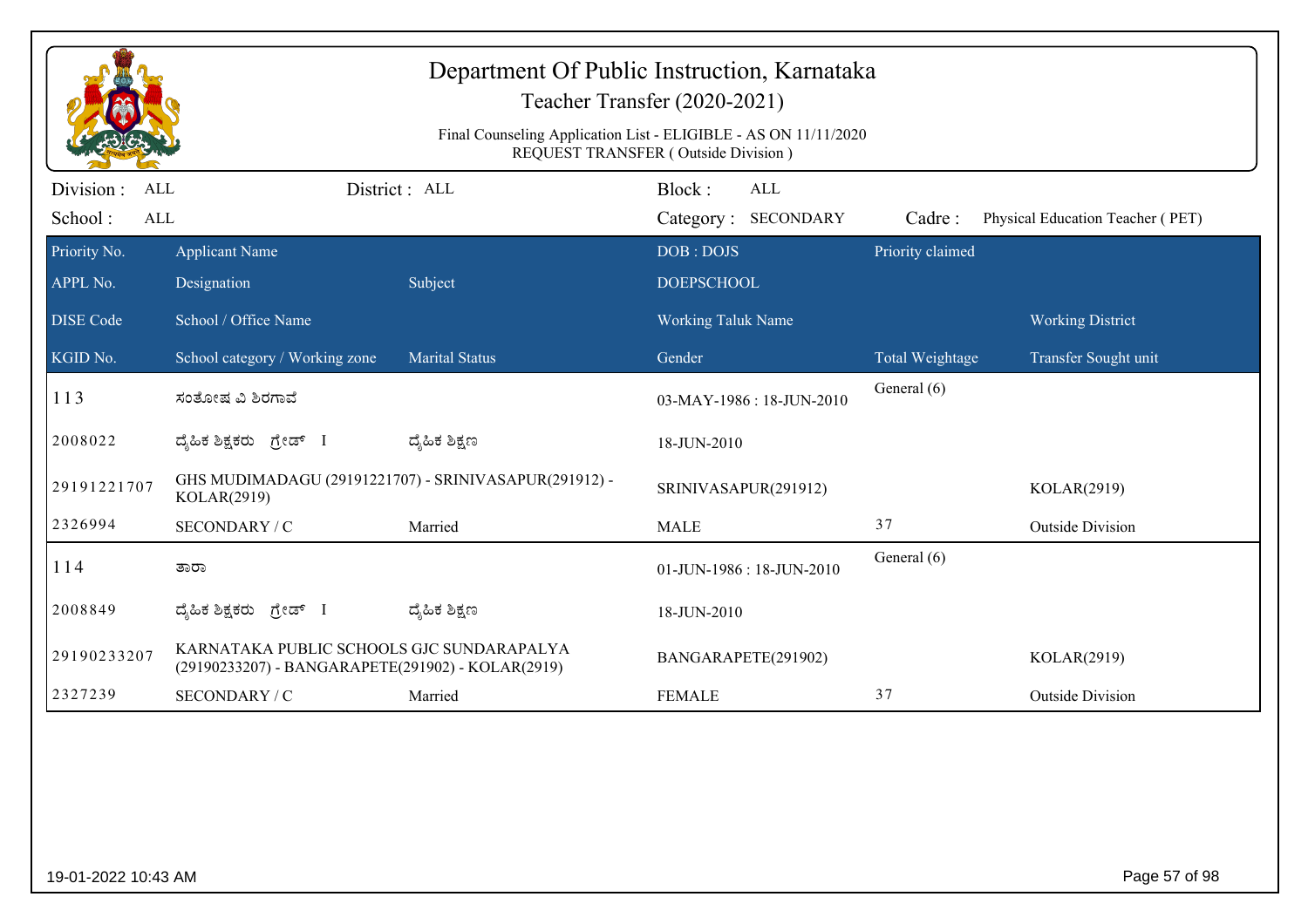|                                            |                                                                              |                       | Teacher Transfer (2020-2021)<br>Final Counseling Application List - ELIGIBLE - AS ON 11/11/2020 |                  |                                  |
|--------------------------------------------|------------------------------------------------------------------------------|-----------------------|-------------------------------------------------------------------------------------------------|------------------|----------------------------------|
|                                            |                                                                              |                       | REQUEST TRANSFER (Outside Division)                                                             |                  |                                  |
| Division :<br>ALL<br>School:<br><b>ALL</b> |                                                                              | District: ALL         | Block:<br>$\mbox{ALL}$<br>Category: SECONDARY                                                   | Cadre:           | Physical Education Teacher (PET) |
| Priority No.                               | <b>Applicant Name</b>                                                        |                       | DOB: DOJS                                                                                       | Priority claimed |                                  |
| APPL No.                                   | Designation                                                                  | Subject               | <b>DOEPSCHOOL</b>                                                                               |                  |                                  |
| <b>DISE Code</b>                           | School / Office Name                                                         |                       | Working Taluk Name                                                                              |                  | <b>Working District</b>          |
| KGID No.                                   | School category / Working zone                                               | <b>Marital Status</b> | Gender                                                                                          | Total Weightage  | Transfer Sought unit             |
| 115                                        | ಲಕ್ಷ್ಮಣ ಮೂಗನೂರ                                                               |                       | 10-JUN-1986: 21-JUL-2010                                                                        | General (6)      |                                  |
| 2038086                                    | ದೈಹಿಕ ಶಿಕ್ಷಕರು ಗ್ರೇಡ್ I                                                      | ದ್ಯಹಿಕ ಶಿಕ್ಷಣ         | 21-JUL-2010                                                                                     |                  |                                  |
| 29320500703                                | G HS GANGONAHALLI (29320500703) - MAGADI(293205) -<br>RAMANAGARA(2932)       |                       | MAGADI(293205)                                                                                  |                  | RAMANAGARA(2932)                 |
| 2354758                                    | SECONDARY / C                                                                | Married               | <b>MALE</b>                                                                                     | 37               | <b>Outside Division</b>          |
| 116                                        | ಸಂಗೀತಾ ರಾಚಣ್ಣನವರ್                                                            |                       | 06-SEP-1977: 17-NOV-2009                                                                        | General (6)      |                                  |
| 2032602                                    | ದೈಹಿಕ ಶಿಕ್ಷಕರು <i>ಗ್ರೇಡ್</i> I                                               | ದ್ಯೆಹಿಕ ಶಿಕ್ಷಣ        | 24-JUL-2015                                                                                     |                  |                                  |
| 29230620702                                | GHS ALAGOWDANAHALLY (29230620702) -<br>HOLENARASIPURA(292306) - HASSAN(2923) |                       | HOLENARASIPURA(292306)                                                                          |                  | HASSAN(2923)                     |
| 2206670                                    | SECONDARY / C                                                                | Married               | <b>FEMALE</b>                                                                                   | 35               | <b>Outside Division</b>          |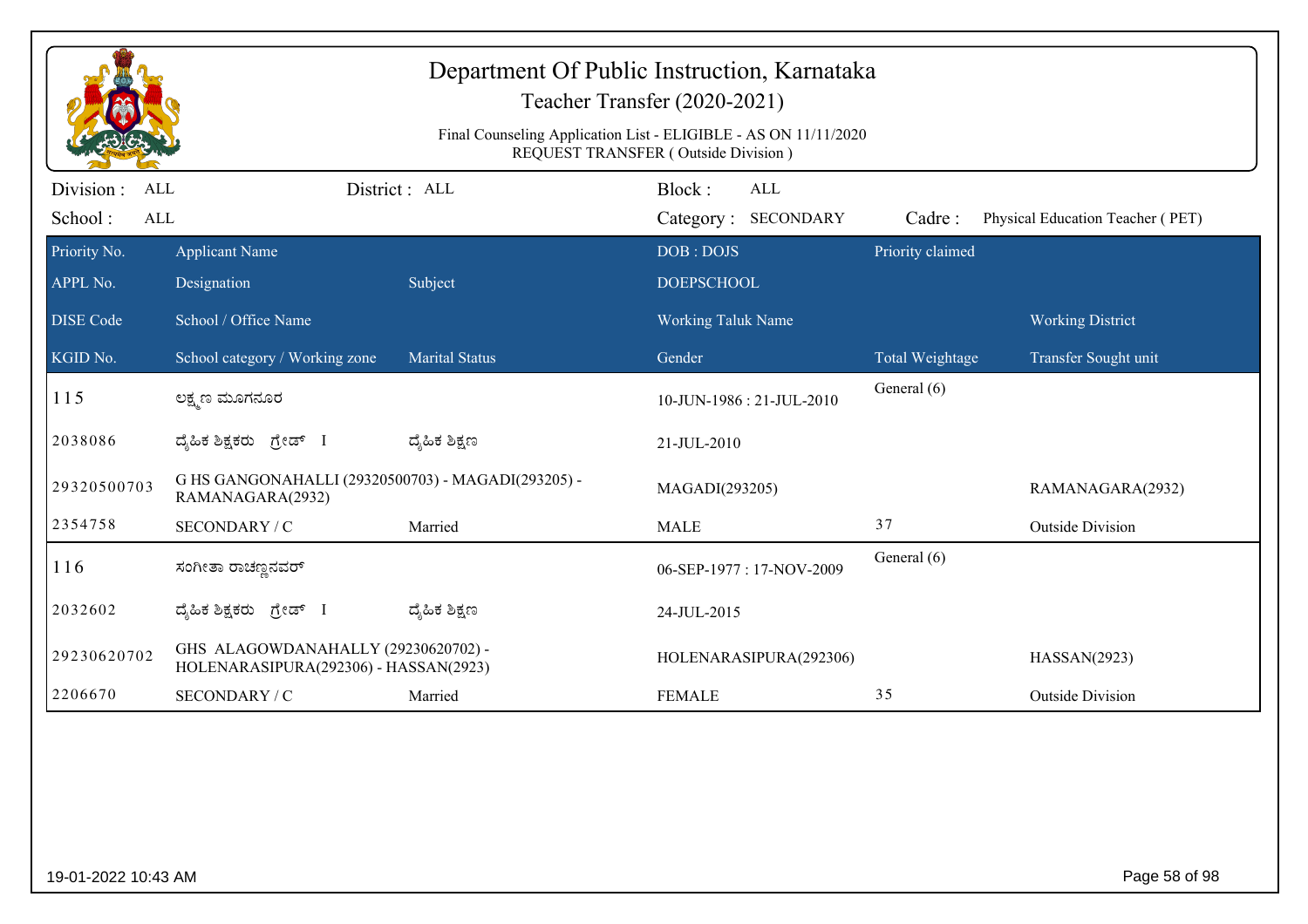|                                     |                                                                       |                                                        | Department Of Public Instruction, Karnataka<br>Teacher Transfer (2020-2021)                            |                  |                                  |
|-------------------------------------|-----------------------------------------------------------------------|--------------------------------------------------------|--------------------------------------------------------------------------------------------------------|------------------|----------------------------------|
|                                     |                                                                       |                                                        | Final Counseling Application List - ELIGIBLE - AS ON 11/11/2020<br>REQUEST TRANSFER (Outside Division) |                  |                                  |
| Division :<br>ALL<br>School:<br>ALL |                                                                       | District : ALL                                         | Block:<br>ALL<br><b>SECONDARY</b><br>Category:                                                         | Cadre:           | Physical Education Teacher (PET) |
| Priority No.<br>APPL No.            | <b>Applicant Name</b><br>Designation                                  | Subject                                                | DOB: DOJS<br><b>DOEPSCHOOL</b>                                                                         | Priority claimed |                                  |
| <b>DISE</b> Code                    | School / Office Name                                                  |                                                        | Working Taluk Name                                                                                     |                  | <b>Working District</b>          |
| KGID No.                            | School category / Working zone                                        | <b>Marital Status</b>                                  | Gender                                                                                                 | Total Weightage  | Transfer Sought unit             |
| 117                                 | ಬೀರನಾಯ್ಕ                                                              |                                                        | 03-JUN-1975: 05-JUL-2007                                                                               | General (6)      |                                  |
| 2037641                             | ದೈಹಿಕ ಶಿಕ್ಷಕರು ಗ್ರೇಡ್ I                                               | ದ್ಮೆಹಿಕ ಶಿಕ್ಷಣ                                         | 10-APR-2014                                                                                            |                  |                                  |
| 29120102707                         | GHS GENIKEHAL (29120102707) - BELLARY WEST(291201) -<br>BALLARI(2912) |                                                        | BELLARY WEST(291201)                                                                                   |                  | BALLARI(2912)                    |
| 2303378                             | SECONDARY / C                                                         | Married                                                | <b>MALE</b>                                                                                            | 34               | <b>Outside Division</b>          |
| 118                                 | ಮುತ್ತಪ್ಪ ಹಾಲಿಗೇರಿ                                                     |                                                        | 01-JUN-1980: 18-JUN-2010                                                                               | General (6)      |                                  |
| 2032161                             | ದೈಹಿಕ ಶಿಕ್ಷಕರು ಗ್ರೇಡ್ I                                               | ದ್ಯೆಹಿಕ ಶಿಕ್ಷಣ                                         | 18-JUN-2010                                                                                            |                  |                                  |
| 29220533402                         | MANDYA(2922)                                                          | GHS THATTA HALLI (29220533402) - NAGAMANGALA(292205) - | NAGAMANGALA(292205)                                                                                    |                  | MANDYA(2922)                     |
| 2421533                             | <b>SECONDARY / B</b>                                                  | Married                                                | <b>MALE</b>                                                                                            | 34               | <b>Outside Division</b>          |
|                                     |                                                                       |                                                        |                                                                                                        |                  |                                  |
| 19-01-2022 10:43 AM                 |                                                                       |                                                        |                                                                                                        |                  | Page 59 of 98                    |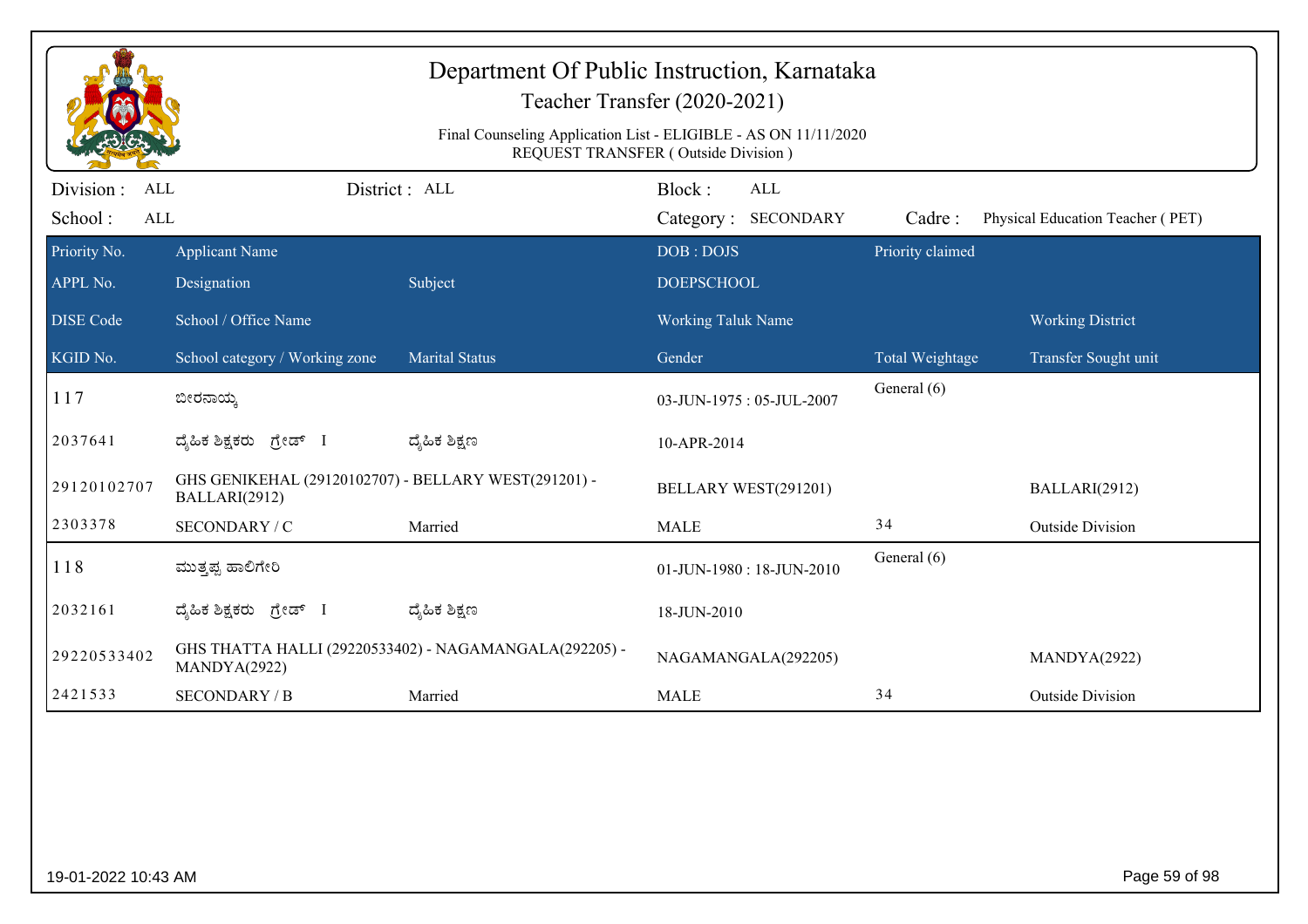| Department Of Public Instruction, Karnataka<br>Teacher Transfer (2020-2021)<br>Final Counseling Application List - ELIGIBLE - AS ON 11/11/2020<br>REQUEST TRANSFER (Outside Division) |                                           |                                                            |                                      |                  |                                  |  |  |
|---------------------------------------------------------------------------------------------------------------------------------------------------------------------------------------|-------------------------------------------|------------------------------------------------------------|--------------------------------------|------------------|----------------------------------|--|--|
| Division:<br><b>ALL</b><br>School:<br><b>ALL</b>                                                                                                                                      |                                           | District: ALL                                              | Block:<br>ALL<br>Category: SECONDARY | Cadre:           | Physical Education Teacher (PET) |  |  |
| Priority No.<br>APPL No.                                                                                                                                                              | <b>Applicant Name</b><br>Designation      | Subject                                                    | DOB: DOJS<br><b>DOEPSCHOOL</b>       | Priority claimed |                                  |  |  |
| <b>DISE</b> Code                                                                                                                                                                      | School / Office Name                      |                                                            | Working Taluk Name                   |                  | <b>Working District</b>          |  |  |
| KGID No.                                                                                                                                                                              | School category / Working zone            | <b>Marital Status</b>                                      | Gender                               | Total Weightage  | Transfer Sought unit             |  |  |
| 119                                                                                                                                                                                   | ಕಾಳಿಂಗಪ್ಪ ಆರ್.ಎಸ್.                        |                                                            | 12-APR-1980: 10-SEP-2008             | General (6)      |                                  |  |  |
| 2031100                                                                                                                                                                               | ದ್ಯಹಿಕ ಶಿಕ್ಷಕರು ಗ್ರೇಡ್ I                  | ದ್ಶೆಹಿಕ ಶಿಕ್ಷಣ                                             | 03-JUN-2011                          |                  |                                  |  |  |
| 29120906705                                                                                                                                                                           | BALLARI(2912)                             | GHS HAGARI FARM ARS (29120906705) - BELLARY EAST(291209) - | BELLARY EAST(291209)                 |                  | BALLARI(2912)                    |  |  |
| 2430261                                                                                                                                                                               | <b>SECONDARY / B</b>                      | Married                                                    | <b>MALE</b>                          | 33               | <b>Outside Division</b>          |  |  |
| 120                                                                                                                                                                                   | ಹನುಮಪ್ಪ ಸೊಟ್ಟಕ್ಕನವರ್                      |                                                            | 01-JUN-1980: 09-JUL-2010             | General (6)      |                                  |  |  |
| 2004673                                                                                                                                                                               | ದ್ಯಹಿಕ ಶಿಕ್ಷಕರು <i>ಗ್ರೇಡ್</i> I           | ದ್ಮಹಿಕ ಶಿಕ್ಷಣ                                              | 27-NOV-2015                          |                  |                                  |  |  |
| 29290119110                                                                                                                                                                           | BAGEPALLY(292901) - CHIKKABALLAPURA(2929) | GOVERNMENT HIGH SCHOOL SOMANATHAPURA (29290119110) -       | BAGEPALLY(292901)                    |                  | CHIKKABALLAPURA(2929)            |  |  |
| 2363526                                                                                                                                                                               | SECONDARY / C                             | Married                                                    | <b>MALE</b>                          | 32               | <b>Outside Division</b>          |  |  |
|                                                                                                                                                                                       |                                           |                                                            |                                      |                  |                                  |  |  |
| 19-01-2022 10:43 AM                                                                                                                                                                   |                                           |                                                            |                                      |                  | Page 60 of 98                    |  |  |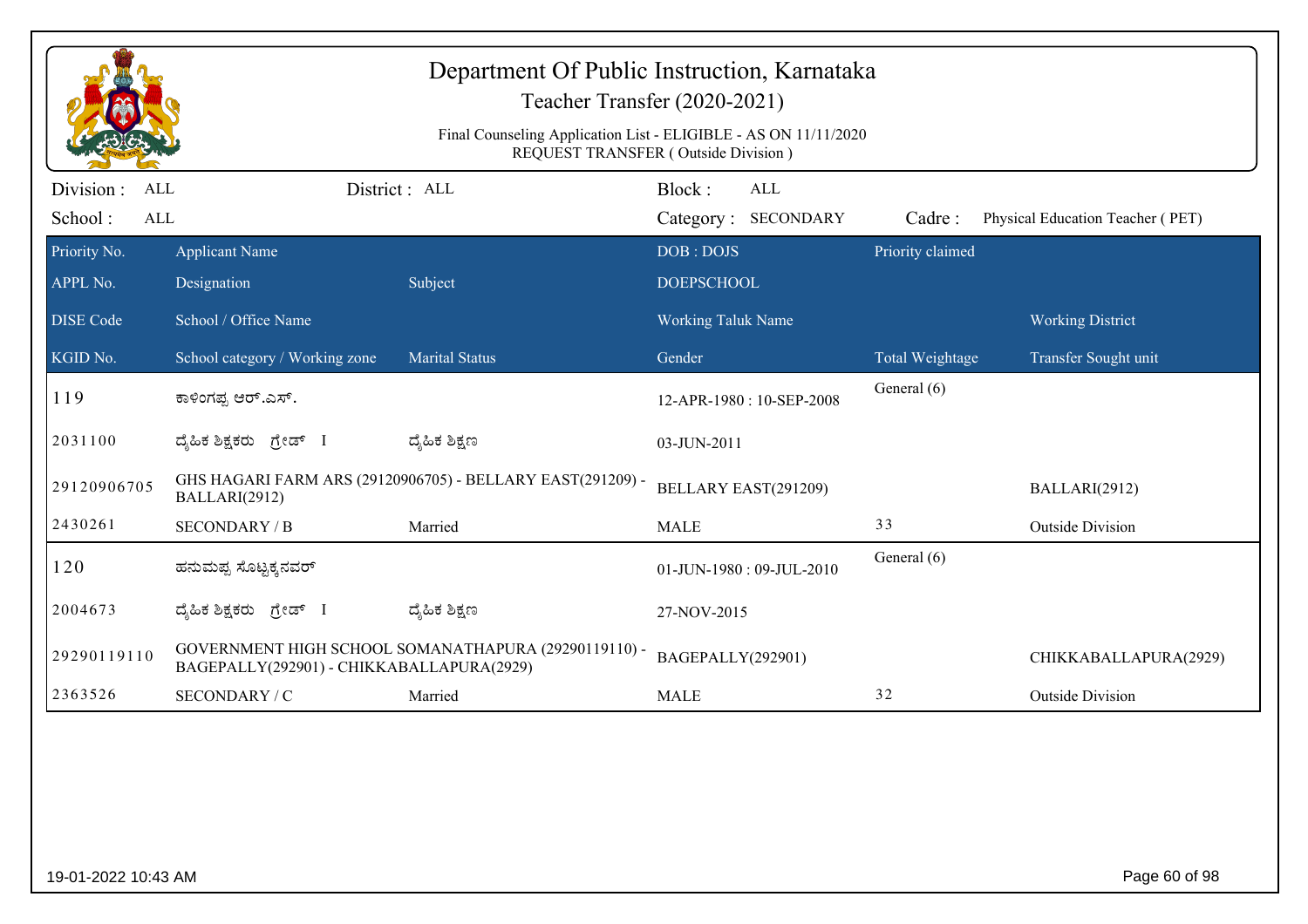|                                                  |                                                                             |                       | Department Of Public Instruction, Karnataka<br>Teacher Transfer (2020-2021)<br>Final Counseling Application List - ELIGIBLE - AS ON 11/11/2020<br>REQUEST TRANSFER (Outside Division) |                  |                                  |
|--------------------------------------------------|-----------------------------------------------------------------------------|-----------------------|---------------------------------------------------------------------------------------------------------------------------------------------------------------------------------------|------------------|----------------------------------|
| Division:<br><b>ALL</b><br>School:<br><b>ALL</b> |                                                                             | District: ALL         | Block:<br>ALL<br>Category: SECONDARY                                                                                                                                                  | Cadre:           | Physical Education Teacher (PET) |
| Priority No.                                     | <b>Applicant Name</b>                                                       |                       | DOB: DOJS                                                                                                                                                                             | Priority claimed |                                  |
| APPL No.<br><b>DISE Code</b>                     | Designation<br>School / Office Name                                         | Subject               | <b>DOEPSCHOOL</b><br><b>Working Taluk Name</b>                                                                                                                                        |                  | <b>Working District</b>          |
| $\overline{\text{KGID No.}}$                     | School category / Working zone                                              | <b>Marital Status</b> | Gender                                                                                                                                                                                | Total Weightage  | Transfer Sought unit             |
| 121                                              | ಪ್ರಮೋದ ಕುಮಾರ ಮಾದಯ್ಯಾ ಮಠಪತಿ                                                  |                       | 05-JUL-1985: 18-JUN-2010                                                                                                                                                              | General (6)      |                                  |
| 2036946                                          | ದ್ಯಹಿಕ ಶಿಕ್ಷಕರು ಗ್ರೇಡ್ I                                                    | ದ್ಶೆಹಿಕ ಶಿಕ್ಷಣ        | 10-OCT-2015                                                                                                                                                                           |                  |                                  |
| 29290607305                                      | GHS MACHAHALLI (29290607305) - GUDIBANDA(292906) -<br>CHIKKABALLAPURA(2929) |                       | GUDIBANDA(292906)                                                                                                                                                                     |                  | CHIKKABALLAPURA(2929)            |
| 2363359                                          | SECONDARY / C                                                               | Married               | <b>MALE</b>                                                                                                                                                                           | 32               | <b>Outside Division</b>          |
| 122                                              | ಶ್ಮೆಲಜಾ ಎಸ್ ಎನ್                                                             |                       | 09-MAY-1973: 03-MAR-2004                                                                                                                                                              | General (6)      |                                  |
| 2068753                                          | ದ್ಯಹಿಕ ಶಿಕ್ಷಕರು <i>ಗ್ರೇಡ್</i> I                                             | ದ್ಮಹಿಕ ಶಿಕ್ಷಣ         | 03-MAR-2004                                                                                                                                                                           |                  |                                  |
| 29150428601                                      | GJC SHIRALAKOPPA (29150428601) - SHIKARIPUR(291504) -<br>SHIVAMOGGA(2915)   |                       | SHIKARIPUR(291504)                                                                                                                                                                    |                  | SHIVAMOGGA(2915)                 |
| 1917890                                          | <b>SECONDARY / A</b>                                                        | Married               | <b>FEMALE</b>                                                                                                                                                                         | 31               | <b>Outside Division</b>          |
|                                                  |                                                                             |                       |                                                                                                                                                                                       |                  |                                  |
| 19-01-2022 10:43 AM                              |                                                                             |                       |                                                                                                                                                                                       |                  | Page 61 of 98                    |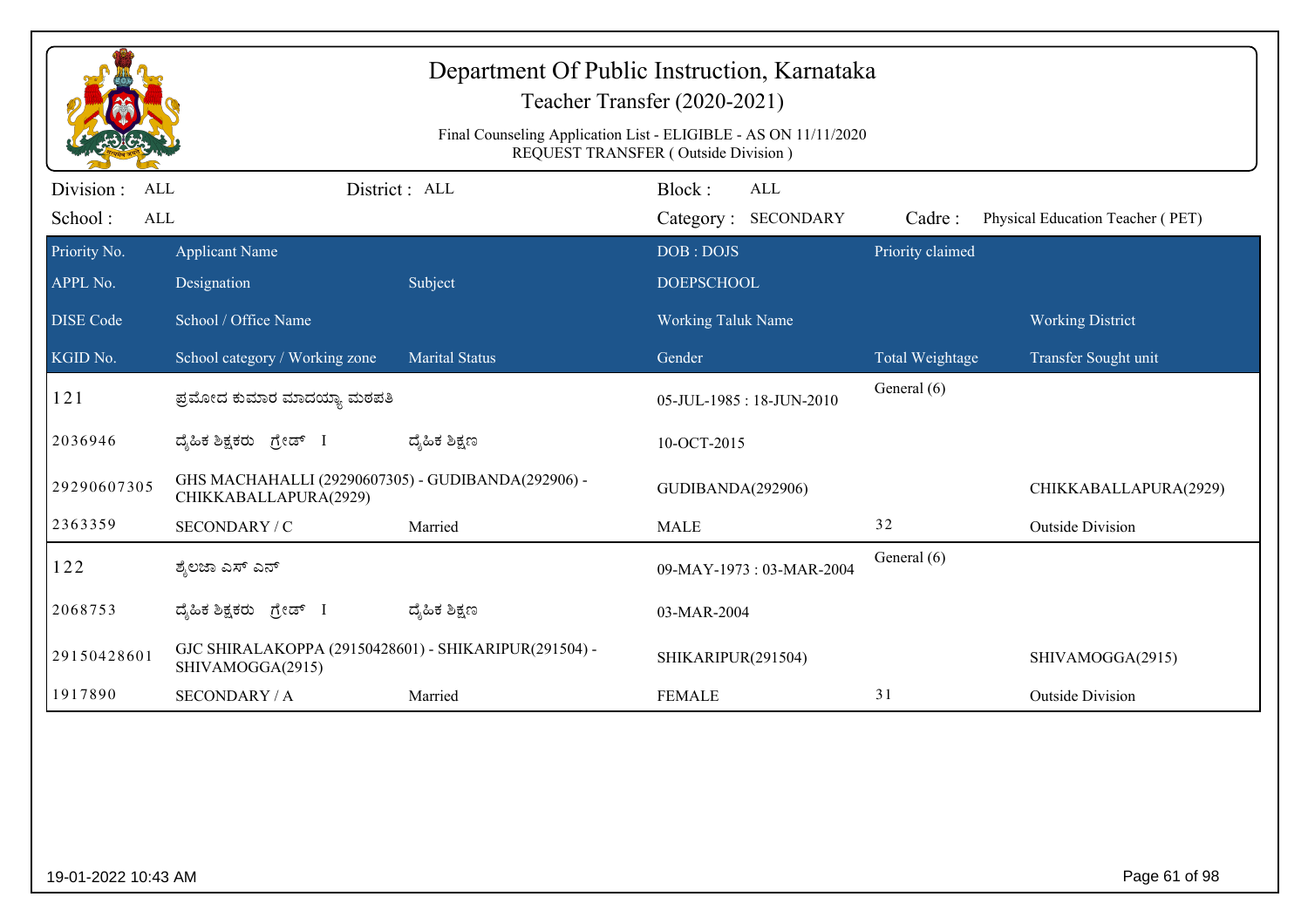|                                            |                                                                                    |                       | Department Of Public Instruction, Karnataka<br>Teacher Transfer (2020-2021)<br>Final Counseling Application List - ELIGIBLE - AS ON 11/11/2020<br>REQUEST TRANSFER (Outside Division) |                  |                                  |
|--------------------------------------------|------------------------------------------------------------------------------------|-----------------------|---------------------------------------------------------------------------------------------------------------------------------------------------------------------------------------|------------------|----------------------------------|
| Division :<br><b>ALL</b><br>School:<br>ALL |                                                                                    | District : ALL        | Block:<br>ALL<br>Category: SECONDARY                                                                                                                                                  | Cadre:           | Physical Education Teacher (PET) |
| Priority No.                               | <b>Applicant Name</b>                                                              |                       | DOB: DOJS                                                                                                                                                                             | Priority claimed |                                  |
| APPL No.                                   | Designation                                                                        | Subject               | <b>DOEPSCHOOL</b>                                                                                                                                                                     |                  |                                  |
| <b>DISE</b> Code                           | School / Office Name                                                               |                       | <b>Working Taluk Name</b>                                                                                                                                                             |                  | <b>Working District</b>          |
| KGID No.                                   | School category / Working zone                                                     | <b>Marital Status</b> | Gender                                                                                                                                                                                | Total Weightage  | Transfer Sought unit             |
| 123                                        | ಪ್ರದೀಪ ವಸಂತ ಕಮತಗಿ                                                                  |                       | 05-OCT-1981:16-JUL-2010                                                                                                                                                               | General (6)      |                                  |
| 2019929                                    | ದೈಹಿಕ ಶಿಕ್ಷಕರು ಗ್ರೇಡ್ I                                                            | ದ್ಯೆಹಿಕ ಶಿಕ್ಷಣ        | 12-APR-2017                                                                                                                                                                           |                  |                                  |
| 29140604104                                | GHS - GOURIPURA (29140604104) - JAGALUR(291406) -<br>DAVANAGERE(2914)              |                       | JAGALUR(291406)                                                                                                                                                                       |                  | DAVANAGERE(2914)                 |
| 2163986                                    | SECONDARY / C                                                                      | Married               | <b>MALE</b>                                                                                                                                                                           | 31               | <b>Outside Division</b>          |
| 124                                        | ಆನಂದ ಸಂಗಟಿ                                                                         |                       | 02-MAY-1983: 18-JUN-2010                                                                                                                                                              | General (6)      |                                  |
| 2043273                                    | ದೈಹಿಕ ಶಿಕ್ಷಕರು ಗ್ರೇಡ್ I                                                            | ದ್ಯೆಹಿಕ ಶಿಕ್ಷಣ        | 18-JUN-2010                                                                                                                                                                           |                  |                                  |
| 29200304904                                | GHS BIDARAHALLI (29200304904) - SOUTH4(292003) -<br><b>BENGALURU U SOUTH(2920)</b> |                       | SOUTH4(292003)                                                                                                                                                                        |                  | BENGALURU U SOUTH(2920)          |
| 2199923                                    | <b>SECONDARY / B</b>                                                               | Married               | <b>MALE</b>                                                                                                                                                                           | 27               | <b>Outside Division</b>          |
|                                            |                                                                                    |                       |                                                                                                                                                                                       |                  |                                  |
| 19-01-2022 10:43 AM                        |                                                                                    |                       |                                                                                                                                                                                       |                  | Page 62 of 98                    |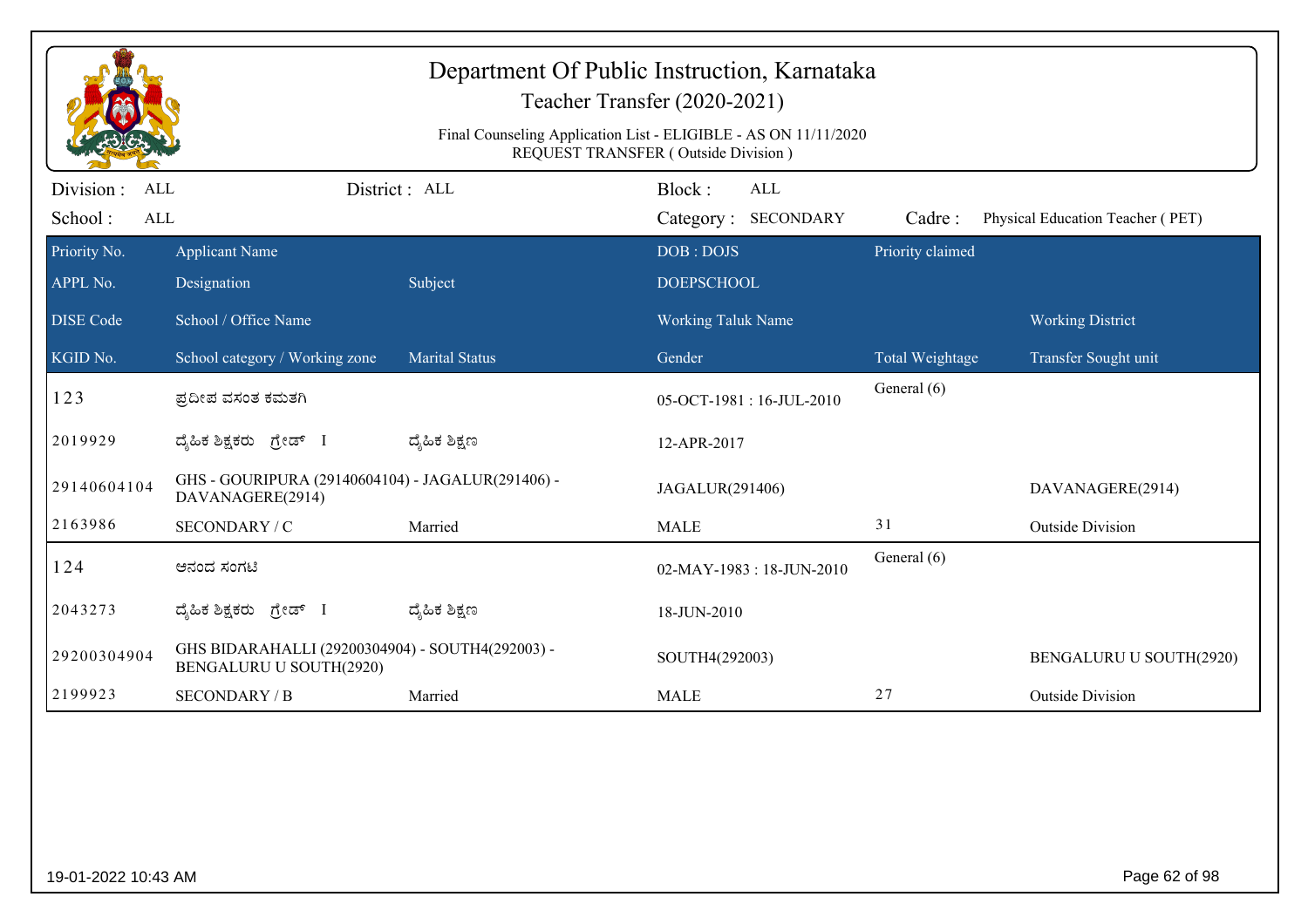|                                            | Department Of Public Instruction, Karnataka<br>Teacher Transfer (2020-2021)                            |                                                                                                            |                                      |                  |                                  |  |  |  |
|--------------------------------------------|--------------------------------------------------------------------------------------------------------|------------------------------------------------------------------------------------------------------------|--------------------------------------|------------------|----------------------------------|--|--|--|
|                                            | Final Counseling Application List - ELIGIBLE - AS ON 11/11/2020<br>REQUEST TRANSFER (Outside Division) |                                                                                                            |                                      |                  |                                  |  |  |  |
| Division :<br><b>ALL</b><br>School:<br>ALL |                                                                                                        | District: ALL                                                                                              | Block:<br>ALL<br>Category: SECONDARY | Cadre:           | Physical Education Teacher (PET) |  |  |  |
| Priority No.<br>APPL No.                   | <b>Applicant Name</b>                                                                                  | Subject                                                                                                    | DOB: DOJS<br><b>DOEPSCHOOL</b>       | Priority claimed |                                  |  |  |  |
| <b>DISE Code</b>                           | Designation<br>School / Office Name                                                                    |                                                                                                            | <b>Working Taluk Name</b>            |                  | <b>Working District</b>          |  |  |  |
| KGID No.                                   | School category / Working zone                                                                         | <b>Marital Status</b>                                                                                      | Gender                               | Total Weightage  | Transfer Sought unit             |  |  |  |
| 125                                        | ಮಹೇಶ ಹುಲಸ್ಕಾರ                                                                                          |                                                                                                            | 25-OCT-1981:11-SEP-2008              | General (6)      |                                  |  |  |  |
| 2026119                                    | ದೈಹಿಕ ಶಿಕ್ಷಕರು ಗ್ರೇಡ್ I                                                                                | ದ್ಯೆಹಿಕ ಶಿಕ್ಷಣ                                                                                             | 01-AUG-2013                          |                  |                                  |  |  |  |
| 29230515434                                |                                                                                                        | GOVT.HIGH SCHOOL CHANNARAYAPATNA(BEHIND BEO OFF)<br>(29230515434) - CHANNARAYAPATNA(292305) - HASSAN(2923) | CHANNARAYAPATNA(292305)              |                  | HASSAN(2923)                     |  |  |  |
| 2204525                                    | <b>SECONDARY / A</b>                                                                                   | Married                                                                                                    | <b>MALE</b>                          | 26               | <b>Outside Division</b>          |  |  |  |
| 126                                        | ಚೌಡಪ್ಪ ಹೆಚ್ ಪಿ                                                                                         |                                                                                                            | 22-JUN-1980: 01-JUN-2013             | General (6)      |                                  |  |  |  |
| 2018888                                    | ದೈಹಿಕ ಶಿಕ್ಷಕರು ಗ್ರೇಡ್ I                                                                                | ದ್ಮಹಿಕ ಶಿಕ್ಷಣ                                                                                              | 01-JUN-2013                          |                  |                                  |  |  |  |
| 29150600701                                | GHPS UPGRADED KAMARURU (RMSA) (29150600701) -<br>SORAB(291506) - SHIVAMOGGA(2915)                      |                                                                                                            | SORAB(291506)                        |                  | SHIVAMOGGA(2915)                 |  |  |  |
|                                            | SECONDARY / C                                                                                          | Married                                                                                                    | <b>MALE</b>                          | 25               | <b>Outside Division</b>          |  |  |  |
| 2569092                                    |                                                                                                        |                                                                                                            |                                      |                  |                                  |  |  |  |
| 19-01-2022 10:43 AM                        |                                                                                                        |                                                                                                            |                                      |                  | Page 63 of 98                    |  |  |  |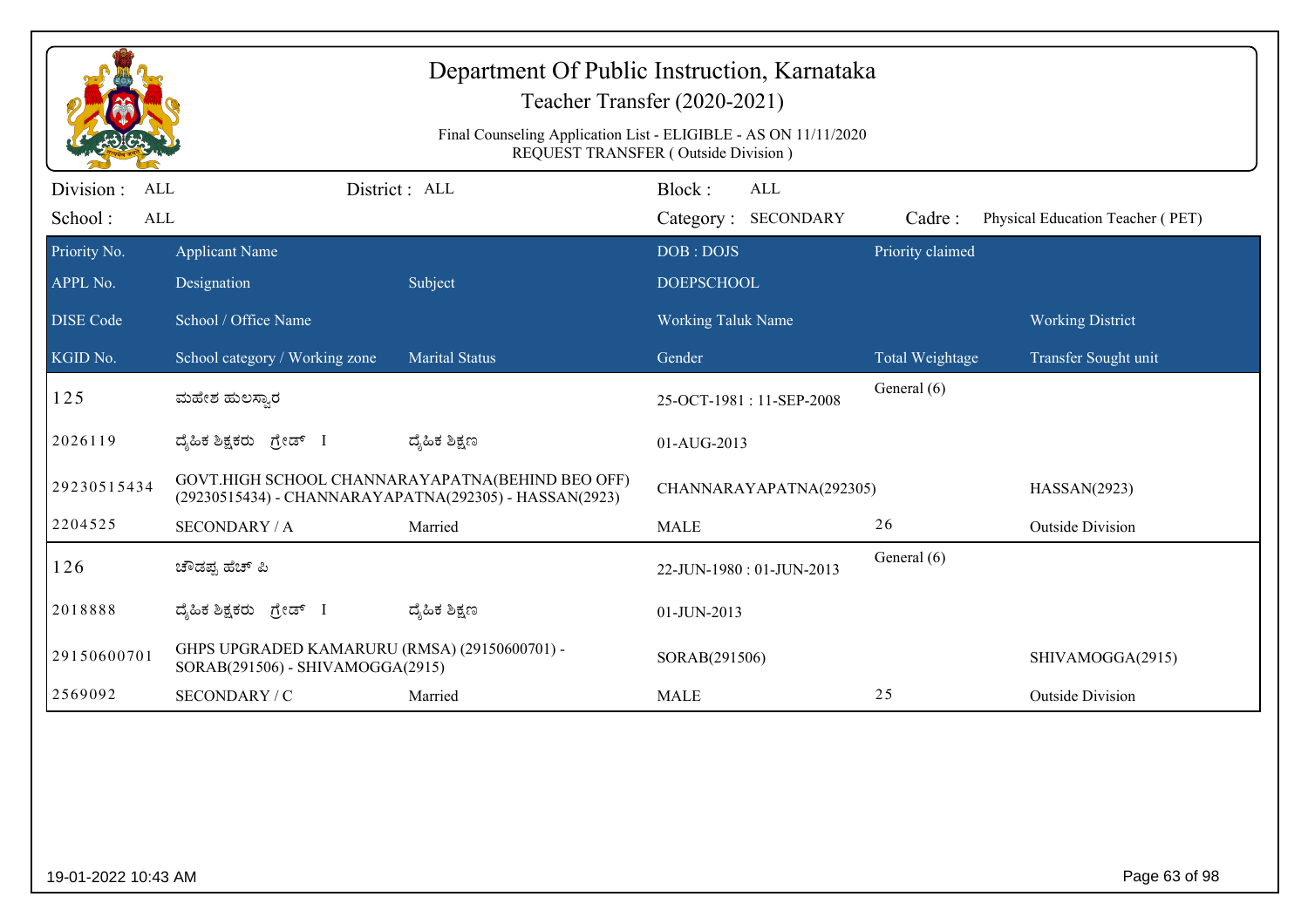|                                            | Department Of Public Instruction, Karnataka<br>Teacher Transfer (2020-2021)                            |                                                |                                      |                  |                                  |  |  |  |
|--------------------------------------------|--------------------------------------------------------------------------------------------------------|------------------------------------------------|--------------------------------------|------------------|----------------------------------|--|--|--|
|                                            | Final Counseling Application List - ELIGIBLE - AS ON 11/11/2020<br>REQUEST TRANSFER (Outside Division) |                                                |                                      |                  |                                  |  |  |  |
| Division :<br><b>ALL</b><br>School:<br>ALL |                                                                                                        | District: ALL                                  | Block:<br>ALL<br>Category: SECONDARY | Cadre:           | Physical Education Teacher (PET) |  |  |  |
| Priority No.<br>APPL No.                   | <b>Applicant Name</b><br>Designation                                                                   | Subject                                        | DOB: DOJS<br><b>DOEPSCHOOL</b>       | Priority claimed |                                  |  |  |  |
| <b>DISE Code</b>                           | School / Office Name                                                                                   |                                                | <b>Working Taluk Name</b>            |                  | <b>Working District</b>          |  |  |  |
| KGID No.                                   | School category / Working zone                                                                         | <b>Marital Status</b>                          | Gender                               | Total Weightage  | Transfer Sought unit             |  |  |  |
| 127                                        | ಲಕ್ಷ್ಮೀ                                                                                                |                                                | 10-JUN-1981: 13-AUG-2013             | General (6)      |                                  |  |  |  |
| 2039476                                    | ದೈಹಿಕ ಶಿಕ್ಷಕರು ಗ್ರೇಡ್ I                                                                                | ದ್ಯೆಹಿಕ ಶಿಕ್ಷಣ                                 | 13-AUG-2013                          |                  |                                  |  |  |  |
| 29020706701                                | (29020706701) - HUNAGUND(290207) - BAGALKOT(2902)                                                      | GOVT-KANNADA HIGHER PRIMARY SCHOOL HIREOTAGERI | HUNAGUND(290207)                     |                  | BAGALKOT(2902)                   |  |  |  |
| 2670587                                    | SECONDARY / C                                                                                          | Unmarried                                      | <b>FEMALE</b>                        | 25               | <b>Outside Division</b>          |  |  |  |
| 128                                        | ಗುರುನಾಥ ಕೊಂಡಕಾರ                                                                                        |                                                | 01-AUG-1982: 06-JUN-2013             | General (6)      |                                  |  |  |  |
| 2040775                                    | ದ್ಯಹಿಕ ಶಿಕ್ಷಕರು ಗ್ರೇಡ್ I                                                                               | ದ್ಮಹಿಕ ಶಿಕ್ಷಣ                                  | 06-JUN-2013                          |                  |                                  |  |  |  |
| 29261108701                                | GHPS KOLATHUR (RMSA UPGRADED) (29261108701) -<br>T.N.PURA(292611) - MYSURU(2926)                       |                                                | T.N.PURA(292611)                     |                  | MYSURU(2926)                     |  |  |  |
|                                            | SECONDARY / C                                                                                          | Married                                        | <b>MALE</b>                          | 25               | <b>Outside Division</b>          |  |  |  |
| 2645989                                    |                                                                                                        |                                                |                                      |                  |                                  |  |  |  |
| 19-01-2022 10:43 AM                        |                                                                                                        |                                                |                                      |                  | Page 64 of 98                    |  |  |  |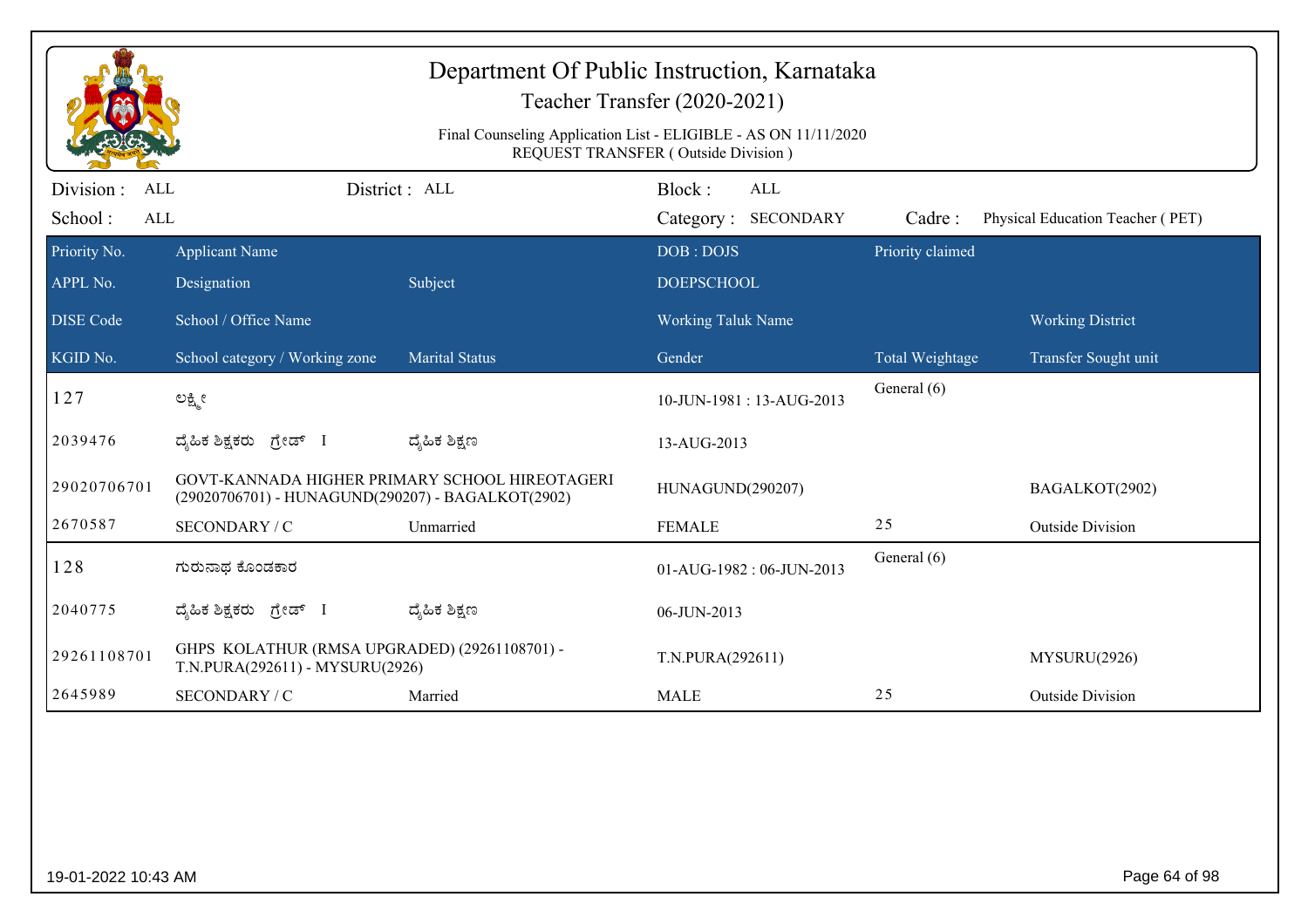|                                 | Department Of Public Instruction, Karnataka<br>Teacher Transfer (2020-2021)<br>Final Counseling Application List - ELIGIBLE - AS ON 11/11/2020 |                                                                                 |                                                                                    |                            |                                  |  |  |  |
|---------------------------------|------------------------------------------------------------------------------------------------------------------------------------------------|---------------------------------------------------------------------------------|------------------------------------------------------------------------------------|----------------------------|----------------------------------|--|--|--|
| Division :<br><b>ALL</b><br>ALL |                                                                                                                                                | District : ALL                                                                  | REQUEST TRANSFER (Outside Division)<br>Block:<br><b>ALL</b><br>Category: SECONDARY |                            | Physical Education Teacher (PET) |  |  |  |
| School:<br>Priority No.         | <b>Applicant Name</b>                                                                                                                          |                                                                                 | DOB: DOJS                                                                          | Cadre:<br>Priority claimed |                                  |  |  |  |
| APPL No.                        | Designation                                                                                                                                    | Subject                                                                         | <b>DOEPSCHOOL</b>                                                                  |                            |                                  |  |  |  |
| <b>DISE</b> Code                | School / Office Name                                                                                                                           |                                                                                 | <b>Working Taluk Name</b>                                                          |                            | <b>Working District</b>          |  |  |  |
| KGID No.                        | School category / Working zone                                                                                                                 | <b>Marital Status</b>                                                           | Gender                                                                             | Total Weightage            | Transfer Sought unit             |  |  |  |
| 129                             | ರವೀಂಧ್ರ ದೊಡಮನಿ                                                                                                                                 |                                                                                 | 01-JUN-1983: 05-MAR-2014                                                           | General (6)                |                                  |  |  |  |
| 2002231                         | ದೈಹಿಕ ಶಿಕ್ಷಕರು ಗ್ರೇಡ್ I                                                                                                                        | ದ್ಯೆಹಿಕ ಶಿಕ್ಷಣ                                                                  | 05-MAR-2014                                                                        |                            |                                  |  |  |  |
| 29191300901                     | KOLAR(2919)                                                                                                                                    | GHPS BODENAHALLI (RMSA UPG) (29191300901) - K G F(291913) -                     | K G F(291913)                                                                      |                            | KOLAR(2919)                      |  |  |  |
| 2664753                         | SECONDARY / C                                                                                                                                  | Married                                                                         | <b>MALE</b>                                                                        | 25                         | <b>Outside Division</b>          |  |  |  |
| 130                             | ಮಂಜುನಾಥ ಕನಕಪ್ಪ ತೆಗ್ಗಿ                                                                                                                          |                                                                                 | 17-JUN-1983: 28-JUN-2013                                                           | General (6)                |                                  |  |  |  |
| 2010190                         | ದೈಹಿಕ ಶಿಕ್ಷಕರು <i>ಗ್ರೇಡ್</i> I                                                                                                                 | ದ್ಯೆಹಿಕ ಶಿಕ್ಷಣ                                                                  | 28-JUN-2013                                                                        |                            |                                  |  |  |  |
| 29230326805                     |                                                                                                                                                | GHS J.C.PURA (29230326805) - ARASIKERE(292303) - HASSAN(2923) ARASIKERE(292303) |                                                                                    |                            | HASSAN(2923)                     |  |  |  |
| 2508792                         | SECONDARY / C                                                                                                                                  | Married                                                                         | <b>MALE</b>                                                                        | 25                         | <b>Outside Division</b>          |  |  |  |
|                                 |                                                                                                                                                |                                                                                 |                                                                                    |                            |                                  |  |  |  |
| 19-01-2022 10:43 AM             |                                                                                                                                                |                                                                                 |                                                                                    |                            | Page 65 of 98                    |  |  |  |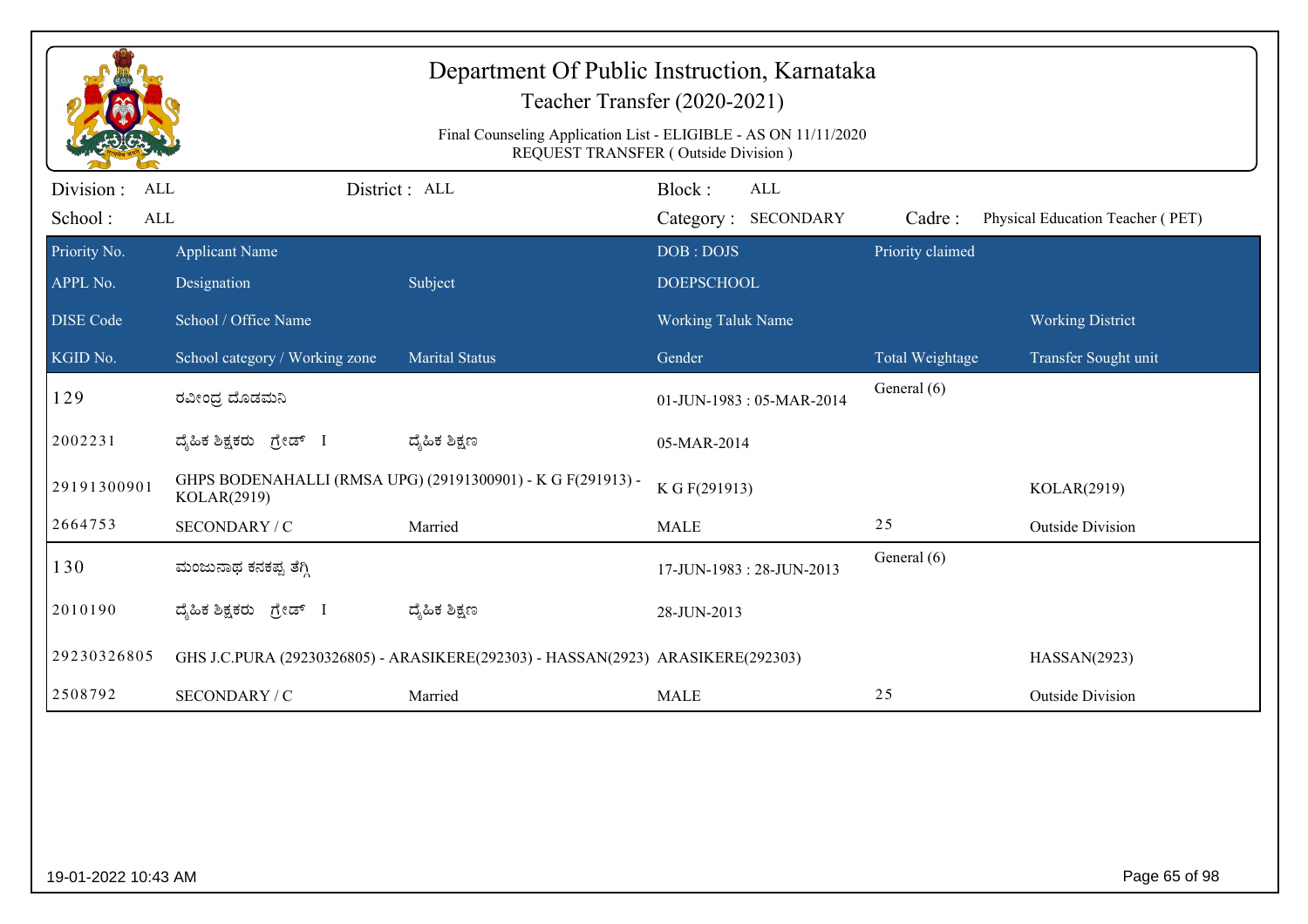|                                            |                                                                                   | Department Of Public Instruction, Karnataka            | Teacher Transfer (2020-2021)<br>Final Counseling Application List - ELIGIBLE - AS ON 11/11/2020<br>REQUEST TRANSFER (Outside Division) |                  |                                  |
|--------------------------------------------|-----------------------------------------------------------------------------------|--------------------------------------------------------|----------------------------------------------------------------------------------------------------------------------------------------|------------------|----------------------------------|
| Division :<br>ALL<br>School:<br><b>ALL</b> |                                                                                   | District : ALL                                         | Block:<br>ALL<br>Category: SECONDARY                                                                                                   | Cadre:           | Physical Education Teacher (PET) |
| Priority No.<br>APPL No.                   | <b>Applicant Name</b><br>Designation                                              | Subject                                                | DOB: DOJS<br><b>DOEPSCHOOL</b>                                                                                                         | Priority claimed |                                  |
| <b>DISE</b> Code                           | School / Office Name                                                              |                                                        | <b>Working Taluk Name</b>                                                                                                              |                  | <b>Working District</b>          |
| KGID No.                                   | School category / Working zone                                                    | <b>Marital Status</b>                                  | Gender                                                                                                                                 | Total Weightage  | Transfer Sought unit             |
| 131                                        | ಮಲ್ಲಪ್ಪಾ ಹುಣಸಗಿ                                                                   |                                                        | 26-JUL-1983: 29-JUL-2013                                                                                                               | General (6)      |                                  |
| 2008209                                    | ದ್ಯಹಿಕ ಶಿಕ್ಷಕರು ಗ್ರೇಡ್ I                                                          | ದ್ಯೆಹಿಕ ಶಿಕ್ಷಣ                                         | 29-JUL-2013                                                                                                                            |                  |                                  |
| 29210302301                                | GHS KUNDANA (29210302301) - DEVANAHALLI(292103) -<br><b>BENGALURU RURAL(2921)</b> |                                                        | DEVANAHALLI(292103)                                                                                                                    |                  | <b>BENGALURU RURAL(2921)</b>     |
| 2217657                                    | SECONDARY / C                                                                     | Married                                                | <b>MALE</b>                                                                                                                            | 25               | <b>Outside Division</b>          |
| 132                                        | ಪರಮೇಶ್ವರಪ್ಪ ಜಿ                                                                    |                                                        | 10-AUG-1983: 06-JUL-2013                                                                                                               | General (6)      |                                  |
| 2065080                                    | ದ್ಯಹಿಕ ಶಿಕ್ಷಕರು ಗ್ರೇಡ್ I                                                          | ದ್ಯೆಹಿಕ ಶಿಕ್ಷಣ                                         | 06-JUL-2013                                                                                                                            |                  |                                  |
| 29210211501                                | - BENGALURU RURAL(2921)                                                           | GHPS KONAGHATTA (29210211501) - DODDABALLAPURA(292102) | DODDABALLAPURA(292102)                                                                                                                 |                  | <b>BENGALURU RURAL(2921)</b>     |
| 2217829                                    | SECONDARY / C                                                                     | Married                                                | <b>MALE</b>                                                                                                                            | 25               | <b>Outside Division</b>          |
|                                            |                                                                                   |                                                        |                                                                                                                                        |                  |                                  |
| 19-01-2022 10:43 AM                        |                                                                                   |                                                        |                                                                                                                                        |                  | Page 66 of 98                    |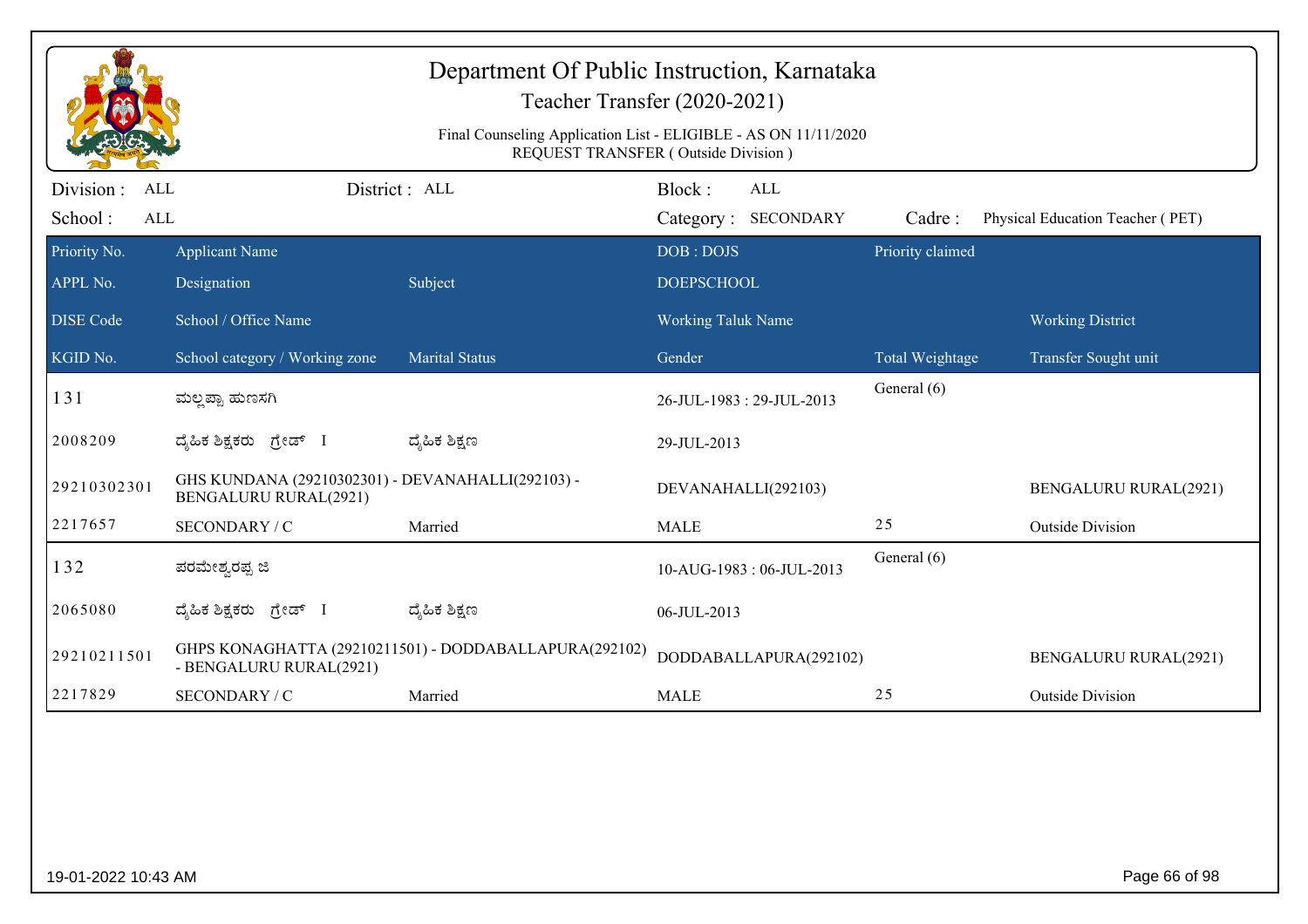|                       |                                                                               |                       | Department Of Public Instruction, Karnataka<br>Teacher Transfer (2020-2021)<br>Final Counseling Application List - ELIGIBLE - AS ON 11/11/2020 |                  |                                  |
|-----------------------|-------------------------------------------------------------------------------|-----------------------|------------------------------------------------------------------------------------------------------------------------------------------------|------------------|----------------------------------|
|                       |                                                                               |                       | REQUEST TRANSFER (Outside Division)                                                                                                            |                  |                                  |
| Division :<br>ALL     |                                                                               | District : ALL        | Block:<br>ALL                                                                                                                                  |                  |                                  |
| School:<br><b>ALL</b> |                                                                               |                       | Category: SECONDARY                                                                                                                            | Cadre:           | Physical Education Teacher (PET) |
| Priority No.          | <b>Applicant Name</b>                                                         |                       | DOB: DOJS                                                                                                                                      | Priority claimed |                                  |
| APPL No.              | Designation                                                                   | Subject               | <b>DOEPSCHOOL</b>                                                                                                                              |                  |                                  |
| <b>DISE Code</b>      | School / Office Name                                                          |                       | Working Taluk Name                                                                                                                             |                  | <b>Working District</b>          |
| KGID No.              | School category / Working zone                                                | <b>Marital Status</b> | Gender                                                                                                                                         | Total Weightage  | Transfer Sought unit             |
| 133                   | ಸುರೇಶಹಳ್ಳಪ್ಪಗೋಳ                                                               |                       | 10-JAN-1984: 03-SEP-2013                                                                                                                       | General (6)      |                                  |
| 2001667               | ದ್ಯಹಿಕ ಶಿಕ್ಷಕರು ಗ್ರೇಡ್ I                                                      | ದ್ಶೆಹಿಕ ಶಿಕ್ಷಣ        | 03-SEP-2013                                                                                                                                    |                  |                                  |
| 29200400203           | GHS SABMANGALA (29200400203) - ANEKAL(292004) -<br>BENGALURU U SOUTH(2920)    |                       | ANEKAL(292004)                                                                                                                                 |                  | BENGALURU U SOUTH(2920)          |
| 2690720               | SECONDARY / C                                                                 | Married               | <b>MALE</b>                                                                                                                                    | 25               | <b>Outside Division</b>          |
| 134                   | ಅಕ್ಕಮಹಾದೇವಿ ಪಾರ್ಥನಹಳ್ಳಿ                                                       |                       | 02-APR-1984: 01-JUN-2013                                                                                                                       | General (6)      |                                  |
| 2041796               | ದ್ಯಹಿಕ ಶಿಕ್ಷಕರು ಗ್ರೇಡ್ I                                                      | ದ್ಮಹಿಕ ಶಿಕ್ಷಣ         | 01-JUN-2013                                                                                                                                    |                  |                                  |
| 29190727801           | GHPS RAJAKALLAHALLI (RMSA UPG) (29190727801) -<br>KOLAR(291907) - KOLAR(2919) |                       | KOLAR(291907)                                                                                                                                  |                  | KOLAR(2919)                      |
| 2663756               | SECONDARY / C                                                                 | Married               | <b>FEMALE</b>                                                                                                                                  | 25               | <b>Outside Division</b>          |
|                       |                                                                               |                       |                                                                                                                                                |                  |                                  |
| 19-01-2022 10:43 AM   |                                                                               |                       |                                                                                                                                                |                  | Page 67 of 98                    |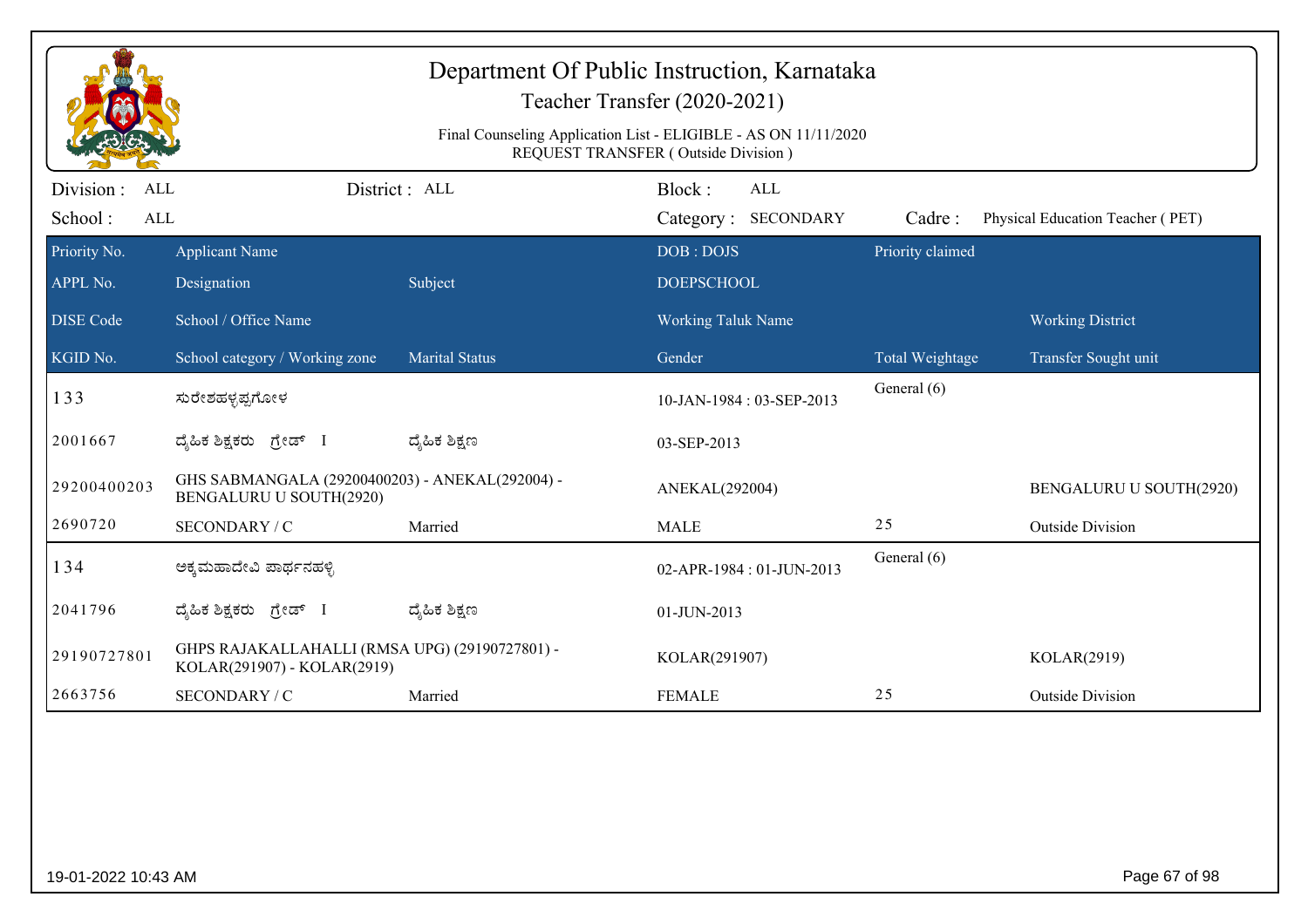|                         |                                                                                 |                | Teacher Transfer (2020-2021)                                                                           |                  |                                  |
|-------------------------|---------------------------------------------------------------------------------|----------------|--------------------------------------------------------------------------------------------------------|------------------|----------------------------------|
|                         |                                                                                 |                | Final Counseling Application List - ELIGIBLE - AS ON 11/11/2020<br>REQUEST TRANSFER (Outside Division) |                  |                                  |
| Division:<br><b>ALL</b> |                                                                                 | District: ALL  | Block:<br>ALL                                                                                          |                  |                                  |
| School:<br><b>ALL</b>   |                                                                                 |                | Category: SECONDARY                                                                                    | Cadre:           | Physical Education Teacher (PET) |
| Priority No.            | <b>Applicant Name</b>                                                           |                | DOB: DOJS                                                                                              | Priority claimed |                                  |
| APPL No.                | Designation                                                                     | Subject        | <b>DOEPSCHOOL</b>                                                                                      |                  |                                  |
| <b>DISE Code</b>        | School / Office Name                                                            |                | <b>Working Taluk Name</b>                                                                              |                  | <b>Working District</b>          |
| KGID No.                | School category / Working zone                                                  | Marital Status | Gender                                                                                                 | Total Weightage  | Transfer Sought unit             |
| 135                     | ಮೊಹಮದ್ ಸಲ್ಮಾನ್                                                                  |                | 05-APR-1984: 08-JUL-2013                                                                               | General (6)      |                                  |
| 2008473                 | ದ್ಯಹಿಕ ಶಿಕ್ಷಕರು ಗ್ರೇಡ್ I                                                        | ದ್ಯಹಿಕ ಶಿಕ್ಷಣ  | 08-JUL-2013                                                                                            |                  |                                  |
| 29320601304             | G JC YAREHALLI (29320601304) - RAMANAGARA(293206) -<br>RAMANAGARA(2932)         |                | RAMANAGARA(293206)                                                                                     |                  | RAMANAGARA(2932)                 |
| 2710535                 | SECONDARY / C                                                                   | Married        | <b>MALE</b>                                                                                            | 25               | <b>Outside Division</b>          |
| 136                     | ಸಂಗಪ್ಪ ಹಾದಿಮನಿ                                                                  |                | 01-JUN-1984: 23-AUG-2013                                                                               | General (6)      |                                  |
| 2028427                 | ದ್ಯಹಿಕ ಶಿಕ್ಷಕರು ಗ್ರೇಡ್ I                                                        | ದ್ಯಹಿಕ ಶಿಕ್ಷಣ  | 23-AUG-2013                                                                                            |                  |                                  |
| 29320701403             | G HS HONNAYAKANAHALLI (29320701403) -<br>CHANNAPATNA(293207) - RAMANAGARA(2932) |                | CHANNAPATNA(293207)                                                                                    |                  | RAMANAGARA(2932)                 |
| 2710664                 | SECONDARY / C                                                                   | Married        | <b>MALE</b>                                                                                            | 25               | <b>Outside Division</b>          |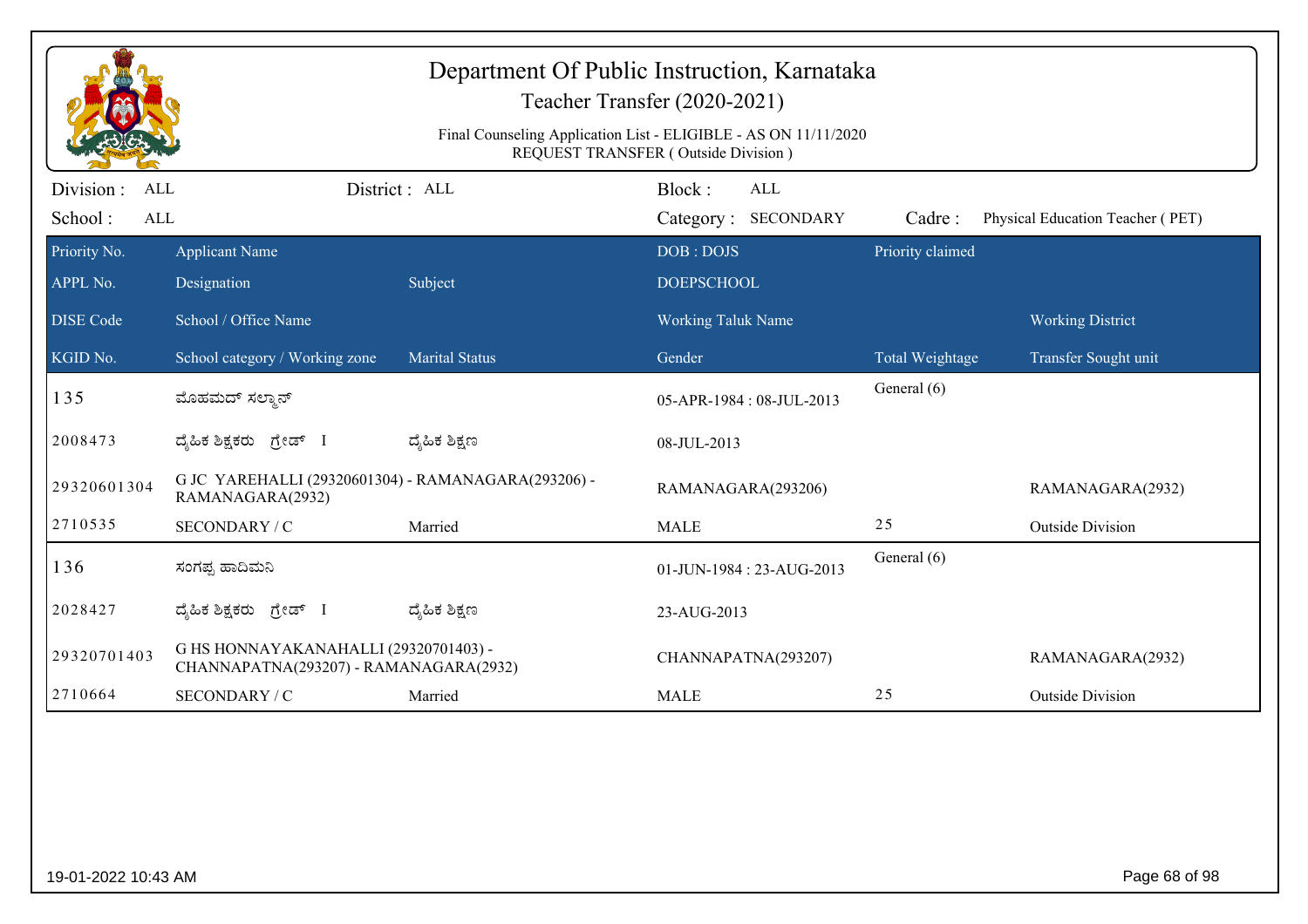| Department Of Public Instruction, Karnataka<br>Teacher Transfer (2020-2021)<br>Final Counseling Application List - ELIGIBLE - AS ON 11/11/2020<br>REQUEST TRANSFER (Outside Division) |                                                                              |                                                         |                                             |                  |                                  |  |  |  |
|---------------------------------------------------------------------------------------------------------------------------------------------------------------------------------------|------------------------------------------------------------------------------|---------------------------------------------------------|---------------------------------------------|------------------|----------------------------------|--|--|--|
| Division:<br>ALL<br>School:<br><b>ALL</b>                                                                                                                                             |                                                                              | District : ALL                                          | Block:<br><b>ALL</b><br>Category: SECONDARY | Cadre:           | Physical Education Teacher (PET) |  |  |  |
| Priority No.<br>APPL No.                                                                                                                                                              | <b>Applicant Name</b><br>Designation                                         | Subject                                                 | DOB: DOJS<br><b>DOEPSCHOOL</b>              | Priority claimed |                                  |  |  |  |
| <b>DISE</b> Code                                                                                                                                                                      | School / Office Name                                                         |                                                         | <b>Working Taluk Name</b>                   |                  | <b>Working District</b>          |  |  |  |
| KGID No.                                                                                                                                                                              | School category / Working zone                                               | <b>Marital Status</b>                                   | Gender                                      | Total Weightage  | Transfer Sought unit             |  |  |  |
| 137                                                                                                                                                                                   | ಬಸನಗೌಡ್ ಪಾಟೀಲ್                                                               |                                                         | 23-JUN-1984: 24-JUL-2013                    | General (6)      |                                  |  |  |  |
| 2031863                                                                                                                                                                               | ದ್ಯಹಿಕ ಶಿಕ್ಷಕರು ಗ್ರೇಡ್ I                                                     | ದ್ಮೆಹಿಕ ಶಿಕ್ಷಣ                                          | 24-JUL-2013                                 |                  |                                  |  |  |  |
| 29260310201                                                                                                                                                                           | GHPS KATTE HUNASURU(RMSA) (29260310201) -<br>H.D.KOTE(292603) - MYSURU(2926) |                                                         | H.D.KOTE(292603)                            |                  | MYSURU(2926)                     |  |  |  |
| 2645763                                                                                                                                                                               | SECONDARY / C                                                                | Married                                                 | <b>MALE</b>                                 | 25               | <b>Outside Division</b>          |  |  |  |
| 138                                                                                                                                                                                   | ಶಿವನಗೌಡ ಟಿ                                                                   |                                                         | 06-SEP-1984: 01-JUN-2013                    | General (6)      |                                  |  |  |  |
| 2046824                                                                                                                                                                               | ದ್ಯಹಿಕ ಶಿಕ್ಷಕರು ಗ್ರೇಡ್ I                                                     | ದ್ಯೆಹಿಕ ಶಿಕ್ಷಣ                                          | 01-JUN-2013                                 |                  |                                  |  |  |  |
| 29180910701                                                                                                                                                                           | TUMAKURU(2918)                                                               | GHPS KATENAHALLI(RMSA) (29180910701) - TUMKUR(291809) - | TUMKUR(291809)                              |                  | TUMAKURU(2918)                   |  |  |  |
| 2704703                                                                                                                                                                               | SECONDARY / C                                                                | Married                                                 | <b>MALE</b>                                 | 25               | <b>Outside Division</b>          |  |  |  |
|                                                                                                                                                                                       |                                                                              |                                                         |                                             |                  |                                  |  |  |  |
| 19-01-2022 10:43 AM                                                                                                                                                                   |                                                                              |                                                         |                                             |                  | Page 69 of 98                    |  |  |  |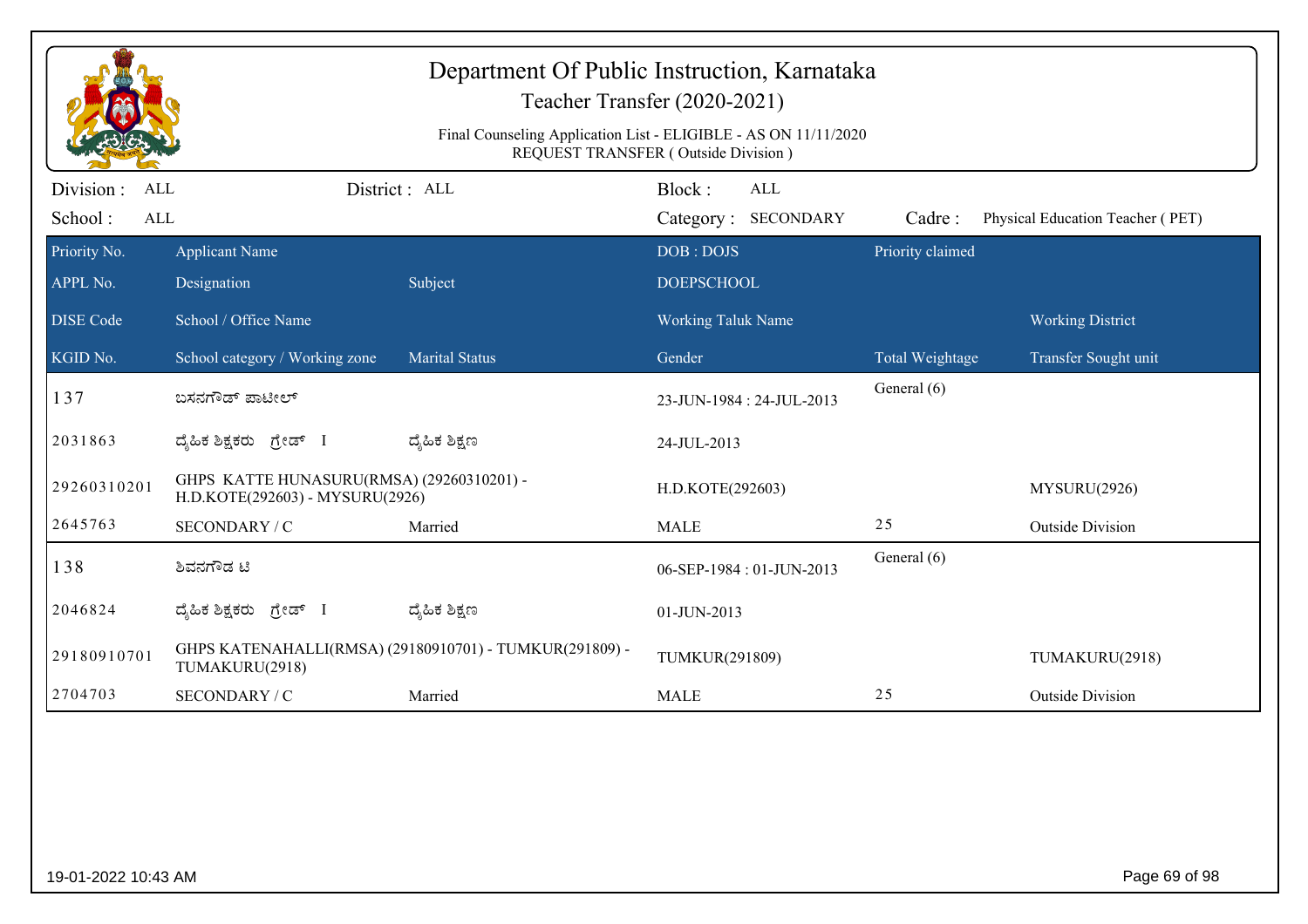|                                                  |                                                                                     |                       | Department Of Public Instruction, Karnataka<br>Teacher Transfer (2020-2021)<br>Final Counseling Application List - ELIGIBLE - AS ON 11/11/2020<br>REQUEST TRANSFER (Outside Division) |                  |                                  |
|--------------------------------------------------|-------------------------------------------------------------------------------------|-----------------------|---------------------------------------------------------------------------------------------------------------------------------------------------------------------------------------|------------------|----------------------------------|
| Division:<br><b>ALL</b><br>School:<br><b>ALL</b> |                                                                                     | District: ALL         | Block:<br>ALL<br>Category: SECONDARY                                                                                                                                                  | Cadre:           | Physical Education Teacher (PET) |
| Priority No.<br>APPL No.                         | <b>Applicant Name</b><br>Designation                                                | Subject               | DOB: DOJS<br><b>DOEPSCHOOL</b>                                                                                                                                                        | Priority claimed |                                  |
| <b>DISE Code</b>                                 | School / Office Name                                                                |                       | Working Taluk Name                                                                                                                                                                    |                  | <b>Working District</b>          |
| KGID No.                                         | School category / Working zone                                                      | <b>Marital Status</b> | Gender                                                                                                                                                                                | Total Weightage  | Transfer Sought unit             |
| 139                                              | ಜ್ಯೋತಿ ಎಚ್ ಬಣಕಾರ                                                                    |                       | 01-JUL-1985: 05-AUG-2013                                                                                                                                                              | General (6)      |                                  |
| 2015902                                          | ದ್ಯಹಿಕ ಶಿಕ್ಷಕರು ಗ್ರೇಡ್ I                                                            | ದ್ಶೆಹಿಕ ಶಿಕ್ಷಣ        | 05-AUG-2013                                                                                                                                                                           |                  |                                  |
| 29090504204                                      | VRP GHS NALAVADI (29090504204) - NAVALGUND(290905) -<br>DHARWAD(2909)               |                       | NAVALGUND(290905)                                                                                                                                                                     |                  | DHARWAD(2909)                    |
| 2593798                                          | SECONDARY / C                                                                       | Married               | <b>FEMALE</b>                                                                                                                                                                         | 25               | <b>Outside Division</b>          |
| 140                                              | ಸಿದ್ರಾಮ ಬೋಸಲೆ                                                                       |                       | 10-DEC-1985: 03-AUG-2013                                                                                                                                                              | General (6)      |                                  |
| 2026011                                          | ದ್ಯಹಿಕ ಶಿಕ್ಷಕರು <i>ಗ್ರೇಡ್</i> I                                                     | ದ್ಯೆಹಿಕ ಶಿಕ್ಷಣ        | 03-AUG-2013                                                                                                                                                                           |                  |                                  |
| 29210300801                                      | GHS KARAHALLI (29210300801) - DEVANAHALLI(292103) -<br><b>BENGALURU RURAL(2921)</b> |                       | DEVANAHALLI(292103)                                                                                                                                                                   |                  | <b>BENGALURU RURAL(2921)</b>     |
| 2217596                                          | SECONDARY / C                                                                       | Married               | <b>MALE</b>                                                                                                                                                                           | 25               | <b>Outside Division</b>          |
|                                                  |                                                                                     |                       |                                                                                                                                                                                       |                  |                                  |
| 19-01-2022 10:43 AM                              |                                                                                     |                       |                                                                                                                                                                                       |                  | Page 70 of 98                    |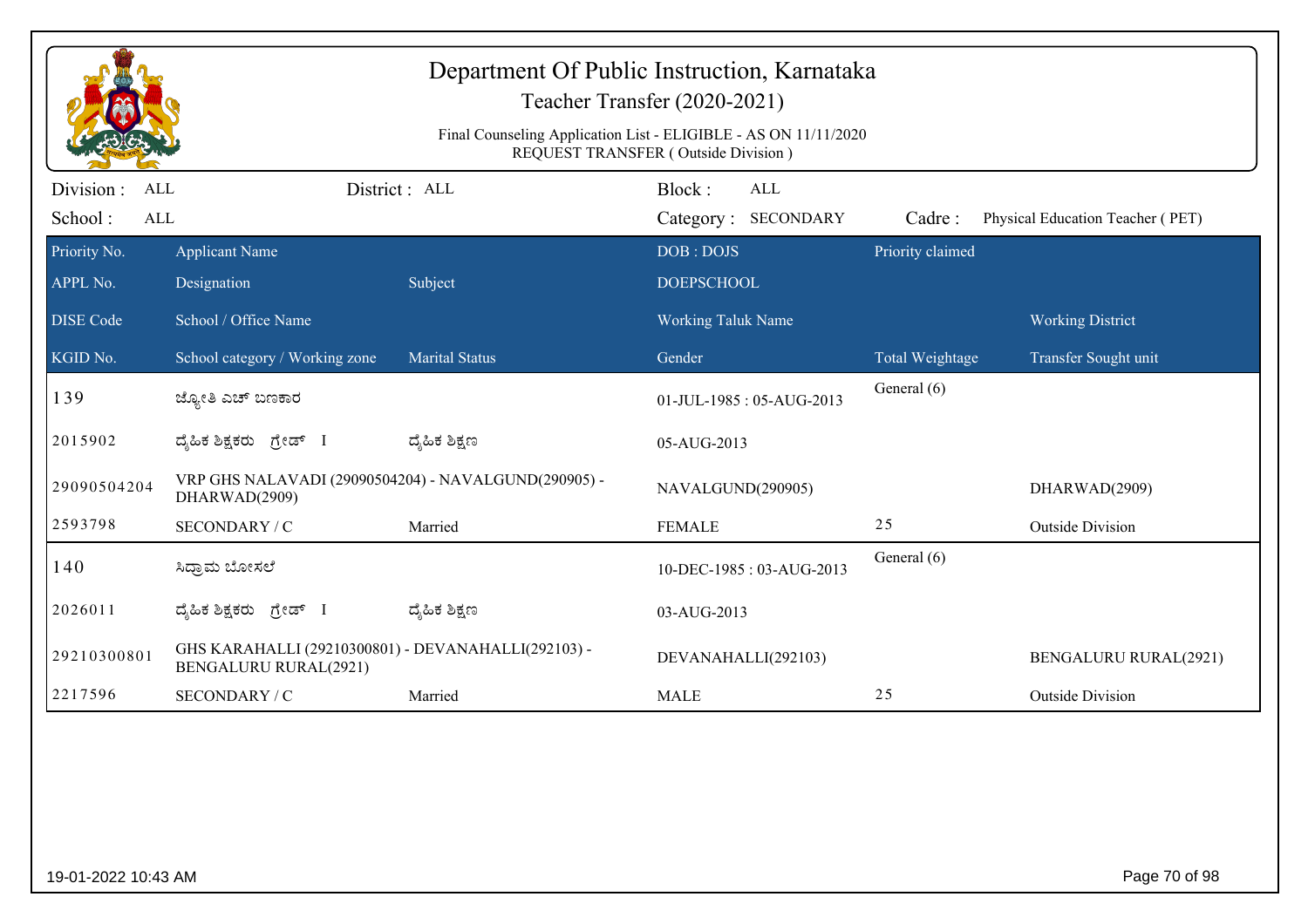| Department Of Public Instruction, Karnataka<br>Teacher Transfer (2020-2021)<br>Final Counseling Application List - ELIGIBLE - AS ON 11/11/2020 |                                                                                   |                                                          |                           |                          |                  |                                  |  |  |
|------------------------------------------------------------------------------------------------------------------------------------------------|-----------------------------------------------------------------------------------|----------------------------------------------------------|---------------------------|--------------------------|------------------|----------------------------------|--|--|
| REQUEST TRANSFER (Outside Division)                                                                                                            |                                                                                   |                                                          |                           |                          |                  |                                  |  |  |
| Division :<br><b>ALL</b>                                                                                                                       | District : ALL                                                                    |                                                          | Block:                    | ALL                      |                  |                                  |  |  |
| School:<br>ALL                                                                                                                                 |                                                                                   |                                                          |                           | Category: SECONDARY      | Cadre:           | Physical Education Teacher (PET) |  |  |
| Priority No.                                                                                                                                   | <b>Applicant Name</b>                                                             |                                                          | DOB: DOJS                 |                          | Priority claimed |                                  |  |  |
| APPL No.                                                                                                                                       | Designation                                                                       | Subject                                                  | <b>DOEPSCHOOL</b>         |                          |                  |                                  |  |  |
| <b>DISE Code</b>                                                                                                                               | School / Office Name                                                              |                                                          | <b>Working Taluk Name</b> |                          |                  | <b>Working District</b>          |  |  |
| KGID No.                                                                                                                                       | School category / Working zone                                                    | <b>Marital Status</b>                                    | Gender                    |                          | Total Weightage  | Transfer Sought unit             |  |  |
| 141                                                                                                                                            | ಸೋಮಶೇಖರ ಬಿರಾದಾರ                                                                   |                                                          |                           | 30-MAY-1986: 05-JUL-2013 | General (6)      |                                  |  |  |
| 2004413                                                                                                                                        | ದೈಹಿಕ ಶಿಕ್ಷಕರು ಗ್ರೇಡ್ I                                                           | ದ್ಯೆಹಿಕ ಶಿಕ್ಷಣ                                           | 05-JUL-2013               |                          |                  |                                  |  |  |
| 29140305109                                                                                                                                    | KARNATAKA PUBLIC SCHOOLS GOVT PUC-MAYAKONDA                                       | (29140305109) - DAVANAGERE(S)(291403) - DAVANAGERE(2914) |                           | DAVANAGERE(S)(291403)    |                  | DAVANAGERE(2914)                 |  |  |
| 2557324                                                                                                                                        | SECONDARY / C                                                                     | Married                                                  | <b>MALE</b>               |                          | 25               | <b>Outside Division</b>          |  |  |
| 142                                                                                                                                            | ಶಿವಾನಂದ                                                                           |                                                          | 03-JUN-1986: 27-JUL-2013  |                          | General (6)      |                                  |  |  |
| 2013254                                                                                                                                        | ದೈಹಿಕ ಶಿಕ್ಷಕರು ಗ್ರೇಡ್ I                                                           | ದ್ಮಹಿಕ ಶಿಕ್ಷಣ                                            | 27-JUL-2013               |                          |                  |                                  |  |  |
| 29191212501                                                                                                                                    | GHPS IMMARAKUNTE (RMSA UPG) (29191212501) -<br>SRINIVASAPUR(291912) - KOLAR(2919) |                                                          | SRINIVASAPUR(291912)      |                          |                  | KOLAR(2919)                      |  |  |
| 2663525                                                                                                                                        | SECONDARY / C                                                                     | Married                                                  | <b>MALE</b>               |                          | 25               | <b>Outside Division</b>          |  |  |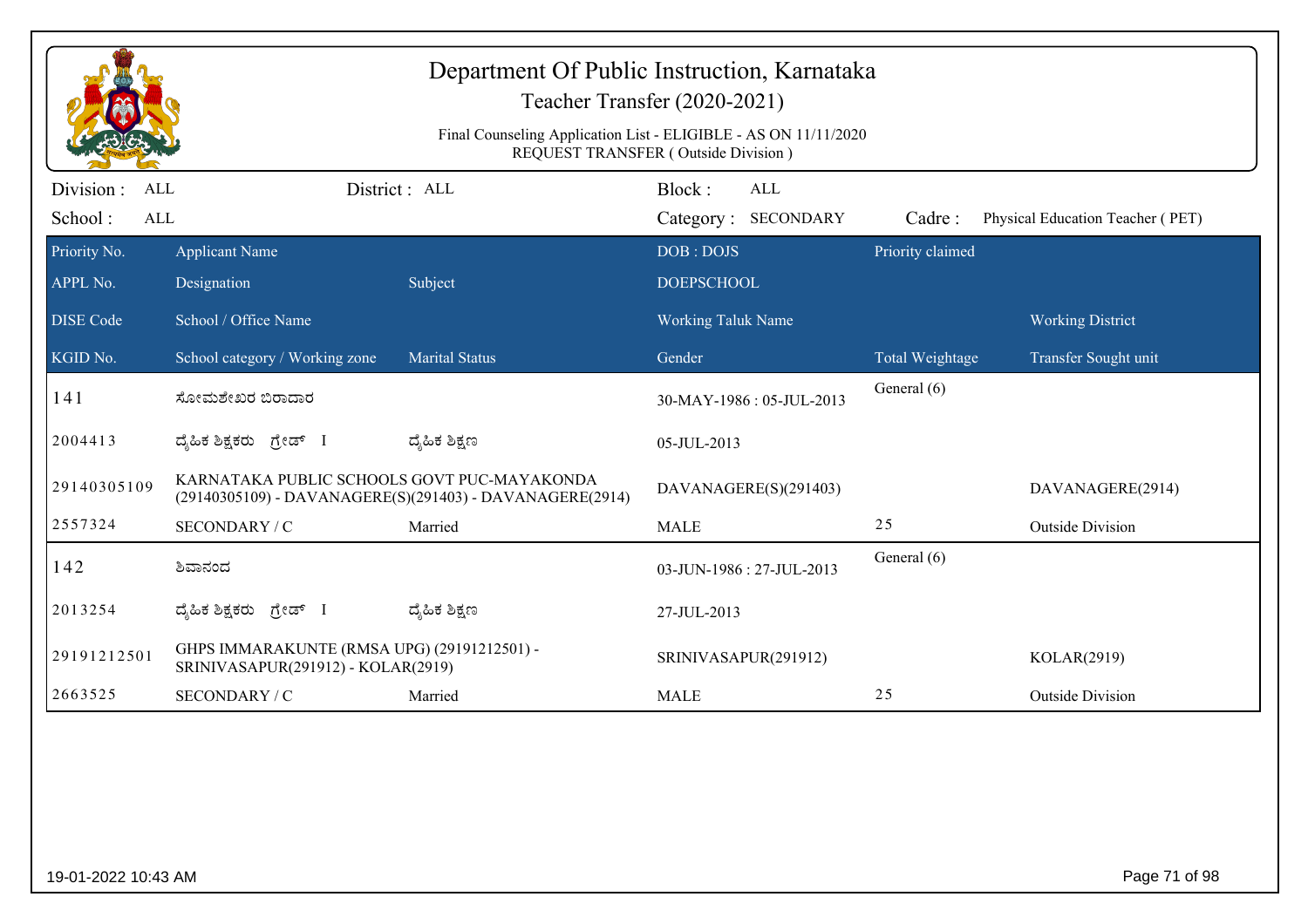|                                            | Department Of Public Instruction, Karnataka<br>Teacher Transfer (2020-2021)<br>Final Counseling Application List - ELIGIBLE - AS ON 11/11/2020<br>REQUEST TRANSFER (Outside Division) |                                                       |                                      |                  |                                  |  |  |  |
|--------------------------------------------|---------------------------------------------------------------------------------------------------------------------------------------------------------------------------------------|-------------------------------------------------------|--------------------------------------|------------------|----------------------------------|--|--|--|
| Division :<br>ALL<br>School:<br><b>ALL</b> |                                                                                                                                                                                       | District: ALL                                         | Block:<br>ALL<br>Category: SECONDARY | Cadre:           | Physical Education Teacher (PET) |  |  |  |
| Priority No.<br>APPL No.                   | <b>Applicant Name</b><br>Designation                                                                                                                                                  | Subject                                               | DOB: DOJS<br><b>DOEPSCHOOL</b>       | Priority claimed |                                  |  |  |  |
| <b>DISE Code</b>                           | School / Office Name                                                                                                                                                                  |                                                       | Working Taluk Name                   |                  | <b>Working District</b>          |  |  |  |
| KGID No.                                   | School category / Working zone                                                                                                                                                        | <b>Marital Status</b>                                 | Gender                               | Total Weightage  | Transfer Sought unit             |  |  |  |
| 143                                        | ವಿಠ್ಠಲ ಎಂಟೆತ್ತ                                                                                                                                                                        |                                                       | 05-JUL-1986: 15-JUL-2013             | General (6)      |                                  |  |  |  |
| 2011046                                    | ದ್ಯಹಿಕ ಶಿಕ್ಷಕರು ಗ್ರೇಡ್ I                                                                                                                                                              | ದ್ಯೆಹಿಕ ಶಿಕ್ಷಣ                                        | 15-JUL-2013                          |                  |                                  |  |  |  |
| 29190222504                                | KOLAR(2919)                                                                                                                                                                           | GHS KYASAMBALLI (29190222504) - BANGARAPETE(291902) - | BANGARAPETE(291902)                  |                  | KOLAR(2919)                      |  |  |  |
| 2664239                                    | SECONDARY / C                                                                                                                                                                         | Married                                               | <b>MALE</b>                          | 25               | <b>Outside Division</b>          |  |  |  |
| 144                                        | ಅಲ್ಲಾ ಸಾಬ ಮುಲ್ಲಾ                                                                                                                                                                      |                                                       | 15-JUL-1986: 17-JUL-2013             | General (6)      |                                  |  |  |  |
| 2021462                                    | ದ್ಯಹಿಕ ಶಿಕ್ಷಕರು <i>ಗ್ರೇಡ್</i> I                                                                                                                                                       | ದ್ಮಹಿಕ ಶಿಕ್ಷಣ                                         | 17-JUL-2013                          |                  |                                  |  |  |  |
| 29190218501                                | GHPS KANAMANAHALLI RMSA UPG (29190218501) -<br>BANGARAPETE(291902) - KOLAR(2919)                                                                                                      |                                                       | BANGARAPETE(291902)                  |                  | KOLAR(2919)                      |  |  |  |
| 2663627                                    | SECONDARY / C                                                                                                                                                                         | Married                                               | <b>MALE</b>                          | 25               | <b>Outside Division</b>          |  |  |  |
|                                            |                                                                                                                                                                                       |                                                       |                                      |                  |                                  |  |  |  |
| 19-01-2022 10:43 AM                        |                                                                                                                                                                                       |                                                       |                                      |                  | Page 72 of 98                    |  |  |  |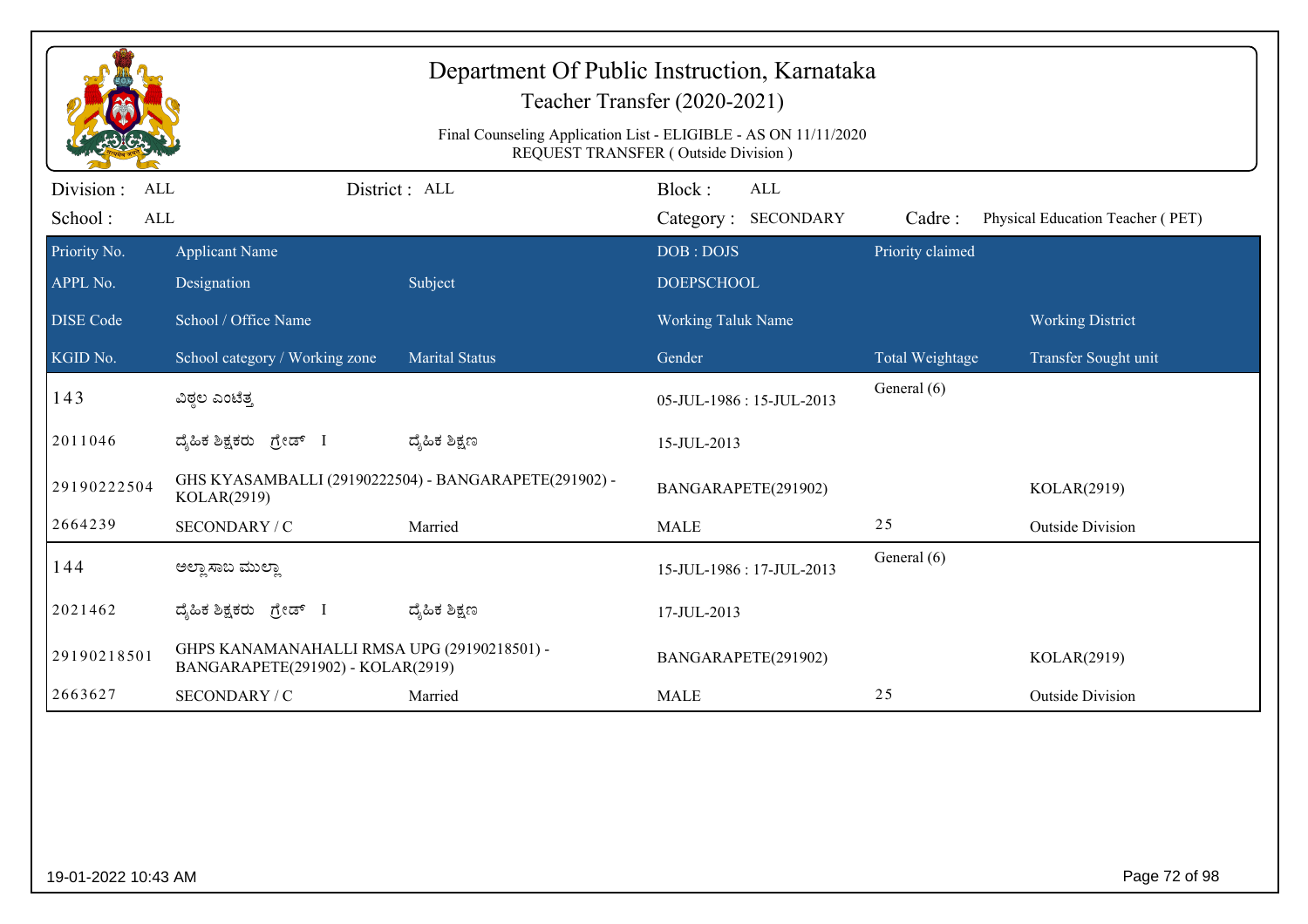| Department Of Public Instruction, Karnataka<br>Teacher Transfer (2020-2021)<br>Final Counseling Application List - ELIGIBLE - AS ON 11/11/2020 |                                                                                        |                       |                                     |                  |                                  |  |  |
|------------------------------------------------------------------------------------------------------------------------------------------------|----------------------------------------------------------------------------------------|-----------------------|-------------------------------------|------------------|----------------------------------|--|--|
|                                                                                                                                                |                                                                                        |                       | REQUEST TRANSFER (Outside Division) |                  |                                  |  |  |
| Division :<br><b>ALL</b>                                                                                                                       |                                                                                        | District : ALL        | Block:<br>ALL                       |                  |                                  |  |  |
| School:<br>$\mbox{ALL}$                                                                                                                        |                                                                                        |                       | Category: SECONDARY                 | Cadre:           | Physical Education Teacher (PET) |  |  |
| Priority No.                                                                                                                                   | <b>Applicant Name</b>                                                                  |                       | DOB: DOJS                           | Priority claimed |                                  |  |  |
| APPL No.                                                                                                                                       | Designation                                                                            | Subject               | <b>DOEPSCHOOL</b>                   |                  |                                  |  |  |
| <b>DISE</b> Code                                                                                                                               | School / Office Name                                                                   |                       | <b>Working Taluk Name</b>           |                  | <b>Working District</b>          |  |  |
| KGID No.                                                                                                                                       | School category / Working zone                                                         | <b>Marital Status</b> | Gender                              | Total Weightage  | Transfer Sought unit             |  |  |
| 145                                                                                                                                            | <b>SHIVASHANKAR</b>                                                                    |                       | 04-JUN-1987: 01-AUG-2013            | General (6)      |                                  |  |  |
| 2009707                                                                                                                                        | ದ್ಯಹಿಕ ಶಿಕ್ಷಕರು ಗ್ರೇಡ್ I                                                               | ದ್ಮೆಹಿಕ ಶಿಕ್ಷಣ        | 01-AUG-2013                         |                  |                                  |  |  |
| 29290300201                                                                                                                                    | GHPS AND GHS ADDAGAL (29290300201) -<br>CHIKKABALLAPUR(292903) - CHIKKABALLAPURA(2929) |                       | CHIKKABALLAPUR(292903)              |                  | CHIKKABALLAPURA(2929)            |  |  |
| 2368591                                                                                                                                        | SECONDARY / C                                                                          | Married               | <b>MALE</b>                         | 25               | <b>Outside Division</b>          |  |  |
| 146                                                                                                                                            | ಪಾಂಡಪ್ಪ ಸಿಂಗರಡ್ಡಿ                                                                      |                       | 28-JAN-1988: 05-JUN-2013            | General (6)      |                                  |  |  |
| 2027602                                                                                                                                        | ದ್ಯಹಿಕ ಶಿಕ್ಷಕರು <i>ಗ್ರೇ</i> ಡ್ I                                                       | ದ್ಯೆಹಿಕ ಶಿಕ್ಷಣ        | 05-JUN-2013                         |                  |                                  |  |  |
| 29320520304                                                                                                                                    | G HS MADABALU (29320520304) - MAGADI(293205) -<br>RAMANAGARA(2932)                     |                       | MAGADI(293205)                      |                  | RAMANAGARA(2932)                 |  |  |
| 2710392                                                                                                                                        | SECONDARY / C                                                                          | Married               | <b>MALE</b>                         | 25               | <b>Outside Division</b>          |  |  |
|                                                                                                                                                |                                                                                        |                       |                                     |                  |                                  |  |  |
| 19-01-2022 10:43 AM                                                                                                                            |                                                                                        |                       |                                     |                  | Page 73 of 98                    |  |  |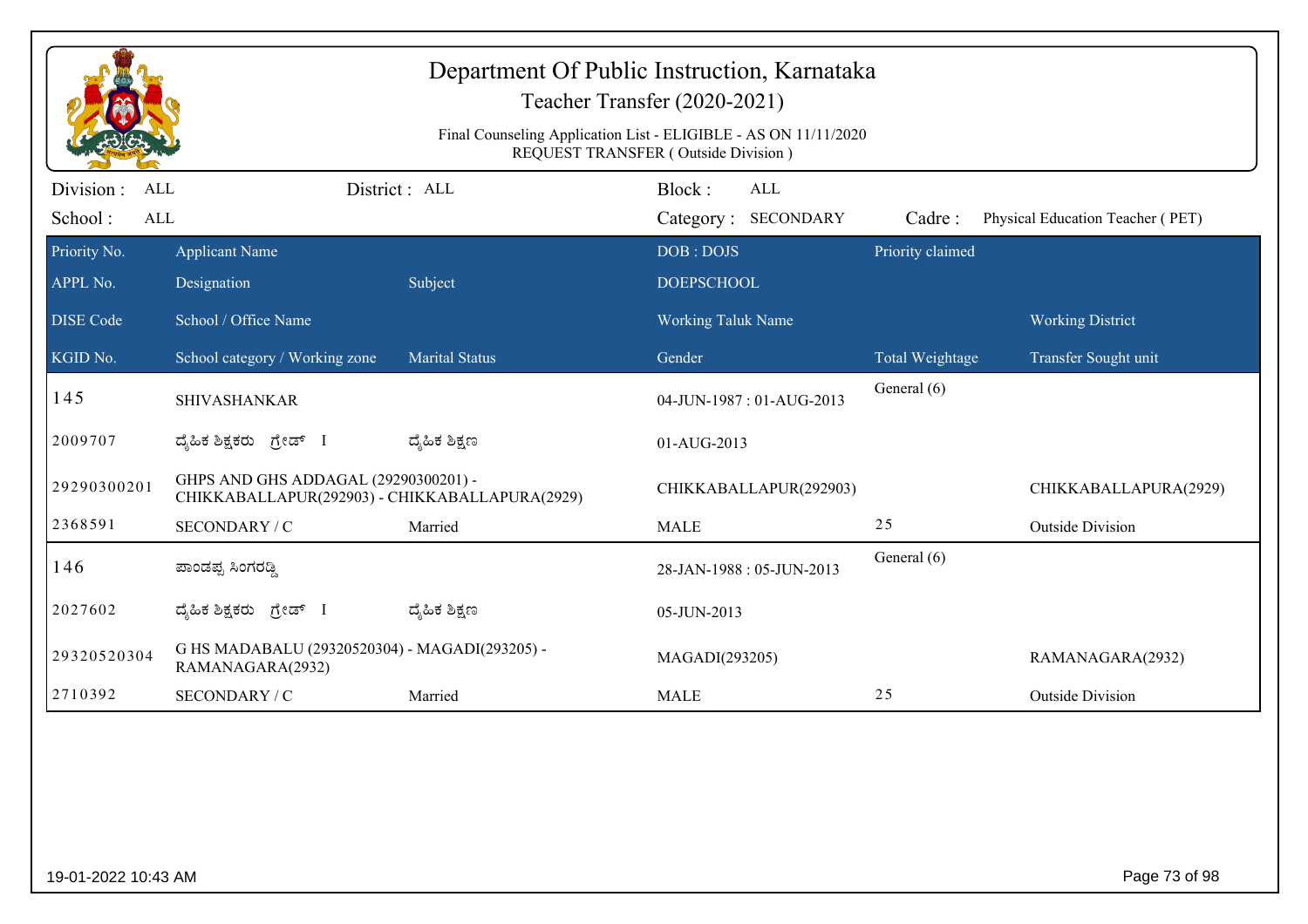| Department Of Public Instruction, Karnataka<br>Teacher Transfer (2020-2021)<br>Final Counseling Application List - ELIGIBLE - AS ON 11/11/2020<br>REQUEST TRANSFER (Outside Division) |                                                                               |                       |                                |                  |                                  |  |  |
|---------------------------------------------------------------------------------------------------------------------------------------------------------------------------------------|-------------------------------------------------------------------------------|-----------------------|--------------------------------|------------------|----------------------------------|--|--|
| Division :<br>ALL                                                                                                                                                                     |                                                                               | District: ALL         | Block:<br><b>ALL</b>           |                  |                                  |  |  |
| School:<br>$\mbox{ALL}$                                                                                                                                                               |                                                                               |                       | Category: SECONDARY            | Cadre:           | Physical Education Teacher (PET) |  |  |
| Priority No.<br>APPL No.                                                                                                                                                              | <b>Applicant Name</b><br>Designation                                          | Subject               | DOB: DOJS<br><b>DOEPSCHOOL</b> | Priority claimed |                                  |  |  |
| <b>DISE</b> Code                                                                                                                                                                      | School / Office Name                                                          |                       | Working Taluk Name             |                  | <b>Working District</b>          |  |  |
| KGID No.                                                                                                                                                                              | School category / Working zone                                                | <b>Marital Status</b> | Gender                         | Total Weightage  | Transfer Sought unit             |  |  |
| 147                                                                                                                                                                                   | ಸಂತೋಷ್ ಕುಮಾರ್ ಬಿ ಜಿ                                                           |                       | 16-SEP-1987: 01-JUN-2013       | General (6)      |                                  |  |  |
| 2026987                                                                                                                                                                               | ದ್ಯಹಿಕ ಶಿಕ್ಷಕರು ಗ್ರೇಡ್ I                                                      | ದ್ಶೆಹಿಕ ಶಿಕ್ಷಣ        | 03-DEC-2016                    |                  |                                  |  |  |
| 29180719302                                                                                                                                                                           | GHS COMPOSITE HULIKERE (29180719302) -<br>TURUVEKERE(291807) - TUMAKURU(2918) |                       | TURUVEKERE(291807)             |                  | TUMAKURU(2918)                   |  |  |
| 2569083                                                                                                                                                                               | SECONDARY / C                                                                 | Unmarried             | <b>MALE</b>                    | 22               | <b>Outside Division</b>          |  |  |
| 148                                                                                                                                                                                   | ಲಕ್ಷ್ಮಿ ಎಂ                                                                    |                       | 15-FEB-1988: 03-JUN-2013       | General (6)      |                                  |  |  |
| 2045779                                                                                                                                                                               | ದ್ಯಹಿಕ ಶಿಕ್ಷಕರು<br>ಗ್ರೇಡ್ I                                                   | ದ್ಶೆಹಿಕ ಶಿಕ್ಷಣ        | 08-OCT-2016                    |                  |                                  |  |  |
| 29220202602                                                                                                                                                                           | GHS BOPPASAMUDRA (29220202602) - MADDUR(292202) -<br>MANDYA(2922)             |                       | MADDUR(292202)                 |                  | MANDYA(2922)                     |  |  |
|                                                                                                                                                                                       | SECONDARY / C                                                                 | Married               | <b>FEMALE</b>                  | 22               | <b>Outside Division</b>          |  |  |
| 2447733                                                                                                                                                                               |                                                                               |                       |                                |                  |                                  |  |  |
| 19-01-2022 10:43 AM                                                                                                                                                                   |                                                                               |                       |                                |                  | Page 74 of 98                    |  |  |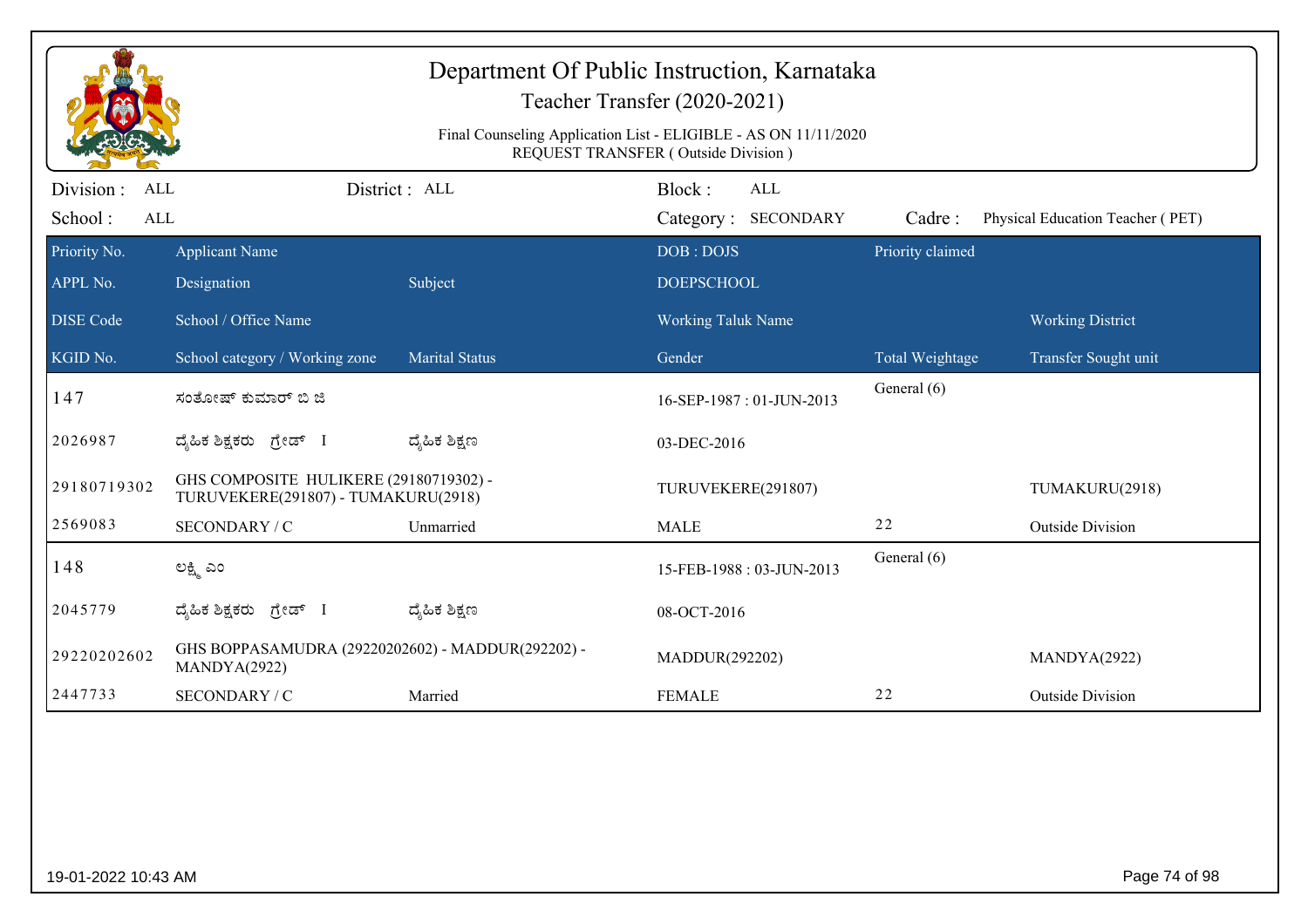|                                            | Department Of Public Instruction, Karnataka<br>Teacher Transfer (2020-2021)<br>Final Counseling Application List - ELIGIBLE - AS ON 11/11/2020 |                                                        |                                      |  |                  |                                  |  |  |  |
|--------------------------------------------|------------------------------------------------------------------------------------------------------------------------------------------------|--------------------------------------------------------|--------------------------------------|--|------------------|----------------------------------|--|--|--|
|                                            | REQUEST TRANSFER (Outside Division)                                                                                                            |                                                        |                                      |  |                  |                                  |  |  |  |
| Division :<br><b>ALL</b><br>School:<br>ALL |                                                                                                                                                | District : ALL                                         | Block:<br>ALL<br>Category: SECONDARY |  | Cadre:           | Physical Education Teacher (PET) |  |  |  |
| Priority No.                               | <b>Applicant Name</b>                                                                                                                          |                                                        | DOB: DOJS                            |  | Priority claimed |                                  |  |  |  |
| APPL No.                                   | Designation                                                                                                                                    | Subject                                                | <b>DOEPSCHOOL</b>                    |  |                  |                                  |  |  |  |
| <b>DISE</b> Code                           | School / Office Name                                                                                                                           |                                                        | <b>Working Taluk Name</b>            |  |                  | <b>Working District</b>          |  |  |  |
| KGID No.                                   | School category / Working zone                                                                                                                 | <b>Marital Status</b>                                  | Gender                               |  | Total Weightage  | Transfer Sought unit             |  |  |  |
| 149                                        | ನಾಯಿಕ್ ಪ್ರಕಾಶ್ ರತ್ನು                                                                                                                           |                                                        | 01-JUN-1986: 13-NOV-2014             |  | General (6)      |                                  |  |  |  |
| 2009251                                    | ದೈಹಿಕ ಶಿಕ್ಷಕರು ಗ್ರೇಡ್ I                                                                                                                        | ದ್ಯೆಹಿಕ ಶಿಕ್ಷಣ                                         | 13-NOV-2014                          |  |                  |                                  |  |  |  |
| 29310601709                                | GHS BARAGURU (29310601709) - SIRA(293106) - TUMAKURU<br>MADHUGIRI(2931)                                                                        |                                                        | SIRA(293106)                         |  |                  | TUMAKURU MADHUGIRI(2931)         |  |  |  |
| 2706272                                    | SECONDARY / C                                                                                                                                  | Married                                                | <b>MALE</b>                          |  | 21               | <b>Outside Division</b>          |  |  |  |
| 150                                        | RAJASHEKHAR BASANGOUDA BORAWAT                                                                                                                 |                                                        | 04-JUL-1977: 01-JUN-2013             |  | General (6)      |                                  |  |  |  |
| 2047844                                    | ದೈಹಿಕ ಶಿಕ್ಷಕರು <i>ಗ್ರೇಡ್</i> I                                                                                                                 | ದ್ಯೆಹಿಕ ಶಿಕ್ಷಣ                                         | 01-JUN-2013                          |  |                  |                                  |  |  |  |
| 29130612408                                | CHITRADURGA(2913)                                                                                                                              | ADARSHA VIDYALAYA (29130612408) - MOLAKALMUR(291306) - | MOLAKALMUR(291306)                   |  |                  | CHITRADURGA(2913)                |  |  |  |
| 2730274                                    | <b>SECONDARY / B</b>                                                                                                                           | Married                                                | <b>MALE</b>                          |  | 18               | <b>Outside Division</b>          |  |  |  |
|                                            |                                                                                                                                                |                                                        |                                      |  |                  |                                  |  |  |  |
| 19-01-2022 10:43 AM                        |                                                                                                                                                |                                                        |                                      |  |                  | Page 75 of 98                    |  |  |  |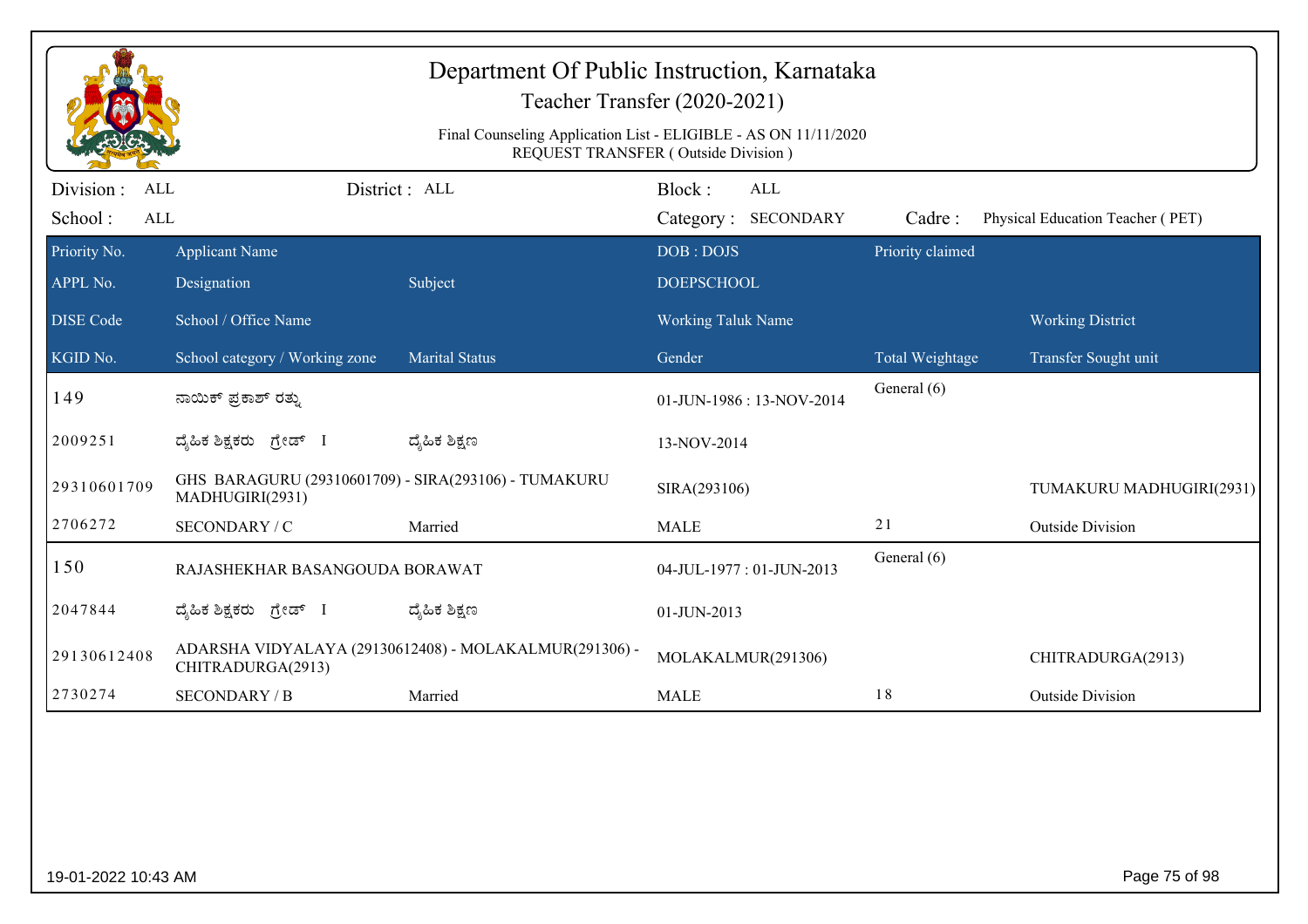| Department Of Public Instruction, Karnataka<br>Teacher Transfer (2020-2021) |                                                                                                        |                                                          |                                             |                  |                                  |  |  |  |
|-----------------------------------------------------------------------------|--------------------------------------------------------------------------------------------------------|----------------------------------------------------------|---------------------------------------------|------------------|----------------------------------|--|--|--|
|                                                                             | Final Counseling Application List - ELIGIBLE - AS ON 11/11/2020<br>REQUEST TRANSFER (Outside Division) |                                                          |                                             |                  |                                  |  |  |  |
| Division :<br>ALL<br>School:<br>$\mbox{ALL}$                                |                                                                                                        | District : ALL                                           | Block:<br><b>ALL</b><br>Category: SECONDARY | Cadre:           | Physical Education Teacher (PET) |  |  |  |
| Priority No.                                                                | <b>Applicant Name</b>                                                                                  |                                                          | DOB: DOJS                                   | Priority claimed |                                  |  |  |  |
| APPL No.                                                                    | Designation                                                                                            | Subject                                                  | <b>DOEPSCHOOL</b>                           |                  |                                  |  |  |  |
| <b>DISE</b> Code                                                            | School / Office Name                                                                                   |                                                          | <b>Working Taluk Name</b>                   |                  | <b>Working District</b>          |  |  |  |
| KGID No.                                                                    | School category / Working zone                                                                         | <b>Marital Status</b>                                    | Gender                                      | Total Weightage  | Transfer Sought unit             |  |  |  |
| 151                                                                         | ಪ್ರವೀಶ ಕುಮಾರ್                                                                                          |                                                          | 16-JAN-1987: 05-JUL-2013                    | General (6)      |                                  |  |  |  |
| 2006903                                                                     | ದೈಹಿಕ ಶಿಕ್ಷಕರು <i>ಗ್ರೇಡ್</i> I                                                                         | ದ್ಶೆಹಿಕ ಶಿಕ್ಷಣ                                           | 05-JUL-2013                                 |                  |                                  |  |  |  |
| 29200103904                                                                 | SOUTH(2920)                                                                                            | GHS DODDERI (29200103904) - SOUTH1(292001) - BENGALURU U | SOUTH1(292001)                              |                  | BENGALURU U SOUTH(2920)          |  |  |  |
| 2691616                                                                     | <b>SECONDARY / B</b>                                                                                   | Married                                                  | <b>MALE</b>                                 | 18               | <b>Outside Division</b>          |  |  |  |
| 152                                                                         | ಮಂಜುನಾಥ ಆರ್. ಎಲ್.                                                                                      |                                                          | 01-JUL-1980: 02-JUL-2013                    | General (6)      |                                  |  |  |  |
| 2060967                                                                     | ದ್ಯಹಿಕ ಶಿಕ್ಷಕರು <i>ಗ್ರೇಡ್</i> I                                                                        | ದ್ಮಹಿಕ ಶಿಕ್ಷಣ                                            | 02-JUL-2013                                 |                  |                                  |  |  |  |
| 29260334207                                                                 | GOVT. ADARSHA VIDYALAYA H.D.KOTE (29260334207) -<br>H.D.KOTE(292603) - MYSURU(2926)                    |                                                          | H.D.KOTE(292603)                            |                  | MYSURU(2926)                     |  |  |  |
| 2645533                                                                     | <b>SECONDARY / A</b>                                                                                   | Married                                                  | <b>MALE</b>                                 | 11               | <b>Outside Division</b>          |  |  |  |
|                                                                             |                                                                                                        |                                                          |                                             |                  |                                  |  |  |  |
|                                                                             |                                                                                                        |                                                          |                                             |                  |                                  |  |  |  |
|                                                                             |                                                                                                        |                                                          |                                             |                  |                                  |  |  |  |
|                                                                             |                                                                                                        |                                                          |                                             |                  |                                  |  |  |  |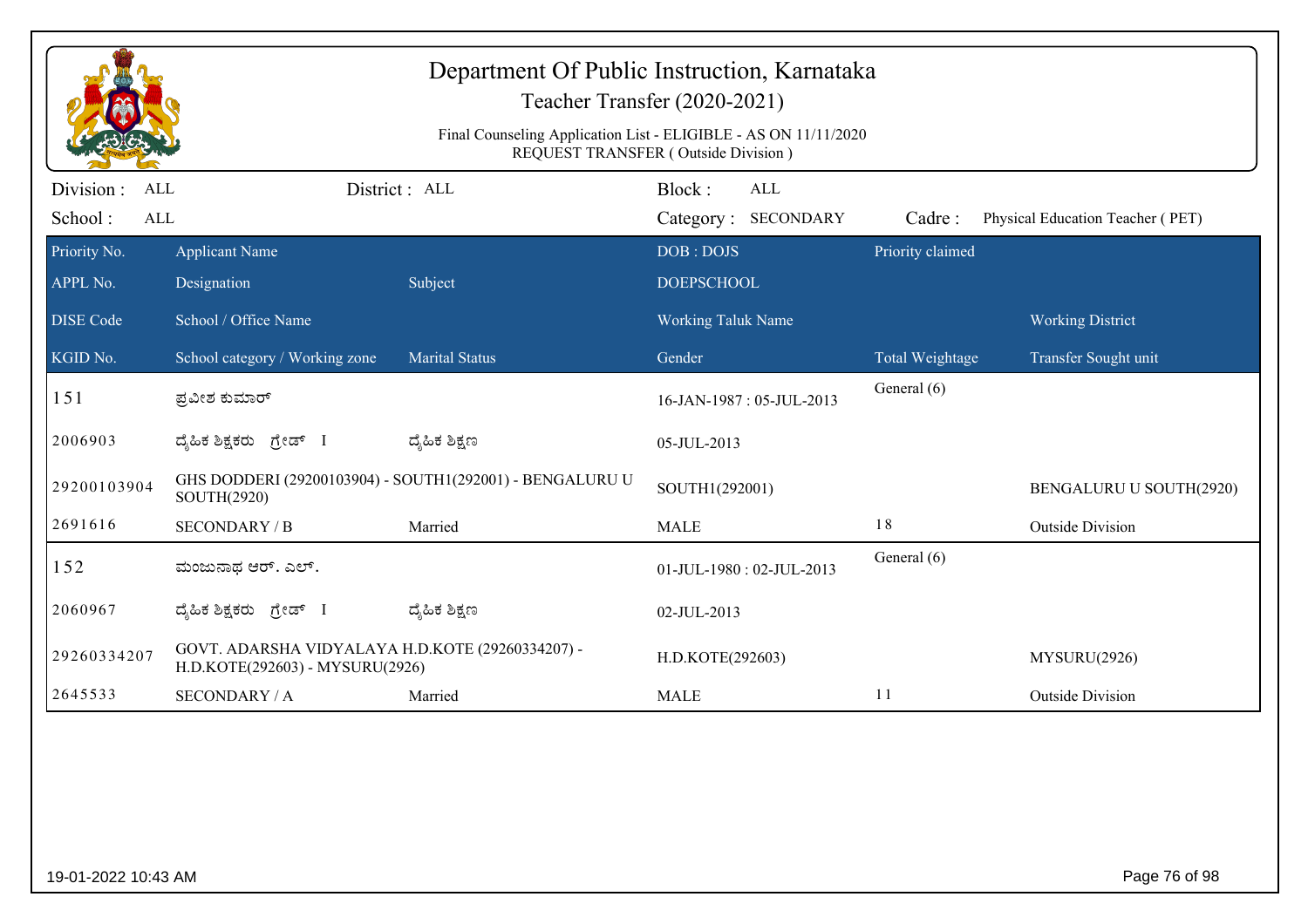|                                                   | Department Of Public Instruction, Karnataka<br>Teacher Transfer (2020-2021)<br>Final Counseling Application List - ELIGIBLE - AS ON 11/11/2020<br>REQUEST TRANSFER (Outside Division) |                                                       |                                      |                  |                                  |  |  |  |
|---------------------------------------------------|---------------------------------------------------------------------------------------------------------------------------------------------------------------------------------------|-------------------------------------------------------|--------------------------------------|------------------|----------------------------------|--|--|--|
| Division :<br><b>ALL</b><br>School:<br><b>ALL</b> |                                                                                                                                                                                       | District: ALL                                         | Block:<br>ALL<br>Category: SECONDARY | Cadre:           | Physical Education Teacher (PET) |  |  |  |
| Priority No.<br>APPL No.                          | <b>Applicant Name</b><br>Designation                                                                                                                                                  | Subject                                               | DOB: DOJS<br><b>DOEPSCHOOL</b>       | Priority claimed |                                  |  |  |  |
| <b>DISE</b> Code                                  | School / Office Name                                                                                                                                                                  |                                                       | <b>Working Taluk Name</b>            |                  | <b>Working District</b>          |  |  |  |
| KGID No.                                          | School category / Working zone                                                                                                                                                        | <b>Marital Status</b>                                 | Gender                               | Total Weightage  | Transfer Sought unit             |  |  |  |
| 153                                               | ಪ್ರಕಾಶ .ಬಿ.ಎನ್.                                                                                                                                                                       |                                                       | 20-MAR-1981: 01-JUL-2013             | General (6)      |                                  |  |  |  |
| 2057935                                           | ದೈಹಿಕ ಶಿಕ್ಷಕರು ಗ್ರೇಡ್ I                                                                                                                                                               | ದ್ಯೆಹಿಕ ಶಿಕ್ಷಣ                                        | 01-JUL-2013                          |                  |                                  |  |  |  |
| 29310513511                                       | GOVERNMENT ADARSHA VIDYALAYA (29310513511) -<br>PAVAGADA(293105) - TUMAKURU MADHUGIRI(2931)                                                                                           |                                                       | PAVAGADA(293105)                     |                  | TUMAKURU MADHUGIRI(2931)         |  |  |  |
| 2703596                                           | <b>SECONDARY / A</b>                                                                                                                                                                  | Married                                               | <b>MALE</b>                          | 11               | <b>Outside Division</b>          |  |  |  |
| 154                                               | ಮಹಾದೇವಿ                                                                                                                                                                               |                                                       | 28-JUL-1985: 01-JUN-2013             | General (6)      |                                  |  |  |  |
| 2061772                                           | ದೈಹಿಕ ಶಿಕ್ಷಕರು <i>ಗ್ರೇಡ್</i> I                                                                                                                                                        | ದ್ಯೆಹಿಕ ಶಿಕ್ಷಣ                                        | 01-JUN-2013                          |                  |                                  |  |  |  |
| 29280700124                                       | NORTH4(292807) - BENGALURU U NORTH(2928)                                                                                                                                              | GKMPS AND RMSA HIGH SCHOOL Y UPANAGAR (29280700124) - | NORTH4(292807)                       |                  | BENGALURU U NORTH(2928)          |  |  |  |
| 2691299                                           | <b>SECONDARY / A</b>                                                                                                                                                                  | Married                                               | <b>FEMALE</b>                        | 11               | <b>Outside Division</b>          |  |  |  |
|                                                   |                                                                                                                                                                                       |                                                       |                                      |                  |                                  |  |  |  |
| 19-01-2022 10:43 AM                               |                                                                                                                                                                                       |                                                       |                                      |                  | Page 77 of 98                    |  |  |  |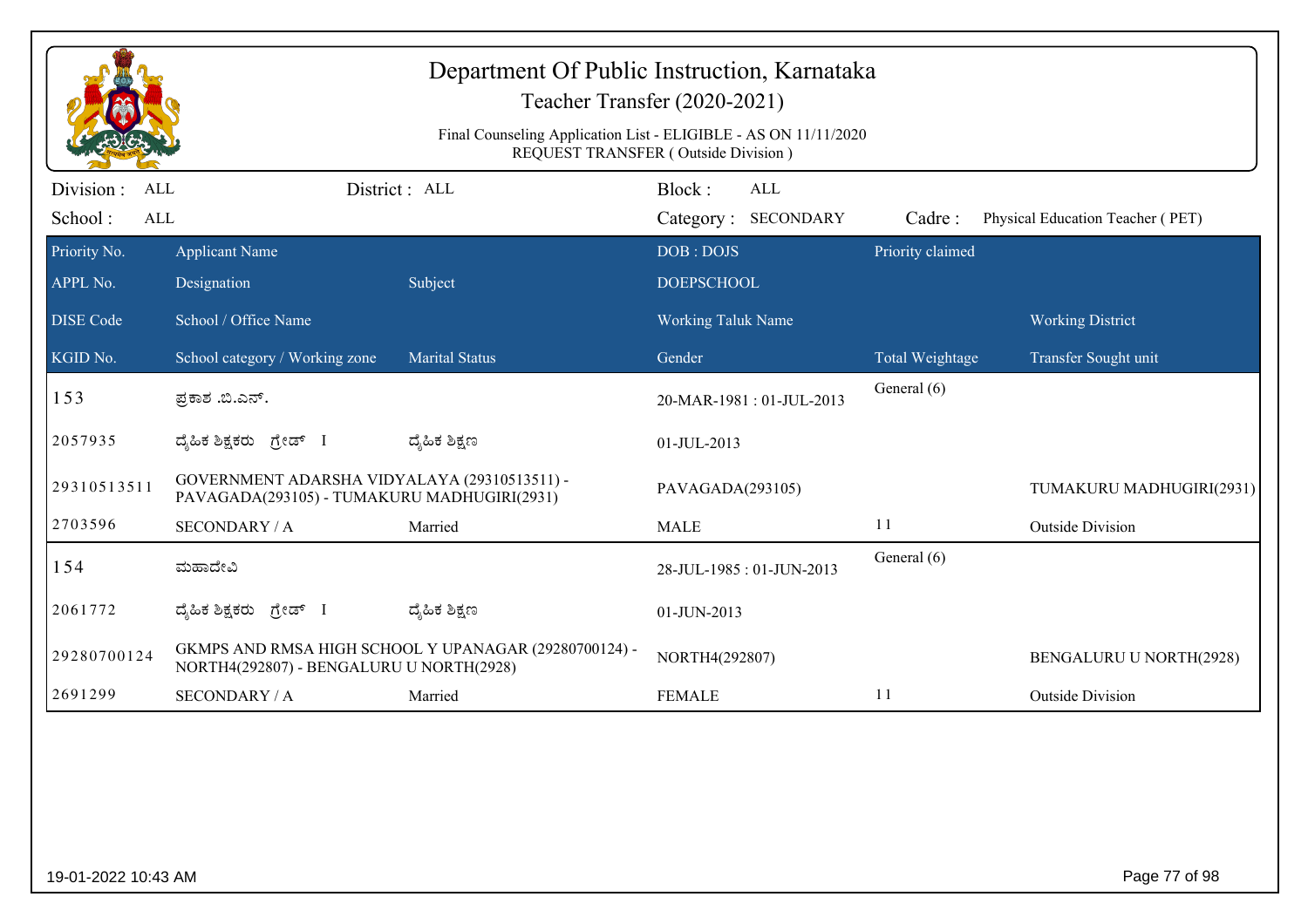|                                                   | Department Of Public Instruction, Karnataka<br>Teacher Transfer (2020-2021)<br>Final Counseling Application List - ELIGIBLE - AS ON 11/11/2020<br>REQUEST TRANSFER (Outside Division) |                                                   |                                      |                  |                                  |  |  |  |
|---------------------------------------------------|---------------------------------------------------------------------------------------------------------------------------------------------------------------------------------------|---------------------------------------------------|--------------------------------------|------------------|----------------------------------|--|--|--|
| Division :<br><b>ALL</b><br>School:<br><b>ALL</b> |                                                                                                                                                                                       | District : ALL                                    | Block:<br>ALL<br>Category: SECONDARY | Cadre:           | Physical Education Teacher (PET) |  |  |  |
| Priority No.<br>APPL No.                          | <b>Applicant Name</b><br>Designation                                                                                                                                                  | Subject                                           | DOB: DOJS<br><b>DOEPSCHOOL</b>       | Priority claimed |                                  |  |  |  |
| <b>DISE Code</b>                                  | School / Office Name                                                                                                                                                                  |                                                   | <b>Working Taluk Name</b>            |                  | <b>Working District</b>          |  |  |  |
| KGID No.                                          | School category / Working zone                                                                                                                                                        | <b>Marital Status</b>                             | Gender                               | Total Weightage  | Transfer Sought unit             |  |  |  |
| 155                                               | ಅನಿಲ                                                                                                                                                                                  |                                                   | 10-APR-1986: 06-JUL-2013             | General (6)      |                                  |  |  |  |
| 2010279                                           | ದೈಹಿಕ ಶಿಕ್ಷಕರು ಗ್ರೇಡ್ I                                                                                                                                                               | ದ್ಯೆಹಿಕ ಶಿಕ್ಷಣ                                    | 06-JUL-2013                          |                  |                                  |  |  |  |
| 29170533105                                       | GHPS URDU KM ROAD (29170533105) - KADUR(291705) -<br>CHIKKAMANGALURU(2917)                                                                                                            |                                                   | KADUR(291705)                        |                  | CHIKKAMANGALURU(2917)            |  |  |  |
| 2612722                                           | <b>SECONDARY / A</b>                                                                                                                                                                  | Unmarried                                         | <b>MALE</b>                          | 11               | <b>Outside Division</b>          |  |  |  |
| 156                                               | ಅಶೋಕ ಜಂಬಗಿ                                                                                                                                                                            |                                                   | 20-JUL-1986: 02-AUG-2013             | General (6)      |                                  |  |  |  |
| 2047784                                           | ದ್ಯಹಿಕ ಶಿಕ್ಷಕರು ಗ್ರೇಡ್ I                                                                                                                                                              | ದ್ಯೆಹಿಕ ಶಿಕ್ಷಣ                                    | 02-AUG-2013                          |                  |                                  |  |  |  |
| 29240309901                                       | (29240309901) - MANGALURU NORTH(292403) - DAKSHINA                                                                                                                                    | DKZP GOVT. MODEL HIGH SCHOOL K.S.RAO NAGAR - RMSA | MANGALURU NORTH(292403)              |                  | DAKSHINA KANNADA(2924)           |  |  |  |
| 2634946                                           | <b>SECONDARY / A</b>                                                                                                                                                                  | Married                                           | <b>MALE</b>                          | 11               | <b>Outside Division</b>          |  |  |  |
|                                                   |                                                                                                                                                                                       |                                                   |                                      |                  |                                  |  |  |  |
|                                                   | Page 78 of 98<br>19-01-2022 10:43 AM                                                                                                                                                  |                                                   |                                      |                  |                                  |  |  |  |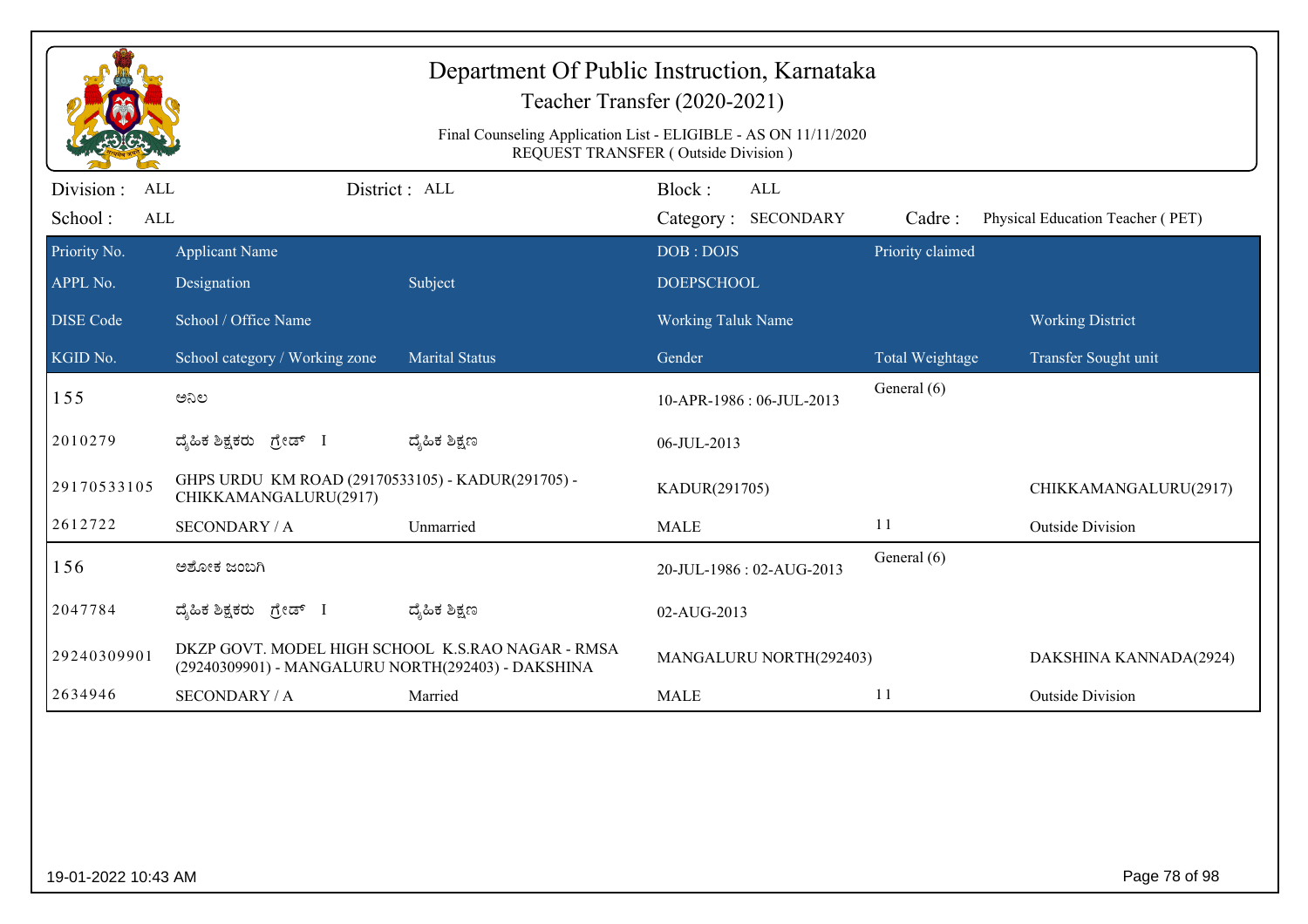|                                     | Department Of Public Instruction, Karnataka<br>Teacher Transfer (2020-2021)                                   |                                                          |                                      |                  |                                  |  |  |  |
|-------------------------------------|---------------------------------------------------------------------------------------------------------------|----------------------------------------------------------|--------------------------------------|------------------|----------------------------------|--|--|--|
|                                     | Final Counseling Application List - ELIGIBLE - AS ON 11/11/2020<br><b>REQUEST TRANSFER (Outside Division)</b> |                                                          |                                      |                  |                                  |  |  |  |
| Division :<br>ALL<br>School:<br>ALL |                                                                                                               | District: ALL                                            | Block:<br>ALL<br>Category: SECONDARY | Cadre:           | Physical Education Teacher (PET) |  |  |  |
| Priority No.<br>APPL No.            | <b>Applicant Name</b><br>Designation                                                                          | Subject                                                  | DOB: DOJS<br><b>DOEPSCHOOL</b>       | Priority claimed |                                  |  |  |  |
| <b>DISE Code</b>                    | School / Office Name                                                                                          |                                                          | <b>Working Taluk Name</b>            |                  | <b>Working District</b>          |  |  |  |
| KGID No.                            | School category / Working zone                                                                                | <b>Marital Status</b>                                    | Gender                               | Total Weightage  | Transfer Sought unit             |  |  |  |
| 157                                 | ಸುಭಾಸ್ ಬಳಿಗೇರ್                                                                                                |                                                          | 01-JUN-1987: 09-OCT-2013             | General (6)      |                                  |  |  |  |
| 2011049                             | ದೈಹಿಕ ಶಿಕ್ಷಕರು ಗ್ರೇಡ್ I                                                                                       | ದ್ಶೆಹಿಕ ಶಿಕ್ಷಣ                                           | 09-OCT-2013                          |                  |                                  |  |  |  |
| 29280231801                         | K.S.G.M.P.S AND G.H.S. RMSA ULLALU UPANAGARA                                                                  | (29280231801) - SOUTH1(292001) - BENGALURU U SOUTH(2920) | SOUTH1(292001)                       |                  | BENGALURU U SOUTH(2920)          |  |  |  |
| 2692844                             | <b>SECONDARY / A</b>                                                                                          | Married                                                  | <b>MALE</b>                          | 11               | <b>Outside Division</b>          |  |  |  |
| 158                                 | ಮಧ್ಯಾಚಾರ್ಯ ತಿಕೋಟಿಕರ್                                                                                          |                                                          | 22-JUL-1976: 27-SEP-2017             | General (6)      |                                  |  |  |  |
| 2006816                             | ದೈಹಿಕ ಶಿಕ್ಷಕರು ಗ್ರೇಡ್ I                                                                                       | ದ್ಶೆಹಿಕ ಶಿಕ್ಷಣ                                           | 27-SEP-2017                          |                  |                                  |  |  |  |
| 29191001903                         | GHS BALASANDRA (29191001903) - MULBAGAL(291910) -<br>KOLAR(2919)                                              |                                                          | MULBAGAL(291910)                     |                  | KOLAR(2919)                      |  |  |  |
| 2668090                             | SECONDARY / C                                                                                                 | Married                                                  | <b>MALE</b>                          | 9                | <b>Outside Division</b>          |  |  |  |
|                                     |                                                                                                               |                                                          |                                      |                  |                                  |  |  |  |
| 19-01-2022 10:43 AM                 |                                                                                                               |                                                          |                                      |                  | Page 79 of 98                    |  |  |  |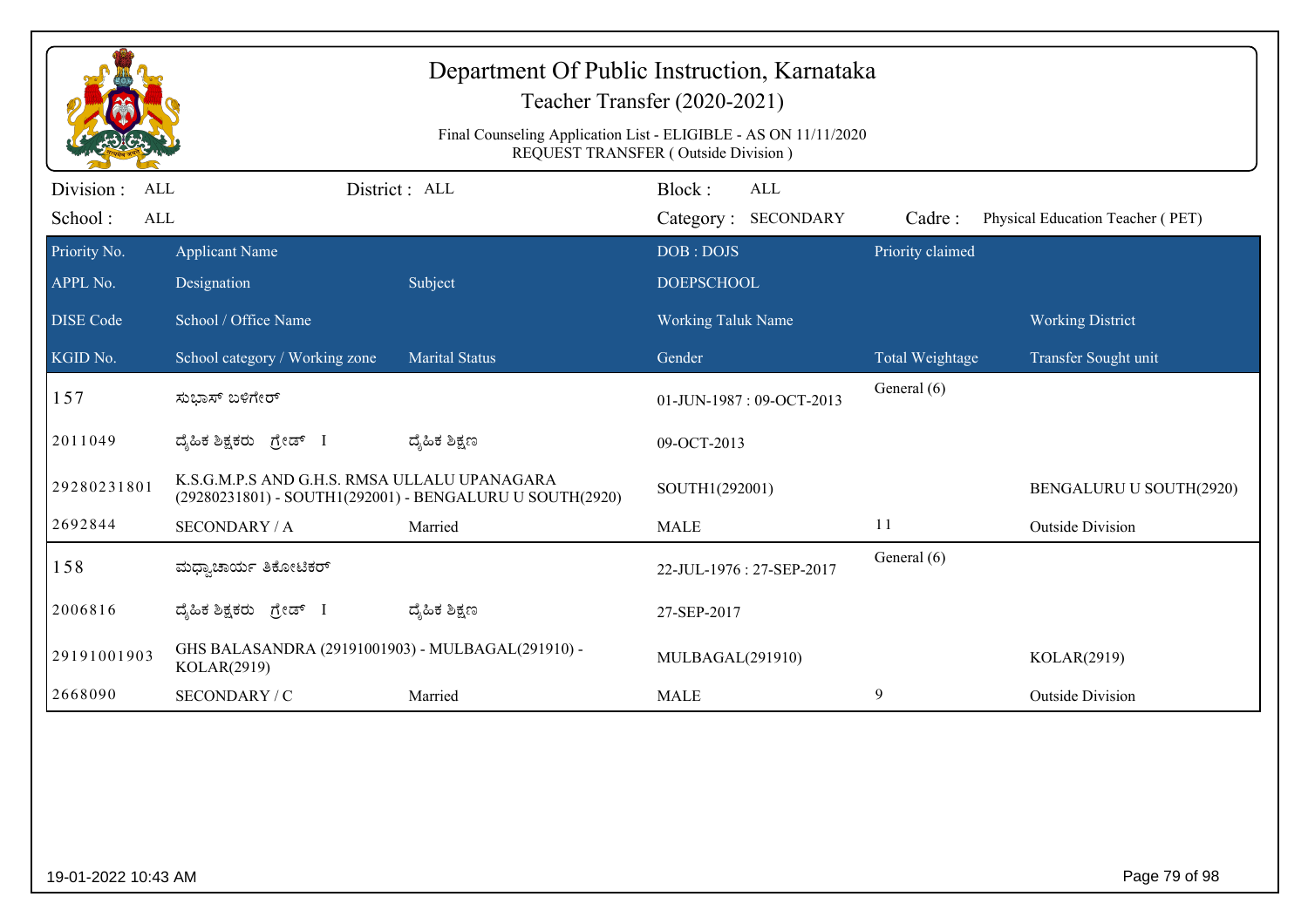| Department Of Public Instruction, Karnataka<br>Teacher Transfer (2020-2021)<br>Final Counseling Application List - ELIGIBLE - AS ON 11/11/2020<br>REQUEST TRANSFER (Outside Division) |                                                                                 |                       |                                             |                  |                                  |  |  |
|---------------------------------------------------------------------------------------------------------------------------------------------------------------------------------------|---------------------------------------------------------------------------------|-----------------------|---------------------------------------------|------------------|----------------------------------|--|--|
| Division:<br><b>ALL</b><br>School:<br>ALL                                                                                                                                             |                                                                                 | District: ALL         | Block:<br><b>ALL</b><br>Category: SECONDARY | Cadre:           | Physical Education Teacher (PET) |  |  |
| Priority No.<br>APPL No.                                                                                                                                                              | <b>Applicant Name</b><br>Designation                                            | Subject               | DOB: DOJS<br><b>DOEPSCHOOL</b>              | Priority claimed |                                  |  |  |
| <b>DISE</b> Code                                                                                                                                                                      | School / Office Name                                                            |                       | <b>Working Taluk Name</b>                   |                  | <b>Working District</b>          |  |  |
| KGID No.                                                                                                                                                                              | School category / Working zone                                                  | <b>Marital Status</b> | Gender                                      | Total Weightage  | Transfer Sought unit             |  |  |
| 159                                                                                                                                                                                   | ಅಂಜನಾ ದೇವಿ ಹಿರೇಮಠ್                                                              |                       | 20-JUN-1980: 29-AUG-2017                    | General (6)      |                                  |  |  |
| 2038604                                                                                                                                                                               | ದ್ಯಹಿಕ ಶಿಕ್ಷಕರು ಗ್ರೇಡ್ I                                                        | ದ್ಯೆಹಿಕ ಶಿಕ್ಷಣ        | 29-AUG-2017                                 |                  |                                  |  |  |
| 29290508306                                                                                                                                                                           | GHS HALEHALLI (29290508306) - GOWRIBIDANUR(292905) -<br>CHIKKABALLAPURA(2929)   |                       | GOWRIBIDANUR(292905)                        |                  | CHIKKABALLAPURA(2929)            |  |  |
| 2811772                                                                                                                                                                               | SECONDARY / C                                                                   | Widow                 | <b>FEMALE</b>                               | 9                | <b>Outside Division</b>          |  |  |
| 160                                                                                                                                                                                   | ಬ್ರಹ್ತಾನಂದ ಕೊಕಟನೂರ                                                              |                       | 31-JUL-1983: 02-JUN-2017                    | General (6)      |                                  |  |  |
| 2036438                                                                                                                                                                               | ದ್ಯಹಿಕ ಶಿಕ್ಷಕರು ಗ್ರೇಡ್ I                                                        | ದ್ಯೆಹಿಕ ಶಿಕ್ಷಣ        | 02-JUN-2017                                 |                  |                                  |  |  |
| 29190236102                                                                                                                                                                           | GHPS RAMASAGARA (RMSA UPG) (29190236102) -<br>BANGARAPETE(291902) - KOLAR(2919) |                       | BANGARAPETE(291902)                         |                  | KOLAR(2919)                      |  |  |
| 2667812                                                                                                                                                                               | SECONDARY / C                                                                   | Married               | <b>MALE</b>                                 | 9                | <b>Outside Division</b>          |  |  |
|                                                                                                                                                                                       |                                                                                 |                       |                                             |                  |                                  |  |  |
| 19-01-2022 10:43 AM                                                                                                                                                                   |                                                                                 |                       |                                             |                  | Page 80 of 98                    |  |  |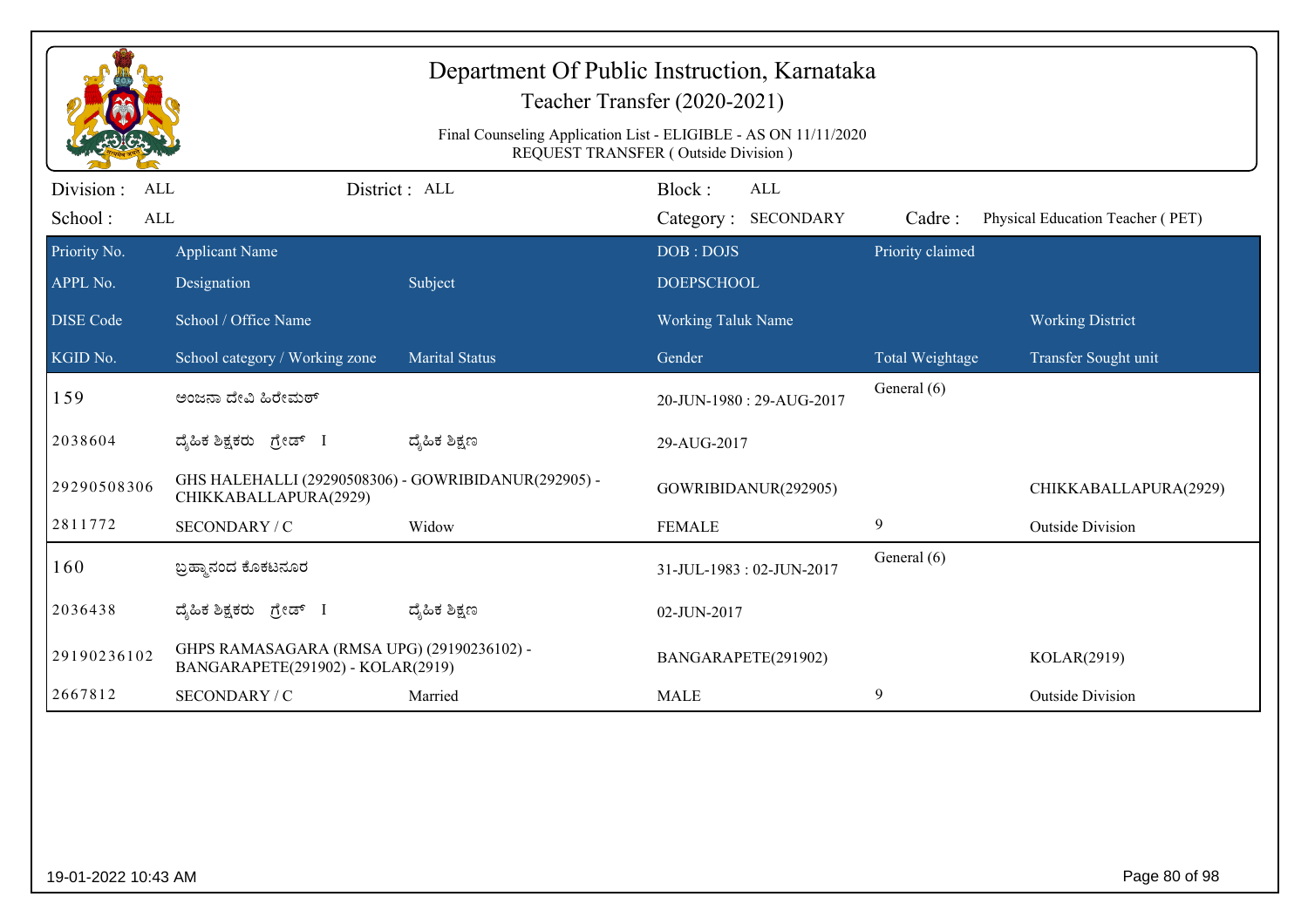| Department Of Public Instruction, Karnataka<br>Teacher Transfer (2020-2021)<br>Final Counseling Application List - ELIGIBLE - AS ON 11/11/2020<br>REQUEST TRANSFER (Outside Division) |                                                                                                |                       |                                      |                            |                                  |  |  |
|---------------------------------------------------------------------------------------------------------------------------------------------------------------------------------------|------------------------------------------------------------------------------------------------|-----------------------|--------------------------------------|----------------------------|----------------------------------|--|--|
| Division :<br><b>ALL</b><br>ALL                                                                                                                                                       |                                                                                                | District : ALL        | Block:<br>ALL<br>Category: SECONDARY |                            |                                  |  |  |
| School:<br>Priority No.                                                                                                                                                               | <b>Applicant Name</b>                                                                          |                       | DOB: DOJS                            | Cadre:<br>Priority claimed | Physical Education Teacher (PET) |  |  |
| APPL No.                                                                                                                                                                              | Designation                                                                                    | Subject               | <b>DOEPSCHOOL</b>                    |                            |                                  |  |  |
| <b>DISE Code</b>                                                                                                                                                                      | School / Office Name                                                                           |                       | Working Taluk Name                   |                            | <b>Working District</b>          |  |  |
| KGID No.                                                                                                                                                                              | School category / Working zone                                                                 | <b>Marital Status</b> | Gender                               | Total Weightage            | Transfer Sought unit             |  |  |
| 161                                                                                                                                                                                   | ಸೂರಜ್ ಪೃಥ್ವಿ. ಯು.ಪಿ.                                                                           |                       | 24-SEP-1984: 19-JUL-2017             | General (6)                |                                  |  |  |
| 2008232                                                                                                                                                                               | ದೈಹಿಕ ಶಿಕ್ಷಕರು ಗ್ರೇಡ್ I                                                                        | ದ್ಶೆಹಿಕ ಶಿಕ್ಷಣ        | 19-JUL-2017                          |                            |                                  |  |  |
| 29320816002                                                                                                                                                                           | G HS UYYAMBALLI (29320816002) - KANAKAPURA(293208) -<br>RAMANAGARA(2932)                       |                       | KANAKAPURA(293208)                   |                            | RAMANAGARA(2932)                 |  |  |
| 2713207                                                                                                                                                                               | SECONDARY / C                                                                                  | Married               | <b>MALE</b>                          | 9                          | <b>Outside Division</b>          |  |  |
| 162                                                                                                                                                                                   | ಸಿದ್ರಾಮಪ್ಪ ಕರಿಗೌಡರ                                                                             |                       | 28-JUL-1985: 28-JUN-2017             | General (6)                |                                  |  |  |
| 2031440                                                                                                                                                                               | ದೈಹಿಕ ಶಿಕ್ಷಕರು ಗ್ರೇಡ್ I                                                                        | ದ್ಶೆಹಿಕ ಶಿಕ್ಷಣ        | 28-JUN-2017                          |                            |                                  |  |  |
| 29290115510                                                                                                                                                                           | GOVERNMENT HIGH SCHOOL PATHAPALYA (29290115510) -<br>BAGEPALLY(292901) - CHIKKABALLAPURA(2929) |                       | BAGEPALLY(292901)                    |                            | CHIKKABALLAPURA(2929)            |  |  |
| 2811680                                                                                                                                                                               | SECONDARY / C                                                                                  | Married               | <b>MALE</b>                          | 9                          | <b>Outside Division</b>          |  |  |
|                                                                                                                                                                                       |                                                                                                |                       |                                      |                            |                                  |  |  |
| 19-01-2022 10:43 AM                                                                                                                                                                   |                                                                                                |                       |                                      |                            | Page 81 of 98                    |  |  |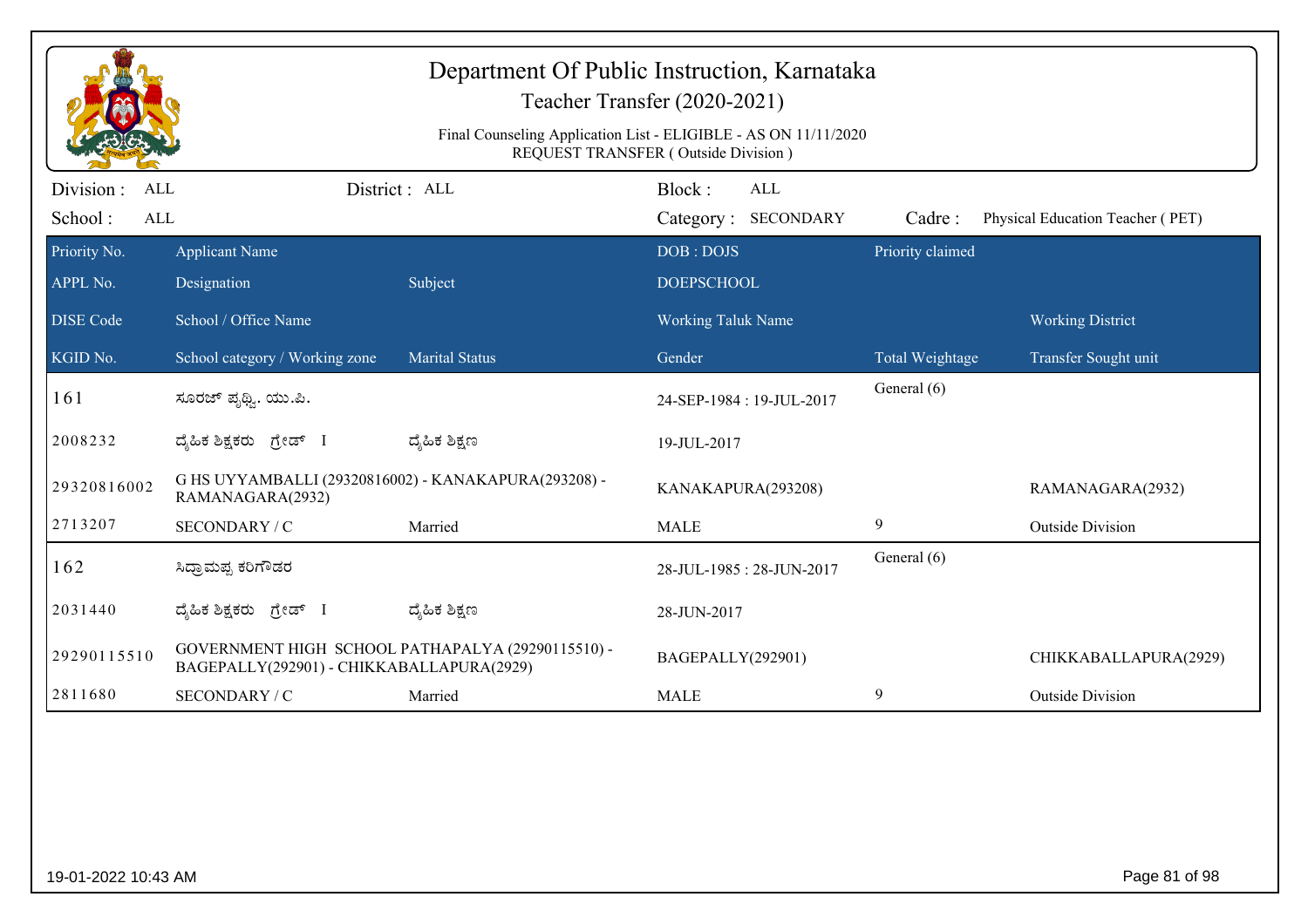|                                                   | Department Of Public Instruction, Karnataka<br>Teacher Transfer (2020-2021)<br>Final Counseling Application List - ELIGIBLE - AS ON 11/11/2020<br>REQUEST TRANSFER (Outside Division) |                                                         |                                      |                  |                                  |  |  |  |
|---------------------------------------------------|---------------------------------------------------------------------------------------------------------------------------------------------------------------------------------------|---------------------------------------------------------|--------------------------------------|------------------|----------------------------------|--|--|--|
| Division :<br><b>ALL</b><br>School:<br><b>ALL</b> |                                                                                                                                                                                       | District : ALL                                          | Block:<br>ALL<br>Category: SECONDARY | Cadre:           | Physical Education Teacher (PET) |  |  |  |
| Priority No.<br>APPL No.                          | <b>Applicant Name</b><br>Designation                                                                                                                                                  | Subject                                                 | DOB: DOJS<br><b>DOEPSCHOOL</b>       | Priority claimed |                                  |  |  |  |
| <b>DISE Code</b>                                  | School / Office Name                                                                                                                                                                  |                                                         | <b>Working Taluk Name</b>            |                  | <b>Working District</b>          |  |  |  |
| KGID No.                                          | School category / Working zone                                                                                                                                                        | <b>Marital Status</b>                                   | Gender                               | Total Weightage  | Transfer Sought unit             |  |  |  |
| 163                                               | ನಿತ್ಯಂದ ಪಟೇಗರ್                                                                                                                                                                        |                                                         | 14-MAY-1986: 22-JUN-2017             | General (6)      |                                  |  |  |  |
| 2029401                                           | ದೈಹಿಕ ಶಿಕ್ಷಕರು ಗ್ರೇಡ್ I                                                                                                                                                               | ದ್ಯೆಹಿಕ ಶಿಕ್ಷಣ                                          | 22-JUN-2017                          |                  |                                  |  |  |  |
| 29261014802                                       | MYSURU(2926)                                                                                                                                                                          | GHS BHUVANAHALLI (29261014802) - PERIYA PATNA(292610) - | PERIYA PATNA(292610)                 |                  | MYSURU(2926)                     |  |  |  |
| 2794018                                           | SECONDARY / C                                                                                                                                                                         | Unmarried                                               | <b>MALE</b>                          | $\boldsymbol{9}$ | <b>Outside Division</b>          |  |  |  |
| 164                                               | ಶ್ರೀದೇವಿ ಸಾವಂತ                                                                                                                                                                        |                                                         | 01-JUN-1986: 10-AUG-2017             | General (6)      |                                  |  |  |  |
| 2023485                                           | ದ್ಯಹಿಕ ಶಿಕ್ಷಕರು ಗ್ರೇಡ್ I                                                                                                                                                              | ದ್ಯೆಹಿಕ ಶಿಕ್ಷಣ                                          | 10-AUG-2017                          |                  |                                  |  |  |  |
| 29310404206                                       | MADHUGIRI(2931)                                                                                                                                                                       | GHS GARANI (29310404206) - MADHUGIRI(293104) - TUMAKURU | MADHUGIRI(293104)                    |                  | TUMAKURU MADHUGIRI(2931)         |  |  |  |
| 2709761                                           | SECONDARY / C                                                                                                                                                                         | Married                                                 | <b>FEMALE</b>                        | 9                | <b>Outside Division</b>          |  |  |  |
|                                                   |                                                                                                                                                                                       |                                                         |                                      |                  |                                  |  |  |  |
| 19-01-2022 10:43 AM                               |                                                                                                                                                                                       |                                                         |                                      |                  | Page 82 of 98                    |  |  |  |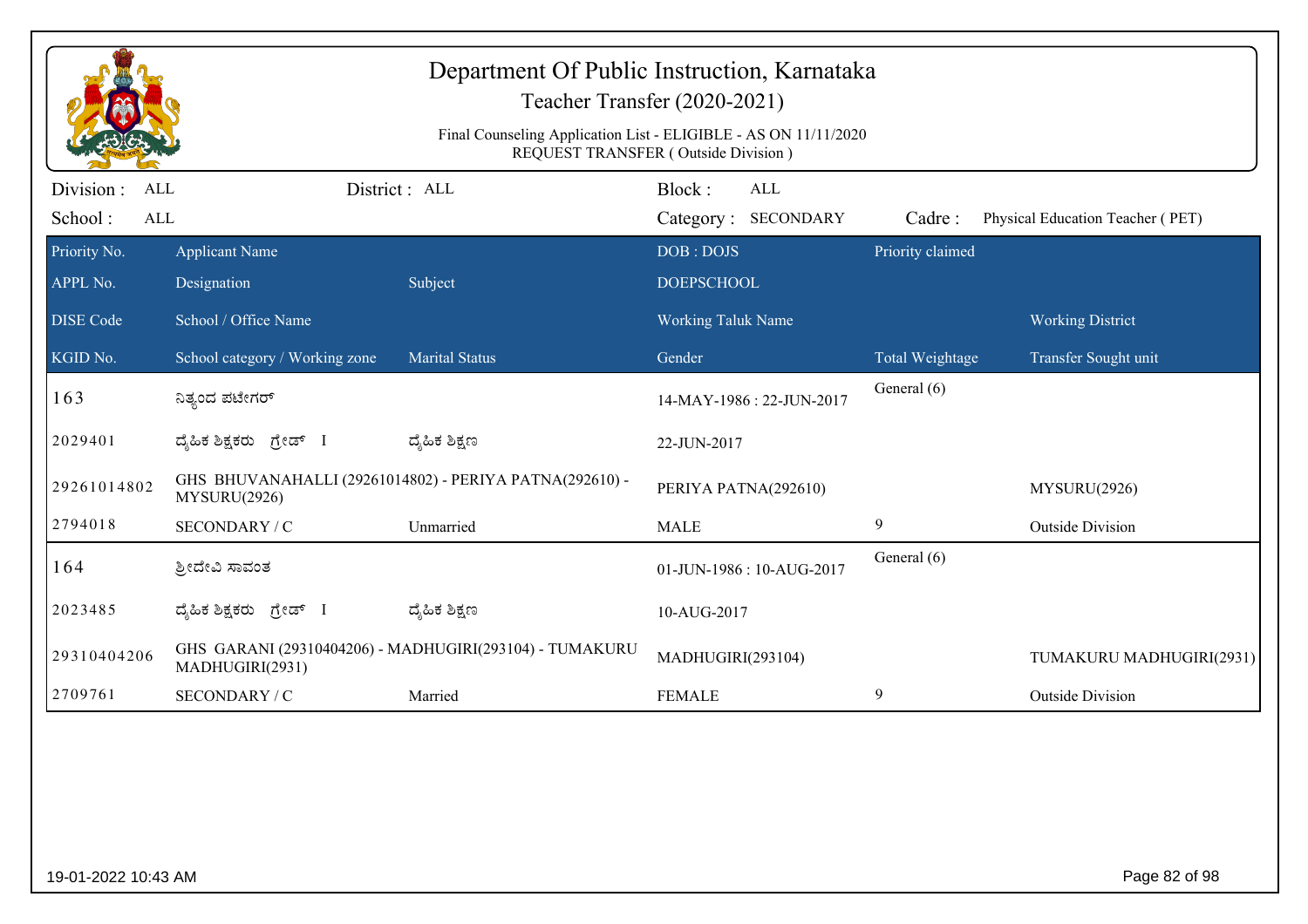|                                                   | Department Of Public Instruction, Karnataka<br>Teacher Transfer (2020-2021)<br>Final Counseling Application List - ELIGIBLE - AS ON 11/11/2020<br>REQUEST TRANSFER (Outside Division) |                                                          |                                      |                  |                                  |  |  |  |
|---------------------------------------------------|---------------------------------------------------------------------------------------------------------------------------------------------------------------------------------------|----------------------------------------------------------|--------------------------------------|------------------|----------------------------------|--|--|--|
| Division :<br><b>ALL</b><br>School:<br><b>ALL</b> |                                                                                                                                                                                       | District: ALL                                            | Block:<br>ALL<br>Category: SECONDARY | Cadre:           | Physical Education Teacher (PET) |  |  |  |
| Priority No.<br>APPL No.                          | <b>Applicant Name</b><br>Designation                                                                                                                                                  | Subject                                                  | DOB: DOJS<br><b>DOEPSCHOOL</b>       | Priority claimed |                                  |  |  |  |
| <b>DISE</b> Code                                  | School / Office Name                                                                                                                                                                  |                                                          | <b>Working Taluk Name</b>            |                  | <b>Working District</b>          |  |  |  |
| KGID No.                                          | School category / Working zone                                                                                                                                                        | <b>Marital Status</b>                                    | Gender                               | Total Weightage  | Transfer Sought unit             |  |  |  |
| 165                                               | ಬಸವರಾಜ ಮಾಳಿ                                                                                                                                                                           |                                                          | 31-JUL-1986: 17-JUL-2017             | General (6)      |                                  |  |  |  |
| 2062473                                           | ದ್ಯಹಿಕ ಶಿಕ್ಷಕರು ಗ್ರೇಡ್ I                                                                                                                                                              | ದ್ಮಹಿಕ ಶಿಕ್ಷಣ                                            | 17-JUL-2017                          |                  |                                  |  |  |  |
| 29200423502                                       | <b>U SOUTH(2920)</b>                                                                                                                                                                  | GOVT HS KUGUR (29200423502) - ANEKAL(292004) - BENGALURU | ANEKAL(292004)                       |                  | BENGALURU U SOUTH(2920)          |  |  |  |
| 2923807                                           | SECONDARY / C                                                                                                                                                                         | Unmarried                                                | <b>MALE</b>                          | 9                | <b>Outside Division</b>          |  |  |  |
| 166                                               | ಪ್ರಶಾಂತ ನಾಶೀಪುಡಿ                                                                                                                                                                      |                                                          | 03-DEC-1986: 04-JUL-2017             | General (6)      |                                  |  |  |  |
| 2027590                                           | ದ್ಯಹಿಕ ಶಿಕ್ಷಕರು <i>ಗ್ರೇ</i> ಡ್ I                                                                                                                                                      | ದ್ಯೆಹಿಕ ಶಿಕ್ಷಣ                                           | 04-JUL-2017                          |                  |                                  |  |  |  |
| 29170716312                                       | MOODIGERE(291707) - CHIKKAMANGALURU(2917)                                                                                                                                             | KARNATAKA PUBLIC SCHOOLS GJC, KALASA (29170716312) -     | MOODIGERE(291707)                    |                  | CHIKKAMANGALURU(2917)            |  |  |  |
| 2617434                                           | SECONDARY / C                                                                                                                                                                         | Unmarried                                                | <b>MALE</b>                          | 9                | <b>Outside Division</b>          |  |  |  |
|                                                   |                                                                                                                                                                                       |                                                          |                                      |                  |                                  |  |  |  |
| 19-01-2022 10:43 AM                               |                                                                                                                                                                                       |                                                          |                                      |                  | Page 83 of 98                    |  |  |  |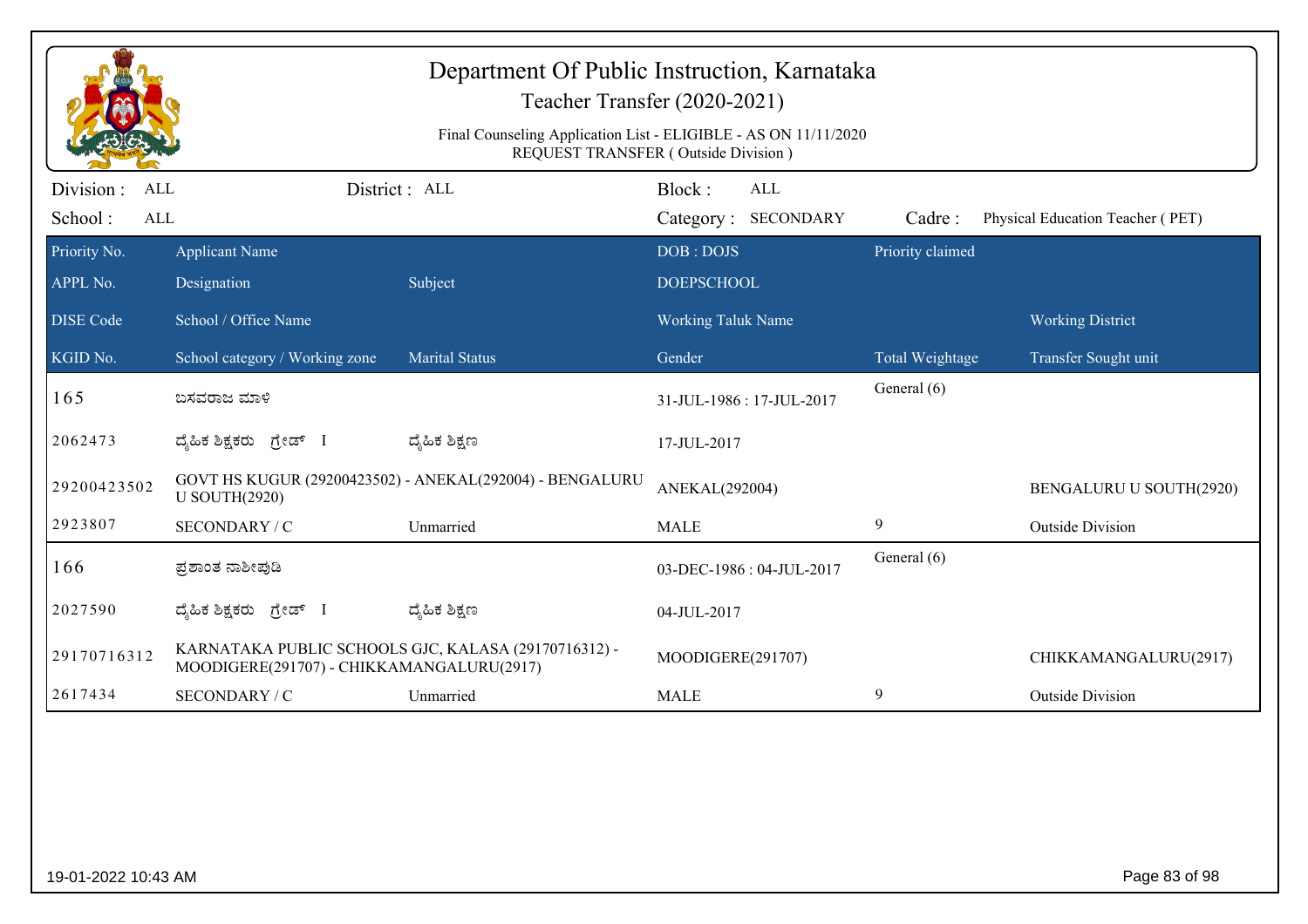|                                                   | Department Of Public Instruction, Karnataka<br>Teacher Transfer (2020-2021)<br>Final Counseling Application List - ELIGIBLE - AS ON 11/11/2020<br>REQUEST TRANSFER (Outside Division) |                                                          |                                      |                  |                                  |  |  |  |
|---------------------------------------------------|---------------------------------------------------------------------------------------------------------------------------------------------------------------------------------------|----------------------------------------------------------|--------------------------------------|------------------|----------------------------------|--|--|--|
| Division :<br><b>ALL</b><br>School:<br><b>ALL</b> |                                                                                                                                                                                       | District: ALL                                            | Block:<br>ALL<br>Category: SECONDARY | Cadre:           | Physical Education Teacher (PET) |  |  |  |
| Priority No.<br>APPL No.                          | <b>Applicant Name</b><br>Designation                                                                                                                                                  | Subject                                                  | DOB: DOJS<br><b>DOEPSCHOOL</b>       | Priority claimed |                                  |  |  |  |
| <b>DISE Code</b>                                  | School / Office Name                                                                                                                                                                  |                                                          | <b>Working Taluk Name</b>            |                  | <b>Working District</b>          |  |  |  |
| KGID No.                                          | School category / Working zone                                                                                                                                                        | <b>Marital Status</b>                                    | Gender                               | Total Weightage  | Transfer Sought unit             |  |  |  |
| 167                                               | ಉಮಾದೇವಿ                                                                                                                                                                               |                                                          | 26-JAN-1987: 07-JUN-2017             | General (6)      |                                  |  |  |  |
| 2002889                                           | ದ್ಯಹಿಕ ಶಿಕ್ಷಕರು ಗ್ರೇಡ್ I                                                                                                                                                              | ದ್ಮೆಹಿಕ ಶಿಕ್ಷಣ                                           | 07-JUN-2017                          |                  |                                  |  |  |  |
| 29181009302                                       | TUMAKURU(2918)                                                                                                                                                                        | GHS MAGADI PALYA CROSS (29181009302) - KUNIGAL(291810) - | KUNIGAL(291810)                      |                  | TUMAKURU(2918)                   |  |  |  |
| 2910135                                           | SECONDARY / C                                                                                                                                                                         | Married                                                  | <b>FEMALE</b>                        | 9                | <b>Outside Division</b>          |  |  |  |
| 168                                               | ಅಲ್ಪಿಸಾಬ್ ನದಾಫ್                                                                                                                                                                       |                                                          | 01-DEC-1987: 21-JUN-2017             | General (6)      |                                  |  |  |  |
| 2014640                                           | ದ್ಯಹಿಕ ಶಿಕ್ಷಕರು <i>ಗ್ರೇ</i> ಡ್ I                                                                                                                                                      | ದ್ಮಹಿಕ ಶಿಕ್ಷಣ                                            | 21-JUN-2017                          |                  |                                  |  |  |  |
| 29280707707                                       | NORTH4(292807) - BENGALURU U NORTH(2928)                                                                                                                                              | GJC HIGH SCHOOL SECTION HESARAGHATTA (29280707707) -     | NORTH4(292807)                       |                  | BENGALURU U NORTH(2928)          |  |  |  |
| 2923188                                           | <b>SECONDARY / B</b>                                                                                                                                                                  | Married                                                  | <b>MALE</b>                          | 9                | <b>Outside Division</b>          |  |  |  |
|                                                   |                                                                                                                                                                                       |                                                          |                                      |                  |                                  |  |  |  |
| 19-01-2022 10:43 AM                               |                                                                                                                                                                                       |                                                          |                                      |                  | Page 84 of 98                    |  |  |  |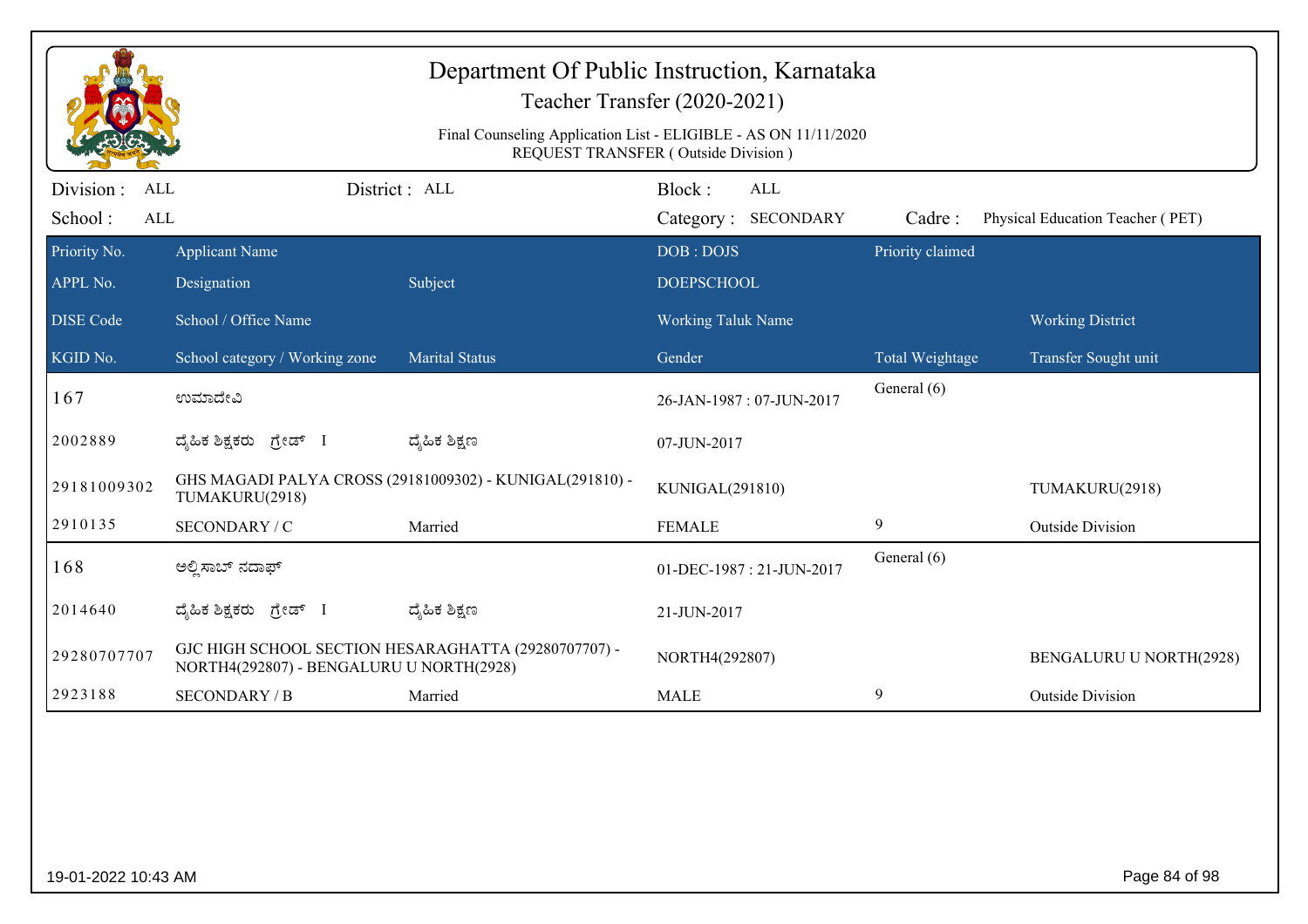| Department Of Public Instruction, Karnataka<br>Teacher Transfer (2020-2021)<br>Final Counseling Application List - ELIGIBLE - AS ON 11/11/2020 |                                                                        |                       |                                                                                    |                  |                                  |  |  |
|------------------------------------------------------------------------------------------------------------------------------------------------|------------------------------------------------------------------------|-----------------------|------------------------------------------------------------------------------------|------------------|----------------------------------|--|--|
| Division:<br><b>ALL</b><br>School:<br><b>ALL</b>                                                                                               |                                                                        | District : ALL        | REQUEST TRANSFER (Outside Division)<br>Block:<br><b>ALL</b><br>Category: SECONDARY | Cadre:           | Physical Education Teacher (PET) |  |  |
| Priority No.                                                                                                                                   | <b>Applicant Name</b>                                                  |                       | DOB: DOJS                                                                          | Priority claimed |                                  |  |  |
| APPL No.<br><b>DISE</b> Code                                                                                                                   | Designation<br>School / Office Name                                    | Subject               | <b>DOEPSCHOOL</b><br><b>Working Taluk Name</b>                                     |                  | <b>Working District</b>          |  |  |
| KGID No.                                                                                                                                       | School category / Working zone                                         | <b>Marital Status</b> | Gender                                                                             | Total Weightage  | Transfer Sought unit             |  |  |
| 169                                                                                                                                            | ಮನೋಕುಮಾರ್ ಬಿ ಜಿ                                                        |                       | 14-DEC-1987: 14-JUL-2017                                                           | General (6)      |                                  |  |  |
| 2013155                                                                                                                                        | ದ್ಯಹಿಕ ಶಿಕ್ಷಕರು ಗ್ರೇಡ್ I                                               | ದ್ಯಹಿಕ ಶಿಕ್ಷಣ         | 14-JUL-2017                                                                        |                  |                                  |  |  |
| 29191011202                                                                                                                                    | GHS HANUMANAHALLI (29191011202) - MULBAGAL(291910) -<br>KOLAR(2919)    |                       | MULBAGAL(291910)                                                                   |                  | KOLAR(2919)                      |  |  |
| 2667861                                                                                                                                        | SECONDARY / C                                                          | Married               | <b>MALE</b>                                                                        | 9                | <b>Outside Division</b>          |  |  |
| 170                                                                                                                                            | ಮೊಹನಕುಮಾರ.ಪಿ.ಎಂ                                                        |                       | 19-JAN-1988: 23-JUN-2017                                                           | General (6)      |                                  |  |  |
| 2025919                                                                                                                                        | ದ್ಯಹಿಕ ಶಿಕ್ಷಕರು ಗ್ರೇಡ್ I                                               | ದ್ಯಹಿಕ ಶಿಕ್ಷಣ         | 23-JUN-2017                                                                        |                  |                                  |  |  |
| 29180720104                                                                                                                                    | GHS DABBEGHATTA (29180720104) - TURUVEKERE(291807) -<br>TUMAKURU(2918) |                       | TURUVEKERE(291807)                                                                 |                  | TUMAKURU(2918)                   |  |  |
| 2709569                                                                                                                                        | SECONDARY / C                                                          | Married               | <b>MALE</b>                                                                        | 9                | <b>Outside Division</b>          |  |  |
|                                                                                                                                                |                                                                        |                       |                                                                                    |                  |                                  |  |  |
| 19-01-2022 10:43 AM                                                                                                                            |                                                                        |                       |                                                                                    |                  | Page 85 of 98                    |  |  |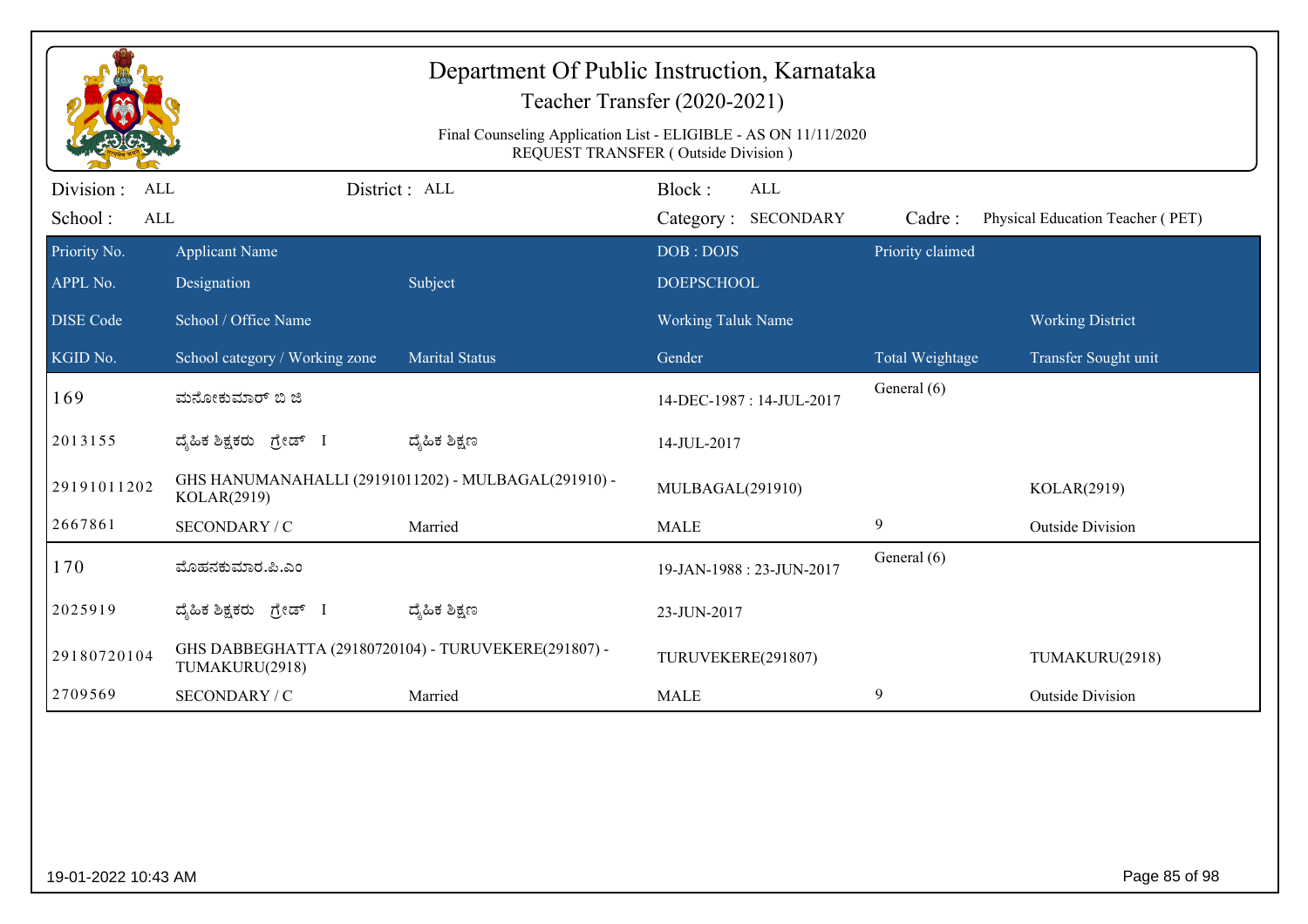| Department Of Public Instruction, Karnataka<br>Teacher Transfer (2020-2021)<br>Final Counseling Application List - ELIGIBLE - AS ON 11/11/2020<br>REQUEST TRANSFER (Outside Division) |                                                                                       |                                                         |                                             |                  |                                  |  |  |
|---------------------------------------------------------------------------------------------------------------------------------------------------------------------------------------|---------------------------------------------------------------------------------------|---------------------------------------------------------|---------------------------------------------|------------------|----------------------------------|--|--|
| Division :<br><b>ALL</b><br>School:<br>ALL                                                                                                                                            |                                                                                       | District : ALL                                          | Block:<br><b>ALL</b><br>Category: SECONDARY | Cadre:           | Physical Education Teacher (PET) |  |  |
| Priority No.<br>APPL No.                                                                                                                                                              | <b>Applicant Name</b><br>Designation                                                  | Subject                                                 | DOB: DOJS<br><b>DOEPSCHOOL</b>              | Priority claimed |                                  |  |  |
| <b>DISE</b> Code                                                                                                                                                                      | School / Office Name                                                                  |                                                         | <b>Working Taluk Name</b>                   |                  | <b>Working District</b>          |  |  |
| KGID No.                                                                                                                                                                              | School category / Working zone                                                        | <b>Marital Status</b>                                   | Gender                                      | Total Weightage  | Transfer Sought unit             |  |  |
| 171                                                                                                                                                                                   | ಸಂಗಪ್ಪ ಹಡಗಿನಾಳ                                                                        |                                                         | 02-JUL-1988: 17-JUL-2017                    | General (6)      |                                  |  |  |
| 2040821                                                                                                                                                                               | ದೈಹಿಕ ಶಿಕ್ಷಕರು ಗ್ರೇಡ್ I                                                               | ದ್ಯೆಹಿಕ ಶಿಕ್ಷಣ                                          | 17-JUL-2017                                 |                  |                                  |  |  |
| 29290102011                                                                                                                                                                           | GOVT. HIGH SCHOOL BILLUR (29290102011) -<br>BAGEPALLY(292901) - CHIKKABALLAPURA(2929) |                                                         | BAGEPALLY(292901)                           |                  | CHIKKABALLAPURA(2929)            |  |  |
| 2811752                                                                                                                                                                               | SECONDARY / C                                                                         | Married                                                 | <b>MALE</b>                                 | 9                | <b>Outside Division</b>          |  |  |
| 172                                                                                                                                                                                   | ರಾಜ್ ಕುಮಾರ್                                                                           |                                                         | 11-APR-1989: 19-JUN-2017                    | General (6)      |                                  |  |  |
| 2024187                                                                                                                                                                               | ದೈಹಿಕ ಶಿಕ್ಷಕರು ಗ್ರೇಡ್ I                                                               | ದ್ಯೆಹಿಕ ಶಿಕ್ಷಣ                                          | 19-JUN-2017                                 |                  |                                  |  |  |
| 29190909602                                                                                                                                                                           | KOLAR(2919)                                                                           | GHS DODDA NAYAKANAHALLI (29190909602) - MALUR(291909) - | MALUR(291909)                               |                  | KOLAR(2919)                      |  |  |
| 2667851                                                                                                                                                                               | <b>SECONDARY / C</b>                                                                  | Unmarried                                               | <b>MALE</b>                                 | 9                | <b>Outside Division</b>          |  |  |
|                                                                                                                                                                                       |                                                                                       |                                                         |                                             |                  |                                  |  |  |
| 19-01-2022 10:43 AM                                                                                                                                                                   |                                                                                       |                                                         |                                             |                  | Page 86 of 98                    |  |  |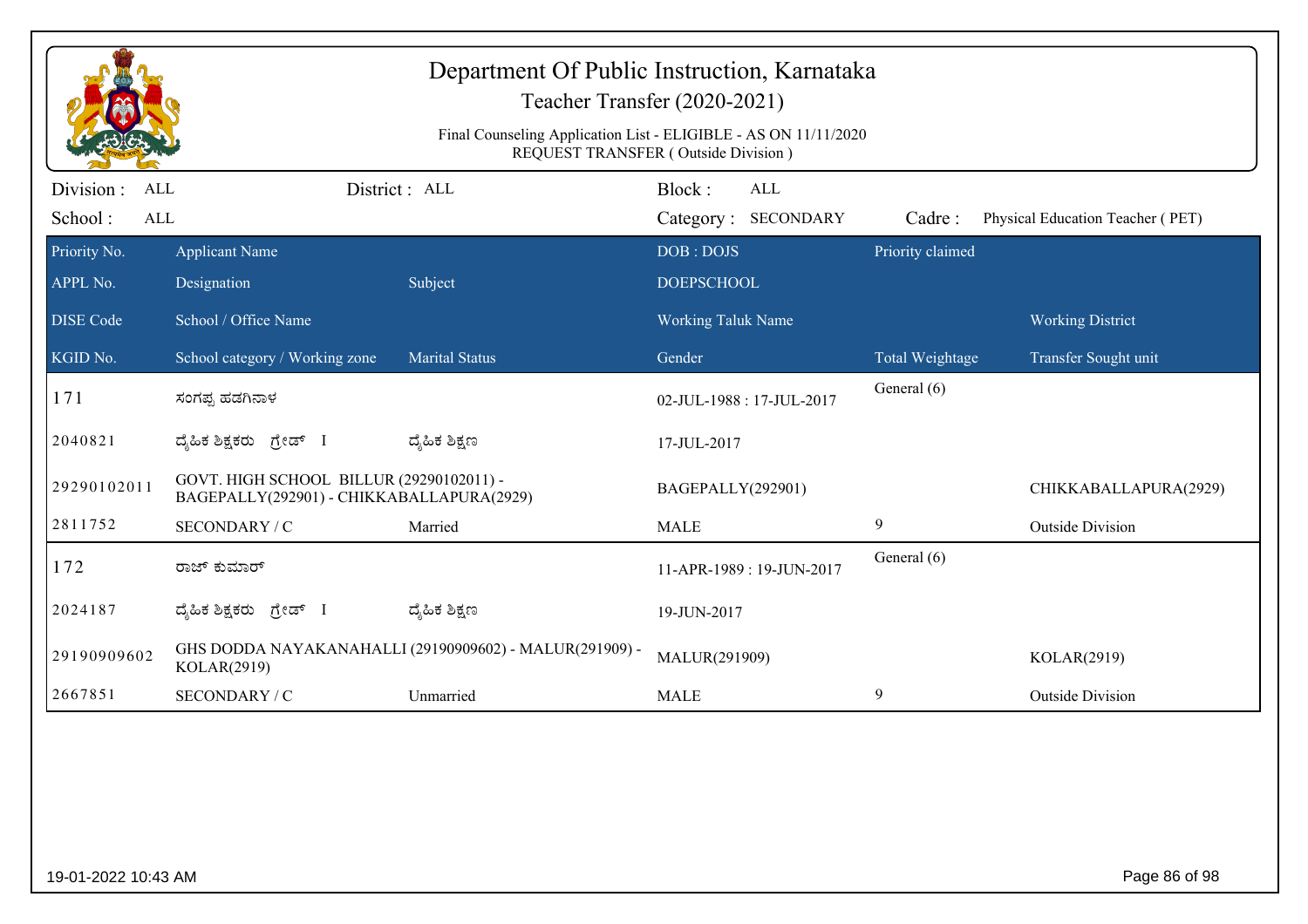| Department Of Public Instruction, Karnataka<br>Teacher Transfer (2020-2021)<br>Final Counseling Application List - ELIGIBLE - AS ON 11/11/2020<br>REQUEST TRANSFER (Outside Division) |                                                        |                                                                            |                           |                                   |                  |                                  |  |
|---------------------------------------------------------------------------------------------------------------------------------------------------------------------------------------|--------------------------------------------------------|----------------------------------------------------------------------------|---------------------------|-----------------------------------|------------------|----------------------------------|--|
| Division :<br><b>ALL</b><br>School:<br><b>ALL</b>                                                                                                                                     |                                                        | District: ALL                                                              | Block:                    | <b>ALL</b><br>Category: SECONDARY | Cadre:           | Physical Education Teacher (PET) |  |
| Priority No.                                                                                                                                                                          | <b>Applicant Name</b>                                  |                                                                            | DOB: DOJS                 |                                   | Priority claimed |                                  |  |
| APPL No.                                                                                                                                                                              | Designation                                            | Subject                                                                    | <b>DOEPSCHOOL</b>         |                                   |                  |                                  |  |
| <b>DISE Code</b>                                                                                                                                                                      | School / Office Name                                   |                                                                            | <b>Working Taluk Name</b> |                                   |                  | <b>Working District</b>          |  |
| KGID No.                                                                                                                                                                              | School category / Working zone                         | <b>Marital Status</b>                                                      | Gender                    |                                   | Total Weightage  | Transfer Sought unit             |  |
| 173                                                                                                                                                                                   | ಸಾವಿತ್ರಿ ತಿಮ್ಮಸಾಗರ್                                    |                                                                            |                           | 01-JUN-1989: 12-JUL-2017          | General (6)      |                                  |  |
| 2040546                                                                                                                                                                               | ದೈಹಿಕ ಶಿಕ್ಷಕರು ಗ್ರೇಡ್ I                                | ದ್ಯೆಹಿಕ ಶಿಕ್ಷಣ                                                             | 12-JUL-2017               |                                   |                  |                                  |  |
| 29190712803                                                                                                                                                                           | GHS HARATI (29190712803) - KOLAR(291907) - KOLAR(2919) |                                                                            | KOLAR(291907)             |                                   |                  | KOLAR(2919)                      |  |
| 2668084                                                                                                                                                                               | SECONDARY / C                                          | Married                                                                    | <b>FEMALE</b>             |                                   | 9                | <b>Outside Division</b>          |  |
| 174                                                                                                                                                                                   | ಪೂಜಾರಿ ಬಿಳೇನಿಸಿದ್ದ ಮಹಾದೇವ್                             |                                                                            |                           | 02-JUN-1989: 07-JUN-2017          | General (6)      |                                  |  |
| 2020084                                                                                                                                                                               | ದೈಹಿಕ ಶಿಕ್ಷಕರು ಗ್ರೇಡ್ I                                | ದ್ಯೆಹಿಕ ಶಿಕ್ಷಣ                                                             | 07-JUN-2017               |                                   |                  |                                  |  |
| 29181007902                                                                                                                                                                           |                                                        | GHS HOSUR (29181007902) - KUNIGAL(291810) - TUMAKURU(2918) KUNIGAL(291810) |                           |                                   |                  | TUMAKURU(2918)                   |  |
| 2709648                                                                                                                                                                               | SECONDARY / C                                          | Married                                                                    | <b>MALE</b>               |                                   | 9                | <b>Outside Division</b>          |  |
|                                                                                                                                                                                       |                                                        |                                                                            |                           |                                   |                  |                                  |  |
|                                                                                                                                                                                       | Page 87 of 98<br>19-01-2022 10:43 AM                   |                                                                            |                           |                                   |                  |                                  |  |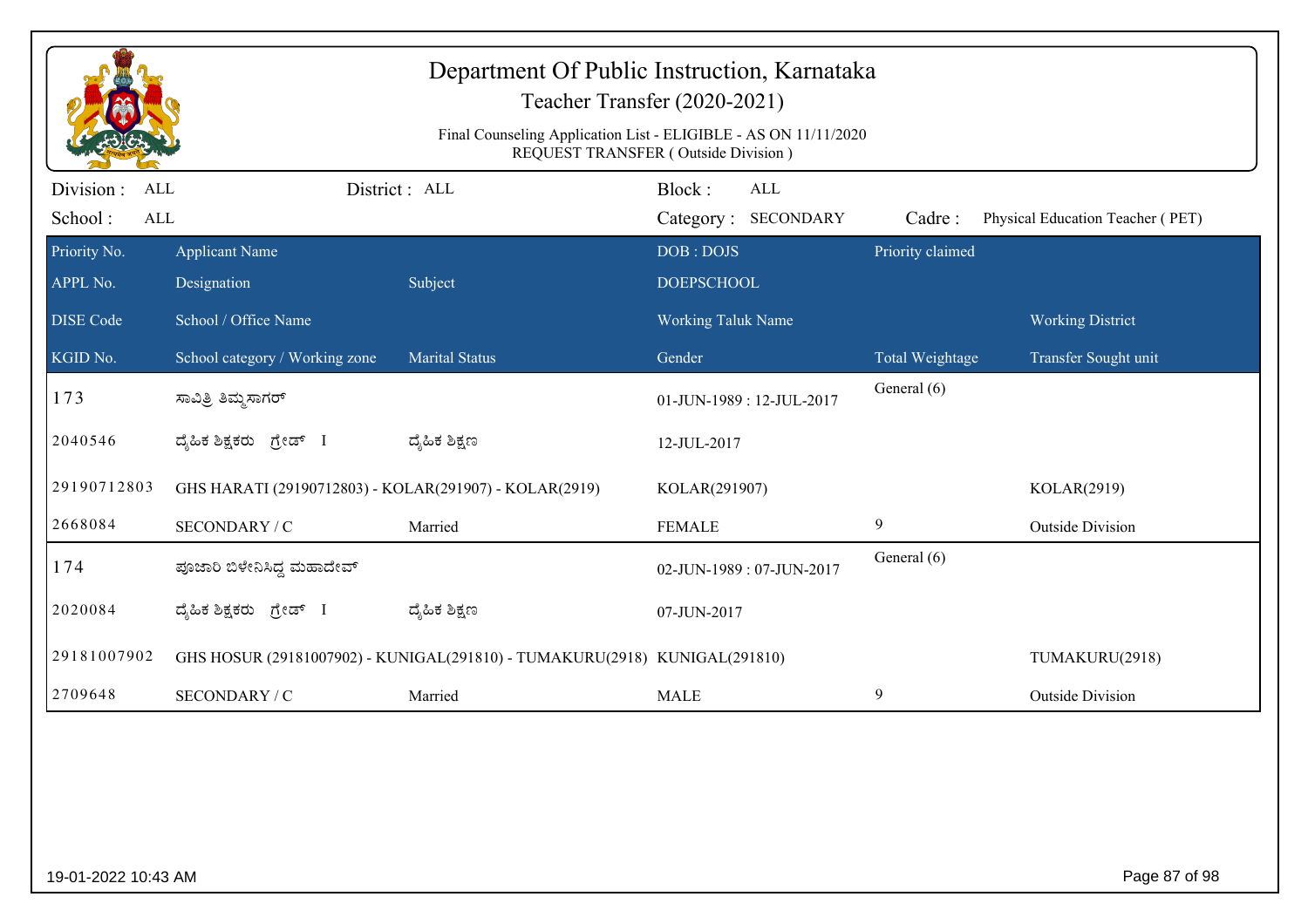| Department Of Public Instruction, Karnataka<br>Teacher Transfer (2020-2021)                            |                                                                     |                                                    |                                      |                  |                                  |  |  |  |
|--------------------------------------------------------------------------------------------------------|---------------------------------------------------------------------|----------------------------------------------------|--------------------------------------|------------------|----------------------------------|--|--|--|
| Final Counseling Application List - ELIGIBLE - AS ON 11/11/2020<br>REQUEST TRANSFER (Outside Division) |                                                                     |                                                    |                                      |                  |                                  |  |  |  |
| Division :<br><b>ALL</b><br>School:<br>ALL                                                             |                                                                     | District: ALL                                      | Block:<br>ALL<br>Category: SECONDARY | Cadre:           | Physical Education Teacher (PET) |  |  |  |
| Priority No.<br>APPL No.                                                                               | <b>Applicant Name</b><br>Designation                                | Subject                                            | DOB: DOJS<br><b>DOEPSCHOOL</b>       | Priority claimed |                                  |  |  |  |
| <b>DISE Code</b>                                                                                       | School / Office Name                                                |                                                    | <b>Working Taluk Name</b>            |                  | <b>Working District</b>          |  |  |  |
| KGID No.                                                                                               | School category / Working zone                                      | <b>Marital Status</b>                              | Gender                               | Total Weightage  | Transfer Sought unit             |  |  |  |
| 175                                                                                                    | ಮಲ್ಲಣ್ಣ ಶಿರಶ್ಯಾಡ                                                    |                                                    | 15-JUN-1989: 06-JUN-2017             | General (6)      |                                  |  |  |  |
| 2000446                                                                                                | ದೈಹಿಕ ಶಿಕ್ಷಕರು ಗ್ರೇಡ್ I                                             | ದ್ಯೆಹಿಕ ಶಿಕ್ಷಣ                                     | 06-JUN-2017                          |                  |                                  |  |  |  |
| 29181024602                                                                                            | (29181024602) - KUNIGAL(291810) - TUMAKURU(2918)                    | GOVT. HIGH SCHOOL, HITTALAHALLI MUTT, HITTALAHALLI | KUNIGAL(291810)                      |                  | TUMAKURU(2918)                   |  |  |  |
| 2709562                                                                                                | SECONDARY / C                                                       | Married                                            | <b>MALE</b>                          | 9                | <b>Outside Division</b>          |  |  |  |
| 176                                                                                                    | ಸುರೇಶ ದೇಸಾಯಿ                                                        |                                                    | 15-JUN-1989: 25-SEP-2017             | General (6)      |                                  |  |  |  |
| 2013060                                                                                                | ದೈಹಿಕ ಶಿಕ್ಷಕರು ಗ್ರೇಡ್ I                                             | ದ್ಯೆಹಿಕ ಶಿಕ್ಷಣ                                     | 25-SEP-2017                          |                  |                                  |  |  |  |
| 29150225901                                                                                            | GHS NITTURU (29150225901) - HOSANAGAR(291502) -<br>SHIVAMOGGA(2915) |                                                    | HOSANAGAR(291502)                    |                  | SHIVAMOGGA(2915)                 |  |  |  |
| 2744319                                                                                                | SECONDARY / C                                                       | Unmarried                                          | <b>MALE</b>                          | 9                | <b>Outside Division</b>          |  |  |  |
|                                                                                                        |                                                                     |                                                    |                                      |                  |                                  |  |  |  |
| 19-01-2022 10:43 AM                                                                                    |                                                                     |                                                    |                                      |                  | Page 88 of 98                    |  |  |  |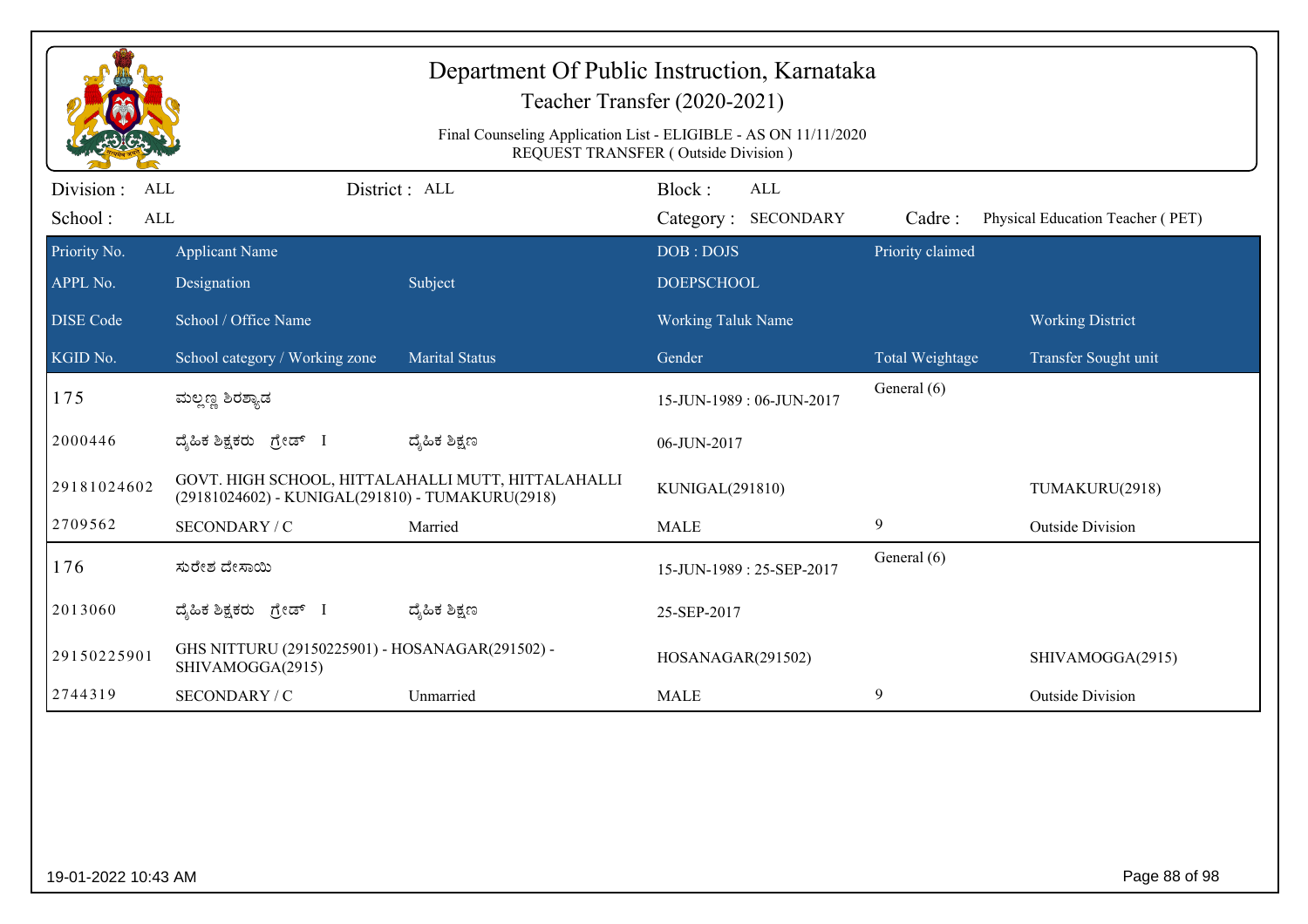| Department Of Public Instruction, Karnataka<br>Teacher Transfer (2020-2021)<br>Final Counseling Application List - ELIGIBLE - AS ON 11/11/2020<br>REQUEST TRANSFER (Outside Division) |                                                                     |                                                        |                                      |                  |                                  |  |  |
|---------------------------------------------------------------------------------------------------------------------------------------------------------------------------------------|---------------------------------------------------------------------|--------------------------------------------------------|--------------------------------------|------------------|----------------------------------|--|--|
| Division:<br><b>ALL</b><br>School:<br><b>ALL</b>                                                                                                                                      |                                                                     | District: ALL                                          | Block:<br>ALL<br>Category: SECONDARY | Cadre:           | Physical Education Teacher (PET) |  |  |
| Priority No.<br>APPL No.                                                                                                                                                              | <b>Applicant Name</b><br>Designation                                | Subject                                                | DOB: DOJS<br><b>DOEPSCHOOL</b>       | Priority claimed |                                  |  |  |
| <b>DISE Code</b>                                                                                                                                                                      | School / Office Name                                                |                                                        | <b>Working Taluk Name</b>            |                  | <b>Working District</b>          |  |  |
| KGID No.                                                                                                                                                                              | School category / Working zone                                      | <b>Marital Status</b>                                  | Gender                               | Total Weightage  | Transfer Sought unit             |  |  |
| 177                                                                                                                                                                                   | ಶಂಕರ ಗಗ್ಗರಿ                                                         |                                                        | 01-JUL-1989: 02-JUN-2017             | General (6)      |                                  |  |  |
| 2026780                                                                                                                                                                               | ದೈಹಿಕ ಶಿಕ್ಷಕರು ಗ್ರೇಡ್ I                                             | ದ್ಮೆಹಿಕ ಶಿಕ್ಷಣ                                         | 02-JUN-2017                          |                  |                                  |  |  |
| 29190218702                                                                                                                                                                           | GHS KARADAGURU (29190218702) - BANGARAPETE(291902) -<br>KOLAR(2919) |                                                        | BANGARAPETE(291902)                  |                  | KOLAR(2919)                      |  |  |
| 2667813                                                                                                                                                                               | SECONDARY / C                                                       | Married                                                | <b>MALE</b>                          | 9                | <b>Outside Division</b>          |  |  |
| 178                                                                                                                                                                                   | ಪರಸಪ್ಪ ಮುತ್ತಗಿ                                                      |                                                        | 20-JUL-1989: 14-JUN-2017             | General (6)      |                                  |  |  |
| 2040055                                                                                                                                                                               | ದ್ಯಹಿಕ ಶಿಕ್ಷಕರು ಗ್ರೇಡ್ I                                            | ದ್ಶೆಹಿಕ ಶಿಕ್ಷಣ                                         | 14-JUN-2017                          |                  |                                  |  |  |
| 29210208703                                                                                                                                                                           | <b>BENGALURU RURAL(2921)</b>                                        | G HS MELEKOTE (29210208703) - DODDABALLAPURA(292102) - | DODDABALLAPURA(292102)               |                  | <b>BENGALURU RURAL(2921)</b>     |  |  |
| 2219476                                                                                                                                                                               | SECONDARY / C                                                       | Married                                                | <b>MALE</b>                          | 9                | <b>Outside Division</b>          |  |  |
|                                                                                                                                                                                       |                                                                     |                                                        |                                      |                  |                                  |  |  |
| 19-01-2022 10:43 AM                                                                                                                                                                   |                                                                     |                                                        |                                      |                  | Page 89 of 98                    |  |  |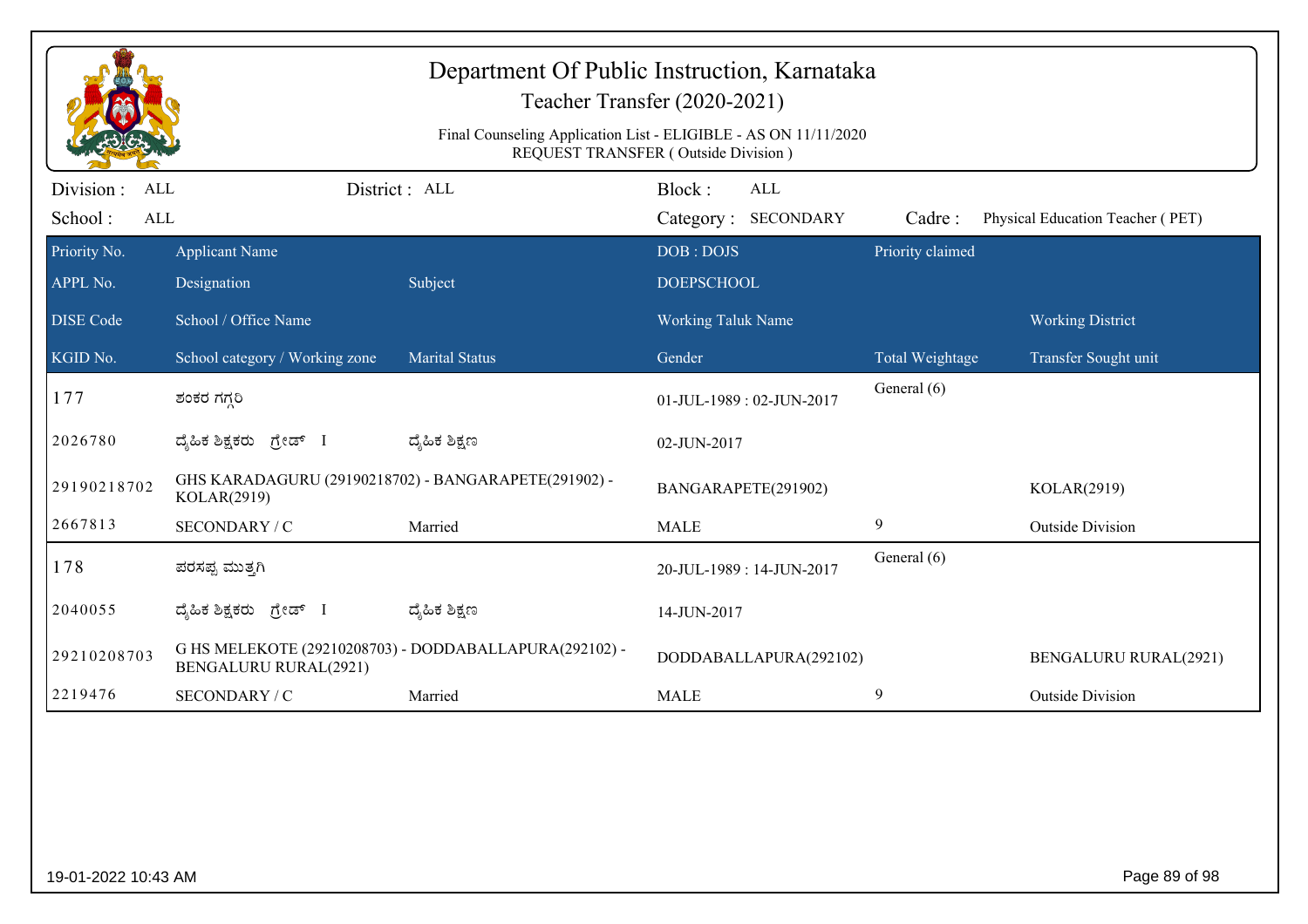|                                                                                                        |                                                                                  |                       | Department Of Public Instruction, Karnataka<br>Teacher Transfer (2020-2021) |                  |                                  |  |  |  |
|--------------------------------------------------------------------------------------------------------|----------------------------------------------------------------------------------|-----------------------|-----------------------------------------------------------------------------|------------------|----------------------------------|--|--|--|
| Final Counseling Application List - ELIGIBLE - AS ON 11/11/2020<br>REQUEST TRANSFER (Outside Division) |                                                                                  |                       |                                                                             |                  |                                  |  |  |  |
| Division :<br>ALL<br>School:<br>$\mbox{ALL}$                                                           |                                                                                  | District : ALL        | Block:<br><b>ALL</b><br>Category: SECONDARY                                 | Cadre:           | Physical Education Teacher (PET) |  |  |  |
| Priority No.<br>APPL No.                                                                               | <b>Applicant Name</b><br>Designation                                             | Subject               | DOB: DOJS<br><b>DOEPSCHOOL</b>                                              | Priority claimed |                                  |  |  |  |
| <b>DISE</b> Code                                                                                       | School / Office Name                                                             |                       | Working Taluk Name                                                          |                  | <b>Working District</b>          |  |  |  |
| KGID No.                                                                                               | School category / Working zone                                                   | <b>Marital Status</b> | Gender                                                                      | Total Weightage  | Transfer Sought unit             |  |  |  |
| 179                                                                                                    | ಭಾಲಚಂದ್ರ ಜವೇಜಾರ್                                                                 |                       | 31-JUL-1989: 17-JUL-2017                                                    | General (6)      |                                  |  |  |  |
| 2018686                                                                                                | ದ್ಯಹಿಕ ಶಿಕ್ಷಕರು ಗ್ರೇಡ್ I                                                         | ದ್ಶೆಹಿಕ ಶಿಕ್ಷಣ        | 17-JUL-2017                                                                 |                  |                                  |  |  |  |
| 29181002703                                                                                            | GOVT HIGHSCHOOL VALAGEREPURA (29181002703) -<br>KUNIGAL(291810) - TUMAKURU(2918) |                       | KUNIGAL(291810)                                                             |                  | TUMAKURU(2918)                   |  |  |  |
| 2709681                                                                                                | SECONDARY / C                                                                    | Married               | <b>MALE</b>                                                                 | 9                | <b>Outside Division</b>          |  |  |  |
| 180                                                                                                    | ಮಂಜುನಾಥ ದೇವನಾಳ್                                                                  |                       | 02-AUG-1989: 24-JUN-2017                                                    | General (6)      |                                  |  |  |  |
| 2027373                                                                                                | ದ್ಯಹಿಕ ಶಿಕ್ಷಕರು ಗ್ರೇಡ್ I                                                         | ದ್ಮಹಿಕ ಶಿಕ್ಷಣ         | 24-JUN-2017                                                                 |                  |                                  |  |  |  |
| 29220208911                                                                                            | CMCC GJC KOWDLE (29220208911) - MADDUR(292202) -<br>MANDYA(2922)                 |                       | MADDUR(292202)                                                              |                  | MANDYA(2922)                     |  |  |  |
| 2754991                                                                                                | SECONDARY / C                                                                    | Unmarried             | <b>MALE</b>                                                                 | 9                | <b>Outside Division</b>          |  |  |  |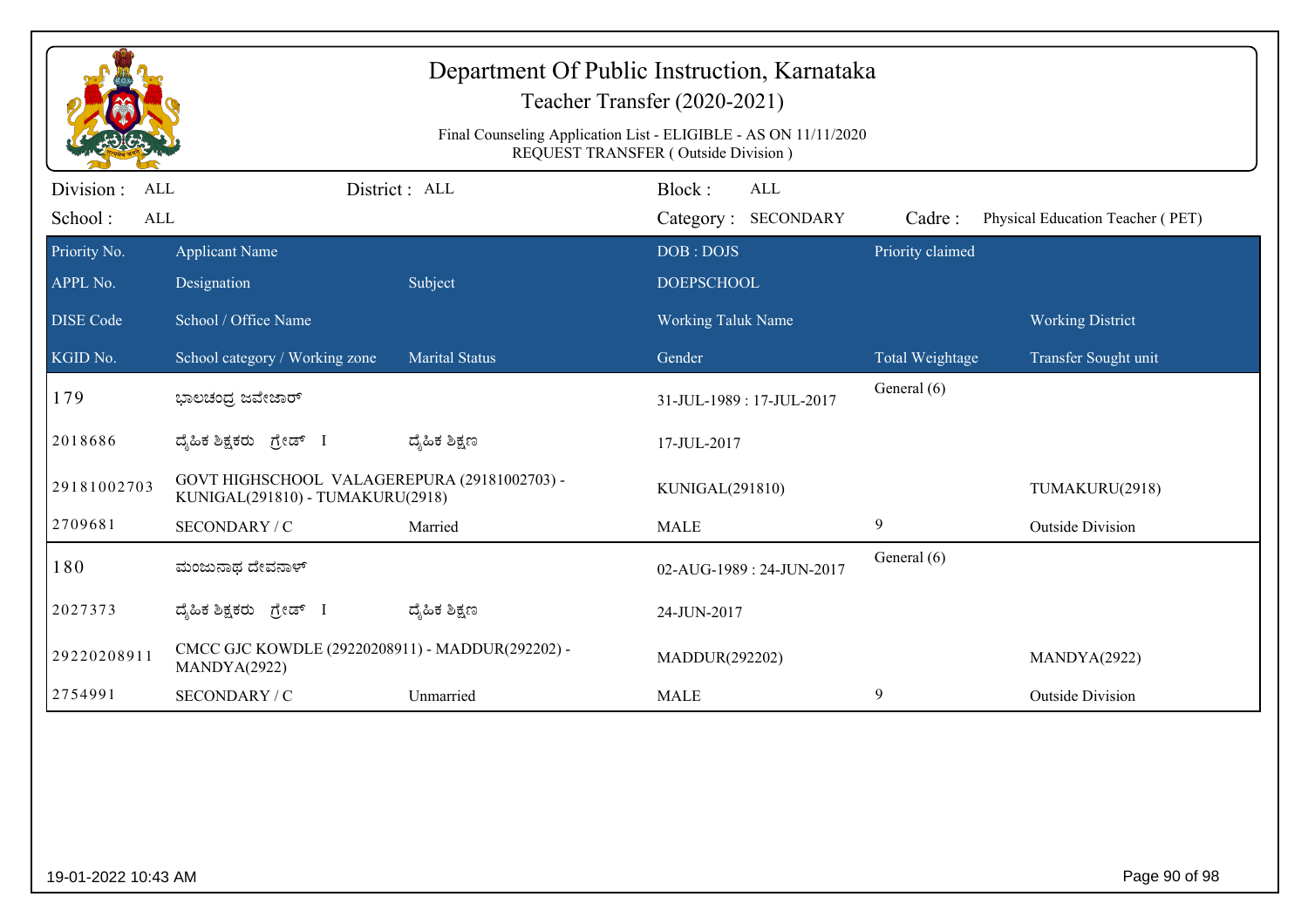| Department Of Public Instruction, Karnataka<br>Teacher Transfer (2020-2021)                            |                                                                  |                                                       |                                             |                  |                                  |  |  |  |
|--------------------------------------------------------------------------------------------------------|------------------------------------------------------------------|-------------------------------------------------------|---------------------------------------------|------------------|----------------------------------|--|--|--|
| Final Counseling Application List - ELIGIBLE - AS ON 11/11/2020<br>REQUEST TRANSFER (Outside Division) |                                                                  |                                                       |                                             |                  |                                  |  |  |  |
| Division :<br>ALL<br>School:<br>$\mbox{ALL}$                                                           |                                                                  | District: ALL                                         | Block:<br><b>ALL</b><br>Category: SECONDARY | Cadre:           | Physical Education Teacher (PET) |  |  |  |
| Priority No.<br>APPL No.                                                                               | <b>Applicant Name</b><br>Designation                             | Subject                                               | DOB: DOJS<br><b>DOEPSCHOOL</b>              | Priority claimed |                                  |  |  |  |
| <b>DISE</b> Code                                                                                       | School / Office Name                                             |                                                       | Working Taluk Name                          |                  | <b>Working District</b>          |  |  |  |
| KGID No.                                                                                               | School category / Working zone                                   | <b>Marital Status</b>                                 | Gender                                      | Total Weightage  | Transfer Sought unit             |  |  |  |
| 181                                                                                                    | ಅಂಬಿಕ                                                            |                                                       | 01-DEC-1989: 22-AUG-2017                    | General (6)      |                                  |  |  |  |
| 2011327                                                                                                | ದೈಹಿಕ ಶಿಕ್ಷಕರು ಗ್ರೇಡ್ I                                          | ದ್ಶೆಹಿಕ ಶಿಕ್ಷಣ                                        | 22-AUG-2017                                 |                  |                                  |  |  |  |
| 29320823701                                                                                            | RAMANAGARA(2932)                                                 | GHS H. KOTHANOOR (29320823701) - KANAKAPURA(293208) - | KANAKAPURA(293208)                          |                  | RAMANAGARA(2932)                 |  |  |  |
| 2713194                                                                                                | SECONDARY / C                                                    | Married                                               | <b>FEMALE</b>                               | $\overline{9}$   | <b>Outside Division</b>          |  |  |  |
| 182                                                                                                    | ಸವಿತ ಕಡಬಗೆರಿ                                                     |                                                       | 01-JUN-1990: 03-JUN-2017                    | General (6)      |                                  |  |  |  |
| 2021341                                                                                                | ದ್ಯಹಿಕ ಶಿಕ್ಷಕರು ಗ್ರೇಡ್ I                                         | ದ್ಮಹಿಕ ಶಿಕ್ಷಣ                                         | 03-JUN-2017                                 |                  |                                  |  |  |  |
| 29190725304                                                                                            | GHS NAYAKARAHALLI (29190725304) - KOLAR(291907) -<br>KOLAR(2919) |                                                       | KOLAR(291907)                               |                  | KOLAR(2919)                      |  |  |  |
| 2668013                                                                                                | SECONDARY / C                                                    | Unmarried                                             | <b>FEMALE</b>                               | 9                | <b>Outside Division</b>          |  |  |  |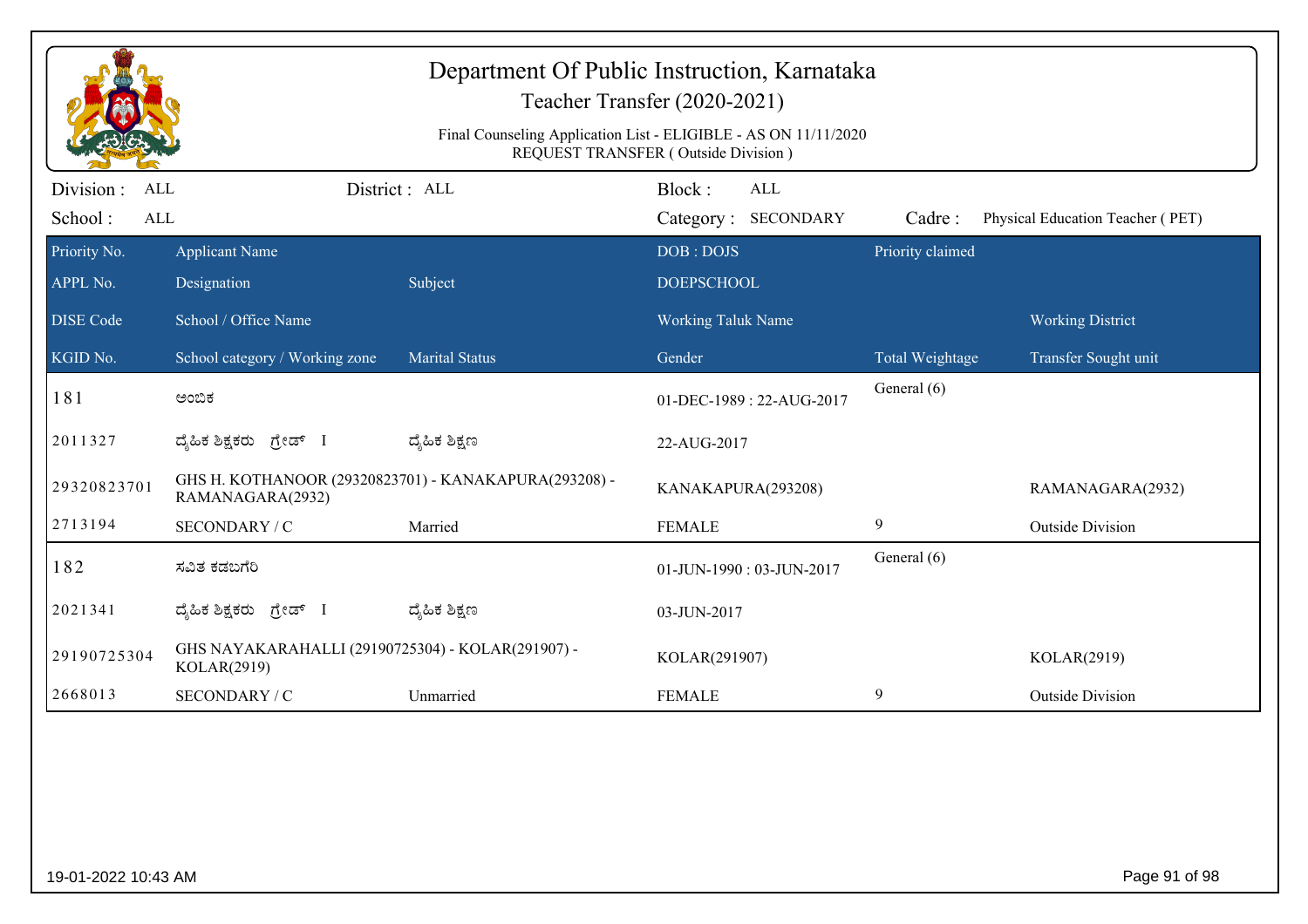| Department Of Public Instruction, Karnataka<br>Teacher Transfer (2020-2021) |                                                                                                        |                                                      |                                             |                  |                                  |  |  |  |  |
|-----------------------------------------------------------------------------|--------------------------------------------------------------------------------------------------------|------------------------------------------------------|---------------------------------------------|------------------|----------------------------------|--|--|--|--|
|                                                                             | Final Counseling Application List - ELIGIBLE - AS ON 11/11/2020<br>REQUEST TRANSFER (Outside Division) |                                                      |                                             |                  |                                  |  |  |  |  |
| Division :<br>ALL<br>School:<br>ALL                                         |                                                                                                        | District: ALL                                        | Block:<br><b>ALL</b><br>Category: SECONDARY | Cadre:           | Physical Education Teacher (PET) |  |  |  |  |
| Priority No.<br>APPL No.                                                    | <b>Applicant Name</b><br>Designation                                                                   | Subject                                              | DOB: DOJS<br><b>DOEPSCHOOL</b>              | Priority claimed |                                  |  |  |  |  |
| <b>DISE Code</b>                                                            | School / Office Name                                                                                   |                                                      | <b>Working Taluk Name</b>                   |                  | <b>Working District</b>          |  |  |  |  |
| KGID No.                                                                    | School category / Working zone                                                                         | <b>Marital Status</b>                                | Gender                                      | Total Weightage  | Transfer Sought unit             |  |  |  |  |
| 183                                                                         | ಅವಿನಾಶ್                                                                                                |                                                      | 30-JUL-1990: 17-JUL-2017                    | General (6)      |                                  |  |  |  |  |
| 2027695                                                                     | ದೈಹಿಕ ಶಿಕ್ಷಕರು ಗ್ರೇಡ್ I                                                                                | ದ್ಶೆಹಿಕ ಶಿಕ್ಷಣ                                       | 17-JUL-2017                                 |                  |                                  |  |  |  |  |
| 29290526101                                                                 | GOWRIBIDANUR(292905) - CHIKKABALLAPURA(2929)                                                           | KARNATAKA PUBLIC SCHOOLS GHS D PALYA (29290526101) - | GOWRIBIDANUR(292905)                        |                  | CHIKKABALLAPURA(2929)            |  |  |  |  |
| 2811762                                                                     | SECONDARY / C                                                                                          | Unmarried                                            | <b>MALE</b>                                 | $\boldsymbol{9}$ | <b>Outside Division</b>          |  |  |  |  |
| 184                                                                         | ಸುರೇಶ ದೇ ಕರಿಭೀಮಣ್ಣನವರ್                                                                                 |                                                      | 16-SEP-1990: 16-AUG-2017                    | General (6)      |                                  |  |  |  |  |
| 2013936                                                                     | ದ್ಯಹಿಕ ಶಿಕ್ಷಕರು ಗ್ರೇಡ್ I                                                                               | ದ್ಮಹಿಕ ಶಿಕ್ಷಣ                                        | 16-AUG-2017                                 |                  |                                  |  |  |  |  |
| 29191303805                                                                 | GJC KAMASAMUDRAM (29191303805) - K G F(291913) -<br>KOLAR(2919)                                        |                                                      | K G F(291913)                               |                  | KOLAR(2919)                      |  |  |  |  |
| 2667984                                                                     | SECONDARY / C                                                                                          | Married                                              | <b>MALE</b>                                 | 9                | <b>Outside Division</b>          |  |  |  |  |
|                                                                             |                                                                                                        |                                                      |                                             |                  |                                  |  |  |  |  |
| 19-01-2022 10:43 AM                                                         |                                                                                                        |                                                      |                                             |                  | Page 92 of 98                    |  |  |  |  |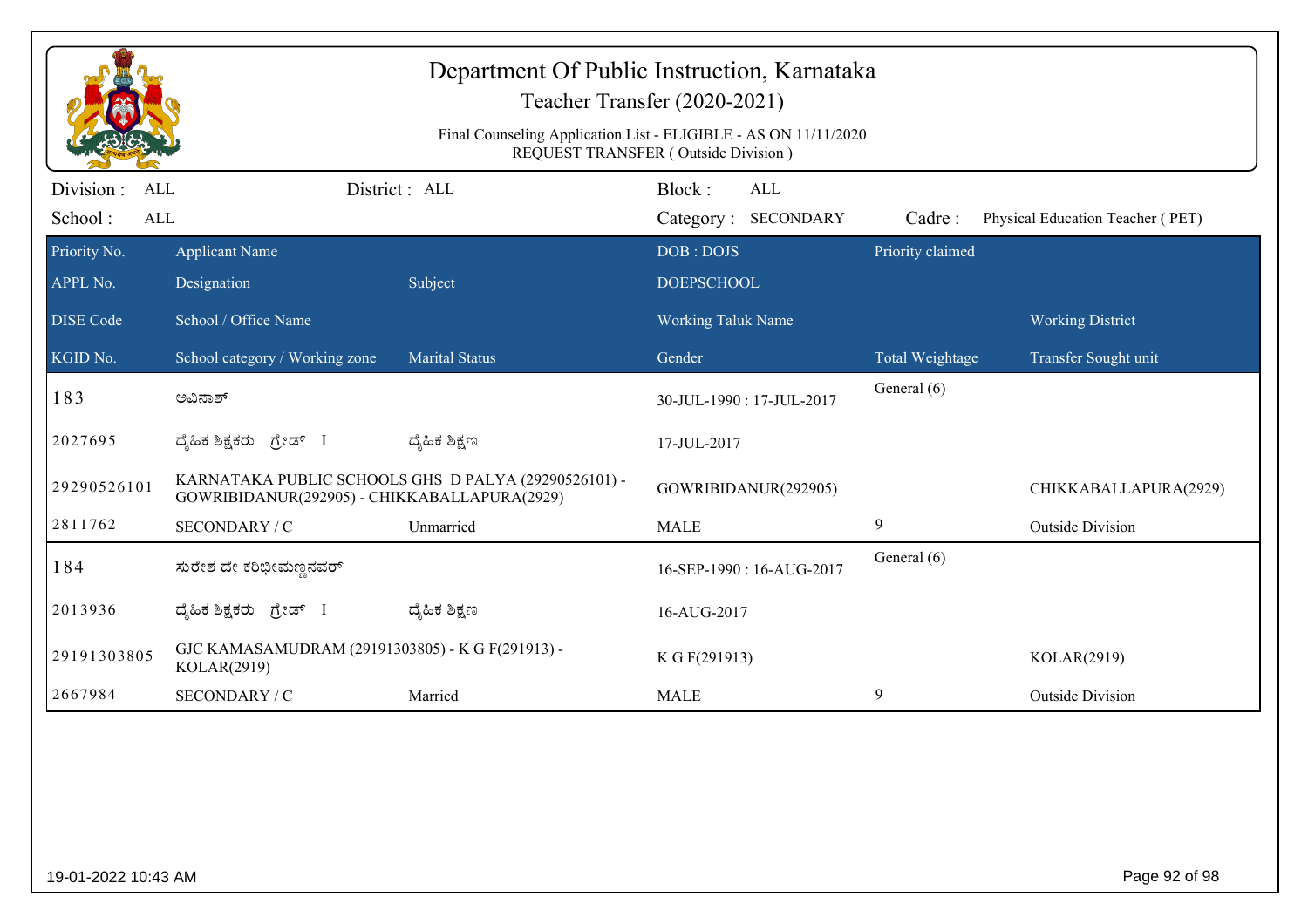|                                                   | Department Of Public Instruction, Karnataka<br>Teacher Transfer (2020-2021)<br>Final Counseling Application List - ELIGIBLE - AS ON 11/11/2020<br><b>REQUEST TRANSFER (Outside Division)</b> |                                                            |                                      |                  |                                  |  |  |  |
|---------------------------------------------------|----------------------------------------------------------------------------------------------------------------------------------------------------------------------------------------------|------------------------------------------------------------|--------------------------------------|------------------|----------------------------------|--|--|--|
| Division :<br><b>ALL</b><br>School:<br><b>ALL</b> |                                                                                                                                                                                              | District : ALL                                             | Block:<br>ALL<br>Category: SECONDARY | Cadre:           | Physical Education Teacher (PET) |  |  |  |
| Priority No.<br>APPL No.                          | <b>Applicant Name</b><br>Designation                                                                                                                                                         | Subject                                                    | DOB: DOJS<br><b>DOEPSCHOOL</b>       | Priority claimed |                                  |  |  |  |
| <b>DISE Code</b>                                  | School / Office Name                                                                                                                                                                         |                                                            | <b>Working Taluk Name</b>            |                  | <b>Working District</b>          |  |  |  |
| KGID No.                                          | School category / Working zone                                                                                                                                                               | <b>Marital Status</b>                                      | Gender                               | Total Weightage  | Transfer Sought unit             |  |  |  |
| 185                                               | ಶಿವಾನಂದ ಸೋಮನಿಂಗ ಹೊನಮಾರಿ                                                                                                                                                                      |                                                            | 20-SEP-1990: 24-JUN-2017             | General (6)      |                                  |  |  |  |
| 2007794                                           | ದೈಹಿಕ ಶಿಕ್ಷಕರು ಗ್ರೇಡ್ I                                                                                                                                                                      | ದ್ಮೆಹಿಕ ಶಿಕ್ಷಣ                                             | 24-JUN-2017                          |                  |                                  |  |  |  |
| 29181027405                                       | TUMAKURU(2918)                                                                                                                                                                               | GOVT. HIGH SCHOOL IPPADI (29181027405) - KUNIGAL(291810) - | KUNIGAL(291810)                      |                  | TUMAKURU(2918)                   |  |  |  |
| 2708056                                           | SECONDARY / C                                                                                                                                                                                | Married                                                    | <b>MALE</b>                          | 9                | <b>Outside Division</b>          |  |  |  |
| 186                                               | ಕೀರ್ತಿರಾಜ್ ಪ್ರಥ್ವಿ ಯು ಪಿ                                                                                                                                                                     |                                                            | 14-FEB-1991: 01-AUG-2017             | General (6)      |                                  |  |  |  |
| 2034467                                           | ದ್ಯಹಿಕ ಶಿಕ್ಷಕರು ಗ್ರೇಡ್ I                                                                                                                                                                     | ದ್ಮಹಿಕ ಶಿಕ್ಷಣ                                              | 01-AUG-2017                          |                  |                                  |  |  |  |
| 29310425304                                       | GHS GUNDAGALLU (29310425304) - MADHUGIRI(293104) -<br>TUMAKURU MADHUGIRI(2931)                                                                                                               |                                                            | MADHUGIRI(293104)                    |                  | TUMAKURU MADHUGIRI(2931)         |  |  |  |
| 2792260                                           | <b>SECONDARY / C</b>                                                                                                                                                                         | Unmarried                                                  | <b>MALE</b>                          | 9                | <b>Outside Division</b>          |  |  |  |
|                                                   |                                                                                                                                                                                              |                                                            |                                      |                  |                                  |  |  |  |
| 19-01-2022 10:43 AM                               |                                                                                                                                                                                              |                                                            |                                      |                  | Page 93 of 98                    |  |  |  |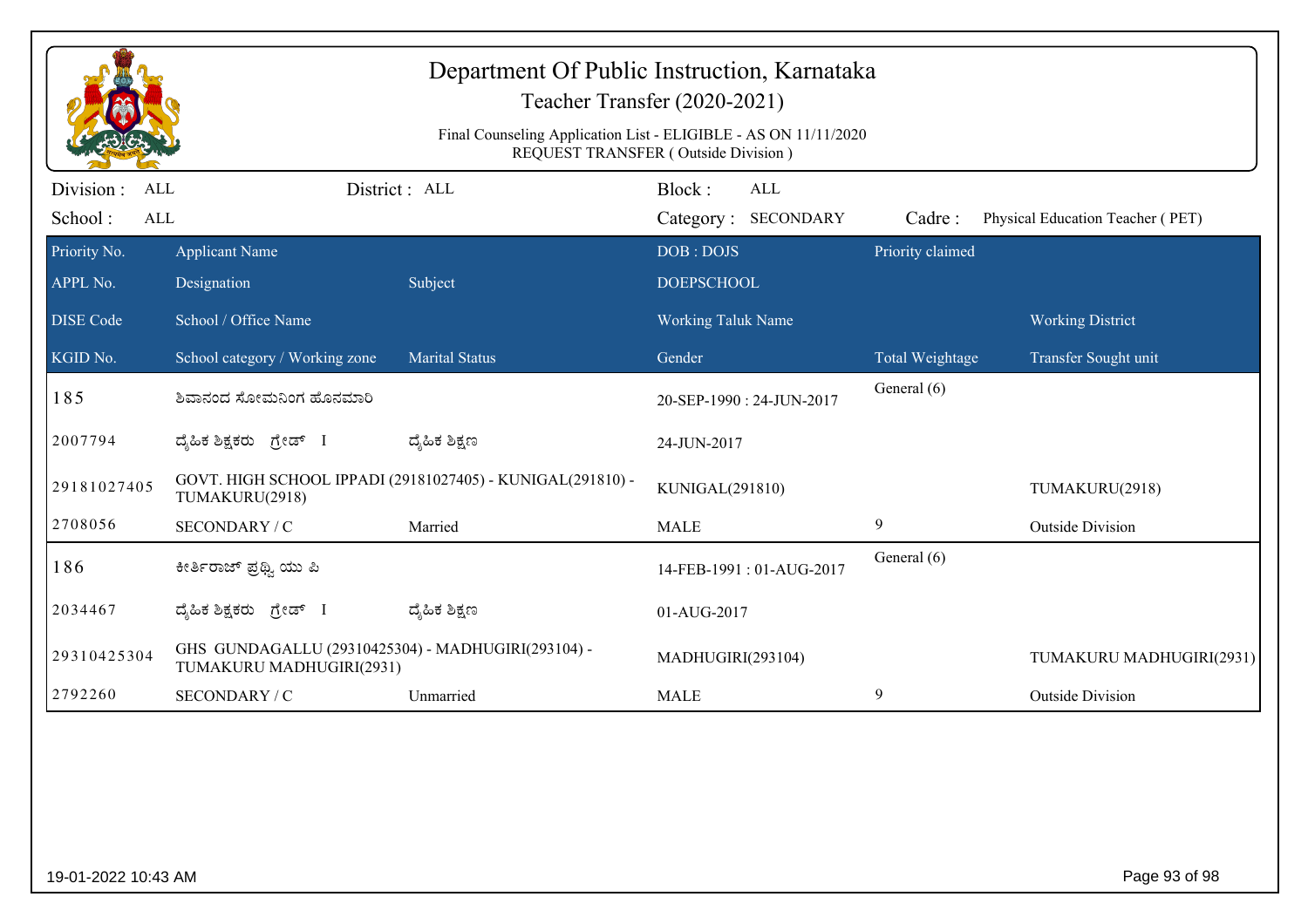|                                            |                                                                         | Department Of Public Instruction, Karnataka              | Teacher Transfer (2020-2021)<br>Final Counseling Application List - ELIGIBLE - AS ON 11/11/2020<br>REQUEST TRANSFER (Outside Division) |                  |                                  |
|--------------------------------------------|-------------------------------------------------------------------------|----------------------------------------------------------|----------------------------------------------------------------------------------------------------------------------------------------|------------------|----------------------------------|
| Division :<br><b>ALL</b><br>School:<br>ALL |                                                                         | District: ALL                                            | Block:<br>ALL<br>Category: SECONDARY                                                                                                   | Cadre:           | Physical Education Teacher (PET) |
| Priority No.<br>APPL No.                   | <b>Applicant Name</b><br>Designation                                    | Subject                                                  | DOB: DOJS<br><b>DOEPSCHOOL</b>                                                                                                         | Priority claimed |                                  |
| <b>DISE Code</b>                           | School / Office Name                                                    |                                                          | Working Taluk Name                                                                                                                     |                  | <b>Working District</b>          |
| KGID No.                                   | School category / Working zone                                          | <b>Marital Status</b>                                    | Gender                                                                                                                                 | Total Weightage  | Transfer Sought unit             |
| 187                                        | ಶಿವಗೊಂಡ ಬೆಳಗಲಿ                                                          |                                                          | 11-APR-1991: 28-SEP-2017                                                                                                               | General (6)      |                                  |
| 2020686                                    | ದ್ಯಹಿಕ ಶಿಕ್ಷಕರು ಗ್ರೇಡ್ I                                                | ದ್ಶೆಹಿಕ ಶಿಕ್ಷಣ                                           | 28-SEP-2017                                                                                                                            |                  |                                  |
| 29181005805                                | - TUMAKURU(2918)                                                        | GHS COMPOSITE TAVAREKERE (29181005805) - KUNIGAL(291810) | KUNIGAL(291810)                                                                                                                        |                  | TUMAKURU(2918)                   |
| 2910343                                    | SECONDARY / C                                                           | Unmarried                                                | <b>MALE</b>                                                                                                                            | 9                | <b>Outside Division</b>          |
| 188                                        | ಭಾಗ್ಯಶ್ರೀ                                                               |                                                          | 01-MAY-1991: 29-JUN-2017                                                                                                               | General (6)      |                                  |
| 2009902                                    | ದೈಹಿಕ ಶಿಕ್ಷಕರು<br>ಗ್ರೇಡ್ I                                              | ದ್ಮಹಿಕ ಶಿಕ್ಷಣ                                            | 29-JUN-2017                                                                                                                            |                  |                                  |
| 29170200905                                | GHS NILUVAGILU (29170200905) - KOPPA(291702) -<br>CHIKKAMANGALURU(2917) |                                                          | KOPPA(291702)                                                                                                                          |                  | CHIKKAMANGALURU(2917)            |
| 2617771                                    | SECONDARY / C                                                           | Unmarried                                                | <b>FEMALE</b>                                                                                                                          | 9                | <b>Outside Division</b>          |
|                                            |                                                                         |                                                          |                                                                                                                                        |                  |                                  |
| 19-01-2022 10:43 AM                        |                                                                         |                                                          |                                                                                                                                        |                  | Page 94 of 98                    |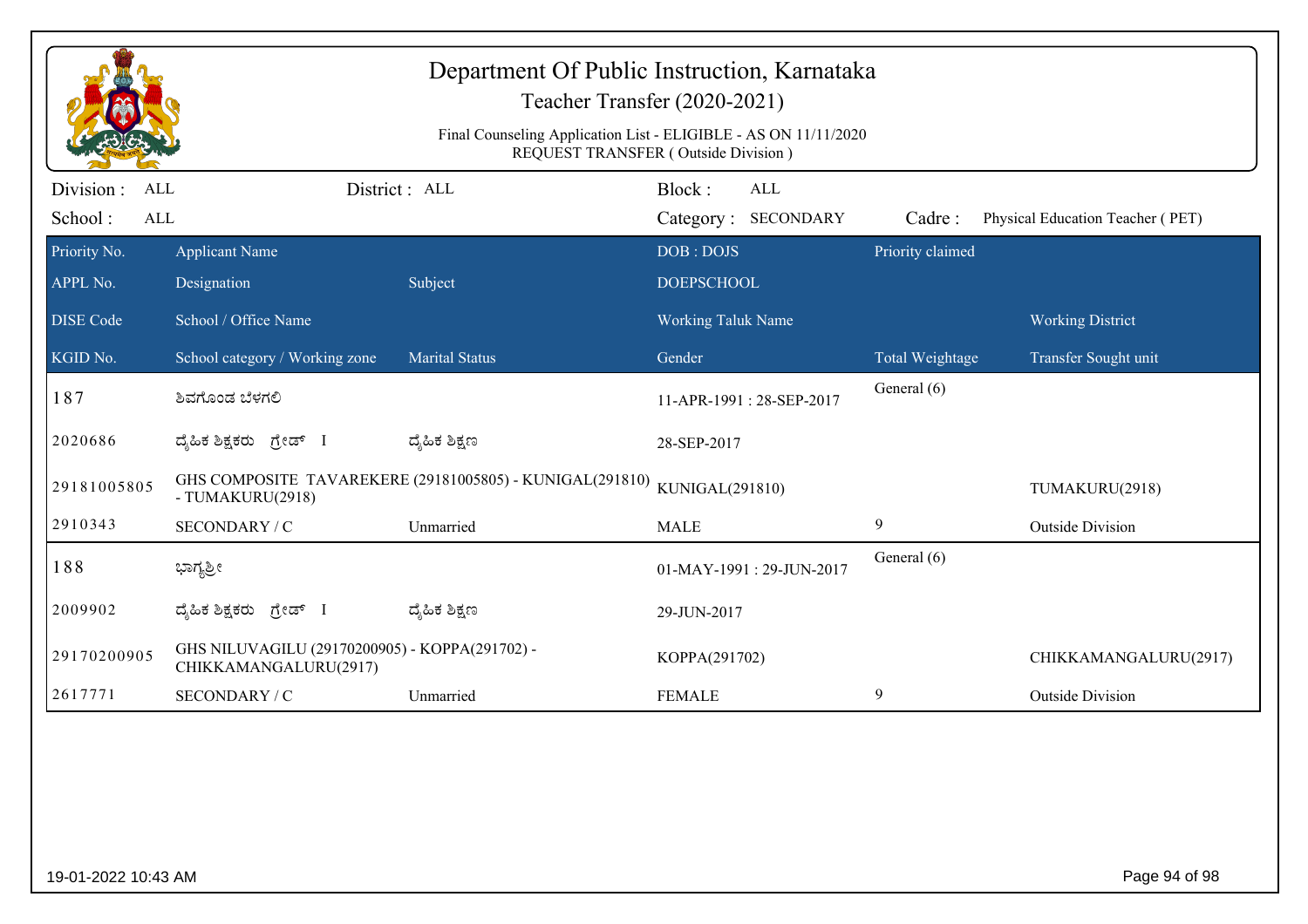|                                           | Department Of Public Instruction, Karnataka<br>Teacher Transfer (2020-2021)<br>Final Counseling Application List - ELIGIBLE - AS ON 11/11/2020<br>REQUEST TRANSFER (Outside Division) |                                                        |                                             |                  |                                  |  |  |  |
|-------------------------------------------|---------------------------------------------------------------------------------------------------------------------------------------------------------------------------------------|--------------------------------------------------------|---------------------------------------------|------------------|----------------------------------|--|--|--|
| Division:<br>ALL<br>School:<br><b>ALL</b> |                                                                                                                                                                                       | District : ALL                                         | Block:<br><b>ALL</b><br>Category: SECONDARY | Cadre:           | Physical Education Teacher (PET) |  |  |  |
| Priority No.<br>APPL No.                  | <b>Applicant Name</b><br>Designation                                                                                                                                                  | Subject                                                | DOB: DOJS<br><b>DOEPSCHOOL</b>              | Priority claimed |                                  |  |  |  |
| <b>DISE</b> Code                          | School / Office Name                                                                                                                                                                  |                                                        | <b>Working Taluk Name</b>                   |                  | <b>Working District</b>          |  |  |  |
| KGID No.                                  | School category / Working zone                                                                                                                                                        | <b>Marital Status</b>                                  | Gender                                      | Total Weightage  | Transfer Sought unit             |  |  |  |
| 189                                       | ಉಮಾಶ್ರೀ                                                                                                                                                                               |                                                        | 01-JUN-1991: 27-JUL-2017                    | General (6)      |                                  |  |  |  |
| 2063191                                   | ಗ್ರೇಡ್ I<br>ದ್ಯೆಹಿಕ ಶಿಕ್ಷಕರು                                                                                                                                                          | ದ್ಮೆಹಿಕ ಶಿಕ್ಷಣ                                         | 27-JUL-2017                                 |                  |                                  |  |  |  |
| 29310407502                               | GHS CHINNENAHALLI (29310407502) - MADHUGIRI(293104) -<br>TUMAKURU MADHUGIRI(2931)                                                                                                     |                                                        | MADHUGIRI(293104)                           |                  | TUMAKURU MADHUGIRI(2931)         |  |  |  |
| 2636700                                   | SECONDARY / C                                                                                                                                                                         | Unmarried                                              | <b>FEMALE</b>                               | 9                | <b>Outside Division</b>          |  |  |  |
| 190                                       | ಜಯಶ್ರೀ ಎಚ್ ಎಲ್                                                                                                                                                                        |                                                        | 29-MAY-1992: 02-JUN-2017                    | General (6)      |                                  |  |  |  |
| 2026738                                   | ದ್ಯಹಿಕ ಶಿಕ್ಷಕರು ಗ್ರೇಡ್ I                                                                                                                                                              | ದ್ಯೆಹಿಕ ಶಿಕ್ಷಣ                                         | 02-JUN-2017                                 |                  |                                  |  |  |  |
| 29190203410                               | KOLAR(2919)                                                                                                                                                                           | GHS BETHAMANGALA (29190203410) - BANGARAPETE(291902) - | BANGARAPETE(291902)                         |                  | KOLAR(2919)                      |  |  |  |
| 2667983                                   | SECONDARY / C                                                                                                                                                                         | Married                                                | <b>FEMALE</b>                               | 9                | <b>Outside Division</b>          |  |  |  |
|                                           |                                                                                                                                                                                       |                                                        |                                             |                  |                                  |  |  |  |
| 19-01-2022 10:43 AM                       |                                                                                                                                                                                       |                                                        |                                             |                  | Page 95 of 98                    |  |  |  |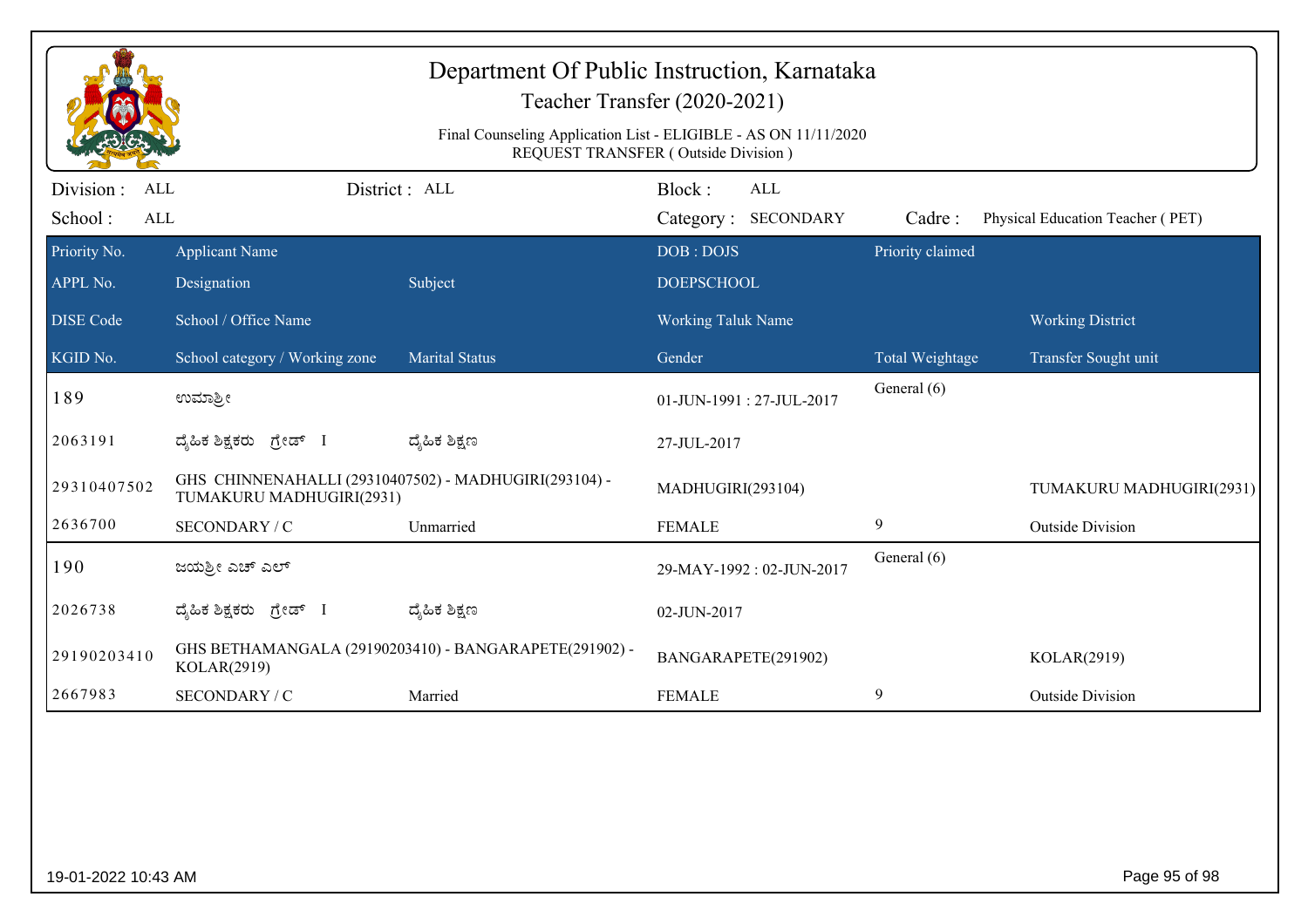|                                     | Department Of Public Instruction, Karnataka<br>Teacher Transfer (2020-2021)                                   |                       |                                      |                  |                                  |  |  |  |
|-------------------------------------|---------------------------------------------------------------------------------------------------------------|-----------------------|--------------------------------------|------------------|----------------------------------|--|--|--|
|                                     | Final Counseling Application List - ELIGIBLE - AS ON 11/11/2020<br><b>REQUEST TRANSFER (Outside Division)</b> |                       |                                      |                  |                                  |  |  |  |
| Division :<br>ALL<br>School:<br>ALL |                                                                                                               | District: ALL         | Block:<br>ALL<br>Category: SECONDARY | Cadre:           | Physical Education Teacher (PET) |  |  |  |
| Priority No.<br>APPL No.            | <b>Applicant Name</b><br>Designation                                                                          | Subject               | DOB: DOJS<br><b>DOEPSCHOOL</b>       | Priority claimed |                                  |  |  |  |
| <b>DISE Code</b>                    | School / Office Name                                                                                          |                       | <b>Working Taluk Name</b>            |                  | <b>Working District</b>          |  |  |  |
| KGID No.                            | School category / Working zone                                                                                | <b>Marital Status</b> | Gender                               | Total Weightage  | Transfer Sought unit             |  |  |  |
| 191                                 | ತಿಪ್ಪಣ್ಣ                                                                                                      |                       | 01-JUN-1992: 08-JUN-2017             | General (6)      |                                  |  |  |  |
| 2034532                             | ದೈಹಿಕ ಶಿಕ್ಷಕರು <i>ಗ್ರೇಡ್</i> I                                                                                | ದ್ಶೆಹಿಕ ಶಿಕ್ಷಣ        | 08-JUN-2017                          |                  |                                  |  |  |  |
| 29310406202                         | GHS THONDOTI (29310406202) - MADHUGIRI(293104) -<br>TUMAKURU MADHUGIRI(2931)                                  |                       | MADHUGIRI(293104)                    |                  | TUMAKURU MADHUGIRI(2931)         |  |  |  |
| 2709667                             | SECONDARY / C                                                                                                 | Unmarried             | <b>MALE</b>                          | 9                | <b>Outside Division</b>          |  |  |  |
| 192                                 | ಶಾಂತಾ ಮಾರುತಿ ಸಿಂಗೆ                                                                                            |                       | 01-JUN-1992: 10-OCT-2017             | General (6)      |                                  |  |  |  |
| 2008199                             | ದ್ಯಹಿಕ ಶಿಕ್ಷಕರು ಗ್ರೇಡ್ I                                                                                      | ದ್ಶೆಹಿಕ ಶಿಕ್ಷಣ        | 10-OCT-2017                          |                  |                                  |  |  |  |
| 29190913302                         | GHS HASANDAHALLI (29190913302) - MALUR(291909) -<br>KOLAR(2919)                                               |                       | MALUR(291909)                        |                  | KOLAR(2919)                      |  |  |  |
| 2821603                             | SECONDARY / C                                                                                                 | Unmarried             | <b>FEMALE</b>                        | 9                | <b>Outside Division</b>          |  |  |  |
|                                     |                                                                                                               |                       |                                      |                  |                                  |  |  |  |
| 19-01-2022 10:43 AM                 |                                                                                                               |                       |                                      |                  | Page 96 of 98                    |  |  |  |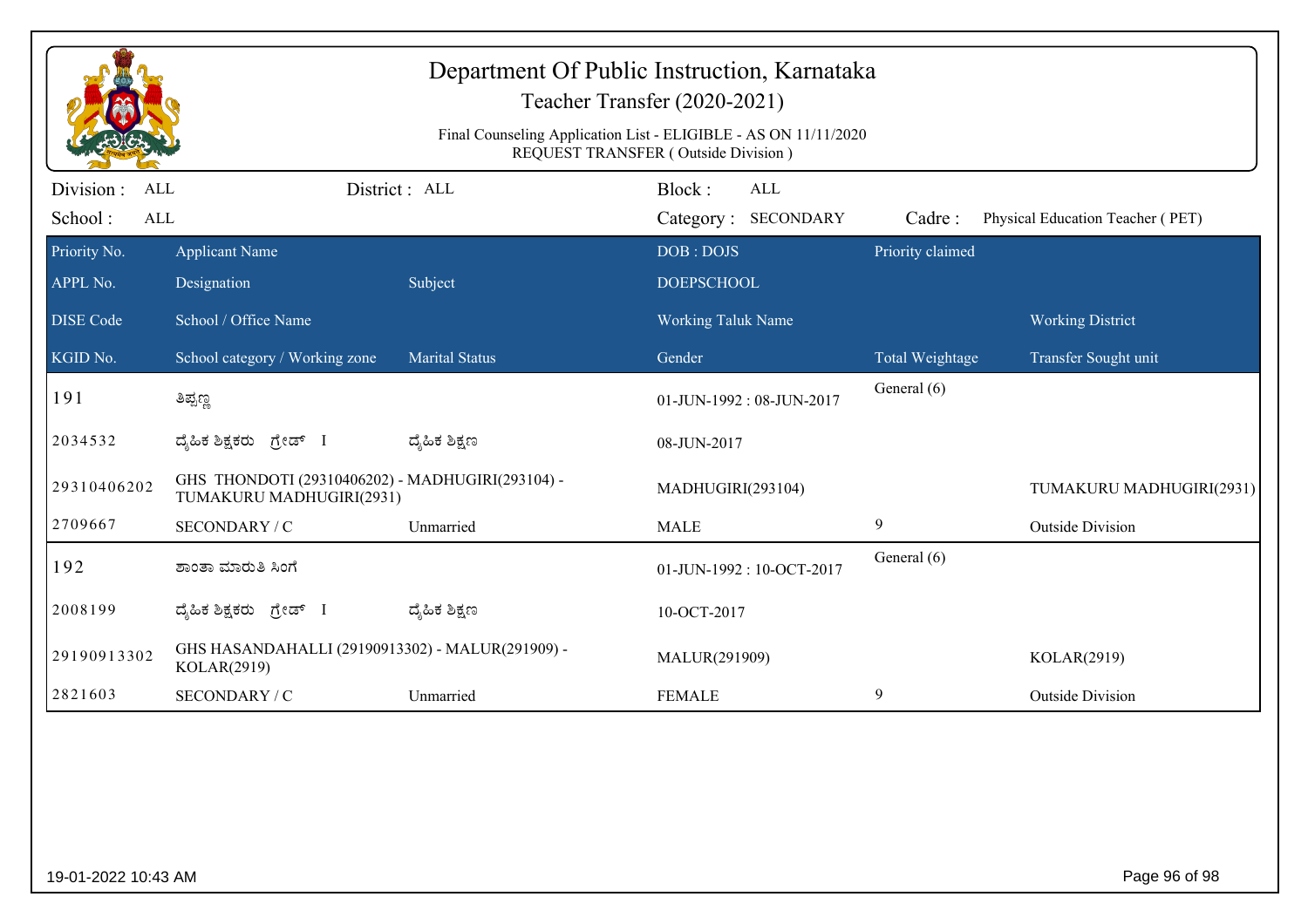| Department Of Public Instruction, Karnataka<br>Teacher Transfer (2020-2021)<br>Final Counseling Application List - ELIGIBLE - AS ON 11/11/2020<br>REQUEST TRANSFER (Outside Division) |                                                                  |                       |                                             |                  |                                  |  |  |  |
|---------------------------------------------------------------------------------------------------------------------------------------------------------------------------------------|------------------------------------------------------------------|-----------------------|---------------------------------------------|------------------|----------------------------------|--|--|--|
| Division:<br>ALL<br>School:<br><b>ALL</b>                                                                                                                                             |                                                                  | District: ALL         | Block:<br><b>ALL</b><br>Category: SECONDARY | Cadre:           | Physical Education Teacher (PET) |  |  |  |
| Priority No.<br>APPL No.                                                                                                                                                              | <b>Applicant Name</b><br>Designation                             | Subject               | DOB: DOJS<br><b>DOEPSCHOOL</b>              | Priority claimed |                                  |  |  |  |
| <b>DISE</b> Code                                                                                                                                                                      | School / Office Name                                             |                       | <b>Working Taluk Name</b>                   |                  | <b>Working District</b>          |  |  |  |
| KGID No.                                                                                                                                                                              | School category / Working zone                                   | <b>Marital Status</b> | Gender                                      | Total Weightage  | Transfer Sought unit             |  |  |  |
| 193                                                                                                                                                                                   | ರವಿ                                                              |                       | 10-JUN-1992: 05-JUL-2017                    | General (6)      |                                  |  |  |  |
| 2017245                                                                                                                                                                               | ದ್ಯೆಹಿಕ ಶಿಕ್ಷಕರು<br>ಗ್ರೇಡ್ I                                     | ದ್ಮೆಹಿಕ ಶಿಕ್ಷಣ        | 05-JUL-2017                                 |                  |                                  |  |  |  |
| 29230326702                                                                                                                                                                           | GHS NAGAVEDI (29230326702) - ARASIKERE(292303) -<br>HASSAN(2923) |                       | ARASIKERE(292303)                           |                  | HASSAN(2923)                     |  |  |  |
| 2774709                                                                                                                                                                               | SECONDARY / C                                                    | Married               | <b>MALE</b>                                 | 9                | <b>Outside Division</b>          |  |  |  |
| 194                                                                                                                                                                                   | ಸುರೇಖಾ ಪಾಟೀಲ್                                                    |                       | 15-JUN-1992: 05-JUN-2017                    | General (6)      |                                  |  |  |  |
| 2004656                                                                                                                                                                               | ದ್ಯಹಿಕ ಶಿಕ್ಷಕರು ಗ್ರೇಡ್ I                                         | ದ್ಯೆಹಿಕ ಶಿಕ್ಷಣ        | 05-JUN-2017                                 |                  |                                  |  |  |  |
| 29190908702                                                                                                                                                                           | GHS DINNAHALLI (29190908702) - MALUR(291909) - KOLAR(2919)       |                       | MALUR(291909)                               |                  | KOLAR(2919)                      |  |  |  |
| 2667951                                                                                                                                                                               | <b>SECONDARY / C</b>                                             | Unmarried             | <b>FEMALE</b>                               | 9                | <b>Outside Division</b>          |  |  |  |
|                                                                                                                                                                                       |                                                                  |                       |                                             |                  |                                  |  |  |  |
| Page 97 of 98<br>19-01-2022 10:43 AM                                                                                                                                                  |                                                                  |                       |                                             |                  |                                  |  |  |  |